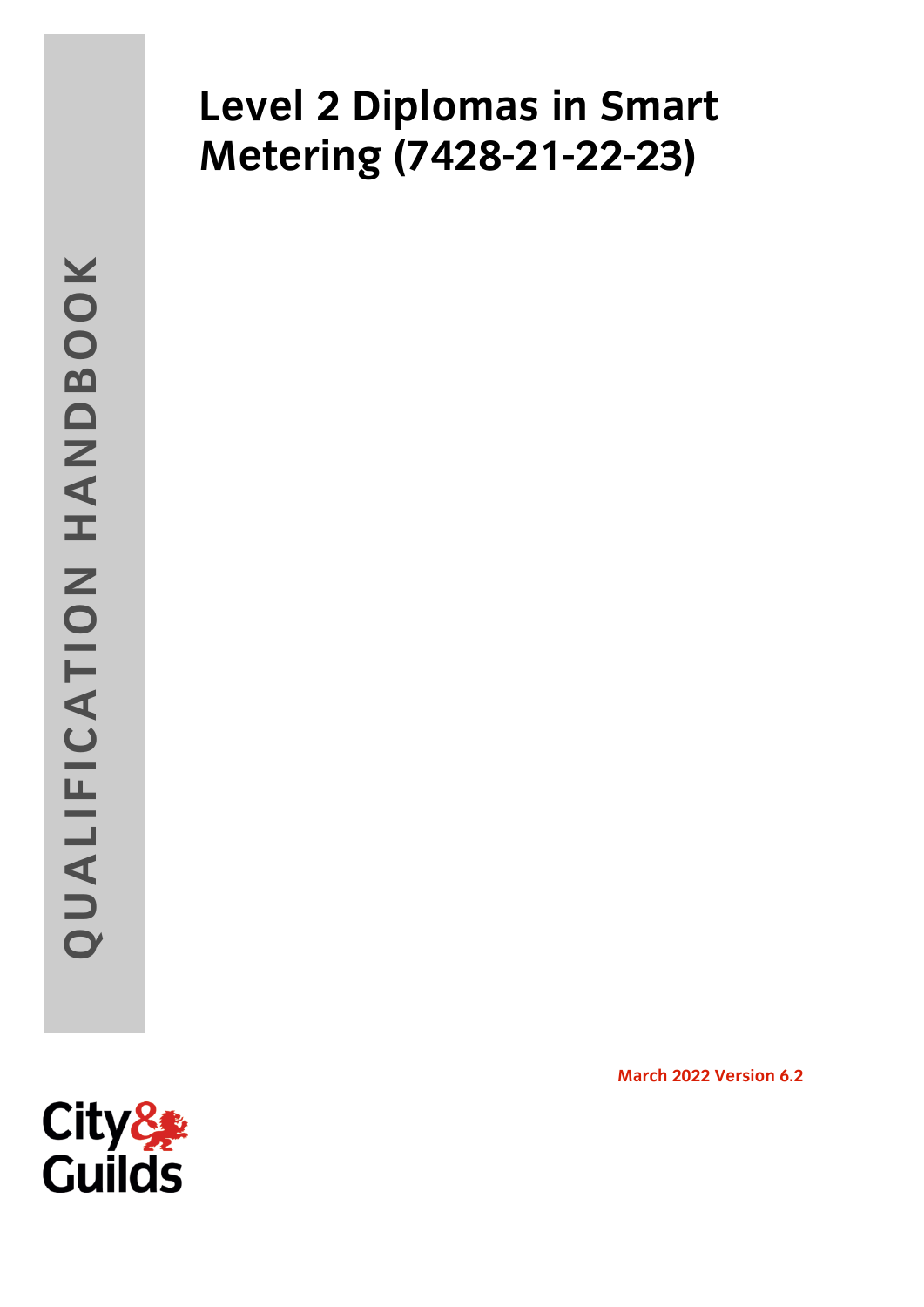

## **Qualification at a glance**

| Subject area                    | <b>Smart Metering</b> |
|---------------------------------|-----------------------|
| <b>City &amp; Guilds number</b> | 7428                  |
| Age group approved              | $16-18, 19+$          |
| <b>Entry requirements</b>       | <b>None</b>           |
| <b>Fast track</b>               | Available             |
| <b>Support materials</b>        | Centre handbook       |
|                                 |                       |

| <b>Title and level</b>                           | City & Guilds<br>number | <b>Accreditation</b><br>number |
|--------------------------------------------------|-------------------------|--------------------------------|
| Level 2 Diploma in Smart Metering -<br>Power     | 7428-21                 | 600/1270/5                     |
| Level 2 Diploma in Smart Metering -<br>Gas       | 7428-22                 | 600/1271/7                     |
| Level 2 Diploma in Smart Metering -<br>Dual Fuel | 7428-23                 | 600/1282/1                     |
|                                                  |                         |                                |

| Date and<br>version<br>number | <b>Change detail</b>                                                                                                                                                                 | <b>Section</b>          |
|-------------------------------|--------------------------------------------------------------------------------------------------------------------------------------------------------------------------------------|-------------------------|
| May 2012                      | Inserted EU Skills Assessment Strategy                                                                                                                                               | Appendix 1              |
| V3.0                          | Deleted information that was duplicated<br>in the EU Skills Assessment Strategy                                                                                                      | Section 1               |
|                               | Re-worded and amended the 'Gas<br>Registration' that completion of (7428-<br>22-23) enables                                                                                          | Structure               |
|                               | Inserted 'Assessment requirements for<br>Independent Summative Assessment'                                                                                                           | Section 2               |
| March<br>2013 V3.1            | Amended the title of unit 210 on page<br>56 and deleted the assessment<br>description for unit 210 on page 48 and<br>indicated to the reader to refer to page<br>56 for this instead | Units and<br>Appendix 1 |
| May 2013<br>V4.0              | Added elective units 211-214 and made<br>some amendments to the formatting of<br>the units                                                                                           | Structure and<br>Units  |
| January<br>2014 V5.0          | Remove paragraph refering to<br>EUSGU001 being completed as stand                                                                                                                    | Appendix 1 EU<br>Skills |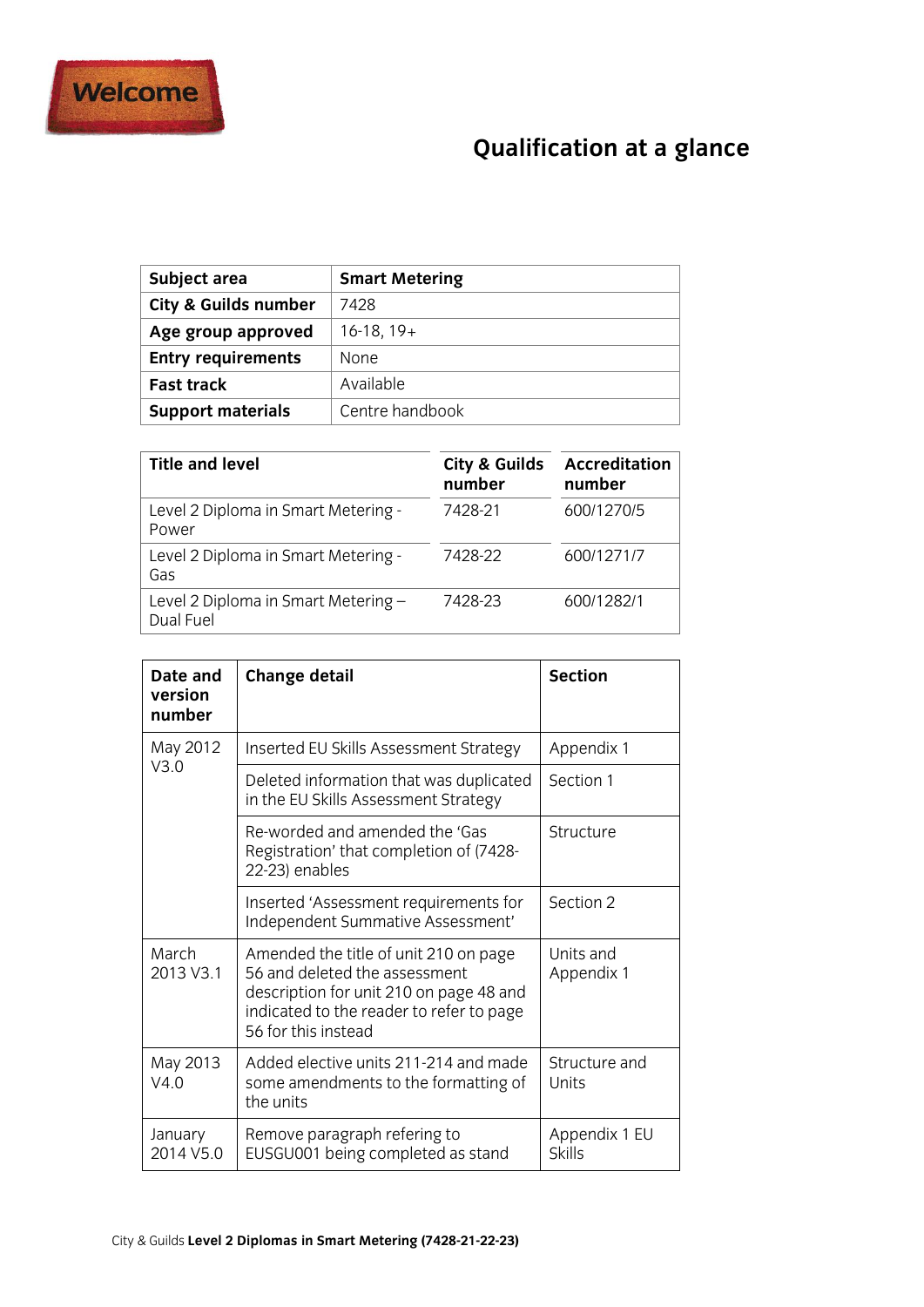|                       | alone/introductory as part of a larger<br>qualification.                                                                                                     | <b>Assessment</b><br>Strategy                            |
|-----------------------|--------------------------------------------------------------------------------------------------------------------------------------------------------------|----------------------------------------------------------|
|                       | Add two evidence and assessment<br>requirement tables.                                                                                                       |                                                          |
| November<br>2014 V5.1 | Added guidance regarding acceptance<br>of ACS as part of a qualification.                                                                                    | Appendix 1 EU<br><b>Skills</b><br>Assessment<br>Strategy |
| March<br>2016 V6      | Added further guidance around gas unit<br>assessments and EU Skills Assessment<br>Strategy<br>City & Guilds Group statement updated<br>Phone numbers deleted | Assessment<br>Useful contacts<br>Useful contacts         |
| October<br>2017 V6.1  | Added TQT and GLH details                                                                                                                                    | Qualification<br>Structure                               |
|                       | Deleted QCF                                                                                                                                                  | Throughout                                               |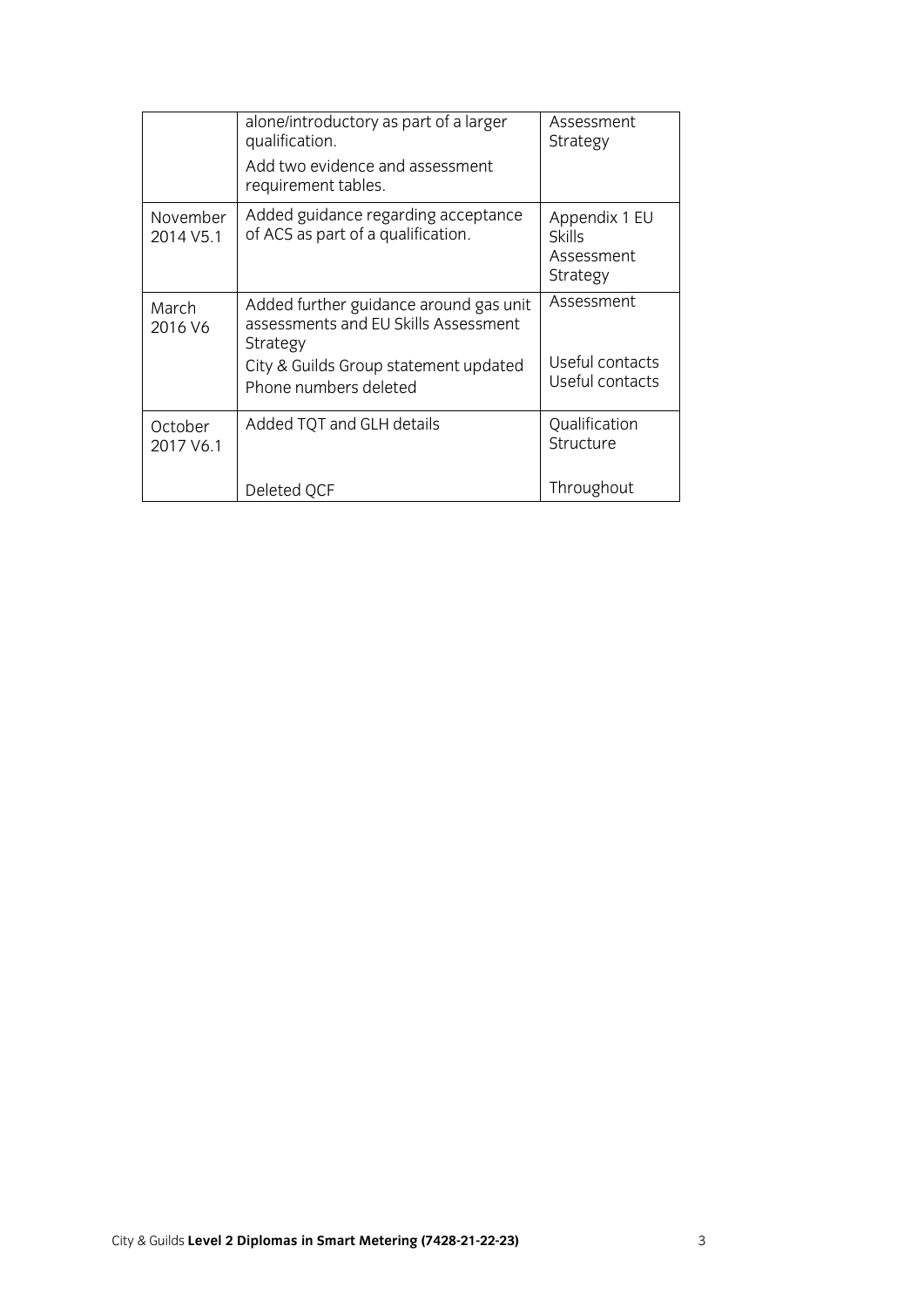**Contents** 

| 1               | <b>Introduction</b>                                                                                    | 6  |
|-----------------|--------------------------------------------------------------------------------------------------------|----|
| 1.1             | Structure                                                                                              | 7  |
| $\mathbf{2}$    | <b>Assessment</b>                                                                                      | 11 |
| 2.1             | Summary of Assessment Methods                                                                          | 11 |
| 2.2             | Assessment requirements for Gas Units                                                                  | 14 |
| 2.3             | Assessment Strategy                                                                                    | 20 |
| 3               | <b>Centre requirements</b>                                                                             | 33 |
| 3.1             | Approval                                                                                               | 33 |
| 3.2             | Resource requirements                                                                                  | 33 |
| 3.3             | Candidate entry requirements                                                                           | 34 |
| 4               | <b>Delivering the qualification</b>                                                                    | 35 |
| 4.1             | Initial assessment and induction                                                                       | 35 |
| 4.2             | Recording documents                                                                                    | 35 |
| 5               | <b>Units</b>                                                                                           | 36 |
| <b>Unit 201</b> | Working practices in the energy and utilities sector                                                   | 37 |
| <b>Unit 202</b> | Working safely in the energy and utilities sector                                                      | 39 |
| <b>Unit 203</b> | Using and communicating technical information in the energy and utilities<br>sector                    | 42 |
| <b>Unit 204</b> | Delivering customer service when working within the energy and utilities<br>sector                     | 44 |
| <b>Unit 205</b> | Install and commission communication systems for smart meters46                                        |    |
| <b>Unit 206</b> | Install single phase meter and associated equipment 49                                                 |    |
| <b>Unit 207</b> | Change single phase meter and associated equipment53                                                   |    |
| <b>Unit 208</b> | Applied practices and principles for installing low pressure natural gas<br>smart meters up to U6 only | 57 |
| <b>Unit 209</b> | Prepare, install and commission low pressure natural gas smart meter and<br>regulator up to 6.0m3/hr   | 62 |
| <b>Unit 210</b> | Low pressure gas smart meter tightness testing and direct purging65                                    |    |
| <b>Unit 211</b> | Install multi phase meter - whole current (new connection)67                                           |    |
| <b>Unit 212</b> | Change multi phase meter - whole current                                                               | 70 |
| <b>Unit 213</b> | Install single phase meter and associated equipment on multi phase cut-<br>out (new connection)        | 73 |
| <b>Unit 214</b> | Change single phase meter and associated equipment on multi phase cut-<br>outs                         | 76 |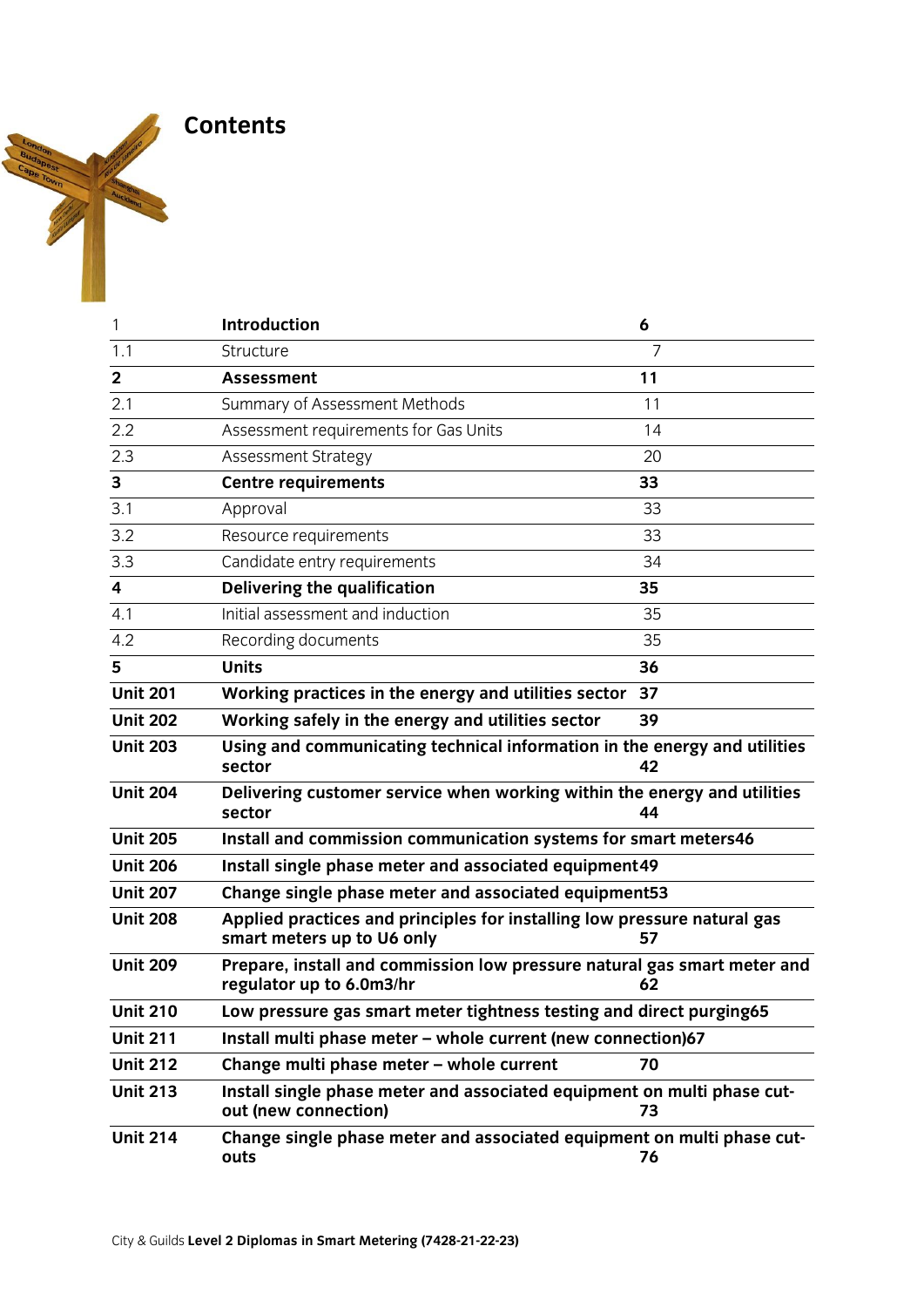| <b>Unit 215</b> | Prepare, install and commission medium pressure natural gas smart meter |    |
|-----------------|-------------------------------------------------------------------------|----|
|                 | and regulator up to 6.0m <sup>3</sup> /hr                               |    |
|                 | Sources of general information                                          | 83 |

**Sources of general information 83**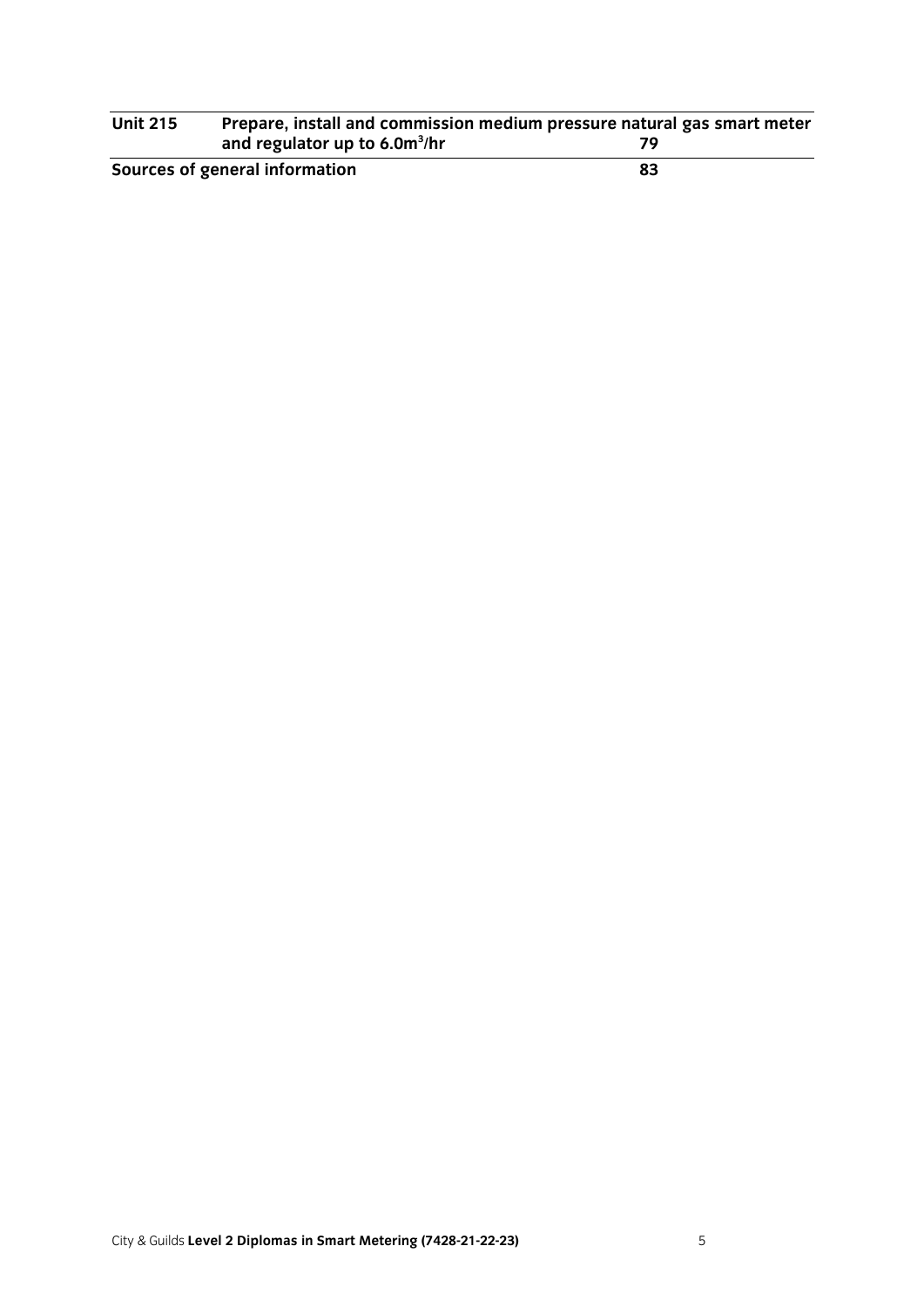

This document tells you what you need to do to deliver the qualifications:

| Area                                                              | <b>Description</b>                                                                                                                 |  |
|-------------------------------------------------------------------|------------------------------------------------------------------------------------------------------------------------------------|--|
| Who are the qualifications<br>for?                                | For candidates who work in the Power Industry that need to be<br>competent in dual fuel, gas or power.                             |  |
| What do the qualifications<br>cover?                              | Allow candidates to learn, develop and practise the skills required<br>for employment and/or career progression in smart metering. |  |
| Are the qualifications a<br>part of a framework or<br>initiative? | They serve as a competence component in the Apprenticeship<br>framework.                                                           |  |
| Who did we develop the<br>qualifications with?                    | They were developed in association with industry employers and<br>the sector skills council, Energy & Utility Skills (EU Skills).  |  |
| What opportunities for<br>progression are there?                  | Candidates can progress into employment or to the following City<br>& Guilds qualifications:                                       |  |
|                                                                   | Level 3 Diploma in Electrical Power Engineering - Substation<br>Plant: 500/7323/0                                                  |  |
|                                                                   | Level 3 Diploma in Electrical Power Engineering -<br>Underground Cables: 500/7324/2                                                |  |
|                                                                   | Level 3 Diploma in Electrical Power Engineering - Overhead<br>Lines: 500/7318/7                                                    |  |
|                                                                   | Level 3 Diploma in Electrical Power Engineering - Lead<br>Substation Craftsperson: 500/7971/2                                      |  |
|                                                                   | Level 3 Diploma in Electrical Power Engineering - Lead<br>Overhead Lines Person: 500/8007/6.                                       |  |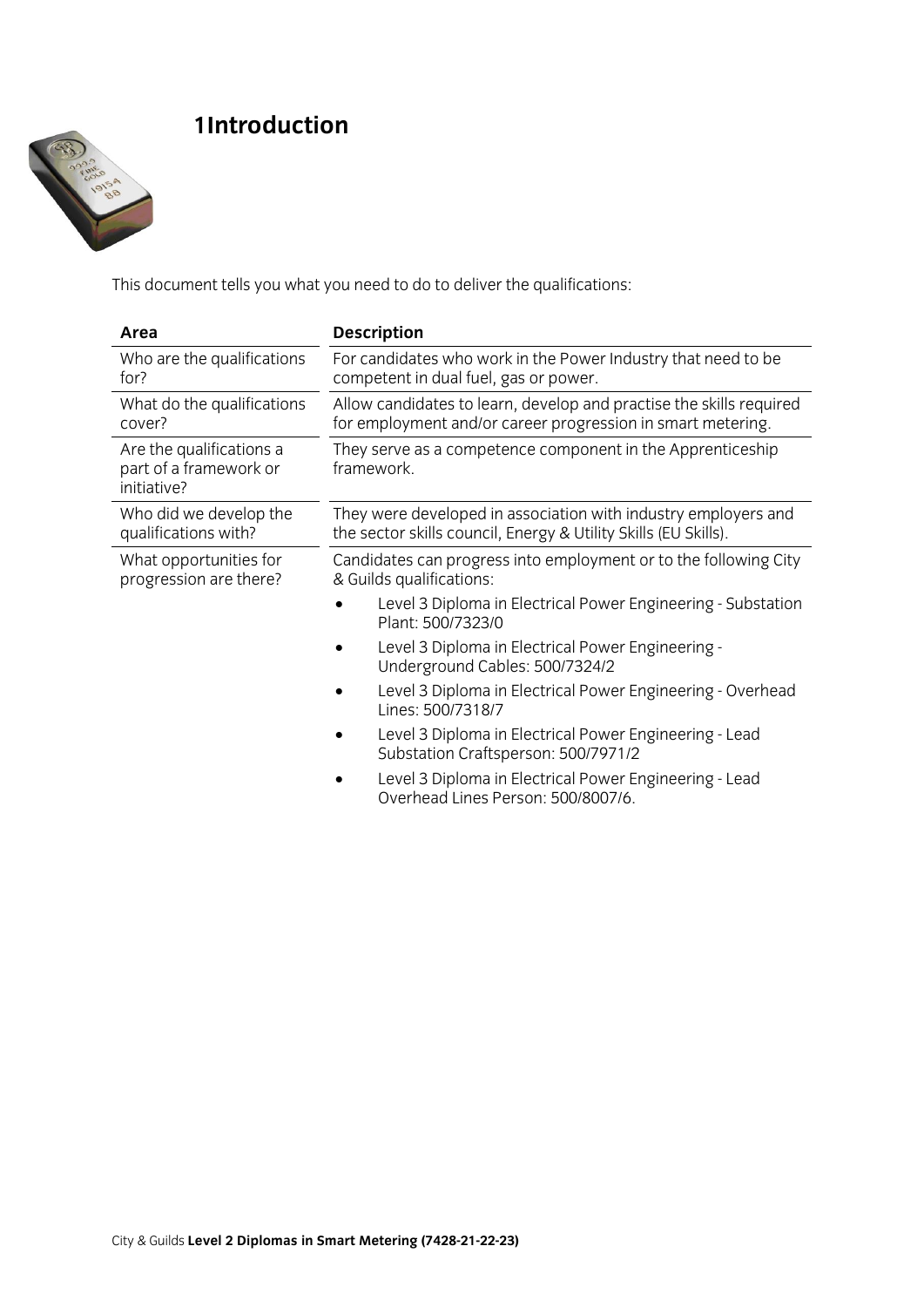To achieve the **Level 2 Diploma in Smart Metering – Power (7428-21),** learners must achieve counted towards the minimum credits required. counted towards the minimum credits required.

| Unit<br>accreditation<br>number | City &<br><b>Guilds</b><br>unit<br>number | Unit title                                                                                     | <b>Credit</b><br>value |
|---------------------------------|-------------------------------------------|------------------------------------------------------------------------------------------------|------------------------|
| <b>Mandatory</b>                |                                           |                                                                                                |                        |
| L/502/9858                      | 201                                       | Working practices in the energy and utilities sector                                           | $\overline{2}$         |
| A/502/9855                      | 202                                       | Working safely in the energy and utilities sector                                              | 4                      |
| J/503/0233                      | 203                                       | Using and communicating technical information in the<br>energy and utilities sector            |                        |
| F/502/9856                      | 204                                       | Delivering customer service when working within the<br>energy and utilities sector             | $\overline{2}$         |
| A/503/0231                      | 205                                       | Install and commission communication systems for<br>smart meters                               |                        |
| M/600/3988                      | 206                                       | Install single phase meter and associated equipment                                            |                        |
| A/600/3993                      | 207                                       | Change single phase meter and associated equipment                                             | 11                     |
| <b>Elective</b>                 |                                           |                                                                                                |                        |
| J/600/4001                      | 211                                       | Install multi phase meter - whole current (new<br>connection)                                  |                        |
| F/600/4000                      | 212                                       | Change multi phase meter - whole current                                                       | 15                     |
| M/600/4008                      | 213                                       | Install single phase meter and associated equipment on<br>multi phase cut-out (new connection) | 10                     |
| T/600/4009                      | 214                                       | Change single phase meter and associated equipment<br>on multi phase cut-outs                  | 10                     |

on multi phase cut-outs

#### **Level 2 Diploma in Smart Metering - Power**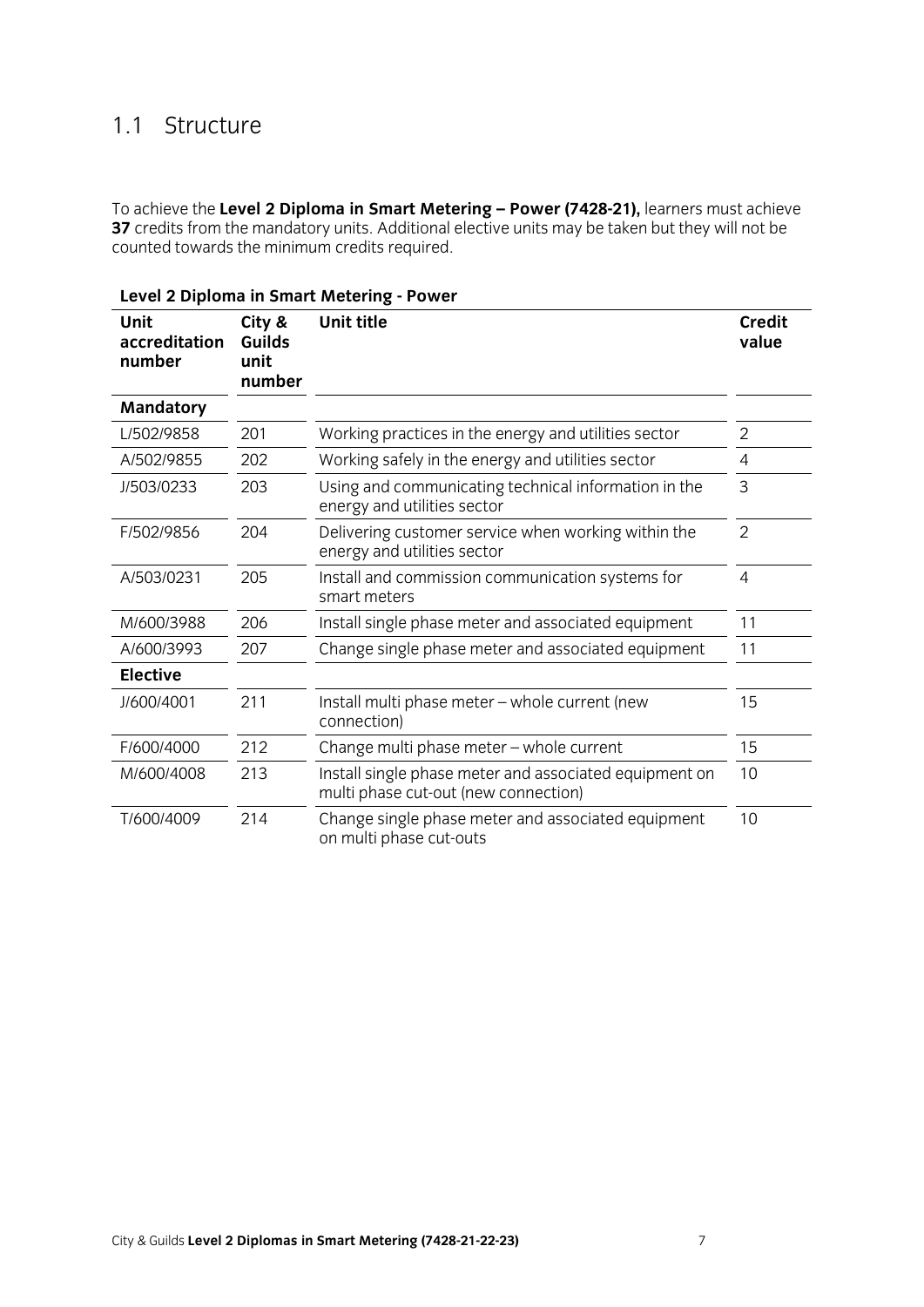credits from the mandatory units. An additional elective unit may be taken but will not be counted towards the minimum credits required. An additional electional electional electional election but will not be counted to be counted to be counted to be counted to be counted to be counted to be counted to be counted to be towards the minimum credits required.

| Unit<br>accreditation<br>number | City &<br>Guilds<br>unit<br>number | <b>Unit title</b>                                                                                                                   | <b>Credit</b><br>value |
|---------------------------------|------------------------------------|-------------------------------------------------------------------------------------------------------------------------------------|------------------------|
| <b>Mandatory</b>                |                                    |                                                                                                                                     |                        |
| L/502/9858                      | 201                                | Working practices in the energy and utilities sector                                                                                | 2                      |
| A/502/9855                      | 202                                | Working safely in the energy and utilities sector                                                                                   | 4                      |
| J/503/0233                      | 203                                | Using and communicating technical information in the<br>energy and utilities sector                                                 |                        |
| F/502/9856                      | 204                                | Delivering customer service when working within the<br>energy and utilities sector                                                  |                        |
| A/503/0231                      | 205                                | Install and commission communication systems for<br>smart meters                                                                    |                        |
| K/503/0256                      | 208                                | 20<br>Applied practices and principles for installing low<br>pressure natural gas smart meters up to U6 only                        |                        |
| F/503/0232                      | 209                                | $\overline{3}$<br>Prepare, install and commission low pressure natural gas<br>smart meter and regulator up to 6.0m <sup>3</sup> /hr |                        |
| J/502/9857                      | 210                                | 3<br>Low pressure gas smart meter tightness testing and<br>direct purging                                                           |                        |
| <b>Elective</b>                 |                                    |                                                                                                                                     |                        |
| F/505/0884                      | 215                                | Prepare, install and commission medium pressure<br>natural gas smart meter and regulator up to 6.0 m <sup>3</sup> /hr               | 9                      |

\*Level 2 Diploma in Smart Metering - Gas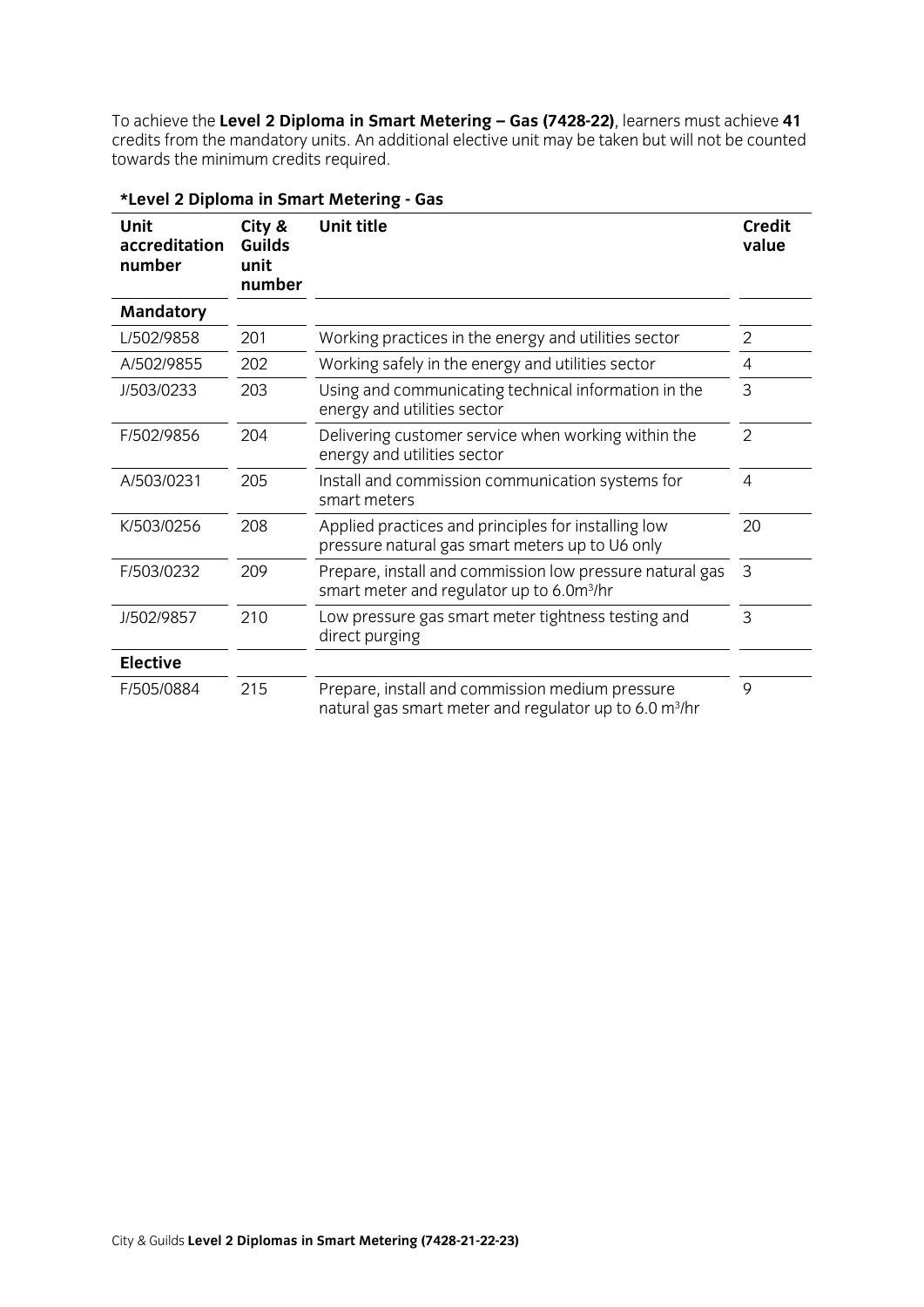To achieve the **Level 2 Diploma in Smart Metering – Dual Fuel (7428-23)**, learners must not be counted towards the minimum credits required. not be counted towards the minimum credits required.

| Unit<br>accreditation<br>number | City &<br>Guilds<br>unit<br>number | Unit title                                                                                                          | <b>Credit</b><br>value |
|---------------------------------|------------------------------------|---------------------------------------------------------------------------------------------------------------------|------------------------|
| <b>Mandatory</b>                |                                    |                                                                                                                     |                        |
| L/502/9858                      | 201                                | Working practices in the energy and utilities<br>sector                                                             | $\overline{2}$         |
| A/502/9855                      | 202                                | Working safely in the energy and utilities sector                                                                   | $\overline{4}$         |
| J/503/0233                      | 203                                | Using and communicating technical information in<br>the energy and utilities sector                                 | 3                      |
| F/502/9856                      | 204                                | Delivering customer service when working within<br>the energy and utilities sector                                  | $\overline{2}$         |
| A/503/0231                      | 205                                | Install and commission communication systems<br>for smart meters                                                    | $\overline{4}$         |
| M/600/3988                      | 206                                | Install single phase meter and associated<br>equipment                                                              | 11                     |
| A/600/3993                      | 207                                | Change single phase meter and associated<br>equipment                                                               | 11                     |
| K/503/0256                      | 208                                | Applied practices and principles for installing low<br>pressure natural gas smart meters up to U6 only              | 20                     |
| F/503/0232                      | 209                                | Prepare, install and commission low pressure<br>natural gas smart meter and regulator up to<br>$6.0m^3/hr$          | 3                      |
| J/502/9857                      | 210                                | Low pressure gas smart meter tightness testing<br>and direct purging                                                | 3                      |
| <b>Elective</b>                 |                                    |                                                                                                                     |                        |
| J/600/4001                      | 211                                | Install multi phase meter - whole current (new<br>connection)                                                       | 15                     |
| F/600/4000                      | 212                                | Change multi phase meter - whole current                                                                            | 15                     |
| M/600/4008                      | 213                                | Install single phase meter and associated<br>10<br>equipment on multi phase cut-out (new<br>connection)             |                        |
| T/600/4009                      | 214                                | Change single phase meter and associated<br>10<br>equipment on multi phase cut-outs                                 |                        |
| F/505/0884                      | 215                                | Prepare, install and commission medium pressure<br>9<br>natural gas smart meter and regulator up to 6.0<br>$m^3/hr$ |                        |

### \*Level 2 Diploma in Smart Metering - Dual Fuel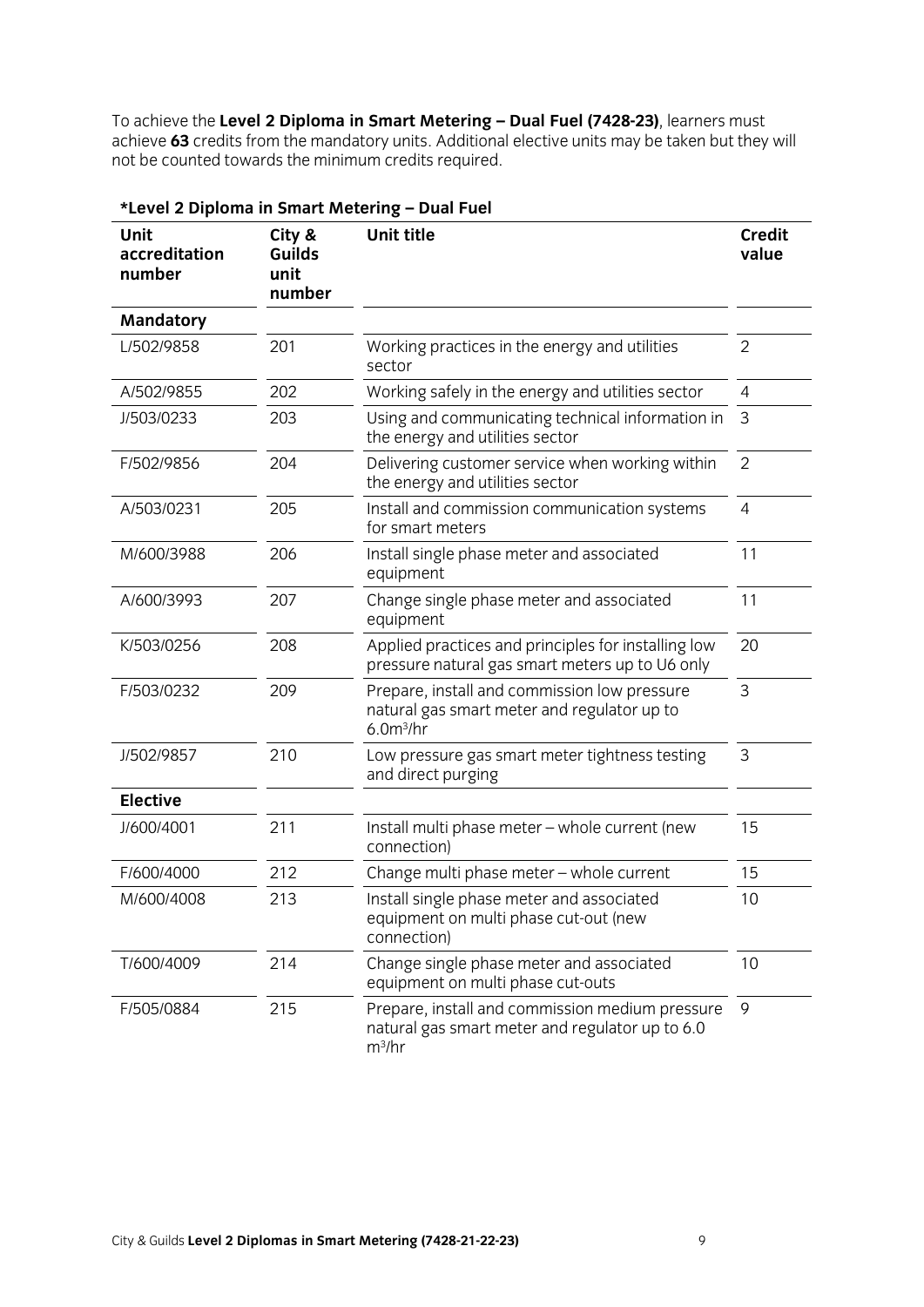### **Total Qualification Time**

Total Qualification Time (TQT) is the total amount of time, in hours, expected to be spent by a  $\frac{1}{2}$  separately) and hours spent in preparation.  $\frac{1}{2}$  study and assessment. separately) and hours spent in preparation, study and assessment.

| <b>Title and level</b>                    | <b>GLH</b> | тот  |  |
|-------------------------------------------|------------|------|--|
| Level 2 Diploma In Smart Metering - power | 148        | 370  |  |
| Level 2 Diploma In Smart Metering - gas   | 262.       | 41 O |  |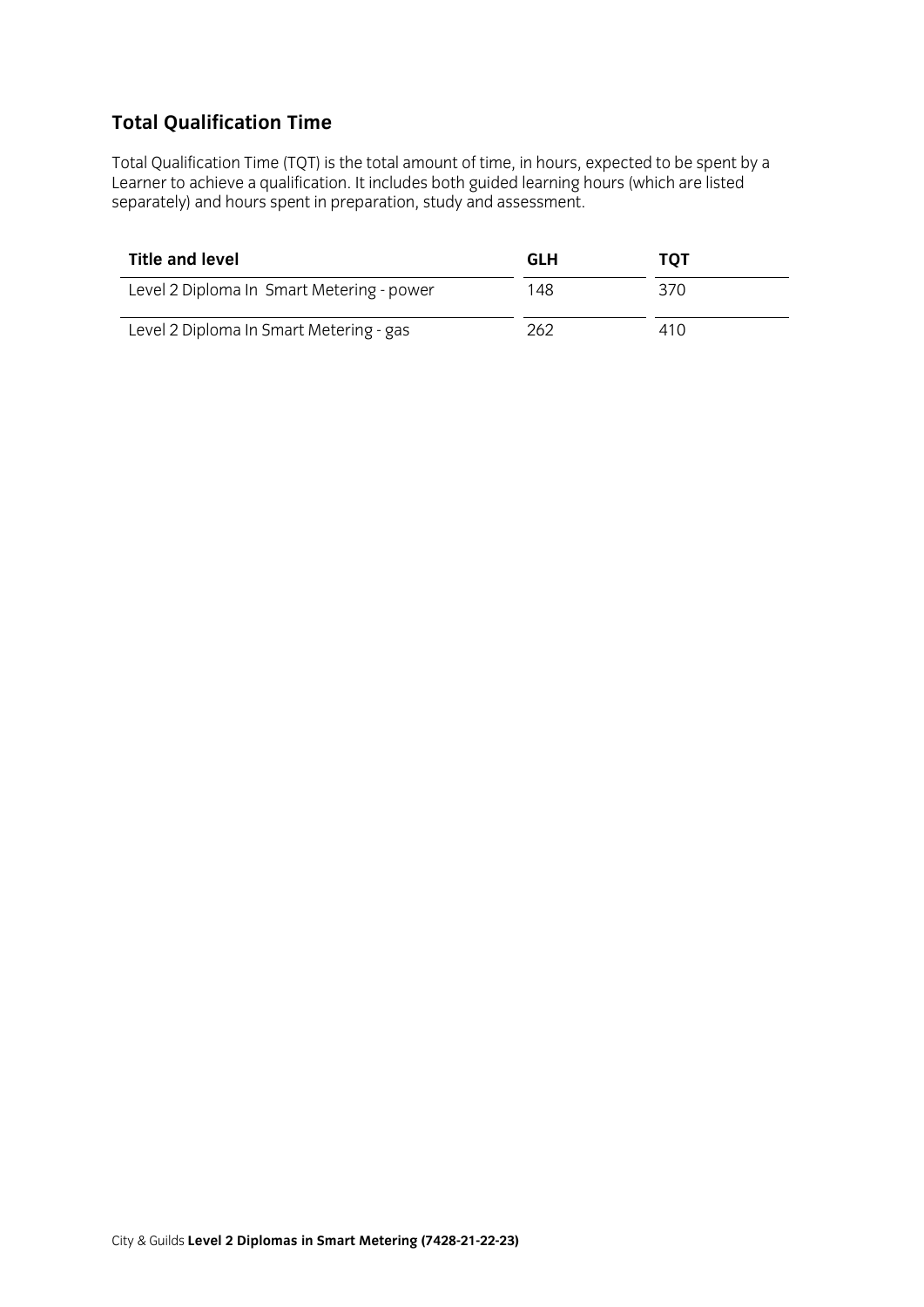#### $2<sup>1</sup>$ **Assessment**

## 2<sup>1</sup> Summary of  $\mathcal{L}$

| Performance<br>Unit (P) | A unit that gives the candidate the opportunity to demonstrate they have<br>the practical skills that are in keeping with the relevant National<br>Occupational Standards for identified activities.                                                                                                                                                                                                          |
|-------------------------|---------------------------------------------------------------------------------------------------------------------------------------------------------------------------------------------------------------------------------------------------------------------------------------------------------------------------------------------------------------------------------------------------------------|
| Gas Unit (G)            | A unit that gives the candidate the opportunity to demonstrate their<br>knowledge, understanding and practical skills of gas work in accordance<br>with the National Occupational Standards for identified activities. These<br>units will be assessed via gas specific question papers, Independent<br>Summative Assessments (ISA) and the completion of the gas unit specific<br>logbooks (as appropriate). |

Units for 7428-21, 22, 23

| Unit<br>No. | <b>Title</b>                                                                                               | <b>Assessment Method</b>                                               | Unit<br>type | Where to obtain assessment<br>materials                                                |
|-------------|------------------------------------------------------------------------------------------------------------|------------------------------------------------------------------------|--------------|----------------------------------------------------------------------------------------|
| 201         | Working practices<br>in the energy and<br>utilities sector                                                 | The development of a<br>P<br>portfolio using a<br>logbooks and will be |              | All assessment materials and<br>logbooks can be found on the<br>City & Guilds website. |
|             |                                                                                                            | assessed to the<br>assessment criteria set<br>out in the unit          |              | Passwords for the logbook is<br>available on the Walled Garden.                        |
| 202         | Working safely in<br>the energy and<br>utilities sector                                                    | The development of a<br>portfolio using a<br>logbooks and will be      | P            | All assessment materials and<br>logbooks can be found on the<br>City & Guilds website. |
|             |                                                                                                            | assessed to the<br>assessment criteria set<br>out in the unit          |              | Passwords for the logbook is<br>available on the Walled Garden.                        |
| 203         | Using and<br>communicating<br>technical                                                                    | P<br>The development of a<br>portfolio using a<br>logbooks and will be |              | All assessment materials and<br>logbooks can be found on the<br>City & Guilds website. |
|             | information in the<br>energy and utilities<br>sector                                                       | assessed to the<br>assessment criteria set<br>out in the unit          |              | Passwords for the logbook is<br>available on the Walled Garden.                        |
| 204         | Delivering<br>customer service<br>when working                                                             | The development of a<br>portfolio using a<br>logbooks and will be      | P            | All assessment materials and<br>logbooks can be found on the<br>City & Guilds website. |
|             | assessed to the<br>within the energy<br>and utilities sector<br>assessment criteria set<br>out in the unit |                                                                        |              | Passwords for the logbook is<br>available on the Walled Garden.                        |
| 205         | Install and<br>commission<br>communication                                                                 | The development of a<br>portfolio using a<br>logbooks and will be      | P            | All assessment materials and<br>logbooks can be found on the<br>City & Guilds website. |
|             | assessed to the<br>systems for smart<br>meters<br>assessment criteria set<br>out in the unit               |                                                                        |              | Passwords for the logbook is<br>available on the Walled Garden.                        |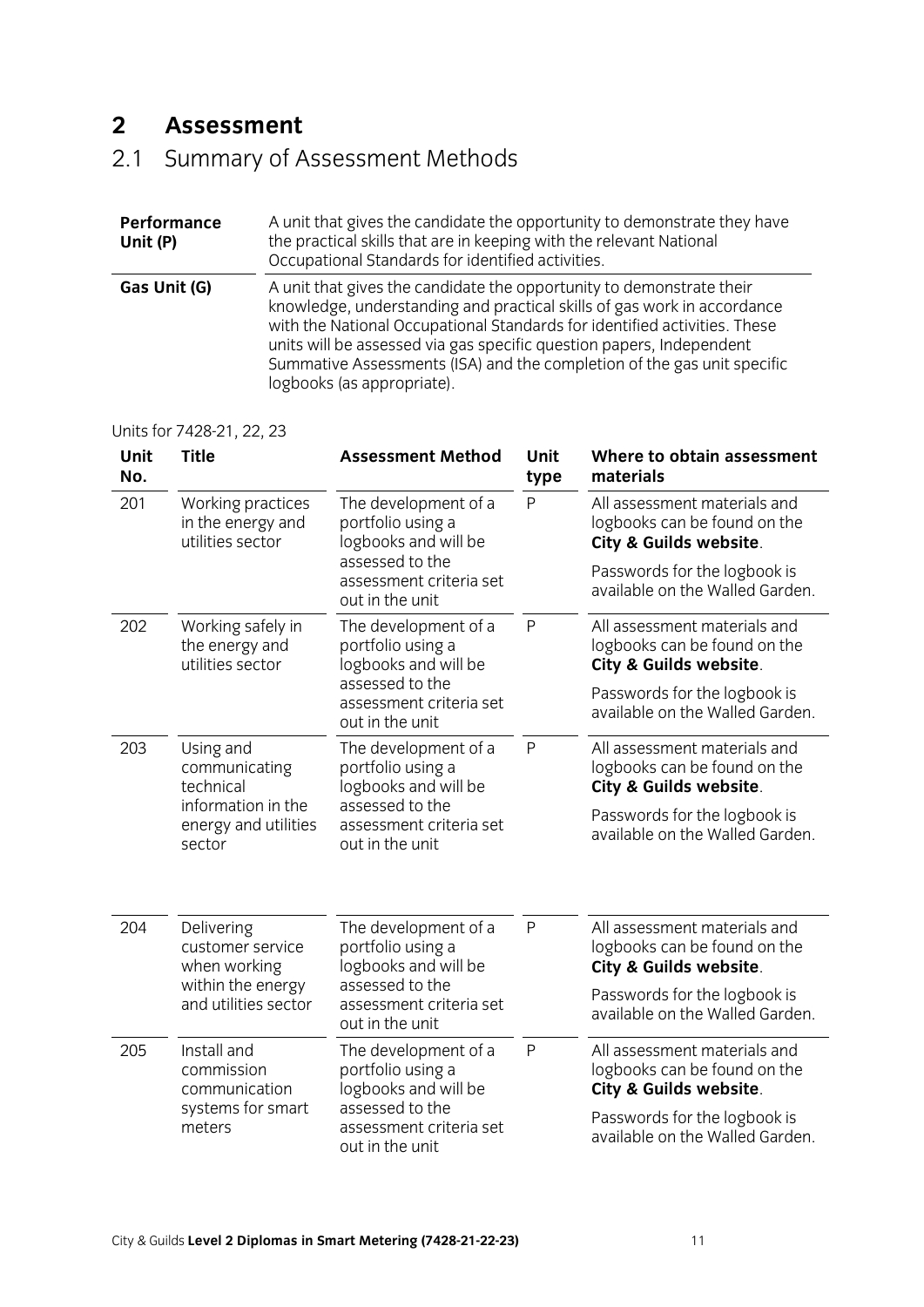| 206 | Install single phase<br>meter and<br>associated<br>equipment                                                                  | The development of a<br>portfolio using a<br>logbooks and will be<br>assessed to the<br>assessment criteria set<br>out in the unit                                                                                                                    | P | All assessment materials and<br>logbooks can be found on the<br>City & Guilds website.<br>Passwords for the logbook is<br>available on the Walled Garden.                                                                                                                                                                                                                                                                                                                                                                         |
|-----|-------------------------------------------------------------------------------------------------------------------------------|-------------------------------------------------------------------------------------------------------------------------------------------------------------------------------------------------------------------------------------------------------|---|-----------------------------------------------------------------------------------------------------------------------------------------------------------------------------------------------------------------------------------------------------------------------------------------------------------------------------------------------------------------------------------------------------------------------------------------------------------------------------------------------------------------------------------|
| 207 | Change single<br>phase meter and<br>associated<br>equipment                                                                   | The development of a<br>portfolio using a<br>logbooks and will be<br>assessed to the<br>assessment criteria set<br>out in the unit                                                                                                                    | P | All assessment materials and<br>logbooks can be found on the<br>City & Guilds website.<br>Passwords for the logbook is<br>available on the Walled Garden.                                                                                                                                                                                                                                                                                                                                                                         |
| 208 | Applied practices<br>and principles for<br>installing low<br>pressure natural<br>gas smart meters<br>up to U6 only            | This unit will be<br>assessed via gas<br>question papers,<br>Independent<br>Summative<br>Assessments (ISA) and<br>the development of a<br>portfolio using a<br>logbooks and will be<br>assessed to the<br>assessment criteria set<br>out in the unit. | G | All assessment materials and<br>logbooks can be found on the<br>City & Guilds website.<br>Relevant question papers and<br>ISA's for specific qualifications<br>are listed on the appropriate<br>'Quick Guide' on the 7428<br>webpage.<br>Passwords for the question<br>papers and ISA's are available<br>from our partner Blue Flame<br>Associates using the application<br>form, which is also available on<br>the 6189 page of the City &<br>Guilds website.<br>Passwords for the logbook is<br>available on the Walled Garden. |
| 209 | Prepare, install and<br>commission low<br>pressure natural<br>gas smart meter<br>and regulator up to<br>6.0 <sub>m3</sub> /hr | This unit will be<br>assessed via gas<br>question papers,<br>Independent<br>Summative<br>Assessments (ISA) and<br>the development of a<br>portfolio using a<br>logbooks and will be<br>assessed to the<br>assessment criteria set<br>out in the unit. | G | All assessment materials and<br>logbooks can be found on the<br>City & Guilds website.<br>Relevant question papers and<br>ISA's for specific qualifications<br>are listed on the appropriate<br>'Quick Guide' on the 7428<br>webpage.<br>Passwords for the question<br>papers and ISA's are available<br>from our partner Blue Flame<br>Associates using the application<br>form, which is also available on<br>the 6189 page of the City &<br>Guilds website.<br>Passwords for the logbook is<br>available on the Walled Garden. |
| 210 | Low pressure gas<br>smart meter<br>tightness testing<br>and direct purging                                                    | This unit will be<br>assessed via gas<br>question papers,<br>Independent<br>Summative                                                                                                                                                                 | G | All assessment materials and<br>logbooks can be found on the<br>City & Guilds website.<br>Relevant question papers and<br>ISA's for specific qualifications                                                                                                                                                                                                                                                                                                                                                                       |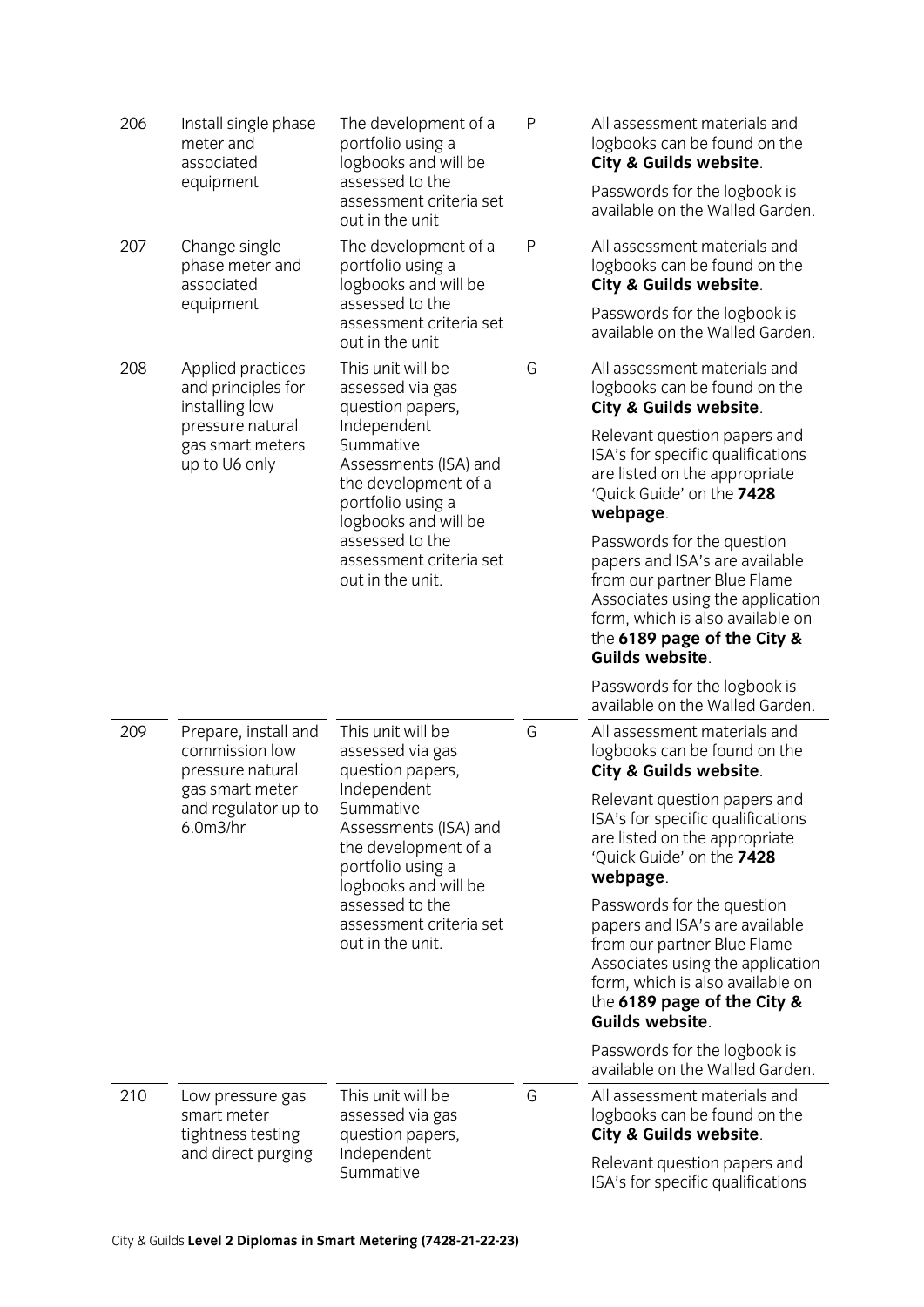|     |                                                                                                                         | Assessments (ISA) and<br>the development of a<br>portfolio using a<br>logbooks and will be<br>assessed to the<br>assessment criteria set<br>out in the unit.                                                                                          |           | are listed on the appropriate<br>'Quick Guide' on the 7428<br>webpage.<br>Passwords for the question<br>papers and ISA's are available<br>from our partner Blue Flame<br>Associates using the application<br>form, which is also available on<br>the 6189 page of the City &<br>Guilds website.                                                                                                             |
|-----|-------------------------------------------------------------------------------------------------------------------------|-------------------------------------------------------------------------------------------------------------------------------------------------------------------------------------------------------------------------------------------------------|-----------|-------------------------------------------------------------------------------------------------------------------------------------------------------------------------------------------------------------------------------------------------------------------------------------------------------------------------------------------------------------------------------------------------------------|
|     |                                                                                                                         |                                                                                                                                                                                                                                                       |           | Passwords for the logbook is<br>available on the Walled Garden.                                                                                                                                                                                                                                                                                                                                             |
| 211 | Install multi phase<br>meter - whole<br>current (new<br>connection)                                                     | The development of a<br>portfolio using a<br>logbooks and will be<br>assessed to the<br>assessment criteria set<br>out in the unit                                                                                                                    | P         | All assessment materials and<br>logbooks can be found on the<br>City & Guilds website.<br>Passwords for the logbook is<br>available on the Walled Garden.                                                                                                                                                                                                                                                   |
| 212 | Change multi phase<br>$meter - whole$<br>current                                                                        | The development of a<br>portfolio using a<br>logbooks and will be<br>assessed to the<br>assessment criteria set<br>out in the unit                                                                                                                    | $\sf P$   | All assessment materials and<br>logbooks can be found on the<br>City & Guilds website.<br>Passwords for the logbook is<br>available on the Walled Garden.                                                                                                                                                                                                                                                   |
| 213 | Install single phase<br>meter and<br>associated<br>equipment on multi<br>phase cut-out (new<br>connection)              | The development of a<br>portfolio using a<br>logbooks and will be<br>assessed to the<br>assessment criteria set<br>out in the unit                                                                                                                    | ${\sf P}$ | All assessment materials and<br>logbooks can be found on the<br>City & Guilds website.<br>Passwords for the logbook is<br>available on the Walled Garden.                                                                                                                                                                                                                                                   |
| 214 | Change single<br>phase meter and<br>associated<br>equipment on multi<br>phase cut-outs                                  | The development of a<br>portfolio using a<br>logbooks and will be<br>assessed to the<br>assessment criteria set<br>out in the unit                                                                                                                    | P         | All assessment materials and<br>logbooks can be found on the<br>City & Guilds website.<br>Passwords for the logbook is<br>available on the Walled Garden.                                                                                                                                                                                                                                                   |
| 215 | Prepare, install and<br>commission<br>medium pressure<br>natural gas smart<br>meter and<br>regulator up to 6.0<br>m3/hr | This unit will be<br>assessed via gas<br>question papers,<br>Independent<br>Summative<br>Assessments (ISA) and<br>the development of a<br>portfolio using a<br>logbooks and will be<br>assessed to the<br>assessment criteria set<br>out in the unit. | G         | All assessment materials and<br>logbooks can be found on the<br>City & Guilds website.<br>Relevant question papers and<br>ISA's for specific qualifications<br>are listed on the appropriate<br>'Quick Guide' on the 7428<br>webpage.<br>Passwords for the question<br>papers and ISA's are available<br>from our partner Blue Flame<br>Associates using the application<br>form which is also available on |

form, which is also available on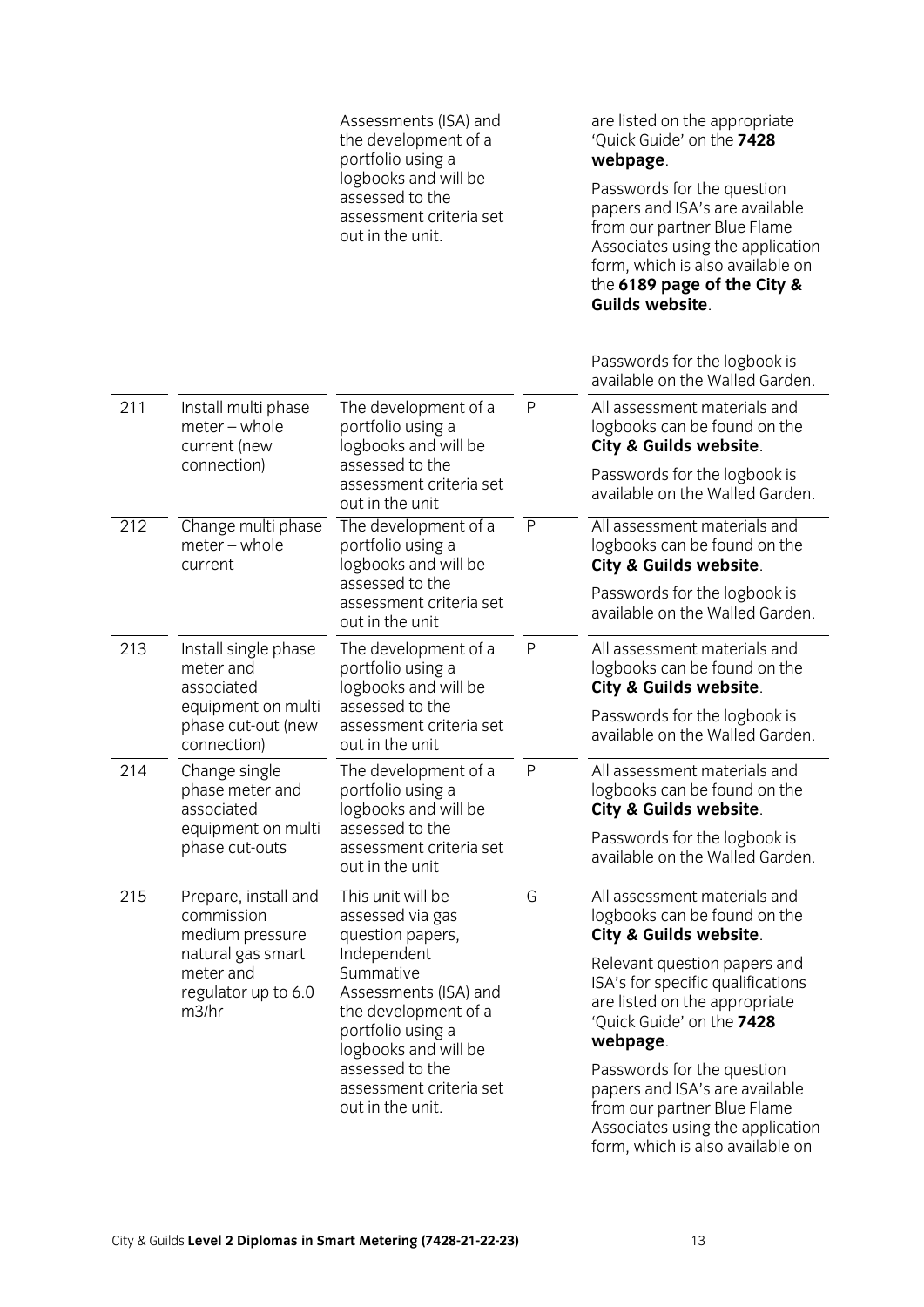### the 6189 page of the City & **Guilds website**

Passwords for the logbook is. available on the Walled Garden.

Achievement of the mandatory units 208, 209, 210 as part of 7428-22/23 (Gas and Dual Power) will enable Gas registration to the following categories;  $\epsilon$  categories; the following categories; the following categories; the following categories; the following categories; the following categories; the following categories; the following categories; the following categori

- $\bullet$  CMA1<br> $\bullet$  MET18
- MET 1&2

Achievement of the elective unit 215 as part of 7428-22/23 (Gas and Dual Power) will enable Gas registration to the following category;

• REGT 1

# 2.2 Assessment requirements for Gas Units for Gas Units for Gas Units for Gas Units for Gas Units for Gas Units

# **Independent Summative Assessment (ISA) for Gas and Fuel Pathways**

**Independent Condential Assets** Scheme introduced the requirement for 'Independent Assessment' of specific tasks within the qualification. This placed an additional requirement on the process that is not traditionally associated with NVQs. This 'Independent Assessment' provides confirmation that the candidate can perform gas safety related tasks, competently.

**Independent Summative Assessments (ISAs)**<br>To simplify the 'Independent Assessment' requirements' of the 7428 scheme and to demonstrate alignment with the current ACS Assessment model, a new method has been included; this is the 'Independent Summative Assessment' (ISA). The assessment process for the ISAs involves assessment of the candidate's performance by realistic simulation in a managed, independent assessment environment. The 'Independent Assessor' will assess the candidates' competence against a specified set of gas safety related performance criteria that is contained within the ISA Assessors Marking Sheets. Assessors Marking Sheets.

Several ISAs have been developed to compliment the Smart Metering qualification suite, and a<br>detailed list documenting these, can be found in the separate 'Quick Guide to ISA's' document on the City and Guilds website under 7428's webpage. This 'Quick Guide' is periodically updated and the latest version must always be used.  $\mathcal{L}_{\text{max}}$ 

The introduction of these ISA's simplifies the process of 'Independent Assessment' on the 7428<br>Scheme. In particular it removes the need for an 'Independent Assessor' to be used for 'Workplace (Onsite / On the Job) Assessments'. 'Workplace (Onsite / On the Job) Assessments'.

**Note:** It is important to recognise that the introduction of the ISAs only removes the requirement for 'Independent Assessment' in the workplace. It does **not** remove the requirement for 'Workplace Assessment' and this is still seen as the primary source of evidence for making judgements of competence. The 'Assessment Process' for the Gas and Dual Fuel Pathways should be in accordance with this handbook. The 'Assessment Process' for the Gas and Dual Fuel Pathways should be in accordance with this handbook.

**ISA Assessment Process**<br>To ensure a consistent approach is taken to delivering and implementing the ISAs, the following requirements have been laid down. requirements have been laid down.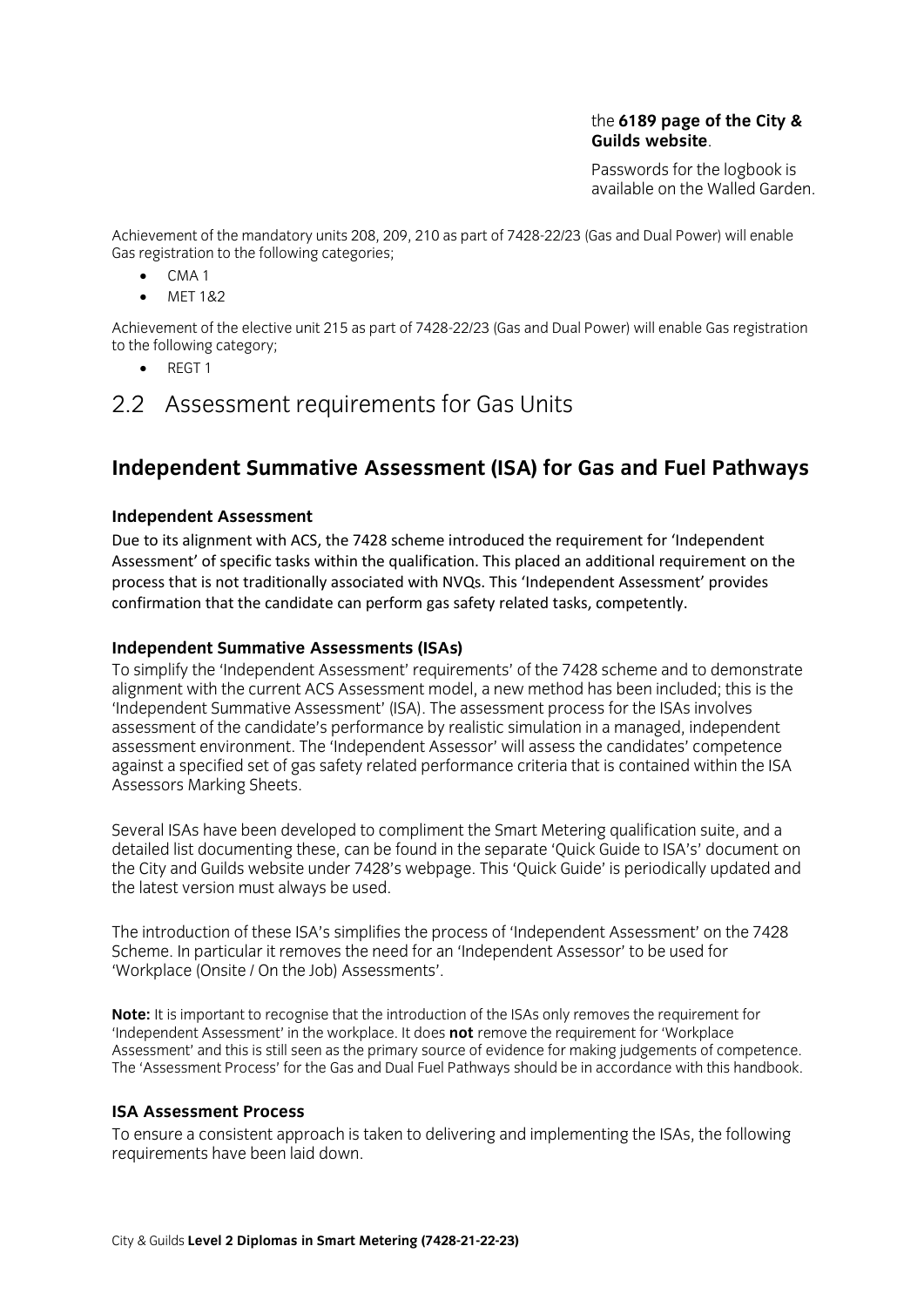- The ISAs can only be undertaken at a convenient point in the learning programme.
- The assessor for the ISAs should be 'Independent' and still comply with the assessor requirements as detailed in this handbook.
- The 'Assessment Area' that is used to assess the ISAs should be 'Independent';<br>Le the candidates should not have had access to the area prior to t
	- <sup>o</sup> i.e. the candidates should not have had access to the area prior to the initial
	- o the candidates must not have been trained or coached on specific items of<br>equipment/appliance/scenarios that could be found in the ISA assessment a over and above such learning they may have normally received whilst working towards their qualification
	- o The area should have sufficient equipment/appliances to allow a selection of 'Candidates Routes' to be planned to reduce assessment predictability and maintain the robustness of the assessment process.
- All ISA assessment documentation (Assessors Marking Sheets, Candidates Job Sheets, Practical Assessment Workbooks, etc.) must remain within the Centre. Candidates must not be allowed to remove these from the Centre, even when they have completed their qualification and are entitled to retain their portfolio (as with the Knowledge & Understanding Paperwork). Paperwork).

## **ISA Assessment Marking**

- Candidates must **achieve 100% to pass the ISA assessment**.<br>• Where a candidate has failed (following any oral questioning ask
- Where a candidate has failed (following any oral questioning asked as part of the<br>assessment), they may be re-assessed by oral questioning and/or observing the practical performance against those performance criteria where competence was not demonstrate during the initial assessment.
- Following the second attempt described above, candidates that achieve 100% pass the ISA assessment. Candidates attaining less than 100%, therefore failing the assessment will require further training before undertaking a re-attempt of the failed performance criteria again. further training before undertaking a re-attempt of the failed performance criteria again.

**Note:** Due to the requirement for further training, the re-sitting of the entire ISA / Task should not take place for at least 48 hours after the initial assessment on which the Candidate was referred.

Partial re-take assessment

- The candidate may undertake a re-assessment of the failed performance criteria or the full task of the ISA referred
- Following the re-assessment described above, candidates that achieve 100% achieve a pass<br>against the ISA assessment Where a candidate is unable to achieve the 100% (following any oral questioning asked as part of the assessment), they may be re-assessed by oral questioning and / or observing the practical performance of the candidate against those performance criteria on which competence was not demonstrated during the retake.
- Candidates attaining less than 100% on a second attempt on a Partial Re-Take Assessment will be deemed to have failed to demonstrate a satisfactory competence level for the specific be deemed to have failed to demonstrate a satisfactory competence level for the specific
- Where a candidate has failed to demonstrate a satisfactory competence level at this<br>summative assessment stage, an interview should be set un between the candidate summative assessment stage, an interview should be set up between the candidate, their workplace assessor(s), the independent assessor and the internal verifier (and employer if required) to review the candidates performance. Following this interview, an action plan will be agreed by those in attendance, that the candidate must complete before re-attempting the entire ISA assessment (including all Tasks and Practical Assessment Workbook Scenarios)  $t$  as set the ISA assessment (including all Tasks and Practical Assessment Workbook Scenarios)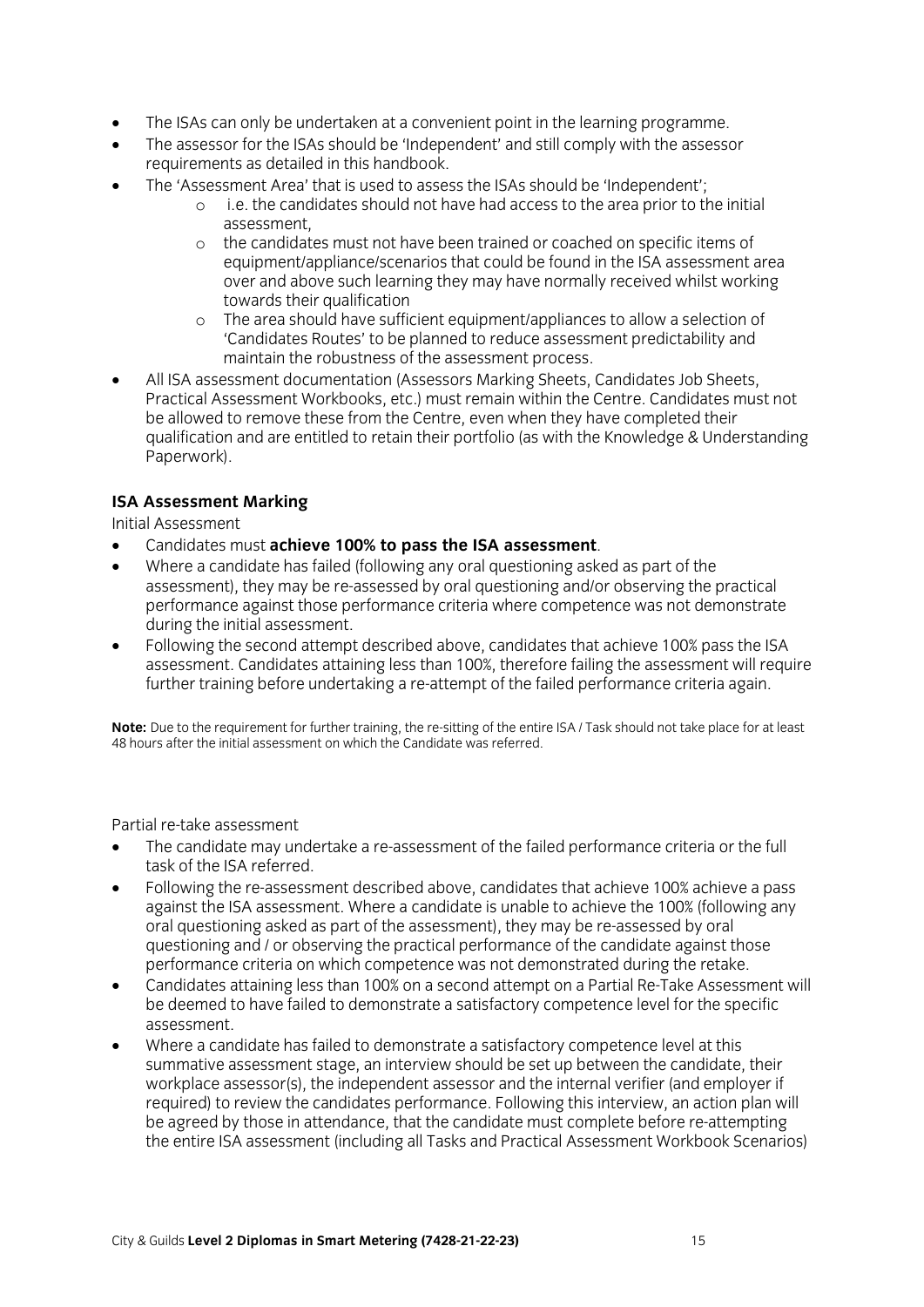**Note:** Due to the requirement for further actions, the re-sitting of the entire ISA should not take place for at least 14 days after the Partial Re-Take Assessment on which the Candidate was place for at least 14 days after the Partial Re-Take Assessment on which the Candidate was considered.

#### **Completion of ISA Assessor Checklists Completion of ISA Assessor Checklists**

#### **Initial Assessment**



#### **Partial Re-take Assessment**

Assessors undertaking Partial Re-Take Assessment of candidates should use a blank Assessor Check List to mark the candidates' performance against the task or tasks they are being asked to  $\Gamma$  List to mathematic candidates  $\Gamma$  performance against the tasks they are being asked to task or tasks they are being asked to task or tasks they are being asked to task or tasks the tasks they are being the set of t repeat.

Candidates should also be provided with a 'Blank' Candidates Job Sheet to complete during the assessment.

**Note:** It may be beneficial to ease identification of Partial Re-Take Assessment documentation by using a different colour paper to that used for Initial Assessment. colour paper to that used for Initial Assessment.

The Partial Re-Take Assessment should be marked on the same paperwork as for Initial Assessment has taken place (see example below). Assessment has taken place (see example below).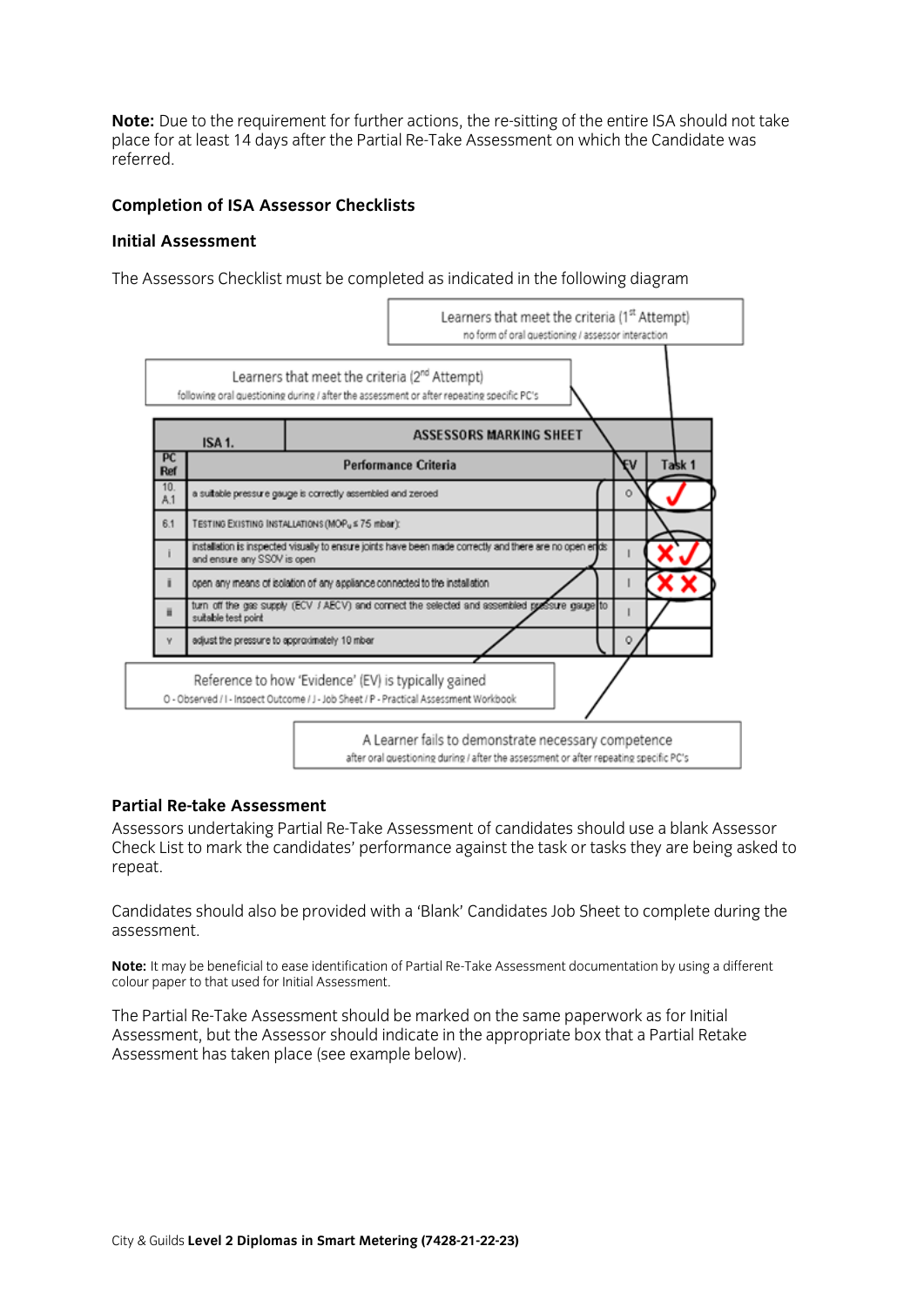| Task Decision:                      | Pass (P), Refer (R) or Fail (F) |  |
|-------------------------------------|---------------------------------|--|
| Partial Re-Take Assessment of Task: | Yes (Y) or Not Applicable (N/A) |  |

| Practical<br><b>Task / Activity</b>            | <b>Initial Assessment</b><br><b>Recommendation</b> | <b>Partial Re-Take</b><br><b>Assessment</b><br>Recommendation | Overall<br>Task / Activity<br>Recommendation 1 | Internally<br>Verified <sup>2</sup> |
|------------------------------------------------|----------------------------------------------------|---------------------------------------------------------------|------------------------------------------------|-------------------------------------|
| Task 1                                         | PASS / REFERA                                      | PASS / FAL *                                                  | PASS / FALL                                    | Yes / No."                          |
| Task 2                                         | <b>PASS / REFER *</b>                              | PASS / <b>Linux</b>                                           | PASS / FALLER                                  | Yes / No."                          |
| Task 3                                         | PASS / REFERE                                      | PASS / FAL <sup>*</sup>                                       | <b>PASS / HOURS</b>                            | Yes / No.                           |
| <b>PAW</b><br>Result from Candidates Job Sheet | PASS / Rever                                       | PASS / FAL *                                                  | <b>PASS / HALL</b>                             | Yes / No."                          |
|                                                | PRACTICAL ASSESSMENT RECOMMENDATION:               | PASS <b>Example</b>                                           | * Delete as required                           |                                     |

### **ISA Route Plans**

Each ISA contains a 'Route Plan' that enables Centres to document their approach to assessment. Each plan contains at least two variations that enable the Centre to vary the assessment to reduce the predictability of the assessment occasion. the predictability of the assessment occasion.

Centres should complete and retain copies of these to allow the Internal and External Verifiers to monitor the assessment process and make objective decisions on a Candidate's performance during an assessment. The External Verifiers will audit Candidate's records against these 'Route Plans' on their monitoring visits. Plans' on their monitoring visits.

Each Route plan has a 'Used From' date, this clearly indicates the date the plan was used from. created with the appropriate revised 'Used From' date. Out of date 'Route Plans' should be retained by the Centre for use by Internal and External Verifiers. retained by the Centre for use by Internal and External Verifiers.

Each ISA Assessment contains a 'Route Plan Example'; these are designed to give Centres areas that will be 'blank' on the normal 'Route Plan' and this gives the Centre a great deal of latitude to vary routes and utilise existing equipment. The red text remains on the normal 'Route Plan', this should not normally be altered as they are either requirements of the NVO / ACS alignment process or are figures, etc. that are fixed for other reasons (eg a statutory requirement).  $\alpha$  is the figures, equiverent reasons (exception reasons (eg a statutory requirement).

### **ISA Practical Provisions**

It is important to ensure that when ISA Assessments are carried out during the completion of Smart Metering qualifications that suitable 'Practical Provisions' are available. Details of these practical provisions can be found in the 'Quick Guide to ISA Practical Provisions'. This 'Quick Guide' is periodically updated and the latest version must always be used. is periodically updated and the latest version must always be used.

# **Knowledge Questions**

Knowledge and understanding written assessments will be undertaken via the use of City & Guilds of Smart Metering and a detailed list documenting these, as applicable to each Award Complex (including all 'APRs'), can be found on 7428 suite webpage. (i.e.  $\alpha$ 

## **Centres must check the City & Guilds website regularly to ensure that the latest updated versions are being used**.

## **Underpinning Knowledge Questions Assessment Process**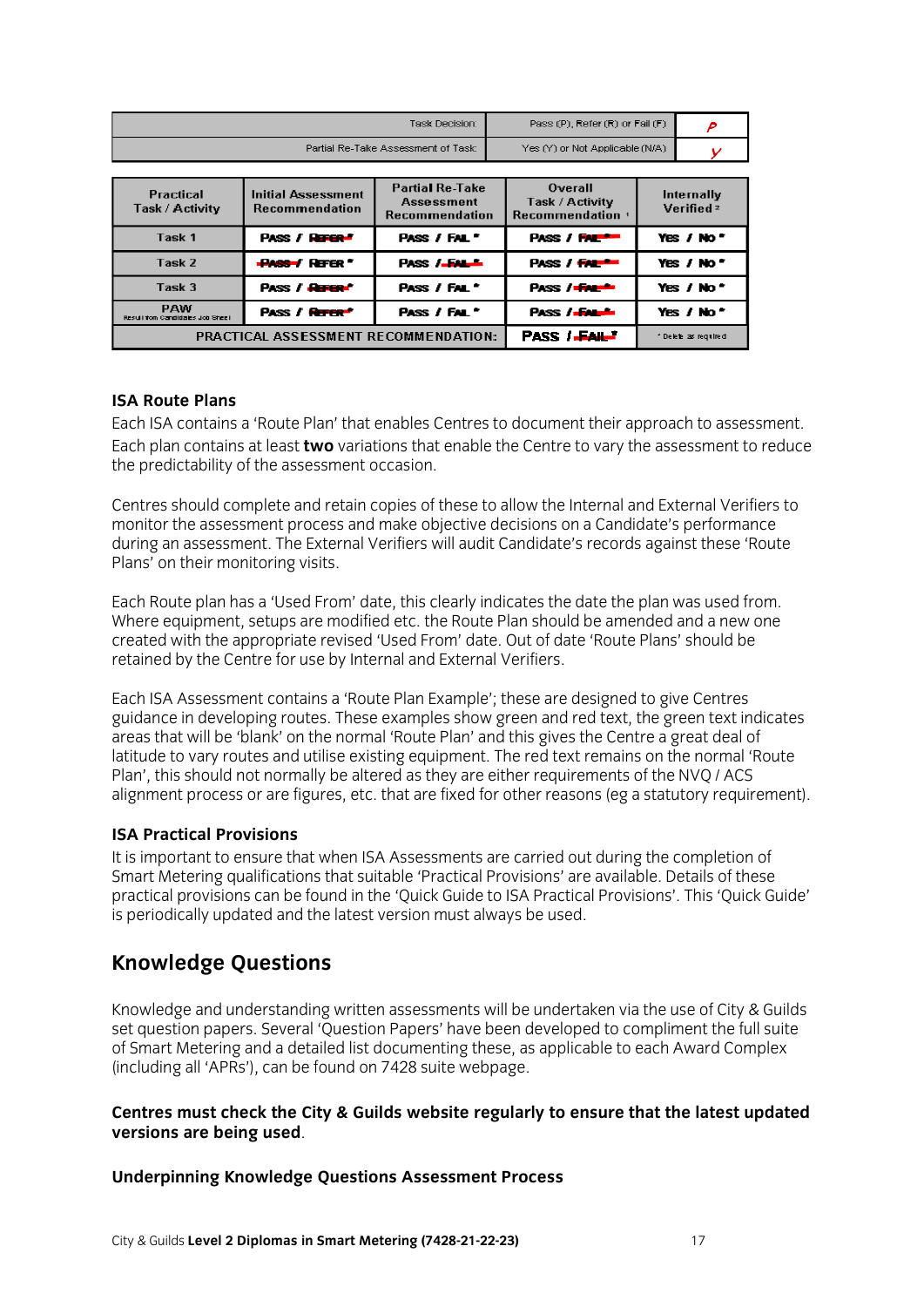All written question papers will be Centre delivered and Centre Assessed (i.e. within an approved 7428 centre).

The instructions for invigilating, marking and using the underpinning knowledge question papers are contained within each question paper. These instructions **must** be followed in their entirety for each question paper. for each question paper.

Trial or 'Mock' question papers must not be used or allowed into the assessment area, this includes any question papers that may have been used as 'Learning Aid' during the course of any training programme. training programme.

A complete on the answers completed on the answers  $\mathcal{A}$  and  $\mathcal{A}$  must not be made.

**Marking Criteria**<br>Candidates must achieve 100% by answering **all** questions correctly. To achieve this, candidates shall go through the following stages:  $\begin{array}{ccc} \circ & \circ & \circ & \circ \end{array}$ 

- **First sitting** (Time allowed: as documented on the front cover)
	- o Candidates that achieve 100% pass this paper.<br>
	o Candidates that achieve less than 100% are re
	- Candidates that achieve **less than** 100% are referred and may undergo a second attempt of the individual questions answered incorrectly, using a blank 'Candidates' Answer Sheet' with the relevant questions that were answered incorrectly highlighted. Answer Sheet' with the relevant questions that were answered incorrectly highlighted.
- **Second sitting** (Time allowed: 2 minutes per question to be answered)<br> **Candidates that achieve 100% pass this paper.** 
	- o Candidates that achieve 100% pass this paper.<br>
	o Candidates attaining an overall result between
	- Candidates attaining an overall result between 80% and 99% for all questions answered on the first and second sittings on this paper are referred, but may undergo a third sitting of the individual questions answered incorrectly, via oral questioning.
	- o Candidates attaining an overall result of less than 80% for all questions answered on the<br>first and second sittings on this naner are referred and will require more training before first and second sittings on this paper are referred and will require more training before sitting the **entire** question paper again.\* sitting the **entire** question paper again.\*

- **Third sitting (Oral questioning)**<br>  $\circ$  Candidates that achieve 100% pass this paper. o Candidates that achieve 100% pass this paper.<br>o Candidates attaining an overall result of less th
- <sup>o</sup> Candidates attaining an overall result of less than 100% for all questions answered on this paper at this stage are referred and will require more training before sitting the **entire** question paper again.\* **entire** question paper again.\*

**Note:** The questions answered incorrectly on the second sitting shall be rephrased when asked as an oral question on this sitting, ensuring the required knowledge and understanding criteria is still covered. All questions asked and the Candidates associated answer(s) shall be recorded on the reverse of the relevant 'Candidates Answer Sheets'. Multiple choice questions shall not be used at reverse of the relevant 'Candidates Answer Sheets'. Multiple choice questions shall not be used at  $\frac{1}{\sqrt{2}}$ 

## **\*Due to the requirement for further training, the re-sitting of the entire paper should not take place for at least 48 hours after the sitting on which the candidate was referred.**

#### **Additional guidance for oral questioning**

The Assessor should ask the oral questions on completion of the written assessment. When using oral questions, Assessors should be mindful of the effect their behaviour can have on candidate oral questions, Assessors should be mindful of the effect their behaviour can have on candidate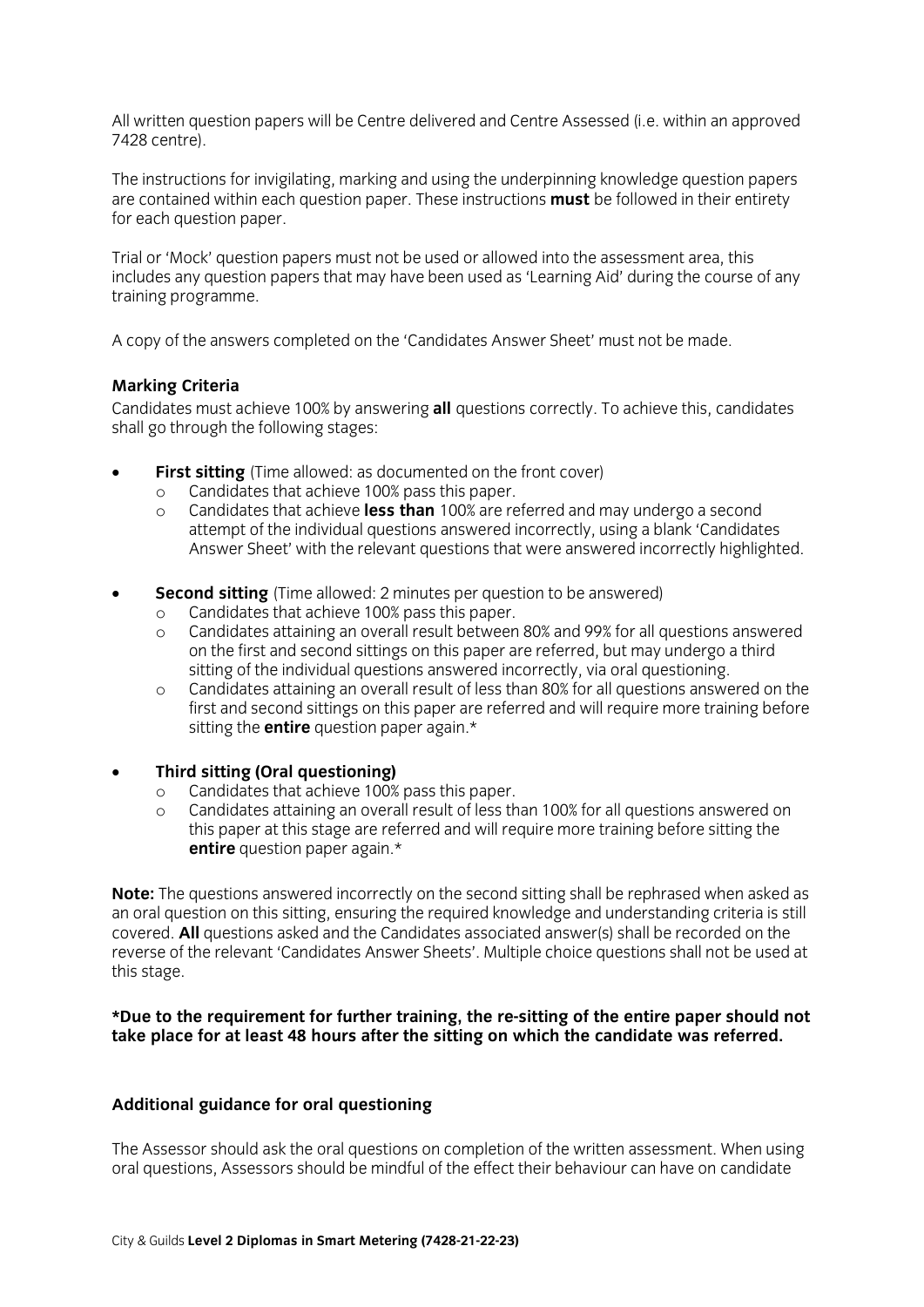performance. Questions should be asked in the spirit of gaining information rather than<br>pressurising a Candidate by creating the atmosphere of a test. pressurising a Candidate by creating the atmosphere of a test.

All oral questions must be relevant to the assessment criteria and the Assessor must not coach or lead the Candidate towards providing correct answers. The Assessor must not ask the candidate any 'leading' or 'closed' questions. Assessors should take care to ask clear questions. any 'leading' or 'closed' questions. Assessors should take care to ask clear questions.

3.3 Recognition of Prior Learning (RPL)<br>Recognition of Prior Learning (RPL) evidence is an acceptable source of evidence for these qualifications. All evidence shall be sufficient, valid, reliable, authentic and current (within the last three years).

For evidence of gas safety competence the following constraints shall apply: For evidence of gas safety competence the following constraints shall apply:

• Certificates covering the competence criteria for Gas Safe Registration are acceptable as RPL evidence. However, as these do not attest to competence in the other essential aspects of gas installation and maintenance, all unit requirements must be satisfied in full to achieve the qualification.

All evidence of current gas safety competence must be demonstrated throughout the qualification being undertaken.

All RPL evidence must be approved by the centre's RPL Advisor. The RPL Advisor shall hold D36 or equivalent. All  $\mathcal{L}$  relations by the centre's RPL Advisor. The RPL Advisor. The RPL Advisor shall hold D36 or shall hold D36 or shall hold D36 or shall hold D36 or shall hold D36 or shall hold D36 or shall hold D36 or

#### ACS acceptance as part of a qualification

ACS evidence can be accepted against RWE assessments and relevant knowledge and understanding criteria contained in the Matters of Gas Safety criteria. The requirements are as understanding criteria contained in the Matters of Gas Safety criteria. The requirements are assumed in the requirements are assumed in the requirements are assumed in the requirements are assumed in the requirements are a

a. ACS obtained prior to registration.

Where ACS is obtained prior to registration all assessments of experience and workplace assessment requirements tabulated in this document **must still** be adhered to. assessment requirements tabulated in this document **must still** be adhered to.

b. ACS obtained whilst undertaking the qualification.<br>Where ACS is obtained whilst undertaking a qualification, all the assessment of experience and work place evidence requirements tabulated within this document must be achieved **prior** to the completion of the ACS.

#### Note: The relevant ACS assessments, must have at least 36 months remaining until the individual assessments expire at the time of claiming the full qualification.

All RPL evidence must be approved by the centre's RPL Advisor. The RPL Advisor shall hold D36 or equivalent. Due consideration needs to be given the risks involved in accepting third party certificated evidence, not least the consideration that the third party certificate may be withdrawn at any time without the knowledge of the centre who have accepted it as evidence. at a particle the centre without the centre who have accepted it as evidence.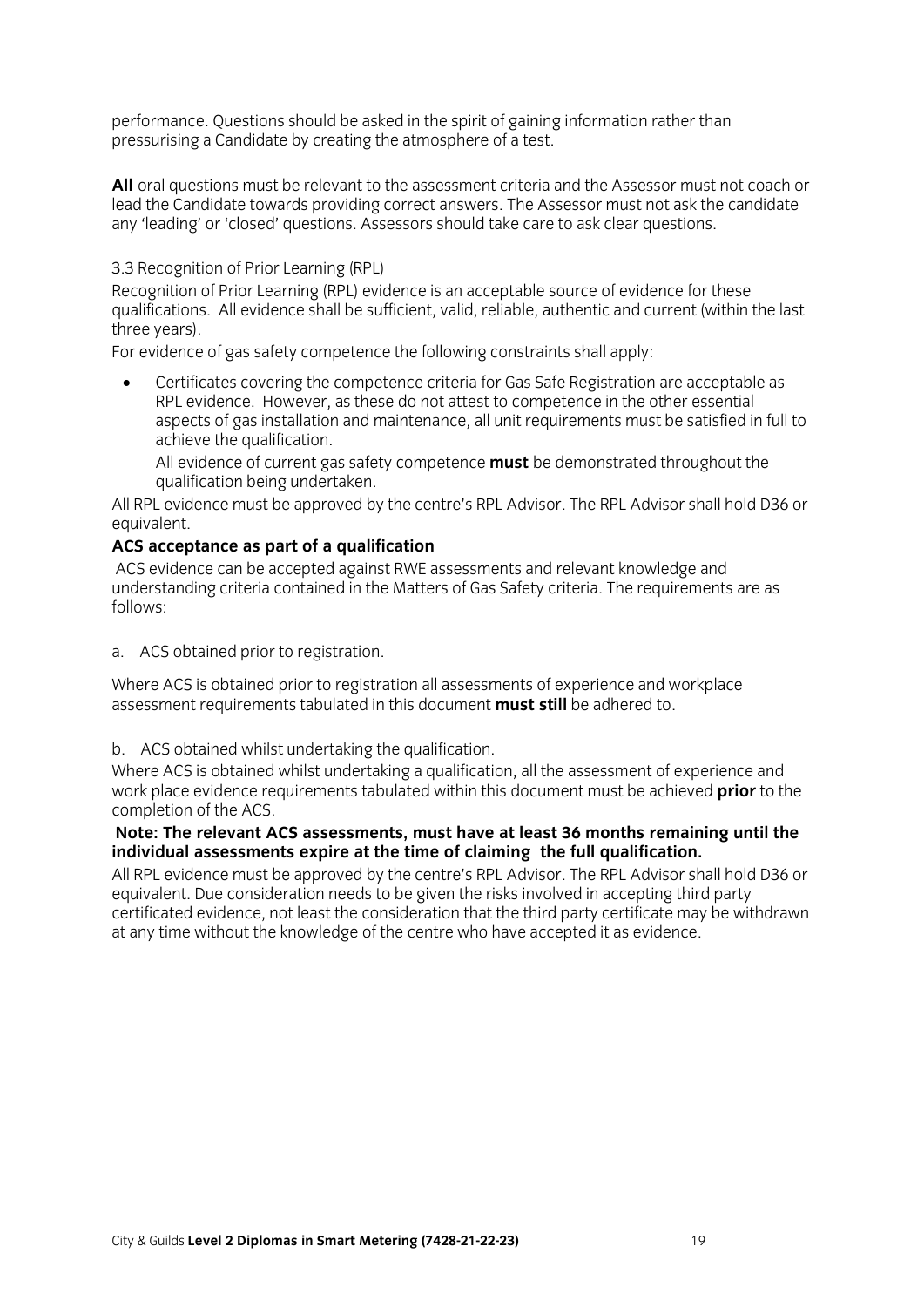# $\frac{3}{3}$

# **Requirements for Scheme Staff**

### **Assessors**

### General

Assessors **must** be vocationally and occupationally competent in the areas they are assessing and have a thorough knowledge of the National Occupational Standards

In addition to the qualifications listed below, the Assessor must be able to provide appropriate documented evidence that demonstrates they have a minimum of 5 years proven occupational experience in the activities they will be assessing. Particular attention should be paid to providing evidence of occupational experience in the gas safety critical areas being assessed.

Where Assessors undertake assessments in the workplace, and are not supported by a suitable gas operative, then they or their employer must be a member of an appropriate Gas Registration Body in accordance with the Gas Safety (Installation and Use) Regulations. In these circumstances they should also hold suitable insurance for this activity.  $\mathbf{f}$  should suitable insurance for this activity.

**Qualifications**<br>Assessors must be technically qualified in domestic gas installation / maintenance and hold one of the following qualifications

- C&G / SQA S/NVQ in Domestic Natural Gas (Level 3); or
- C&G 662 Certificate for Service Engineers (Gas); or
- C&G 598-2 Certificate in Gas Installation Studies; or
- C&G 660 Certificate in Gas Fitting Final

This list is not considered exhaustive and other 'Mechanical Engineering Services' (MES) or considered acceptable. Centres must submit requests to confirm the acceptability of other qualifications to their External Verifier for a decision regarding the acceptability of other qualifications. The External Verifier must keep a record of any such decisions.

In addition to the above qualifications, all Assessors must hold a current certificate of gas safety competence in the areas of gas work they will be assessing that is not more than 5 years old (either current ACS Certificates of Gas Safety Competence or a qualification which is recognised to award this competence).

'Centre Based Assessors' must hold one of the following:

- 'Centre Based Assessors' **must** hold one of the following: • Level Three Award "Assessing Vocationally Related Achievement"
- Level Three Certificate "Assessing Vocationally Related Achievement"<br>•  $41 \times 257.033$  with an Ungrade to 41 as a minimum
- $A1*$  or D32/D33 with an Upgrade to A1 as a minimum
- SQA Accredited Learning and Development Unit L&D 9DI Assess workplace competence using direct and indirect methods (replaces Units A1)\*

- Level Three Award "Assessing Competence in the Work Environment"<br>• Level Three Certificate "Assessing Vocationally Pelated Achievement"
- Level Three Certificate "Assessing Vocationally Related Achievement"
- SQA Accredited Learning and Development Unit L&D 9D Assess workplace competence using
- A2 or D32 with an upgrade to A2 as a minimum \*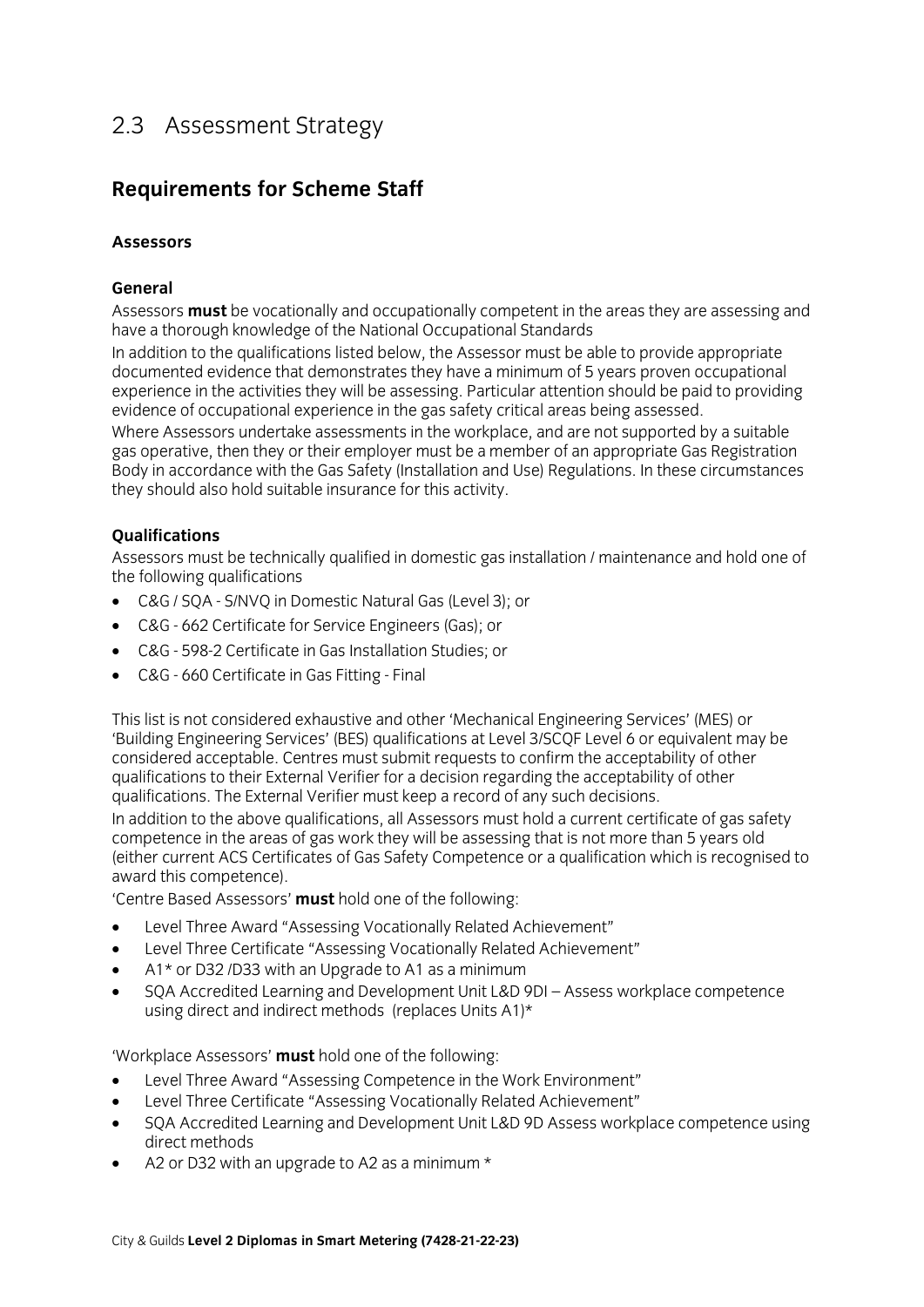\* The Teaching Qualification for Secondary Education (TQSE) or the Teaching Qualification for Further Education (TOFE) (which is recognised in Scotland) these awards are acceptable providing they are the versions that are recognised as equivalents to the A1 award plus appropriate CPD.

Assessors holding D units must have evidence of Continuing Professional Development (CPD) to demonstrate compliance with the A units.

A qualified Assessor shall supervise 'Candidate Assessors' who are working towards their Assessor qualifications. They should have a clear action plan for achieving the Assessor qualification(s).

Assessor approval will be withdrawn if the qualification / units have not been attained within 18 months. Evidence of CPD will be sought by the External Verifier for all Assessors approved to assess for the centre.

# **Internal Quality Assurance (internal verifiers)**

### General

Internal Verifiers **must** be vocationally and occupationally competent in the areas they are verifying and have a thorough knowledge of the qualification units being assessed. In addition to the qualifications listed below, the Internal Verifiers must be able to provide appropriate documented evidence that demonstrates they have a minimum of 5 years proven occupational experience in the activities they will be verifying. Particular attention should be paid to providing evidence of occupational experience in the gas safety critical areas being verified. Internal Verifiers shall be technically qualified in domestic gas installation / maintenance and hold one of the following qualifications:

- one of the following  $\frac{1}{\sqrt{2}}$ • C&G / SQA - S/NVQ in Domestic Natural Gas (Level 3)<br>• C&G - 662 Certificate for Service Engineers (Gas)
- C&G 662 Certificate for Service Engineers (Gas)<br>• C&G 598-2 Certificate in Gas Installation Studies
- C&G 598-2 Certificate in Gas Installation Studies
- C&G 660 Certificate in Gas Fitting Final

This list is not considered exhaustive and other 'Mechanical Engineering Services' (MES) or acceptable.

Centres must submit requests to confirm the acceptability of other qualifications to their External Verifier for a decision regarding the acceptability of other qualifications. The External Verifier must keep a record of any such decisions.

In addition to the above the Internal Verifier must hold a current certificate of gas safety competence in the areas of gas work they will be internally verifying that is not more than 5 years old (current ACS Certificates of Gas Safety Competence or a qualification which is recognised to award this competence). award this competence).

Where the Internal Verifiers themselves do not hold a suitable technical qualifications they must have access to technical expertise from qualified personnel, who hold the relevant qualifications, to support them where the verification requires technical support and interpretation. to support them where the verification requires technical support and interpretation.

- Internal Verifiers must hold one of the following: • Level Three Certificate "Assessing Vocationally Related Achievement"<br>• 41 or D32/D33 with an ungrade to 41 as a minimum
- A1 or D32/D33 with an upgrade to A1 as a minimum
- Learning and Development Unit L&D 9DI Assess workplace competence using direct and indirect methods indirect methods

 **And**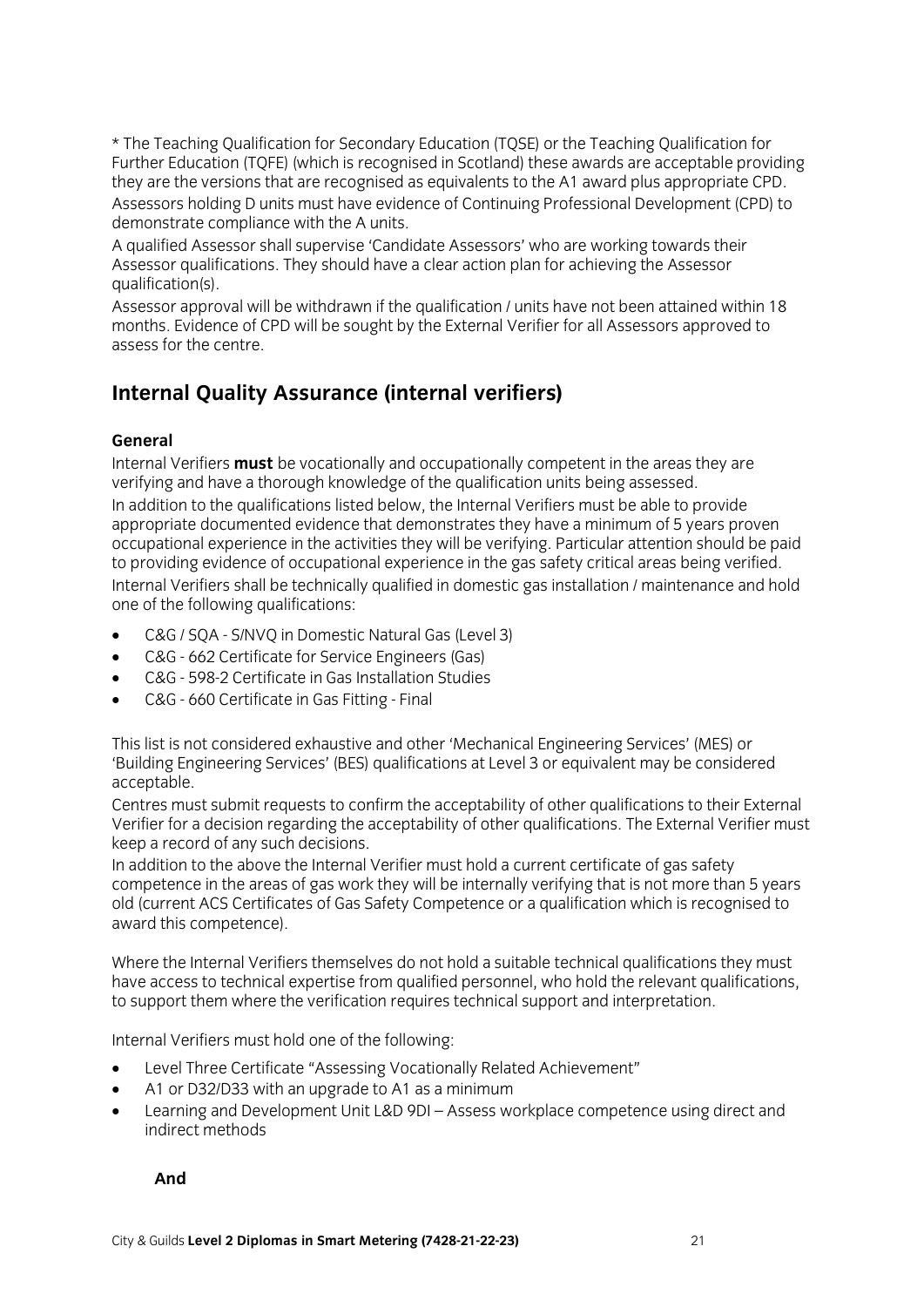- Level Four Award " Internal Quality assurance of assessment processes and practice"
- Level Four Certificate "leading the Internal Quality assurance of assessment processes and practice"
- $\overrightarrow{V}$ 1 or D34 with an upgrade to V1 as a minimum\*<br>  $\overrightarrow{v}$  The Teaching Qualification for Secondary Edu
	- \* The Teaching Qualification for Secondary Education (TQSE) or the Teaching Qualification acceptable providing they are the versions that are recognised as equivalents to the A1 award plus appropriate CPD. Internal Verifiers holding D units must have evidence of CPD to demonstrate compliance
	- with the A and V units
- SQA Accredited Learning and Development Unit L&D 11 "Internally monitor and maintain the<br>quality of workplace assessment"  $q = q$  workplace assessment  $q = q$

It is recommended that 'Candidate Internal Verifiers' have a clear action plan for achieving the Internal Verifier qualification(s).

Internal Verifier approval will be withdrawn if the qualification / units have not been attained within  $18 \text{ months}$  will be withdrawn if the  $\frac{1}{10}$  the  $\frac{1}{10}$  the  $\frac{1}{10}$  the  $\frac{1}{10}$  the  $\frac{1}{10}$  the  $\frac{1}{10}$  the  $\frac{1}{10}$  the  $\frac{1}{10}$  the  $\frac{1}{10}$  the  $\frac{1}{10}$  the  $\frac{1}{10}$  the  $\frac{1}{10}$  the  $\frac{1}{$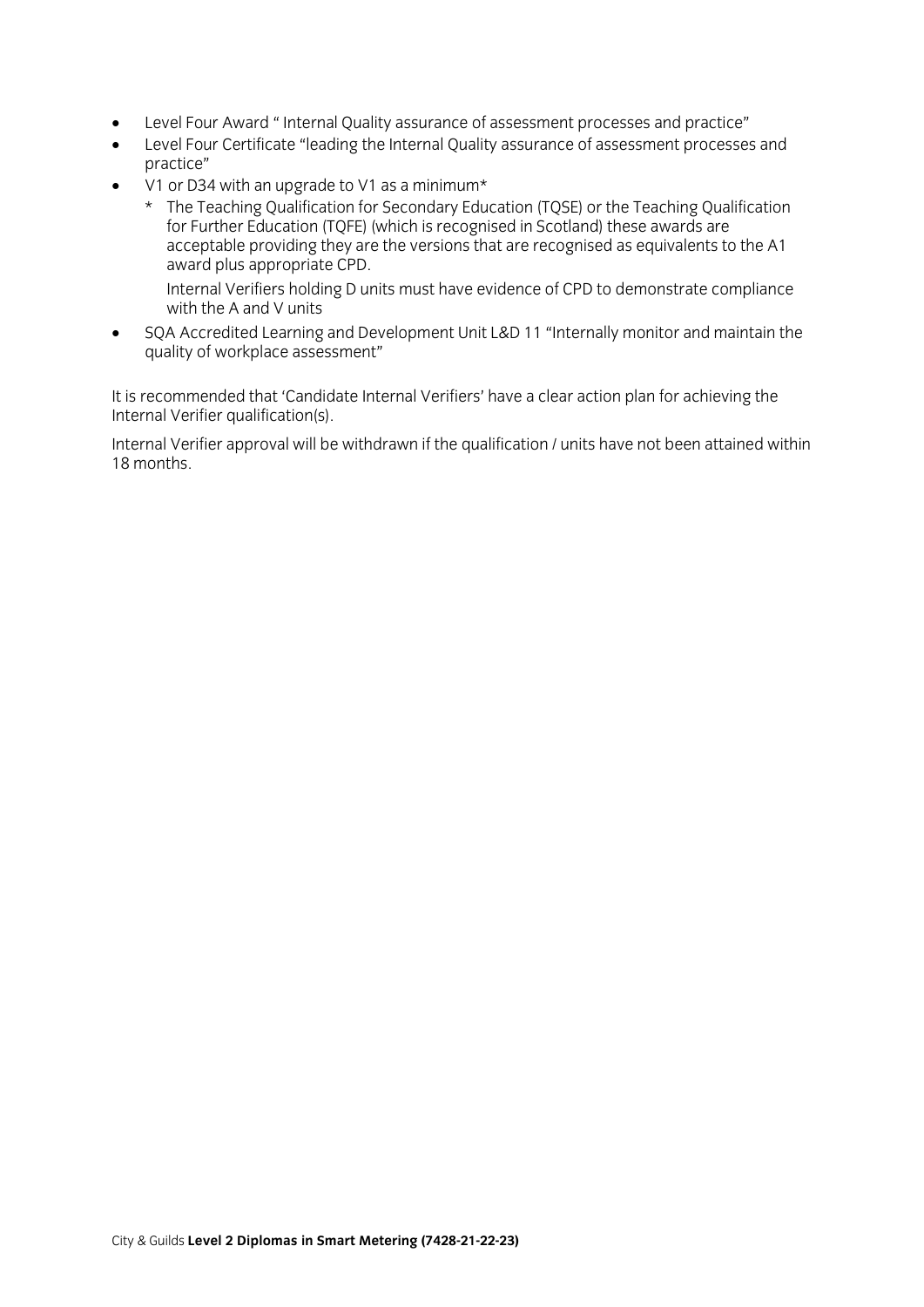# **Requirements for Assessment**

The Smart Metering (7428) qualifications are assessed through a combination of workplace assessment, simulation assessment and knowledge assessment.

#### \* Important Notes:

- 1. The assessment requirements set out in this document must be met in full.
- 2. In accordance with good practice and Ofgual requirements regarding Conflict of Interest in Assessment (Condition A4 in General Conditions of Regulation - Ofqual 2011) Assessors involved in providing direct training to a Learner, either as part of a group or on a 'one to one' basis should not carry out assessments for any of those trained aspects. Alternatively Awarding Organisations may put in place effective quality control measures to ensure that any potential conflicts of interest do not have an adverse effect on assessment outcomes.
- 3. Gas Safe Register competence criteria are incorporated in all assessments. It is essential that the Awarding Organisations/Awarding Bodies update their Assessors and Assessment Materials to ensure that any changes to these criteria are reflected in the performance of the candidate from the date they become effective. (for example: if the IGE/UP/1B Testing procedure changed six months prior to the candidate completing the qualification,  $\partial \tilde{I}$ assessments including testing from the change date, must be completed against the changed procedure standard). procedure standard).

#### **Practical Evidence Practical Evidence**

## **Learners must be able to practice on all specified unit components within the tables below**.

RWE assessments must be included in the portfolio of evidence leading to completion of a qualification unit in line with the requirements set out for each unit. This must be supplemented by evidence gathered directly from the workplace as required for each unit and a work experience portfolio, signed off as accurate and authentic by a suitably qualified and Gas Safe Registered portfolio di authentic by a suitable authentic by a suitable product by a suitable Registered and Gas Safe Registered and Gas Safe Registered and Gas Safe Registered and Gas Safe Registered and Gas Safe Registered and Gas engineer.

Learners **must** demonstrate competence in the workplace during the performance of genuine work activities, by carrying out the tasks and duties that would be reasonably expected of them as a competent operative. Learners will be expected to have demonstrated competence in the assessed tasks over a period of time under normal working conditions to generate a sufficiency of assessed tasks over a period of time under normal working conditions to generate a sufficiency of time under  $\frac{1}{2}$ evidence.

The gas industry is highly regulated regarding safety requirements and this is reflected in these conditions. Gas Safety critical activities within the Units will normally be assessed in a simulated RWE and where necessary these requirements are incorporated in the tables.

Learners must demonstrate competence in each unit through assessments in line with the evidence and assessment requirement tables that follow. evidence and assessment requirement tables that follow.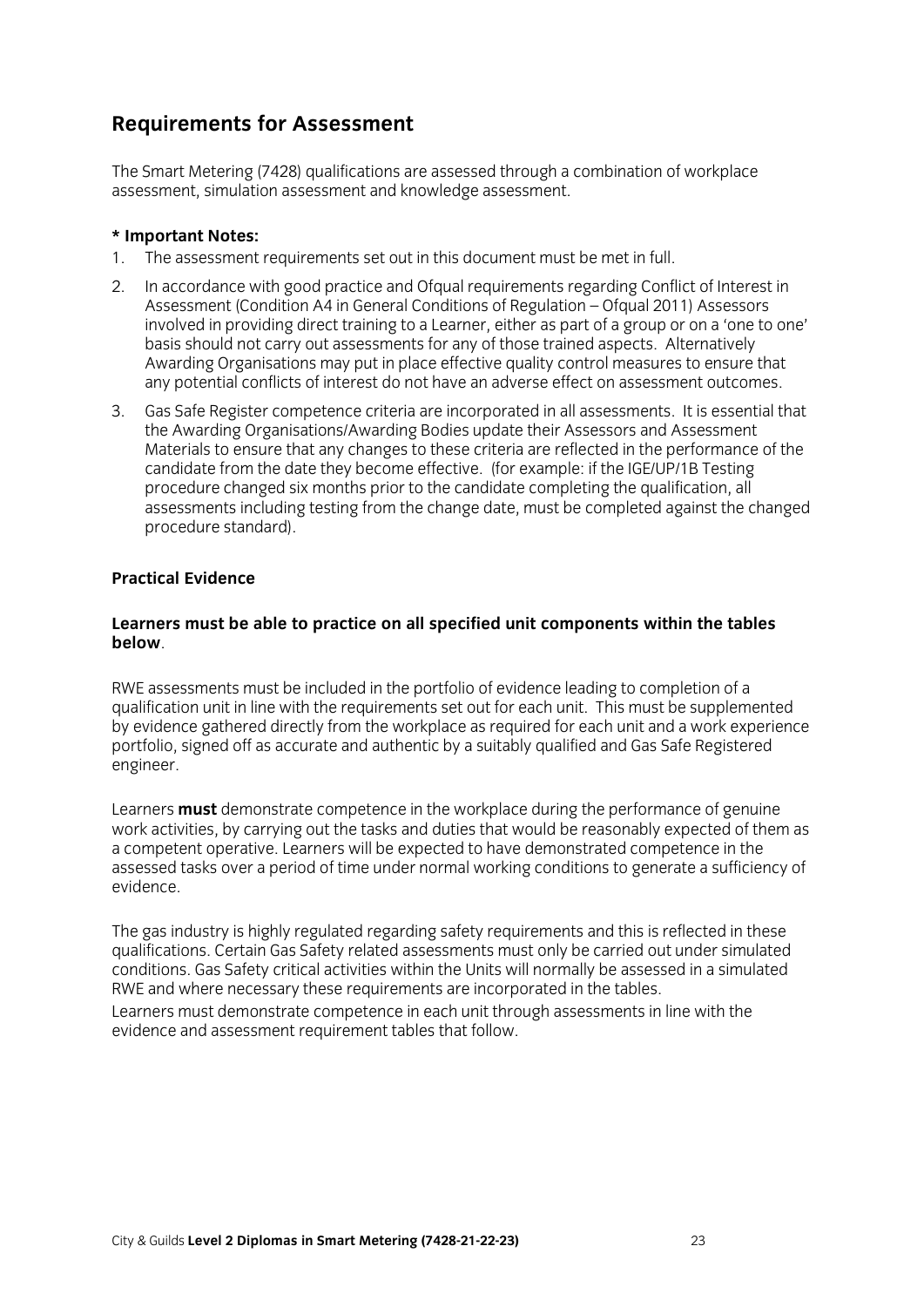## **Evidence and assessment requirement tables**

| <b>Unit 209</b>                                                                                                                                                                                                                                                                                                                                                                                                 |                                   |                                                                    | Prepare, install and commission natural gas smart meter and regulator $(6 \text{ m}^3/h)$                                                                                                                                                                                                                                   |                                           |
|-----------------------------------------------------------------------------------------------------------------------------------------------------------------------------------------------------------------------------------------------------------------------------------------------------------------------------------------------------------------------------------------------------------------|-----------------------------------|--------------------------------------------------------------------|-----------------------------------------------------------------------------------------------------------------------------------------------------------------------------------------------------------------------------------------------------------------------------------------------------------------------------|-------------------------------------------|
| <b>UNIT ASSESSMENT REQUIREMENTS:</b><br>Assessments must be carried out as documented in this table<br>Learners must demonstrate sufficient evidence of competence through experience of satisfactorily<br>$\bullet$<br>undertaking the work activities documented across the full range. This shall be evidenced via the<br>Learners Portfolio and be assessed as meeting the minimum documented requirements. |                                   |                                                                    |                                                                                                                                                                                                                                                                                                                             |                                           |
| 209.1                                                                                                                                                                                                                                                                                                                                                                                                           | Installation of a gas smart meter |                                                                    |                                                                                                                                                                                                                                                                                                                             |                                           |
| <b>RANGE</b>                                                                                                                                                                                                                                                                                                                                                                                                    |                                   | <b>RWE</b><br><b>ASSESSMENT</b>                                    | <b>ASSESSMENT OF EXPERIENCE</b>                                                                                                                                                                                                                                                                                             | <b>WORKPLACE</b><br><b>ASSESSMENT</b>     |
| <b>Primary Range:</b><br>Smart Meter 6 $m^3/h$<br><b>Secondary Range:</b><br>Low Pressure Fed Supply<br>Internal Installation<br>$\bullet$<br>$\bullet$<br>Semi Concealed Meter Box<br>$\bullet$<br>New Installation<br>$\bullet$<br>Installation Exchange<br>$\bullet$                                                                                                                                         | Surface or Built In Meter Box     | One<br>Successful<br><b>Assessment</b><br>(ISA 3 - Smart<br>Meter) | Evidence of experience<br>undertaking the satisfactory<br>installation of gas smart meters is<br>required across the documented<br>ranges.<br>At least 10 <sup>1</sup> separate installation<br>occasions must occur with the<br>Learner demonstrating<br>experience across the<br>Assessment Criteria on each<br>occasion. | One Successful<br>Assessment <sup>2</sup> |
|                                                                                                                                                                                                                                                                                                                                                                                                                 |                                   |                                                                    | At least $61$ of the installation<br>occasions must be from the<br>workplace.                                                                                                                                                                                                                                               |                                           |

 $\overline{\phantom{a}}$ 

Table Notes:<br><sup>1</sup> The documented numbers required to be evidenced do include the assessment occasions.

<sup>2</sup> This assessment may be undertaken by gas utilisation qualified personnel without an assessor <sup>2</sup> This assessment may be undertaken by gas utilisation qualified personnel without an assessor  $\frac{1}{2}$  and  $\frac{1}{2}$  important  $\frac{1}{2}$  on  $\frac{1}{2}$  on  $\frac{1}{2}$  on  $\frac{1}{2}$  on  $\frac{1}{2}$ 

workplace.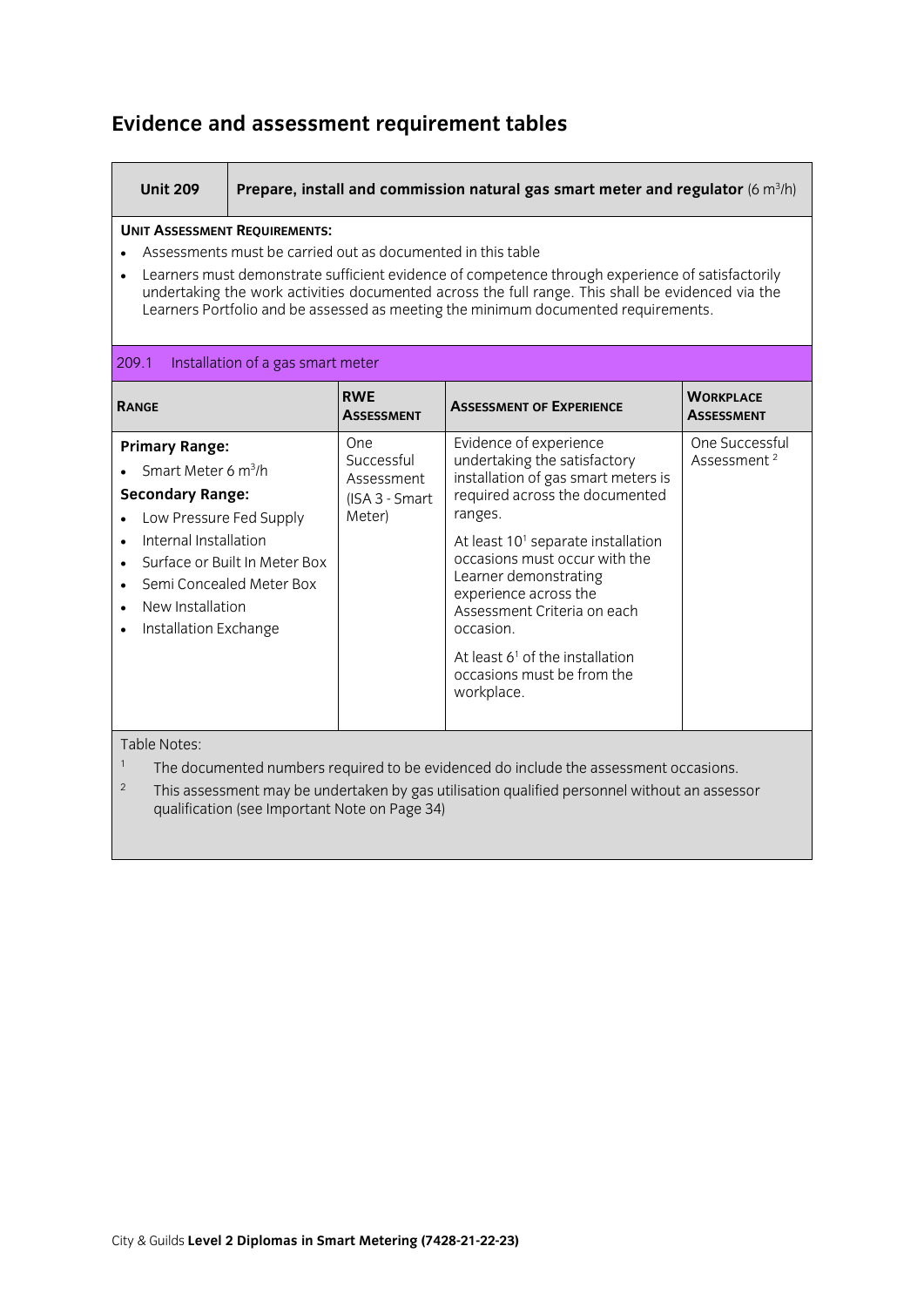| <b>Unit 210</b> | Low pressure gas smart meter tightness testing and direct purging<br>(IGEM/UP/1B) |
|-----------------|-----------------------------------------------------------------------------------|
|-----------------|-----------------------------------------------------------------------------------|

- Assessments must be carried out as documented in this table
- Learners must demonstrate sufficient evidence of competence through experience of evidenced via the Learners Portfolio and be assessed as meeting the minimum documented evidence via the Learners Portfolio and be assessed as meeting the minimum documents of minimum documents as m<br>The minimum documents as meeting the minimum documents as meeting the minimum documents as meeting the minimum requirements.

#### 210.1 Tightness testing and purging gas installations

| <b>RANGE</b>                                                                                                                                                                                                                                                                                     | <b>RWE</b><br><b>ASSESSMENT</b>             | <b>ASSESSMENT OF EXPERIENCE</b>                                                                                                                                                                                                                                                                                                                                                                                    | <b>WORKPLACE</b><br><b>ASSESSMENT</b>     |  |  |
|--------------------------------------------------------------------------------------------------------------------------------------------------------------------------------------------------------------------------------------------------------------------------------------------------|---------------------------------------------|--------------------------------------------------------------------------------------------------------------------------------------------------------------------------------------------------------------------------------------------------------------------------------------------------------------------------------------------------------------------------------------------------------------------|-------------------------------------------|--|--|
| <b>Primary Range:</b><br>Natural Gas Installations<br><b>Secondary Range:</b><br>Purge Natural Gas Installation<br>with Volume 0.02 m <sup>3</sup><br>Purge Natural Gas Installation<br>with Volume<br>$> 0.02$ m <sup>3</sup> 0.035 m <sup>3</sup><br>New Installation<br>Existing Installation | One<br>Successful<br>Assessment<br>(ISA 14) | Evidence of experience<br>undertaking the satisfactory<br>tightness testing and purging<br>is required across the<br>documented ranges.<br>At least 5 <sup>1</sup> separate<br>installation occasions must<br>occur with the Learner<br>demonstrating experience<br>across the Assessment<br>Criteria on each occasion.<br>At least 3 <sup>1</sup> of the installation<br>occasions must be from the<br>workplace. | One Successful<br>Assessment <sup>2</sup> |  |  |
| Table Notes:                                                                                                                                                                                                                                                                                     |                                             | The decumented numbers required to be evidenced do include the assessment esserience                                                                                                                                                                                                                                                                                                                               |                                           |  |  |

- <sup>1</sup> The documented numbers required to be evidenced do include the assessment occasions
- <sup>2</sup> This assessment may be undertaken by gas utilisation qualified personnel without an assessor qualification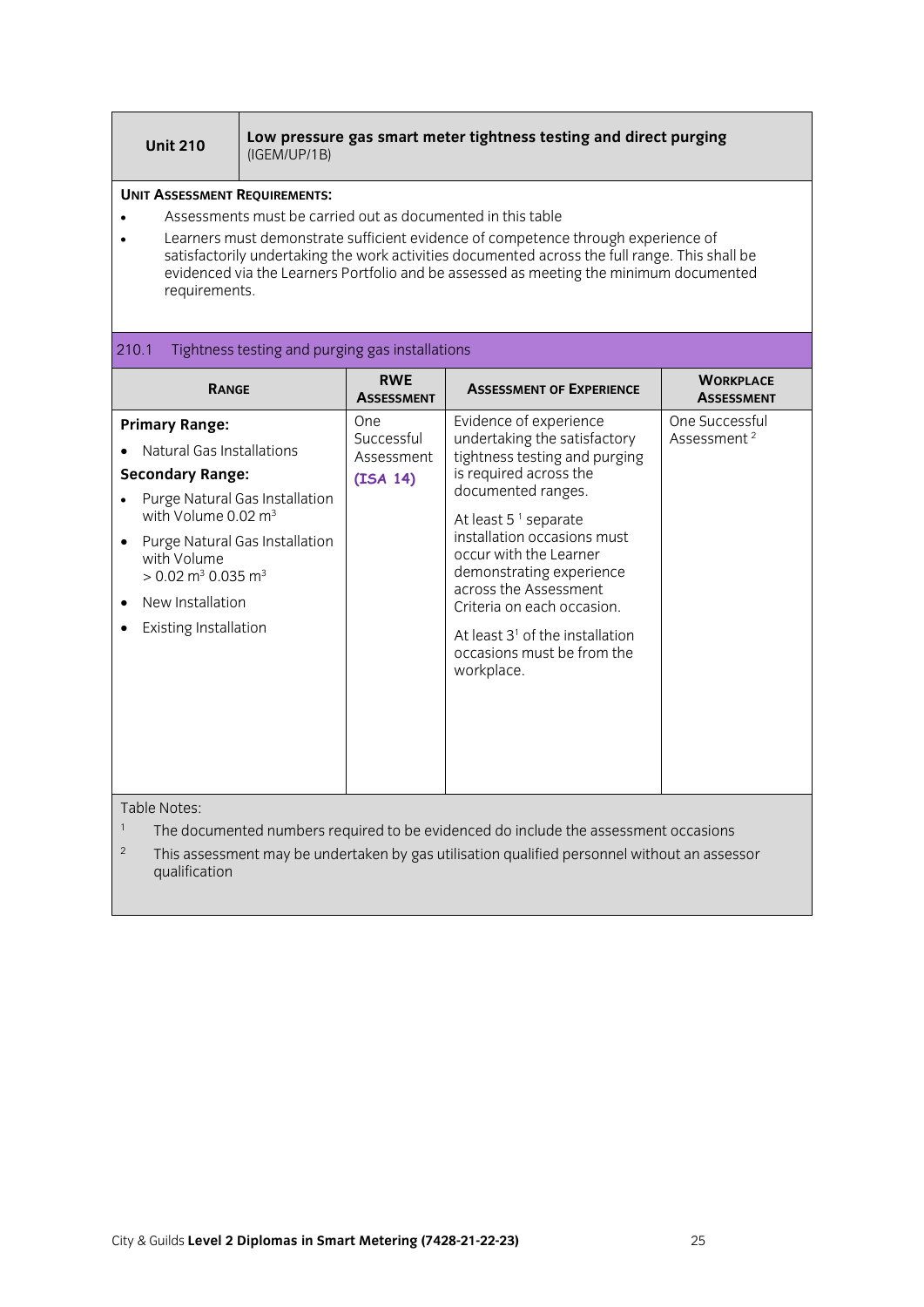**Unit 215 Prepare, install and commission smart gas meter and regulator**  (Natural Gas Meter <sup>≤</sup> 6 m<sup>3</sup> /h with MOPu > 75 mbar <sup>≤</sup> 2 bar)

- Assessments must be carried out as documented in this table.
- Learners must demonstrate sufficient evidence of competence through experience of satisfactorily Learners Portfolio and be assessed as meeting the minimum documented requirements.  $\mathcal{L}$

| <b>Primary Range:</b><br>One successful<br>One<br>Evidence of experience<br>Smart Meter ≤ 6 m <sup>3</sup> /h<br>successful<br>undertaking the<br>Assessment<br><b>Secondary Range:</b><br>satisfactory installation of<br>assessment<br>Medium Pressure Fed Supply<br>$\bullet$<br>gas smart meters is<br>Regulator incorporating a Slam<br>required across the<br>$\bullet$<br>Shut Valve (SSV)<br>(PRS)<br>documented ranges.<br>28/E<br>At least 5 <sup>1</sup> separate<br>Regulator incorporating a<br>$\bullet$<br>installation occasions must<br>Metering Installation Excess<br>occur with the Learner<br>Flow Valve (MIEFV)<br>demonstrating experience<br>(PRS 29/E)<br>across the Assessment<br>Surface or Built In Meter Box<br>$\bullet$<br>Criteria on each occasion.<br>Semi Concealed Meter Box<br>$\bullet$<br>At least $31$ of the installation<br>New Installation<br>$\bullet$<br>occasions must be from the<br>Installation Exchange (Existing<br>$\bullet$<br>workplace.<br>Installation with NO Meter Inlet | <b>RANGE</b> | <b>RWE</b><br><b>ASSESSMENT</b> | <b>ASSESSMENT OF EXPERIENCE</b> | <b>WORKPLACE</b><br><b>ASSESSMENT</b> |
|-------------------------------------------------------------------------------------------------------------------------------------------------------------------------------------------------------------------------------------------------------------------------------------------------------------------------------------------------------------------------------------------------------------------------------------------------------------------------------------------------------------------------------------------------------------------------------------------------------------------------------------------------------------------------------------------------------------------------------------------------------------------------------------------------------------------------------------------------------------------------------------------------------------------------------------------------------------------------------------------------------------------------------------|--------------|---------------------------------|---------------------------------|---------------------------------------|
|                                                                                                                                                                                                                                                                                                                                                                                                                                                                                                                                                                                                                                                                                                                                                                                                                                                                                                                                                                                                                                     | Valve (MIV)) |                                 |                                 |                                       |

| <b>Prepare, install and commission smart gas meter and regulator</b> (Natural Gas Meter $\leq$<br><b>Unit GSM 2.0</b> 6 m3/h with MOPu $\leq$ 75 mbar)                      |
|-----------------------------------------------------------------------------------------------------------------------------------------------------------------------------|
| <b>Prepare, install and commission smart gas meter and regulator</b> (Natural Gas Meter $\leq$<br><b>Unit GSM 4.0</b> 6 m <sup>3</sup> /h with MOPu > 75 mbar $\leq$ 2 bar) |

- **•** Assessments must be carried out as documented in this table
- Learners must demonstrate sufficient evidence of competence through experience of satisfactorily Learners Portfolio and be assessed as meeting the minimum documented requirements Learners Portfolio and be assessed as meeting the minimum documented requirements.

 $S^2$  pressure supply *(MOPu* > *75 mbar*  $\leq$  *2 bar)*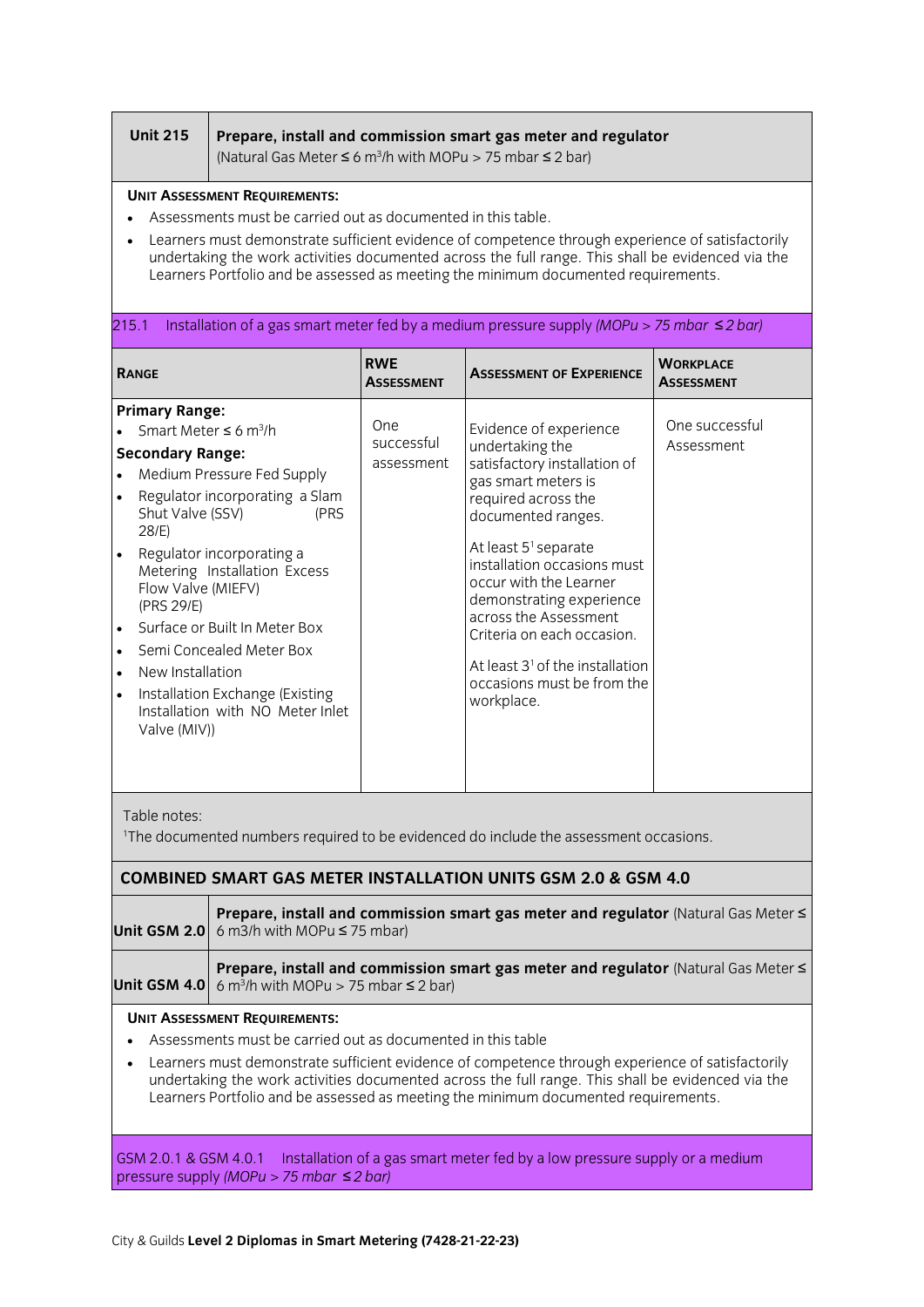| <b>RANGE</b>                                                                                                                                                                                                                                                                                                                                                                                                                                                                                                                         | <b>RWE</b><br><b>ASSESSMENT</b>              | <b>ASSESSMENT OF EXPERIENCE</b>                                                                                                                                                                                                                                                                                                                                                                                        | <b>WORKPLACE</b><br><b>ASSESSMENT</b> |
|--------------------------------------------------------------------------------------------------------------------------------------------------------------------------------------------------------------------------------------------------------------------------------------------------------------------------------------------------------------------------------------------------------------------------------------------------------------------------------------------------------------------------------------|----------------------------------------------|------------------------------------------------------------------------------------------------------------------------------------------------------------------------------------------------------------------------------------------------------------------------------------------------------------------------------------------------------------------------------------------------------------------------|---------------------------------------|
| <b>Primary Range:</b><br>Smart Meter ≤ 6 m <sup>3</sup> /h<br><b>Secondary Range:</b><br>Low pressure<br>Medium Pressure Fed Supply<br>Regulator incorporating a<br>$\bullet$<br>Slam Shut Valve (SSV)<br>(PRS 28/E)<br>Regulator incorporating a<br>$\bullet$<br>Metering Installation Excess<br>Flow Valve (MIEFV)<br>(PRS 29/E)<br>Surface or Built In Meter Box<br>Semi Concealed Meter Box<br>New Installation<br>$\bullet$<br>Installation Exchange (Existing<br>$\bullet$<br>Installation with NO Meter<br>Inlet Valve (MIV)) | Two successful  <br>Assessments <sup>1</sup> | Evidence of experience<br>undertaking the satisfactory<br>installation of gas smart<br>meters is required across the<br>documented ranges.<br>At least 10 <sup>2</sup> separate<br>installation occasions must<br>occur with the Learner<br>demonstrating experience<br>across the Assessment Criteria<br>on each occasion.<br>At least 8 <sup>3</sup> of the installation<br>occasions must be from the<br>workplace. | Two successful<br>assessments         |
| Table notes:                                                                                                                                                                                                                                                                                                                                                                                                                                                                                                                         |                                              |                                                                                                                                                                                                                                                                                                                                                                                                                        |                                       |

<sup>1</sup> One assessment to be on a low pressure fed meter, one assessment to be on a medium pressure fed meter.

The documented numbers required to be evidenced do include the assessment occasions.<br>.

<sup>3</sup> Four assessments to be on a low pressure fed meter, four assessments to be on a medium pressure fed meter. meter.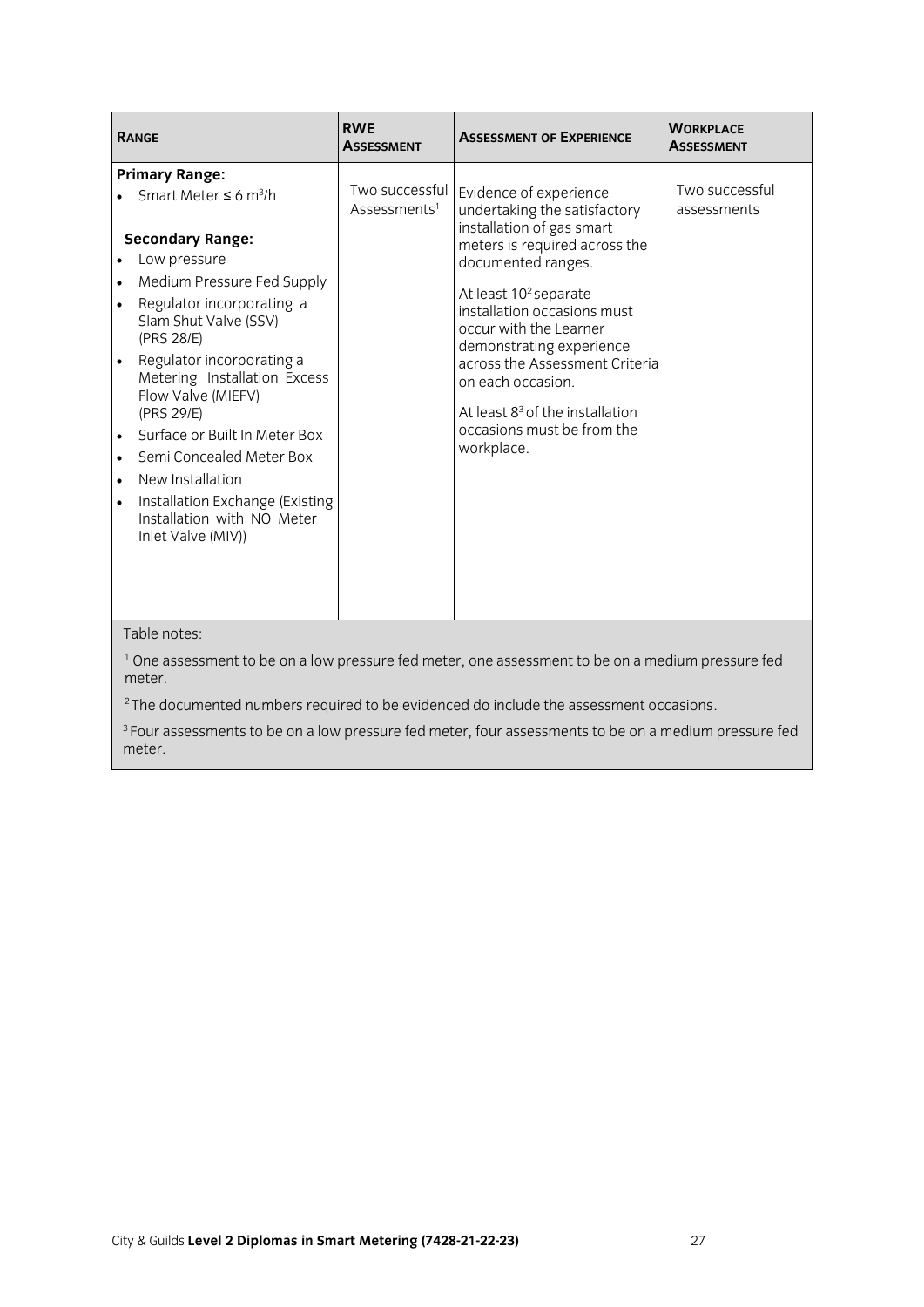# **Additional assessment requirements**

## **Generic Core Knowledge Units**

All knowledge criteria must be evidenced by learners. Awarding Organisations can use a variety of assessment methods which will demonstrate that learners have successfully met the unit criteria. These can include Closed Book Written Questions, Open Book Written Questions, Recorded Oral Questions, Projects and Assignments. Questions, Projects and Assignments.

## **Specific Core Knowledge and Performance Units**

All knowledge and performance criteria must be evidenced by learners. Awarding Organisations can use a variety of assessment methods which will demonstrate that learners have successfully met the unit criteria. These can include Closed Book Written Questions, Open Book Written Questions. Recorded Oral Questions. Projects. Assignments. Evidence from Practical Assessments conducted in a RWE and evidence from Practical Assessments conducted in the workplace. conducted in a RWE and evidence from Practical Assessments conducted in the workplace.

## **Optional Knowledge and Performance Units**

All knowledge and performance criteria must be evidenced by learners. Awarding Organisations must ensure that the "Assessment Strategy Evidence and Assessment Requirement Tables" produced for each unit are followed. A variety of assessment methods can be used to demonstrate that learners have successfully met the unit criteria. These can include Closed Book Written Questions, Open Book Written Questions, Recorded Oral Questions Projects, Assignments, Evidence from Practical Assessments conducted in a RWE and evidence from Practical Assessments conducted in the workplace. Practical Assessments conducted in the workplace.

## **Matters of Gas Safety**

Awarding Organisations must ensure that all units and the associated "matters of gas safety<br>criteria" are referenced to those issued by Energy & Utility Skills. The "matters of gas safety criteria" are updated on a six monthly cycle and any changes must be implemented in line with the industry requirements agreed with Gas Safe Register. industry requirements agreed with Gas Safe Register.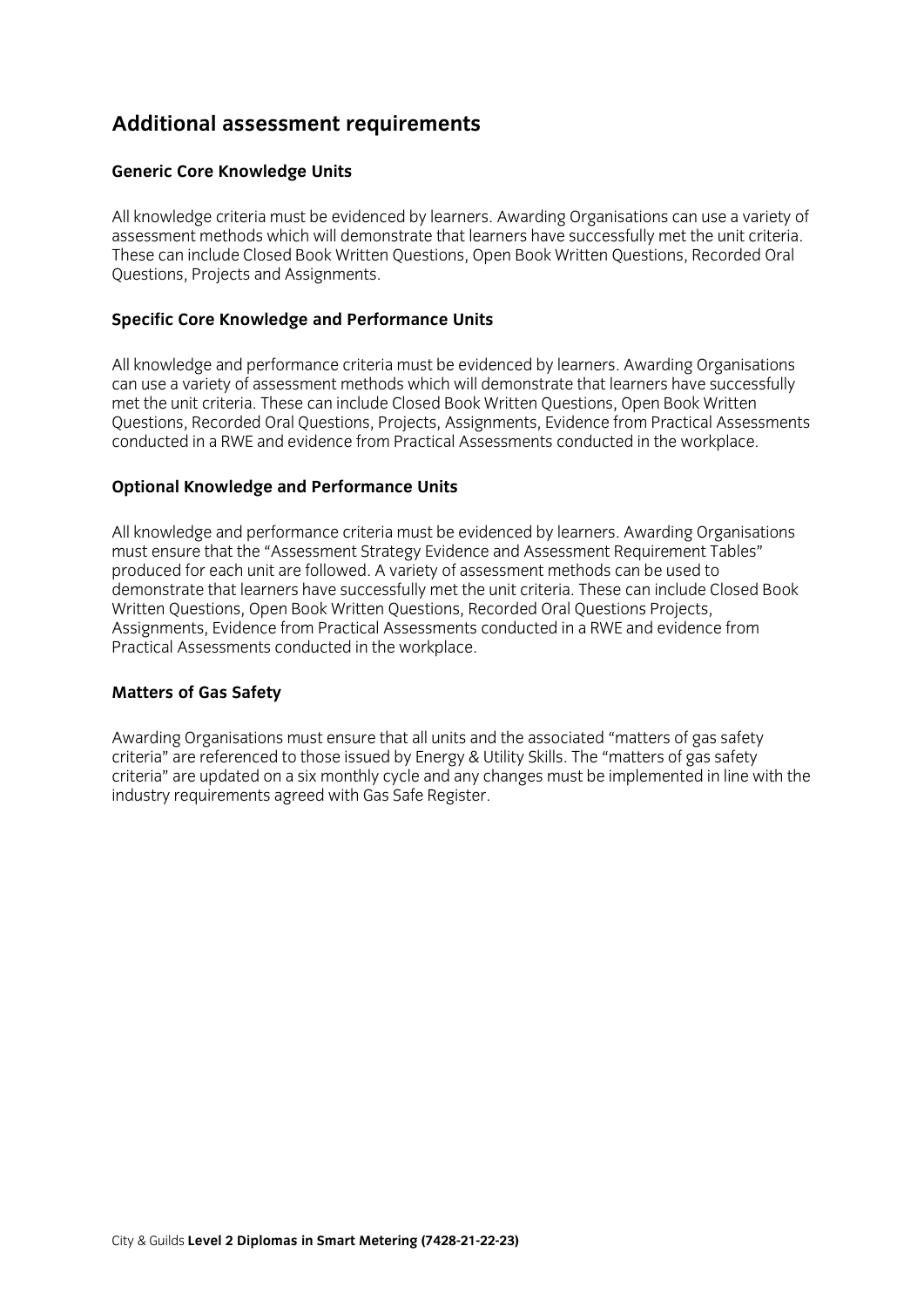# **Realistic Working Environment (RWE) Assessments**

RWE simulated assessment may only be used as specified and, if necessary, with the prior approval of the External Verifier (see previous section). Any approval given by the External Verifier MUST be recorded and filed in the centre's Quality Manual and in the 'Learner's Portfolio' for audit  $M$  becomes and filed in the centre's  $M$  and in the  $\ell$  -Learner's  $M$  for audit  $M$  for audit  $M$  for audit  $M$  for audit  $M$  for audit  $M$  for audit  $M$  for audit  $M$  for audit  $M$  for audit  $M$  for audit  $M$  for audi purposes.<br>These assessments will normally be installation and maintenance activities conducted in a

workshop area. These areas are considered to be a 'managed' environment because there is a degree of control over the conditions under which the activity is undertaken. The simulation activities and areas will normally include: activities and areas will normally include  $\mathcal{L}$ 

- real time pressures;<br>• a range of appliance
- a range of appliances, applicable to the assessment types;<br>• a variety of flue types e g. Type 'R' Type 'C' natural & fance
- a variety of flue types, e.g. Type 'B', Type 'C', natural & fanned draught with a range of construction methods:
- construction methods; • a range of potential hazards that could realistically be found in a domestic dwelling, e.g.<br>Combustible surfaces, opening windows, doors, fans, curtains etc. (Note: these hazards combustible surfaces, opening windows, doors, fans, curtains etc. *(Note: these hazards*
- *may be simulated)*; • a range of installation conditions, e.g. surface installation, under floor installation, through
- wall installation in the contract of the contract of the contract of the contract of the contract of the contract of the contract of the contract of the contract of the contract of the contract of the contract of the contr • a range of building material types, e.g. brick walls, block walls, plaster board and timber walls.

The RWE must take account of health and safety requirements for risk assessments, gas safety related issues and against other activities where generating evidence is limited. related issues and against other activities where generating evidence is limited.

### **Gathering Evidence**

In order to achieve a qualification, Learners **must** produce sufficient evidence of competence. and recorded in a uniform manner across all centres.

 $G$ uide) appropriate, learners may provide evidence of prior learning (see RPL Section of this provide  $G$ Guide).

Witness testimony may be used as supporting evidence to cover the range of activities not covered naturally by workplace assessment. This evidence will normally be via a completed document signed by a 'Technically and Occupationally Competent Witness' (the centres External  $\alpha$  'Terminally a 'Technically and Occupational signed  $\alpha$  of  $\alpha$  is  $\alpha$  in  $\alpha$  . The centres External System on the centres External System on the centres External System on the centres External System on the centre  $\sum_{i=1}^n$ 

**Note:** Witness testimony is not acceptable as evidence to meet the "Matters of Gas Safety" criteria, incorporated into each qualification. criteria, incorporated into each qualification.

#### The Learner's Portfolio **The Learner's Portfolio**

The learner portfolio documents the evidence which will demonstrate learner progress. It records their assessment achievement, development and work experience leading to the attainment of their chosen qualification.

The 'Learner's Portfolio' could be made up of a combination of the following:

• Summary of the results from Knowledge & Understanding Question Papers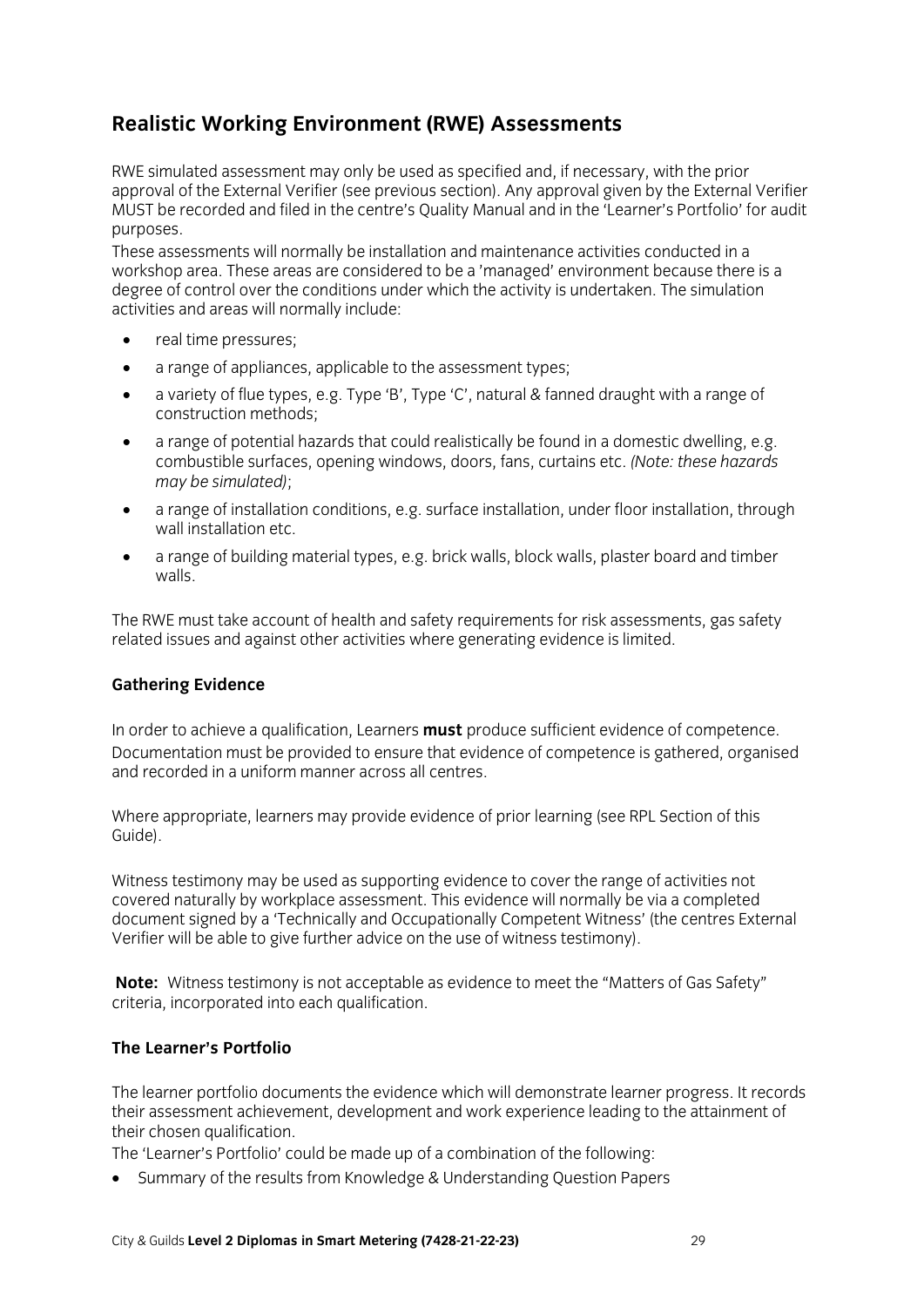- Summary of the results from Assessments (RWE/Workplace)
- Assessment sheets
- Copies of all Learner specific questions together with a record of the answers given (oral or
- Feedback sheets
- Workplace Experience Evidence
- Witness Statements
- Work Method Statements
- Evidence of Prior Learning (RPL Evidence)
- Assessor Assessment Plans feedback to Learners
- Company or employer job sheets and specifications
- Curriculum Vitae
- Photographic Evidence

## **Witness Testimony**

'Witness Testimony' can **not** be accepted as a primary source of evidence for all work activities. covered by 'Workplace Assessment' or RWE Assessment. covered by 'Worker' assessment. Assessment of  $\mathbb{R}^n$ 

'Witness Testimony' evidence can only be accepted if the testimony is completed by a 'Technically signed source of evidence with other supporting evidence (e.g. company or employer job sheets. photographic evidence). The centre's External Verifier will be able to give further advice on the use of witness testimony. use of witness testimony.

The evidence provided by 'Witness Testimony' and other non-observed sources must be substantiated by an Assessor (eg by confirming the suitability of the witness and by professional discussion). Once the evidence has been substantiated and suitably documented, then it can be referenced to the appropriate record of achievement by the Assessor. referenced to the appropriate record of achievement by the Assessor.

## **Written & Oral Questioning**

Assessors should use questioning where they consider it is appropriate to fully cover the subject area being assessed and to allow the Learner to evidence their full understanding. area being assessed and to allow the Learner to evidence their full understanding.

When using oral questions, Assessors should be mindful of the effect their behaviour can have on the Learner's performance. Questions should be asked in the spirit of gaining information rather than pressurising a Learner by creating the atmosphere of a test  $\frac{1}{2}$  that exists  $\frac{1}{2}$  than  $\frac{1}{2}$  the atmosphere of a test.

**All** oral questions must be relevant to the assessment criteria and the Assessor **must not** coach any 'leading' or 'closed' questions. Assessors should take care to ask clear questions. any 'leading' or 'closed' questions. Assessors should take care to ask clear questions.

Questions and the Learner's responses should be recorded on the appropriate assessment documentation, for example on the 'Feedback Sheet' provided. documentation, for example on the 'Feedback Sheet' provided.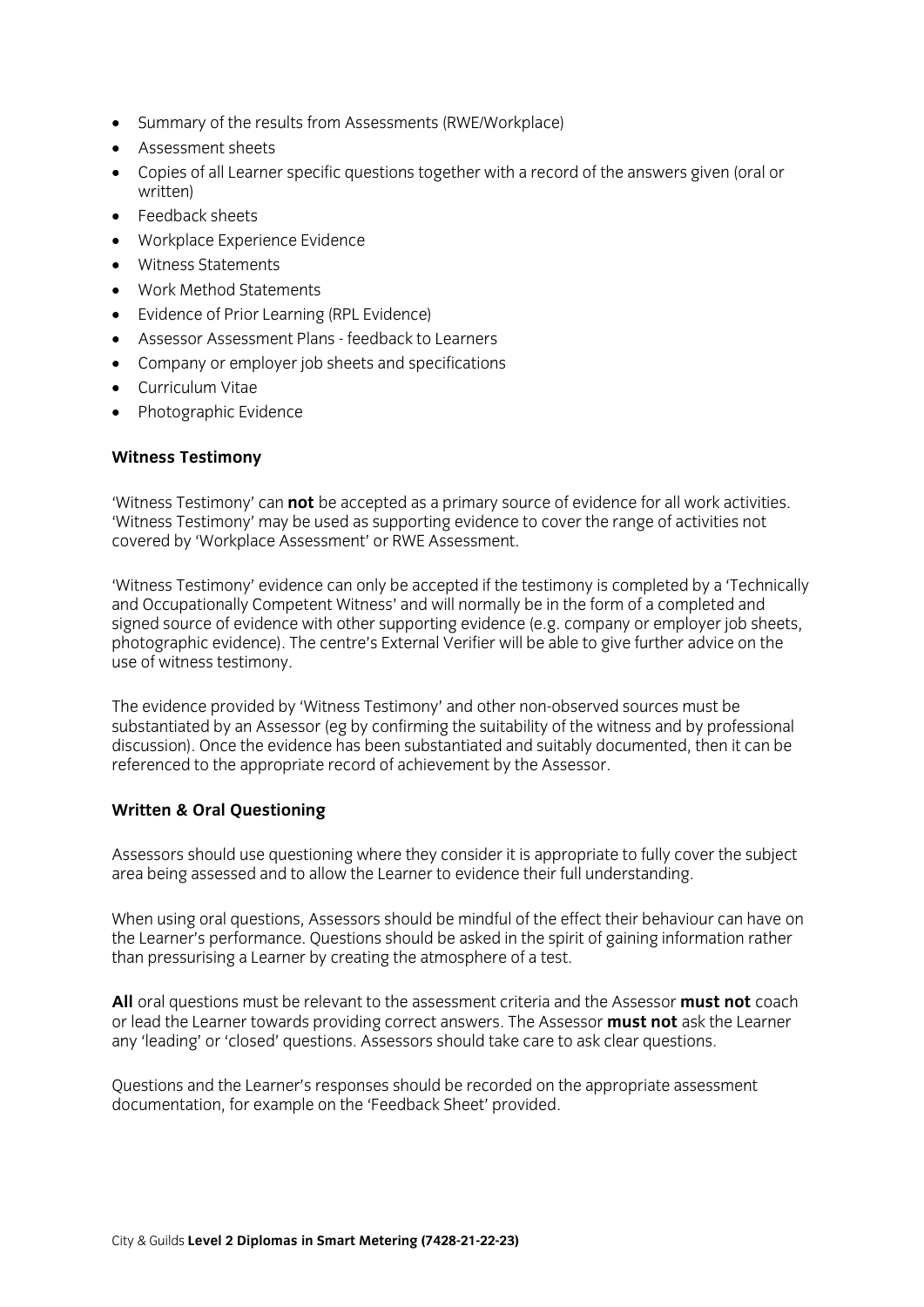### **Feedback**

Learners shall be given feedback at appropriate times during the completion of their qualification. as determined suitable by the Assessor, employer, mentor, etc. This would normally be associated with an assessment activity with Assessor involvement and should be given as soon as practical after the completion of the activity. practical after the completion of the activity.

It is important that a copy of all feedback and oral questioning sessions with Learners are kept for inclusion in the Learner Portfolio.

Notes from feedback and oral questioning sessions might not include a precise record of the feedback, questions and answers to every question, but a summary of the feedback, questions and answers must be recorded with reference to specific criteria as necessary. and answers must be recorded with reference to specific criteria as necessary.

# **Glossary of Terms EU Skills Assessment strategy**

**Approved Centre:** an organisation inspected by the Awarding Body and deemed to have the trained staff and resources to make assessment arrangements for particular qualifications. trained staff and resources to make assessment arrangements for particular  $\mathbf{r}$ 

Assessor: person accountable to the external verifier (through the internal verifier) who is both experienced and qualified/or working towards qualifications in assessing Learners. Assessor skills include observation, evaluation, making judgements about individual performance. Assessors may be based in the workplace, in an approved centre such as a college, or be peripatetic, visiting Learners in a variety of situations.  $\mathcal{L}$ 

**Assessment Plan:** Between Assessor and Learner a structured approach is used to specify how. where and when evidence will be generated and what method of assessment will be used. This information is recorded, dated and signed by assessor and Learner and is used as the basis for review meetings between Learner and assessor. review meetings between Learner and assessor.

**Awarding Organisation:** an organisation recognised by Ofqual for the purpose of awarding qualifications.

**Learner:** employee or student / trainee who wishes to be assessed in order to gain a qualification (formerly referred to as a candidate).  $\mathbf{f}$  referred to as a candidate).

**Competence:** an assessment based on the Learner's ability to perform a task to a defined standard specified in the national occupational standards. standard specified in the national occupational standards.

**Evidence:** the means by which an external verifier can be satisfied that an individual has been properly assessed, usually a combination of completed/endorsed witness statements, and assessments by a qualified assessor with additional documentation collected in a portfolio of  $a$ ssessments by a qualified assessment assessor with a portfolio of  $a$  portfolio of  $a$  portfolio of  $a$ evidence.

**External Verifier:** person accountable to the Awarding Body who by monitoring and advising internal verifiers and assessors effects quality assurance. internal verifiers and assessors effects quality assurance.

**Internal Verifier:** person accountable to the external verifier and the Awarding Body who is based in the approved centre and who co-ordinates assessment arrangements and monitors  $\overline{a}$ ssessor standards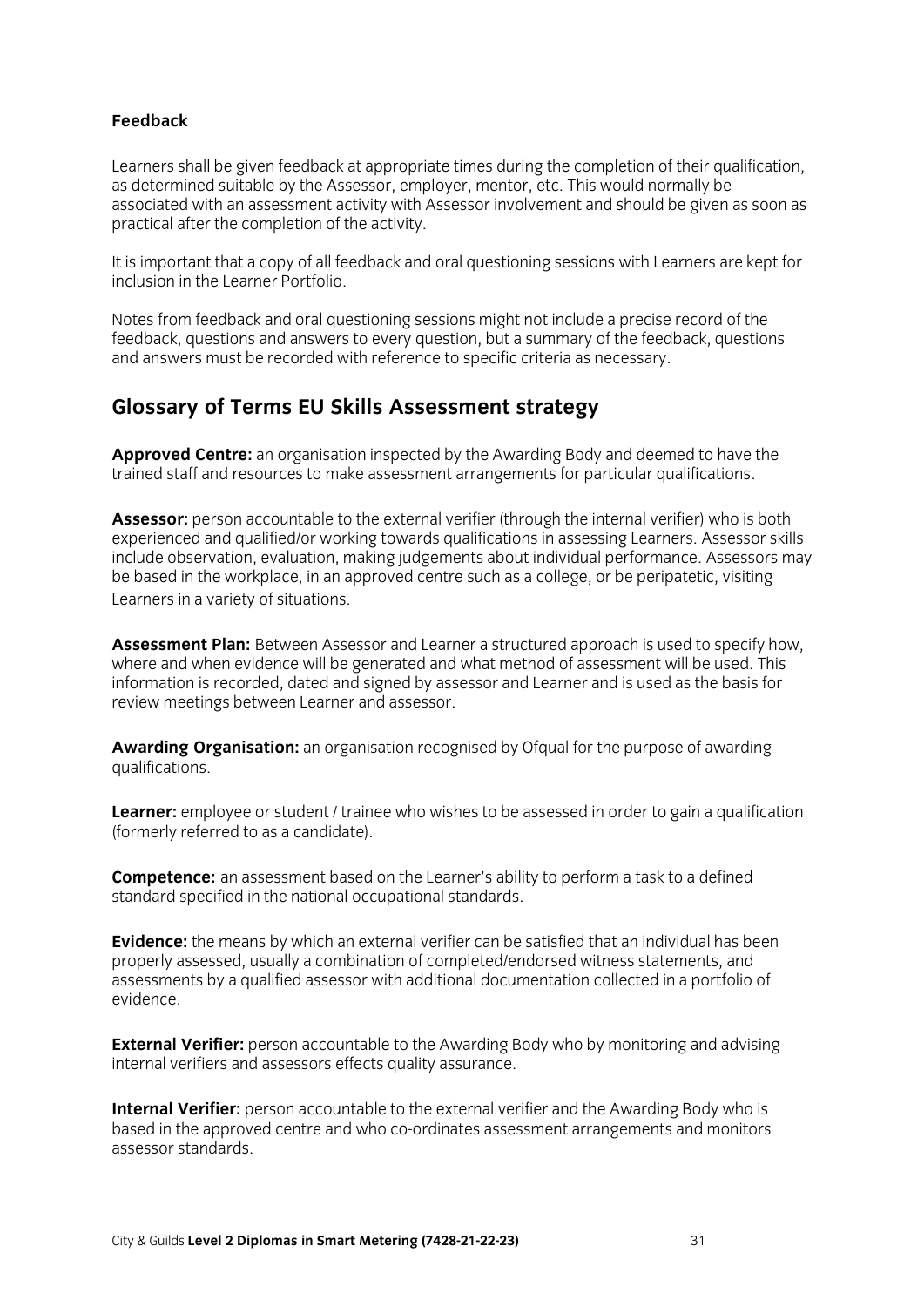National Standard of Work (Performance Criteria): required from learners to demonstrate their capability. their capability. The capability of the capability of the capability of the capability of the capability of the<br>The capability of the capability of the capability of the capability of the capability of the capability of th

**National Vocational Qualification:** a qualification recognised by UKCES as being relevant to the need of industry.

Portfolio: a structured collection of evidence from several sources, gathered together and referenced to the national occupational standards, in which a learner's achievements are  $recorded.$  occupational standards, in which a learner  $i$ 

**Real Work:** where the provision of the product or service by the Learner, if not carried out, would require an organisation to employ someone else to do it. require an organisation to employ someone else to do it.

**Realistic Working Environment (RWE):** an environment within which Learners are producing performance evidence subject to the following conditions:

- real work pressures (e.g. working hours, timescales, accountability, establishing priorities)<br>• real work preblems
- real work problems
- real tools to do the job (e.g. real information, industry standard equipment)
- a real client or customer (not the trainer or assessor).

**RPL:** the Recognition of Prior Learning- the facility for an individual to receive credit for previously acquired (and still current) competence. acquired (and still current) competence.

**Technically & Occupationally Competent Witness:** a gas operative who holds a current certificate of competence in the area of work for which they are providing witness testimony (these operatives must be a 'member of a class of persons' as outlined in Regulation  $3(3)$  of the Gas Safety (Installation and Use) Regulations). Gas Safety (Installation and Use) Regulations).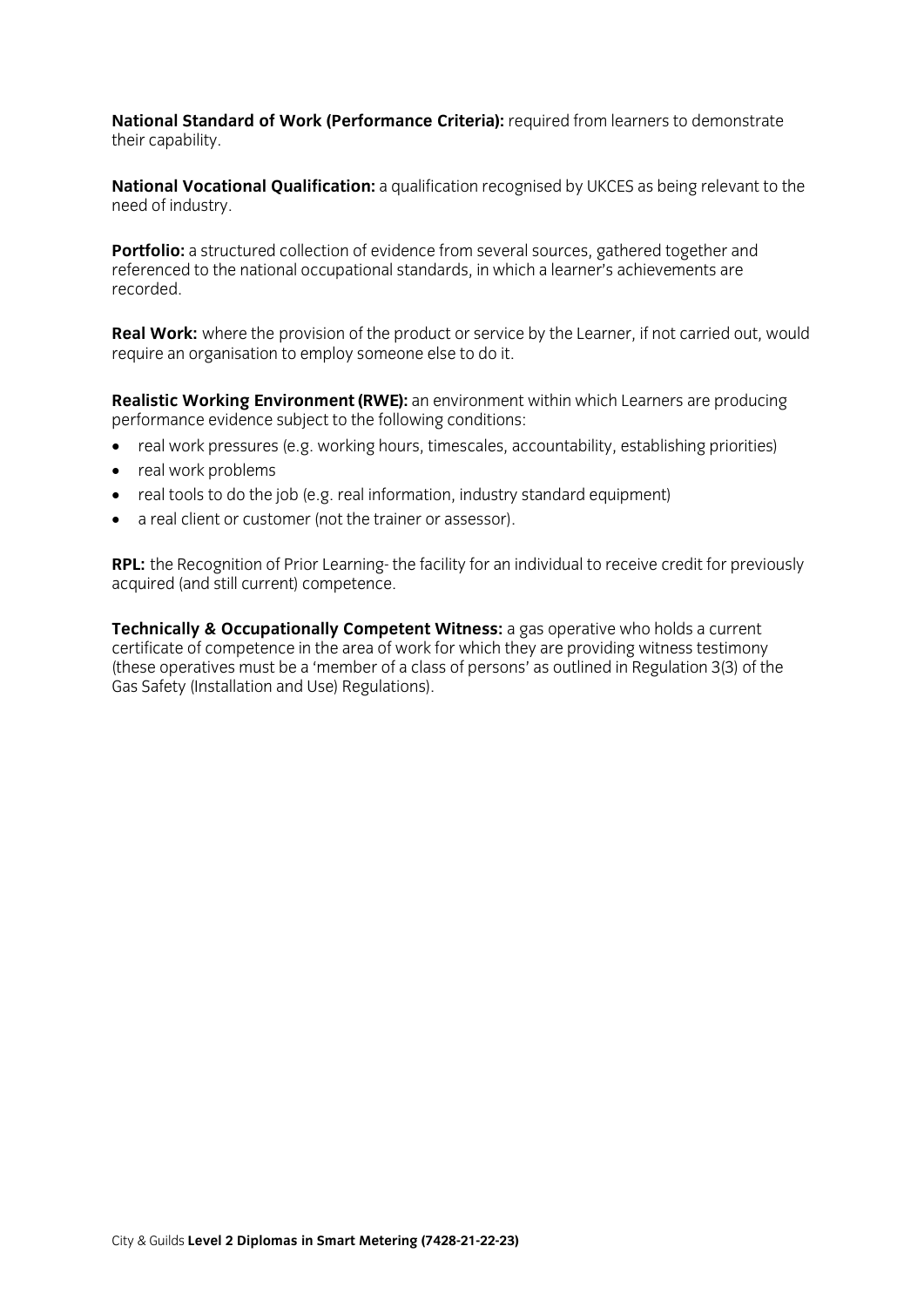

## **3Centre requirements 3Centre requirements**

3.1Approval

Centres will need to gain both centre and qualification approval to offer these qualifications.<br>Please refer to the Centre guide and Providing City & Guilds Qualifications for further information. Please refer to the *Centre guide* and *Providing City & Guilds Qualifications* for further information.

Centre staff should familiarise themselves with the structure, content and assessment requirements of the qualifications before designing a course programme. requirements of the qualifications before designing a course programme.

# 3.2 Resource requirements

**Centre staffing**<br>Staff delivering these qualifications must be able to demonstrate that they meet the following occupational expertise requirements. They should:

- be occupationally competent or technically knowledgeable in the areas for which they are<br>delivering training and/or have experience of providing training. This knowledge must be to delivering training and/or have experience of providing training. This knowledge must be to the same level as the training being delivered
- have recent relevant experience in the specific area they will be assessing.

Centre staff may undertake more than one role, eg tutor and assessor or internal verifier, but cannot internally verify the internal limits of the second terms of the second terms of the second terms of the second terms of the second terms of the second terms of the second terms of the second terms of the second ter

### **Assessors and internal verifiers**

Assessors should hold, or be working towards, the relevant Assessor/Verifier (A/V) units for their role in delivering, assessing and verifying these qualifications, or meet the relevant experience requirements outlined above. They should: requirements outlined above. They should:

- be vocationally and occupationally competent in the areas they are assessing and have a thorough knowledge of the National Occupational Standards
- be able to provide appropriate documented evidence that demonstrates they have a minimum of five years proven occupational experience in the activities they will be assessing; particular attention should be paid to providing evidence of occupational experience in the gas safety critical areas being assessed critical areas being assessed
- be technically qualified in domestic gas installation/maintenance and hold one of the following
	- o City & Guilds / SQA S/NVQ in Domestic Natural Gas (Level 3)
		- <sup>o</sup> City & Guilds 662 Certificate for Service Engineers (Gas)
		- <sup>o</sup> City & Guilds 598-2 Certificate in Gas Installation Studies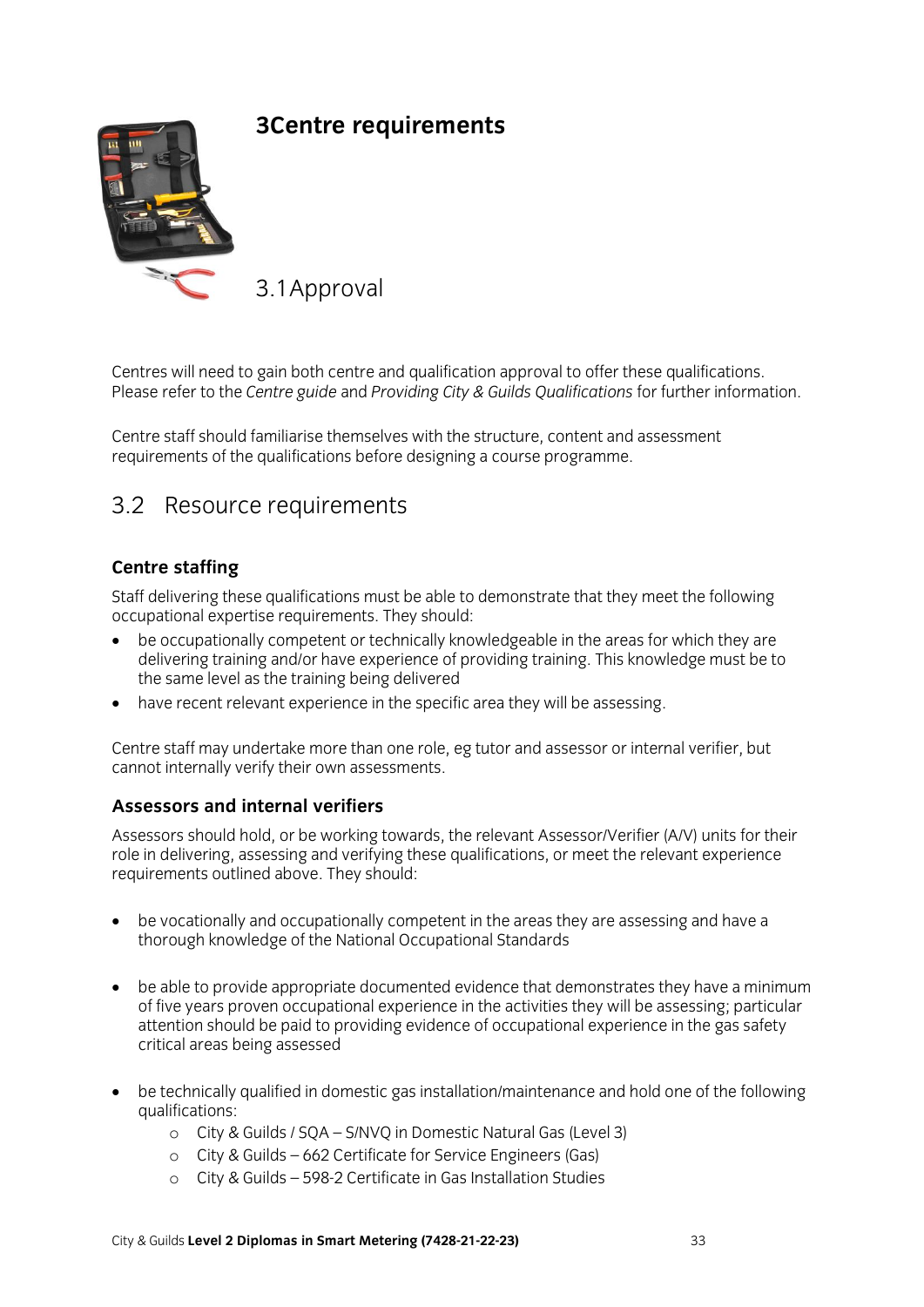- <sup>o</sup> City & Guilds 660 Certificate in Gas Fitting Final
- hold a current Certificate of Gas Safety Competence in the areas of gas work they will be assessing that is not more than 5 years old (either current ACS Certificates of Gas Safety Competence or a 6012 S/NVQ are acceptable). Competence or a 6012 S/NVQ are acceptable).

This list is not considered exhaustive and other 'Mechanical Engineering Services' (MES) or 'Building Engineering Services' (BES) qualifications at Level 3 or equivalent may be considered acceptable. acceptable.

Where assessors undertake assessments in the workplace, and are not supported by a suitable gas operative, they or their employer must be a member of an appropriate Gas Registration Body in accordance with Gas Safety (Installation and Use) Regulations. In these circumstances they should also hold suitable insurance for this activity. should also hold suitable insurance for this activity.

Where the internal verifiers themselves do not hold suitable technical qualifications, they must have access to technical expertise from qualified personnel, who hold the relevant qualifications, to support them where the verification requires technical support and interpretation. to support them where the verification requires technical support and interpretation.

### Continuing professional development (CPD)

Centres must support their staff to ensure that they have current knowledge of the occupational area, that delivery, mentoring, training, assessment and verification is in line with best practice and that it takes account of any national or legislative developments. and that it takes account of any national or legislative developments.

# $\mathcal{S}$  candidate entry requirements requirements

City & Guilds does not set entry requirements for these qualifications; however, centres must ensure that candidates have the potential and opportunity to gain the qualifications successfully. ensure that candidates have the potential and opportunity to gain the qualifications successfully.

Age restrictions<br>City & Guilds cannot accept any registrations for candidates under 16 as these qualifications are not approved for under 16s. not approved for under 16s.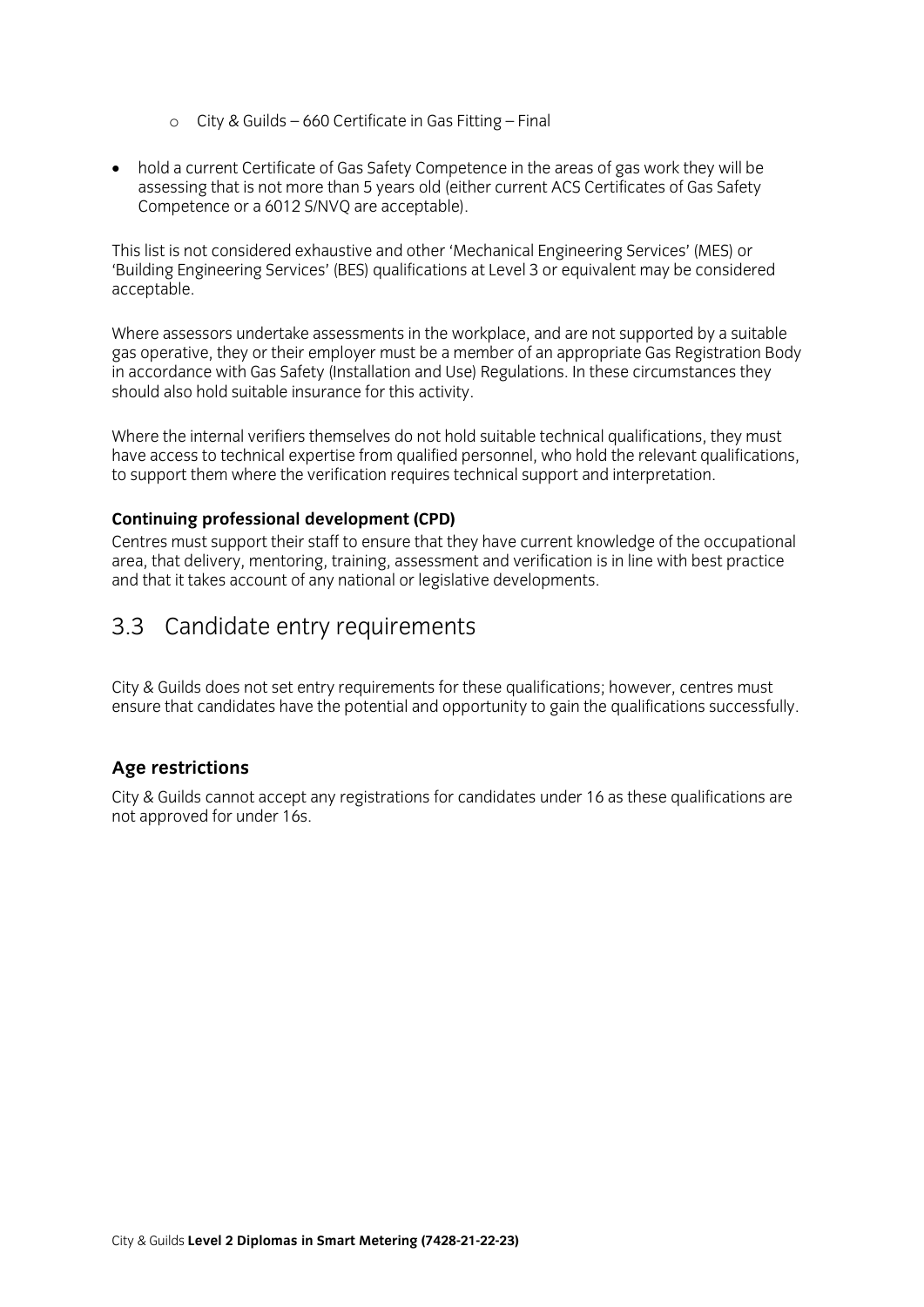## 4Delivering the qualification **4Delivering the qualification**



## 4.1Initial assessment and induction

An initial assessment of each candidate should be made before the start of their programme to identify:  $\overline{a}$ 

- if the candidate has any specific training needs
- support and guidance they may need when working towards their qualifications
- any units they have already completed, or credit they have accumulated which is relevant to
- the appropriate type and level of qualification.

We recommend that centres provide an induction programme so the candidate fully understands the requirements of the qualifications, their responsibilities as a candidate, and the responsibilities of the centre. This information can be recorded on a learning contract. of the centre. This information can be recorded on a learning contract.

# $\frac{1}{2}$

Candidates and centres may decide to use a paper-based or electronic method of recording

City & Guilds endorses several ePortfolio systems. Further details are available at:<br>www.cityandguilds.com/eportfolios. **www.cityandguilds.com/eportfolios**.

City & Guilds has developed a set of *Recording Forms,* including examples of completed forms, for new and existing centres to use as appropriate.

*Recording Forms* are available on the City & Guilds website.

Although new centres are expected to use these forms, centres may devise or customise<br>alternative forms, which must be approved for use by the external verifier before they are used by candidates and assessors at the centre. candidates and assessors at the centre.

Amendable (MS Word) versions of the forms are available on the City & Guilds website.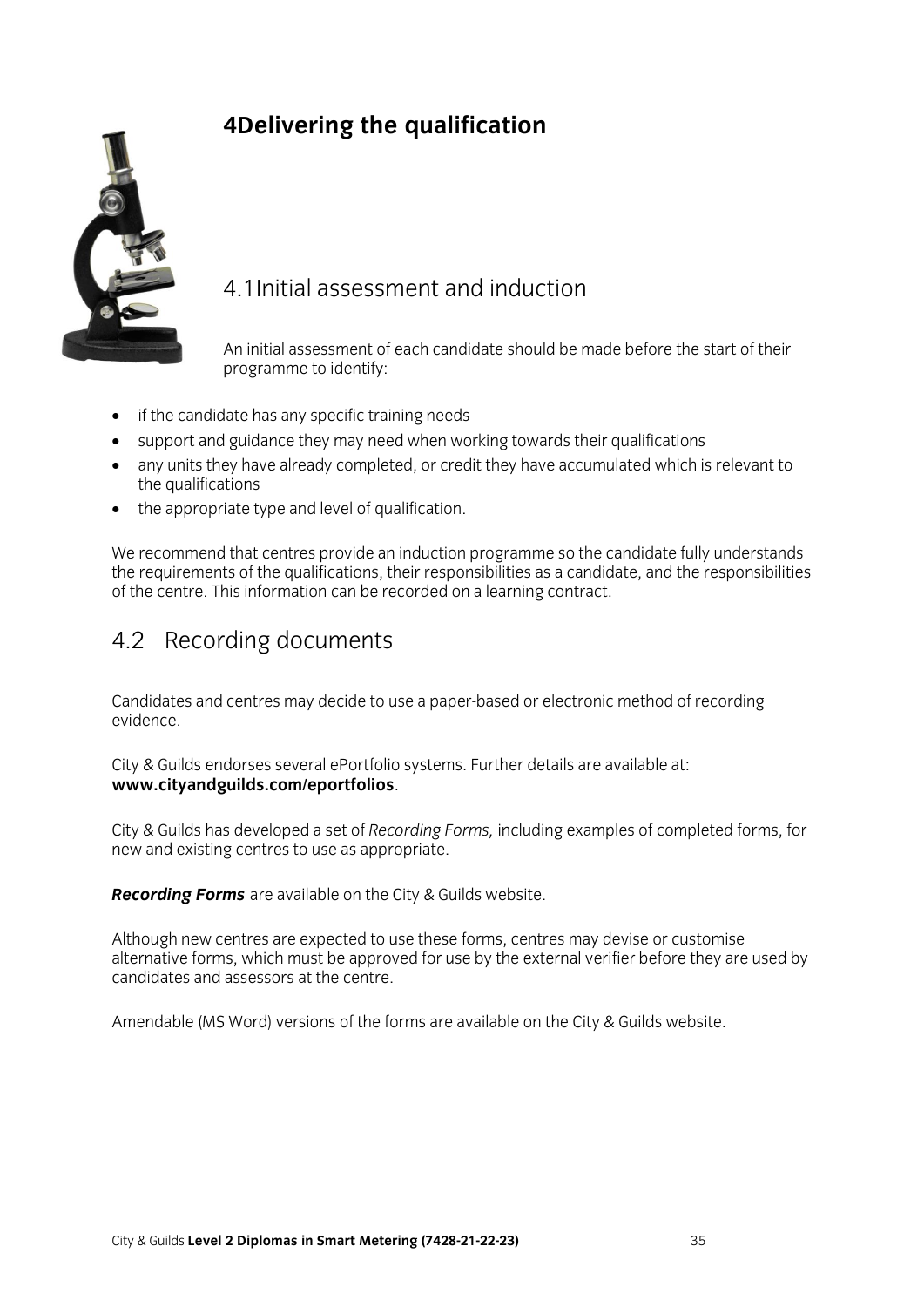

### **Availability of units**

 $\theta$  website.

They are also on The Register of Regulated Qualifications: **<http://register.ofqual.gov.uk/Unit>**

### **Structure of units**

These units each have the following:  $\mathbf{C}$ 

- City & Guilds reference number
- unit accreditation number
- title
- level
- credit value
- unit aim
- relationship to NOS, other qualifications and frameworks
- information on assessment
- learning outcomes which are comprised of a number of assessment criteria.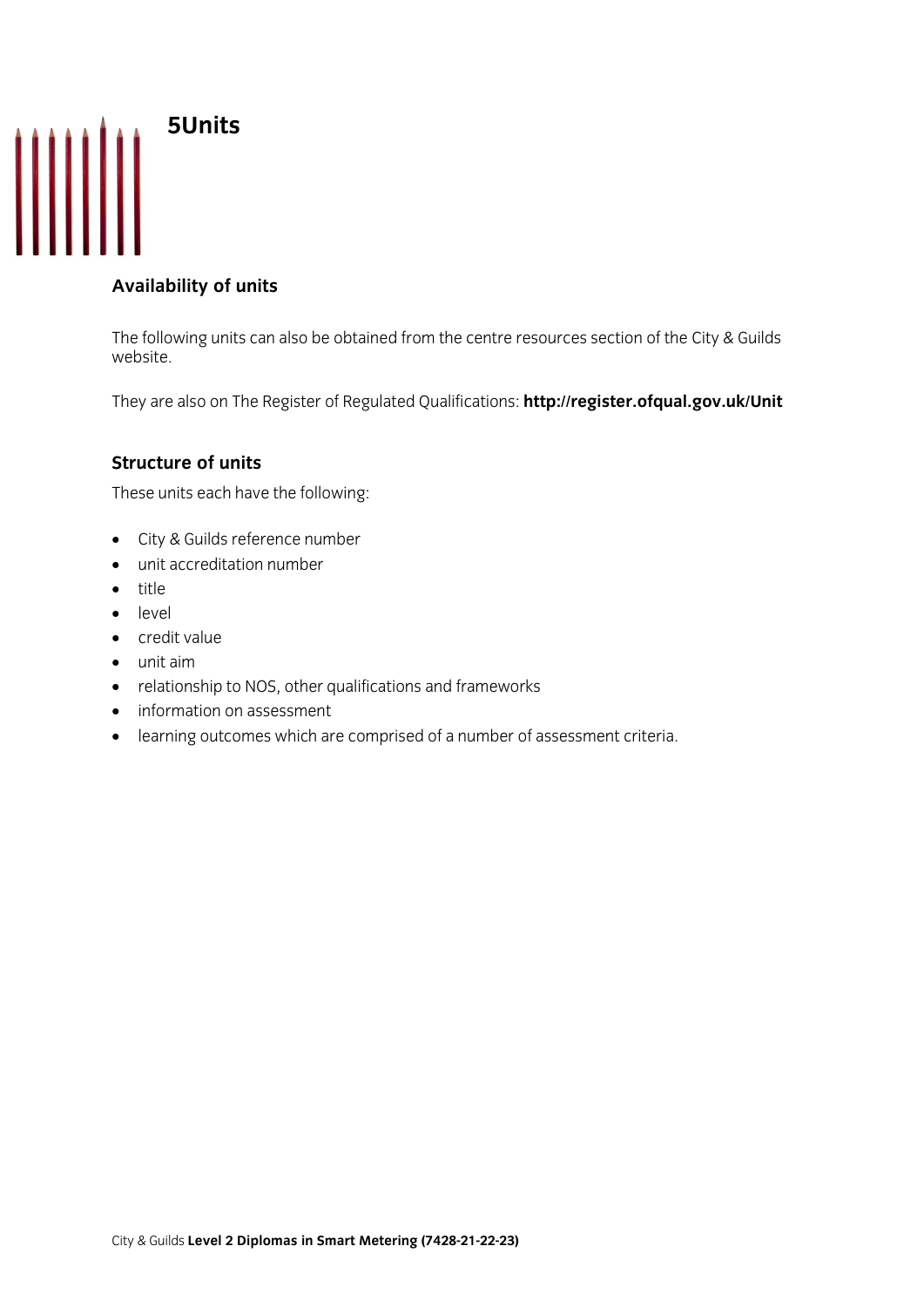## **Unit 201 Unit 201 Working products** in the energy and utilities  $\mathbf{S}$

| UAN:                        | L/502/9858                                                                                                                                                                                                                                                                                                                                                                                                                                           |
|-----------------------------|------------------------------------------------------------------------------------------------------------------------------------------------------------------------------------------------------------------------------------------------------------------------------------------------------------------------------------------------------------------------------------------------------------------------------------------------------|
| Level:                      | Level 2                                                                                                                                                                                                                                                                                                                                                                                                                                              |
| <b>Credit value:</b>        | 2                                                                                                                                                                                                                                                                                                                                                                                                                                                    |
| GLH:                        | 13                                                                                                                                                                                                                                                                                                                                                                                                                                                   |
| <b>Relationship to NOS:</b> | This unit has a relationship with the Working Efficiently and<br>Effectively in Engineering National Occupational Standard.                                                                                                                                                                                                                                                                                                                          |
| Assessment:                 | A minimum of one assessment must be based on evidence<br>from the workplace.                                                                                                                                                                                                                                                                                                                                                                         |
| Aim:                        | This unit is designed to provide either new entrants, or<br>those operatives already working within the energy and<br>utilities sector, the opportunity to plan and prepare to<br>complete activities and maintain working practices<br>throughout. Learners will have the opportunity to<br>respond to and resolve problems and contribute to their<br>own personal learning and development whilst<br>maintaining effective working relationships. |

|  | Learning outcome |  |
|--|------------------|--|
|  |                  |  |

The learner will:

1. be able to plan and prepare to complete activities in the energy and utilities sector.

## Assessment criteria

The learner can:

- 1.1 select appropriate tools, equipment, materials and personal protective equipment (PPE) for the allocated activity
- 1.2 prepare the working area
- 1.3 obtain authorisation to carry out the work from the responsible person. 1.3 obtain authorisation to carry out the work from the responsible person.

# **Learning outcome**<br>The learner will:

2. be able to maintain working practices whilst completing activities in the energy and utilities  $2. b$  because which working practices which practices which energy activities  $\frac{1}{2}$ sector.<br>Assessment criteria

The learner can:

2.1 adhere to all working practices and normative standards whilst completing activities in the energy and utilities sector.

## Learning outcome

The learner will:

3. be able to identify, respond to and resolve problems and areas for improvement in own  $\frac{1}{2}$  be able to identify, responsibility area of responsibility.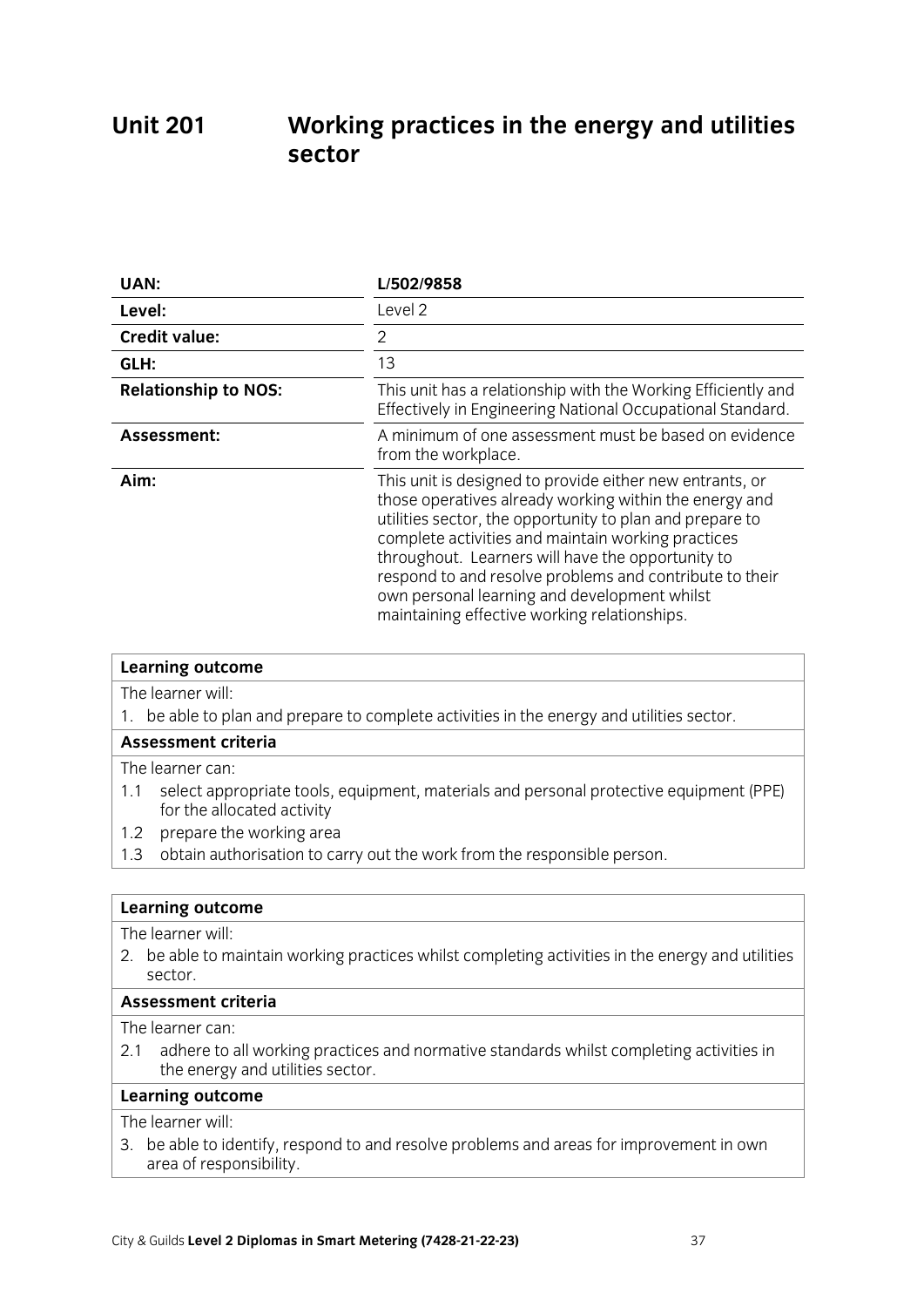## **Assessment criteria**

The learner can:

- 3.1 identify problems and areas for improvement in own area of responsibility relating to two of the following within the energy and utilities sector:
	- a materials
	- b. tools
	- c. equipment
	- d. information sources
	- e. people
	- f. safety procedures
	- g. workmanship
	- h time
	- i. weather
- 3.2 respond appropriately to problems and areas for improvement within the energy and utilities sector
- 3.3 resolve problems and areas for improvement within the energy and utilities sector
- 3.1 resolve issues and problems to complete the activity 3.4 resolve is substitution in the activity. The activity of the activity of the activity of the activity. The activity of the activity of the activity of the activity of the activity of the activity of the activity of the

# **Learning outcome**<br>The learner will:

4. be able to create and maintain effective working relationships in the energy and utilities  $\frac{1}{2}$ . bector

## Assessment criteria

The learner can:

- 4.1 dress appropriately for the working activity
- 4.2 communicate effectively with internal and external customers and members of the public
- 4.3 return information sources to designated personnel on completion of activities
- 4.3 return information sources to designated personnel on completion of activities  $\frac{4}{\sqrt{3}}$  return resources to designations on completions on completions on completion of activities.

# **Learning outcome**<br>The learner will:

5. be able to contribute to own personal learning and development needs in the energy and utilities sector.

## Assessment criteria

- 5.1 identify personal learning and development needs in relation to work activity and discuss with designated personnel
- 5.2 agree an appropriate action plan to address personal learning and development needs with designated personnel
- review and revise nersonal 5.3 review and revise personal development records.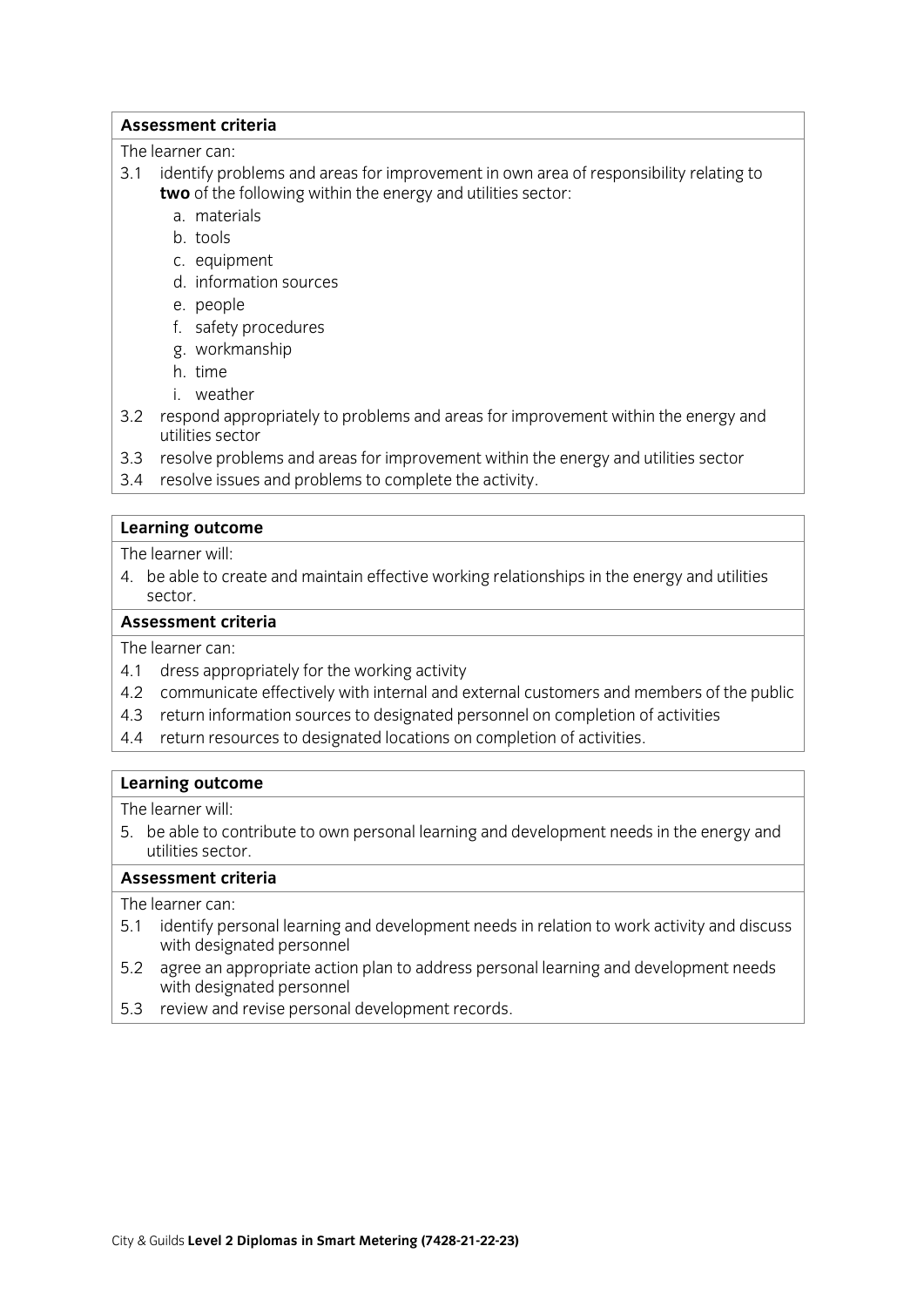## **Unit 202 U** Sector **U**

| UAN:                        | A/502/9855                                                                                                                                                                                                                                                                                                                                                                                                                                        |
|-----------------------------|---------------------------------------------------------------------------------------------------------------------------------------------------------------------------------------------------------------------------------------------------------------------------------------------------------------------------------------------------------------------------------------------------------------------------------------------------|
| Level:                      | Level 2                                                                                                                                                                                                                                                                                                                                                                                                                                           |
| <b>Credit value:</b>        | 4                                                                                                                                                                                                                                                                                                                                                                                                                                                 |
| GLH:                        | 27                                                                                                                                                                                                                                                                                                                                                                                                                                                |
| <b>Relationship to NOS:</b> | This unit has a relationship with the Working Safely in an<br>Engineering Environment National Occupational Standard.                                                                                                                                                                                                                                                                                                                             |
| Assessment:                 | A minimum of one assessment must be based on evidence<br>from the workplace.                                                                                                                                                                                                                                                                                                                                                                      |
| Aim:                        | This unit is designed to provide either new entrants or those<br>operatives already working within the energy and utilities<br>sector the opportunity to know hazards and risks, work to<br>approved safety signs and select, use and store personal<br>protective equipment (PPE). They will be able to maintain a<br>safe working environment, handle tools, equipment and<br>materials safely and take action in the event of an<br>emergency. |

# **Learning outcome**<br>The learner will:

1. know hazards and risks in the energy and utilities sector.

## Assessment criteria

The learner can:

- 1.1 identify hazards and risks in the energy and utilities sector
- 1.2 describe appropriate action to mitigate identified hazards and risks. 1.2 describe appropriate action to mitigate identified hazards and risks.

# **Learning outcome**<br>The learner will:

 $2$  he able to w  $\frac{1}{2}$  be a ble to to the energy signs and energy and utilities sector.

The learner can:

- 2.1 work safely in accordance with normative industry standards and legislation. All of the following must be covered:
	- a. environment
	- b. use of tools and equipment
	- c. materials and substances
	- d. sector working practices
- $\frac{1}{2}$  ontify and work cafely in acc 2.2 identify and work safely in accordance with statutory and advisory safety signs and labels.<br>Learning outcome

The learner will: <u>The learner</u>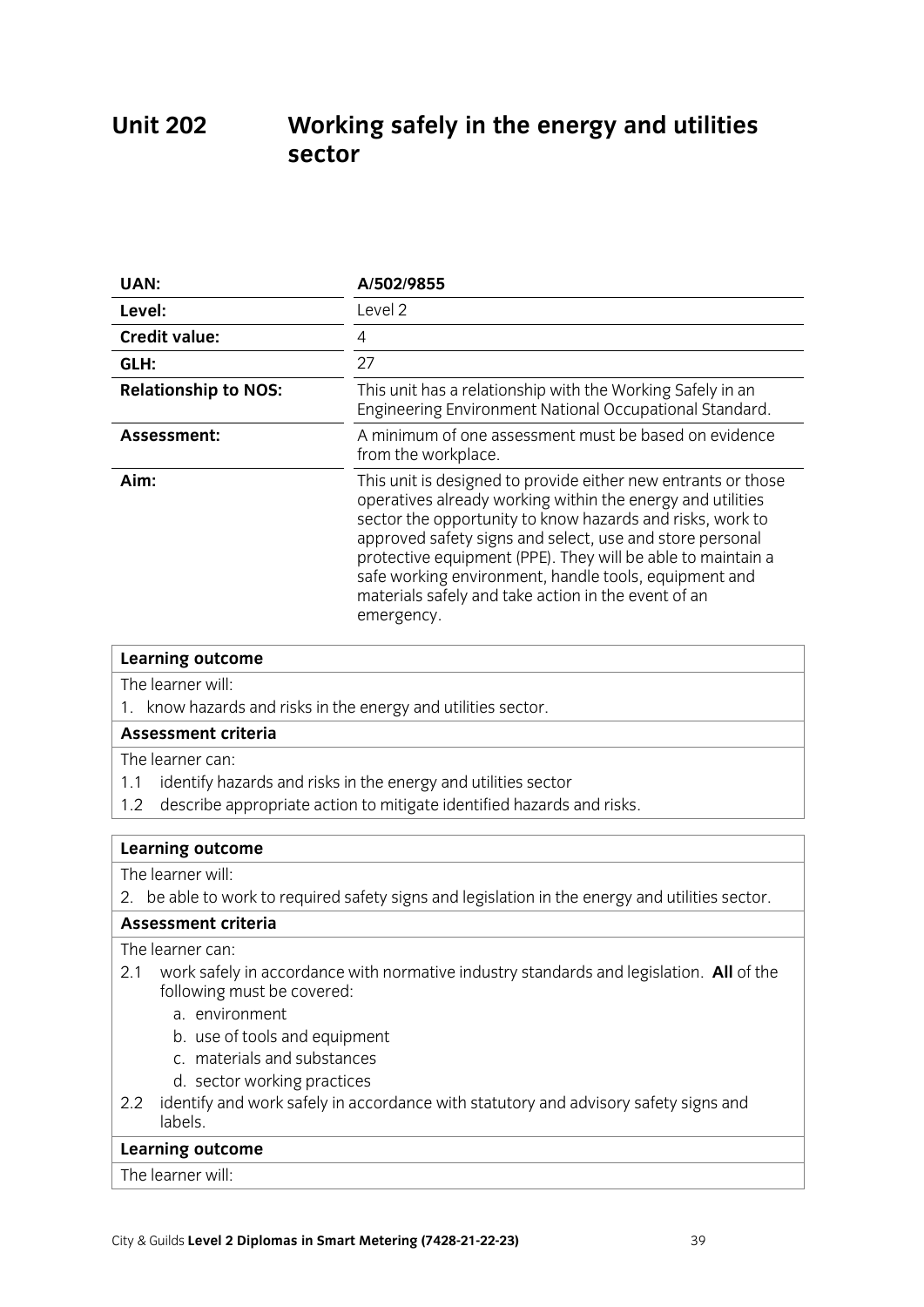3. be able to select, use and store personal protective equipment (PPE) relevant to the activity being carried out in the energy and utilities sector.

## Assessment criteria

The learner can:

- 3.1 select appropriate PPE for the activity being carried out in the energy and utility sector
- 3.2 carry out pre-use checks on PPE according to company requirements
- 3.3 use PPE in accordance with legislative requirements
- 3.4 store PPE appropriately. <u>3.4 store PPE appropriately.</u>

## **Learning outcome**

The learner will:

4. be able to take action in the event of accidents and emergencies in the energy and utilities  $\epsilon$  sector in the event of action in the energy and emergencies in the energy and utilities in the energy and utilities in the energy and utilities in the energy and utilities in the energy and utilities in the energy an

## Assessment criteria

The learner can:

- 4.1 respond to accidents and emergency situations:
	- a. injury to self
	- b. injury to others
- 4.2 report accidents, injuries and hazardous or dangerous occurrences to the correct person in line with legislative requirements. in line with legislative requirements.

# **Learning outcome**<br>The learner will:

5. be able to maintain a safe working environment in the energy and utilities sector.

### **Assessment criteria**

- 5.1 establish and maintain entry and exit routes to working locations
- 5.2 store tools, equipment and materials safely
- 5.3 use tools, equipment and materials safely and for the purpose intended. All of the following must be covered:
	- a. tools
	- b. equipment
	- c. materials
- 5.4 dispose of hazardous substances and waste materials in accordance with legislative requirements. <u>requirements.</u>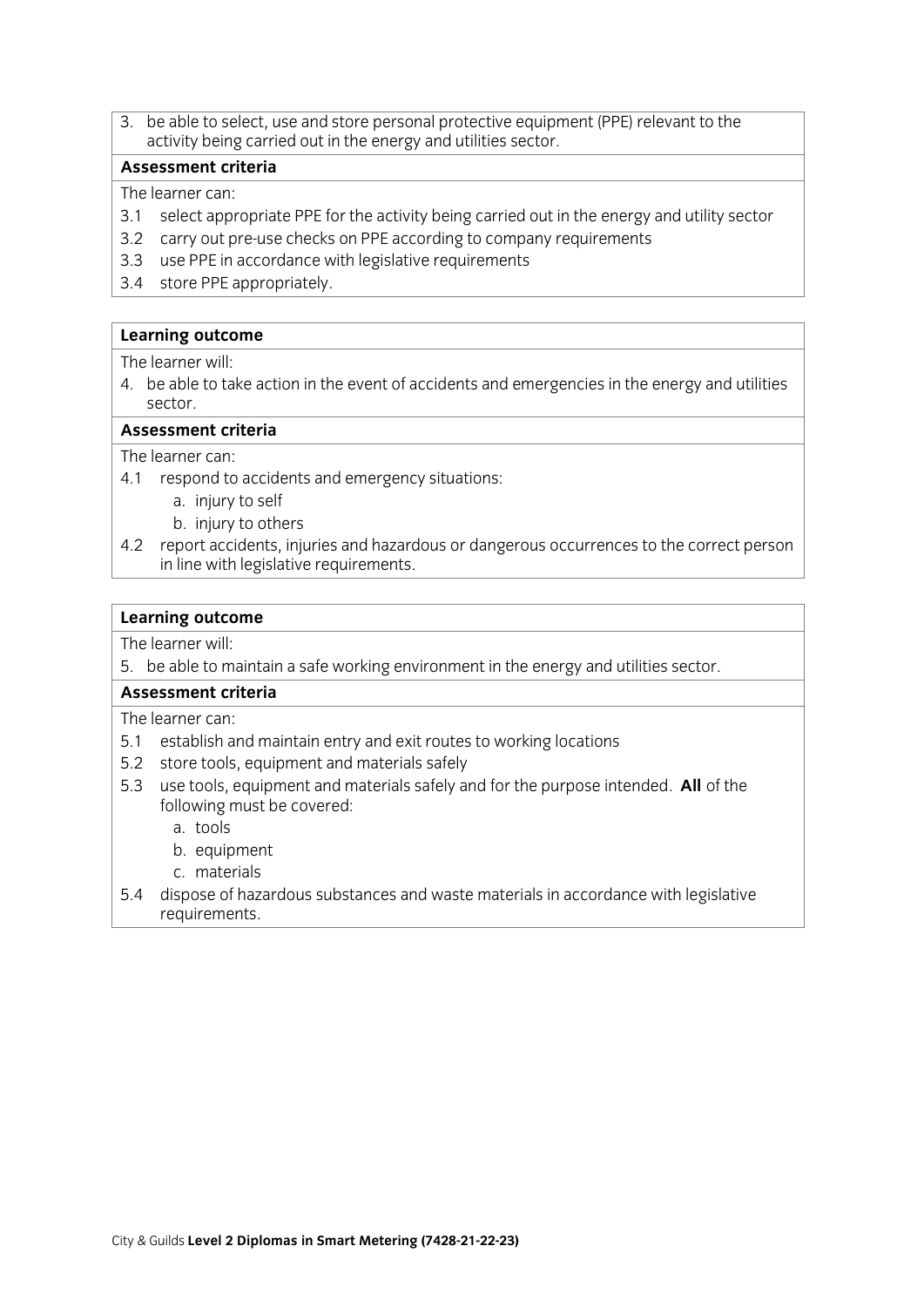$6$  he ahle to m  $\mathsf{sector}$  becomes able to manual handle tools, equipment and  $\mathsf{r}_i$  in the energy and utilities safely in the energy and utilities safely in the energy and utilities in the energy and utilities in the energy and utiliti sector.<br>Assessment criteria

- $61$  demonstre e. 1 demonstrate safe and correct lifting and correct life and carrying out life of the carrying of the carrying of<br>Second carrying of the carrying of the carrying of the carrying of the carrying of the carrying of the car
	-
	- a. tools
	- c. materials. c. materials. The contract of the contract of the contract of the contract of the contract of the contract of <br>The contract of the contract of the contract of the contract of the contract of the contract of the contract o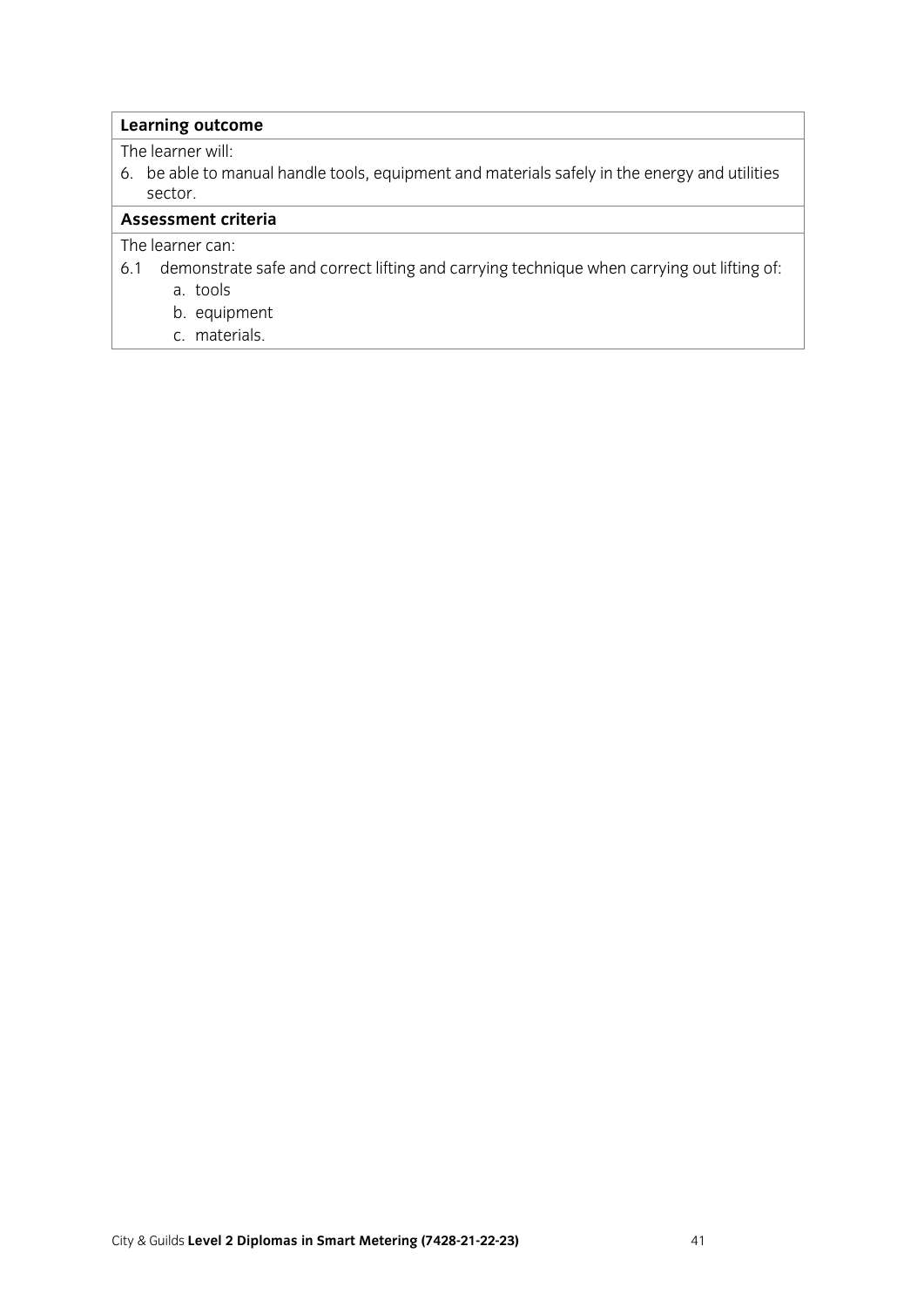## **Unit 203 Unitary Unitary Unitary Information in the energy and utilities information in the energy and utilities sector**

| UAN:                        | J/503/0233                                                                                                                                                                                                                                                                                                                 |
|-----------------------------|----------------------------------------------------------------------------------------------------------------------------------------------------------------------------------------------------------------------------------------------------------------------------------------------------------------------------|
| Level:                      | Level 2                                                                                                                                                                                                                                                                                                                    |
| <b>Credit value:</b>        | 3                                                                                                                                                                                                                                                                                                                          |
| GLH:                        | 17                                                                                                                                                                                                                                                                                                                         |
| <b>Relationship to NOS:</b> | This unit has a relationship with the Using and<br>Communicating Technical Information National<br>Occupational Standard.                                                                                                                                                                                                  |
| <b>Assessment:</b>          | A minimum of one assessment must be based on evidence<br>from the workplace.                                                                                                                                                                                                                                               |
| Aim:                        | This unit is designed to provide either new entrants, or<br>those already working within the energy and utilities<br>sector, the opportunity to know relevant information<br>sources and be able to obtain, interpret, use, record and<br>communicate technical information relating to the energy<br>and utilities sector |

| <b>Learning outcome</b>                                                                                                                                                                                                                                                                                                                                                                            |
|----------------------------------------------------------------------------------------------------------------------------------------------------------------------------------------------------------------------------------------------------------------------------------------------------------------------------------------------------------------------------------------------------|
| The learner will:                                                                                                                                                                                                                                                                                                                                                                                  |
| 1. know relevant information sources for the energy and utilities sector.                                                                                                                                                                                                                                                                                                                          |
| <b>Assessment criteria</b>                                                                                                                                                                                                                                                                                                                                                                         |
| The learner can:                                                                                                                                                                                                                                                                                                                                                                                   |
| 1.1<br>identify relevant technical information sources appropriate for the activity to cover <b>three</b><br>from the following:<br>a. job instructions<br>b. test schedules<br>c. company information<br>d. material specifications<br>e. reference table and chart<br>planning documentation<br>f.<br>g. operating sheets<br>h. process specification<br>i. risk assessment<br>method statements |
| identify relevant diagrammatic and pictorial information sources appropriate for the<br>1.2<br>activity to cover two of the following:                                                                                                                                                                                                                                                             |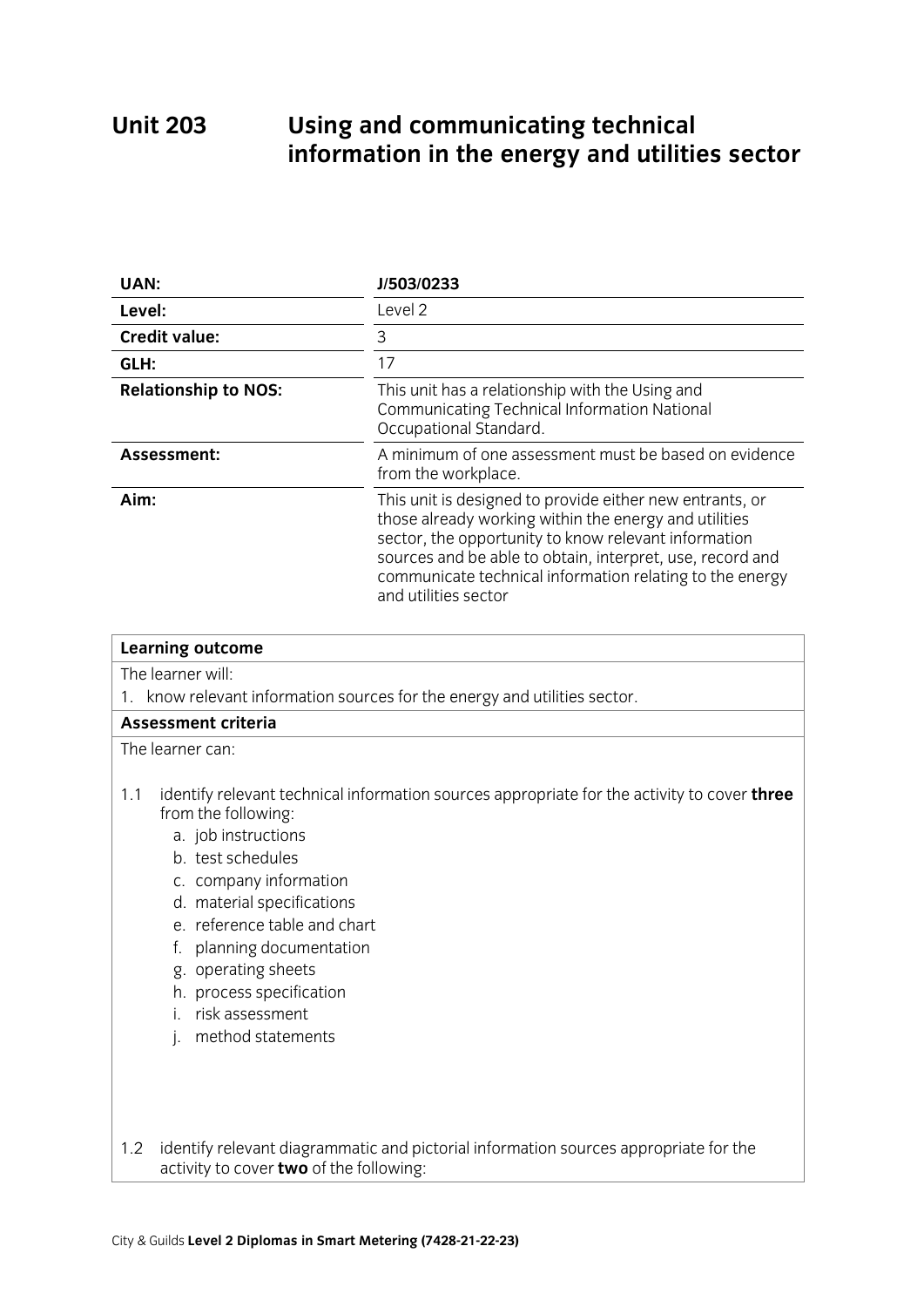- a. detailed component drawings<br>b. general assembly drawings
- 
- c. repair drawings
- d. wiring/circuit diagrams
- e. installation drawings
- f. approved sketches
- g. illustrations
- h. visual display screens
- i. modification drawings
- j. fabrication drawings
- k. operational diagrams
- l. physical layouts
- m. manufacturer's manuals and drawings
- n. photographic representations.  $\frac{1}{2}$  be representations.

n<br>2 he shle to ol  $\frac{1}{2}$ . because the entry distribution interpret and use technical information in the energy and utilities sector.

- The learner can:
- 2.1 obtain appropriate technical information from the information source to carry out activities in the energy and utilities sector
- 2.2 interpret technical information to carry out the work activity, four of the following must  $2.2$  interpret technical information to carry out the following must be following must be following must be following must be formation to the following must be following must be following must be following must be follo
	- a. de-commissioning procedure
	- b. installation procedure
	- c. commissioning procedure
	- d. test results procedure
	- e. handover procedure
- e.<br>mort any inconsistencies  $2.3$  reported inconsistencies or information sources to appropriate in information sources to appropriate in information sources to appropriate in information sources to appropriate in information sources to appropriate person(s).

# **Learning outcome**<br>The learner will:

 $\overline{\phantom{a}}$  he ship to re  $\frac{1}{3}$  be able to record and communicate technical information in the energy and utilities sector.

- 3.1 produce technical information to record completed activities
- 3.2 correctly complete technical information to record completed activities
- $\frac{1}{2}$  communicate technical information to the annonciate neccennel 3.3 communicate technical information to the appropriate personnel.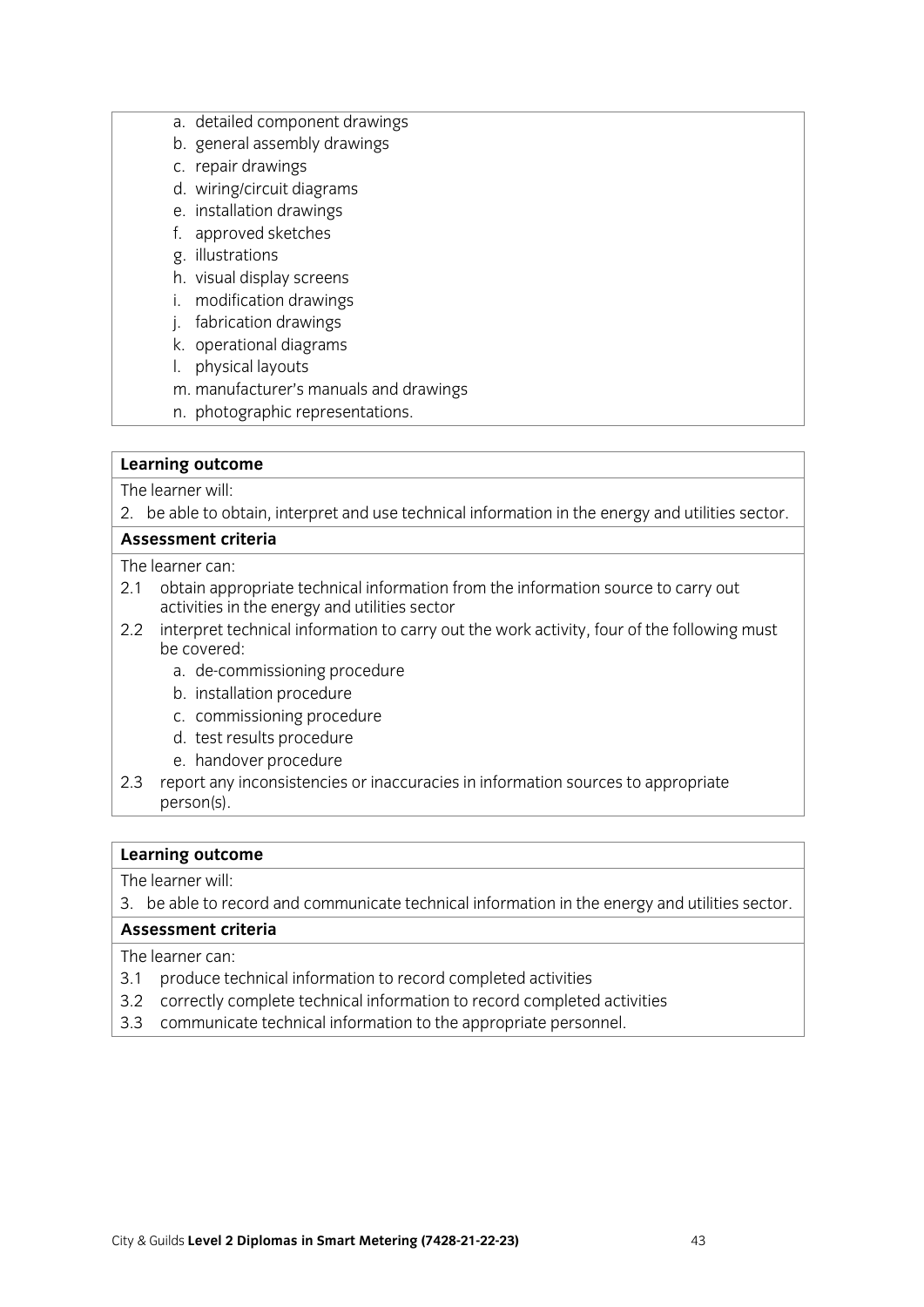## **Unit 204 EXAMPLE 204 DELIVER CONTROLLER WHEN WHEN WORKING CONTROLLER WITH A WORKING CONTROVERSED WAS** with the energy and utilities sectors sectors sectors sectors sectors sectors sectors sectors sectors in the energy sectors in the energy sectors in the energy sectors in the energy sectors in the energy sectors in the ene

| UAN:                        | F/502/9856                                                                                                                                                                                                                                                                                                                                            |
|-----------------------------|-------------------------------------------------------------------------------------------------------------------------------------------------------------------------------------------------------------------------------------------------------------------------------------------------------------------------------------------------------|
| Level:                      | Level 2                                                                                                                                                                                                                                                                                                                                               |
| <b>Credit value:</b>        | 2                                                                                                                                                                                                                                                                                                                                                     |
| GLH:                        | 13                                                                                                                                                                                                                                                                                                                                                    |
| <b>Relationship to NOS:</b> | This unit has a relationship with the Deliver Customer<br>Service on your Customer's Premises National<br>Occupational Standard.                                                                                                                                                                                                                      |
| Assessment:                 | A minimum of one assessment must be based on evidence<br>from the workplace.                                                                                                                                                                                                                                                                          |
| Aim:                        | This unit is designed to provide either new entrants or<br>those operatives already working within the energy and<br>utilities sector the opportunity to prepare for a work<br>activity in the energy and utilities sector and establish and<br>maintain working relations with customers, including<br>responding to and resolving customer queries. |

| Learning outcome                                                                                                                          |
|-------------------------------------------------------------------------------------------------------------------------------------------|
| The learner will:                                                                                                                         |
| 1. be able to prepare for a work activity in a customer's premises in the energy and utilities<br>sector.                                 |
| <b>Assessment criteria</b>                                                                                                                |
| The learner can:                                                                                                                          |
| determine the purpose for visiting the customer from information given<br>1.1                                                             |
| identify the location of the customer's premises<br>1.2                                                                                   |
| prepare relevant information and documentation prior to visiting the customer; evidence<br>1.3<br>to cover <b>three</b> of the following: |
| a. personal company identification                                                                                                        |
| b. plans                                                                                                                                  |
| c. work instructions                                                                                                                      |
| d. company information                                                                                                                    |
| e. customer or client information.                                                                                                        |
|                                                                                                                                           |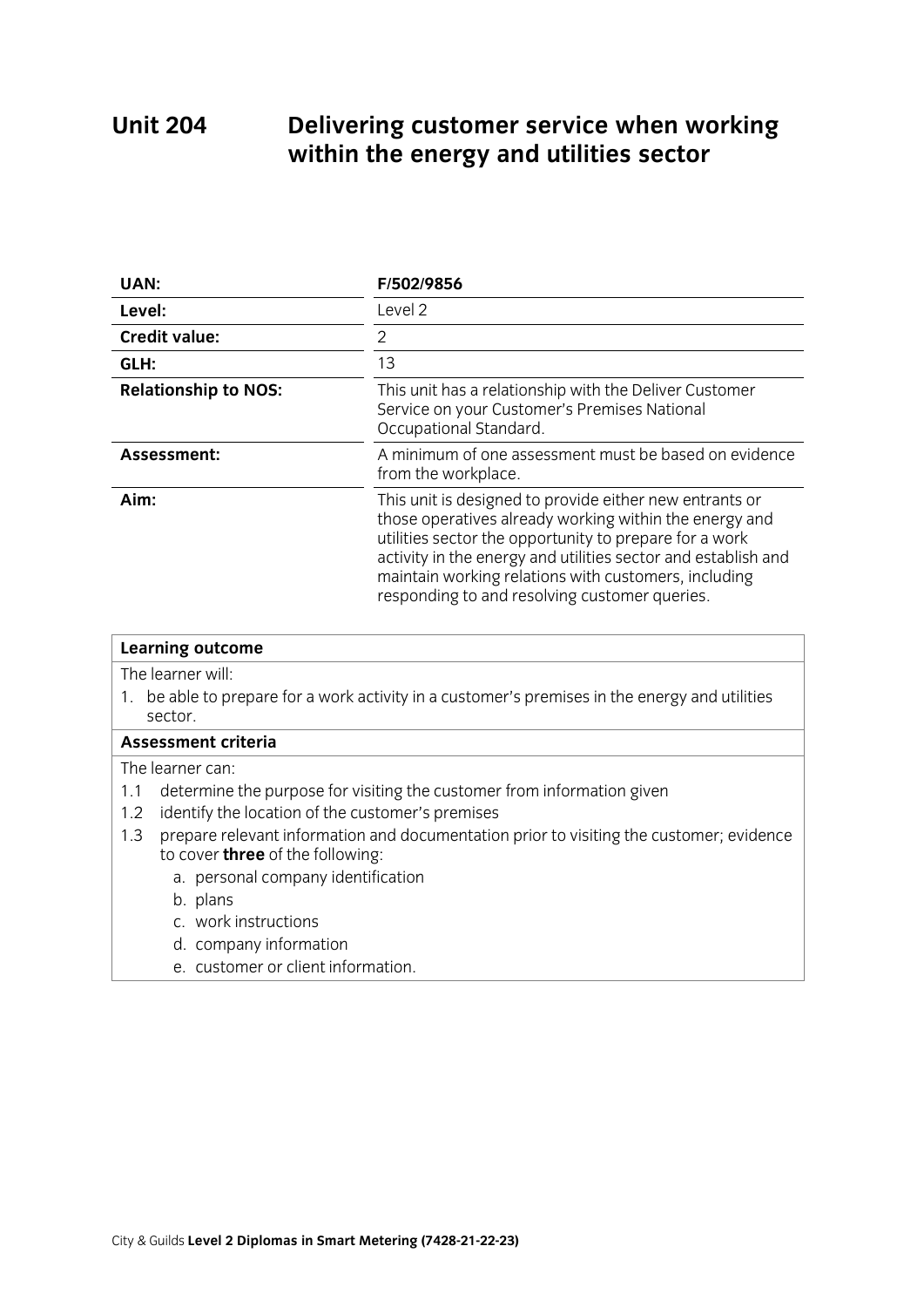2. be able to establish and maintain working relations with customers in the energy and utilities sector.

## Assessment criteria

- 2.1 introduce and identify self to the customer in line with company requirements
- 2.2 explain to the customer the purpose of the visit
- 2.3 listen to the customer and respond appropriately to customer requirements
- 2.4 agree work-plan with the customer, providing all relevant information
- 2.5 record relevant information from the work activity
- 2.6 respond appropriately to customer concerns and issues in line with company procedures; evidence to cover two of the following:
	- a. resolve customer issues on site within own level of responsibility
	- b. resolve customer issues on site when outside own area of responsibility by referring to an appropriate person
	- c. report issues which cannot be resolved on site
	- d. provide the customer with contact details of other personnel if requested. d. provide the customer with contact details of other personnel if requested. The customer personnel if request<br>If requested if requested if requested. The customer personnel is requested. The customer personnel is request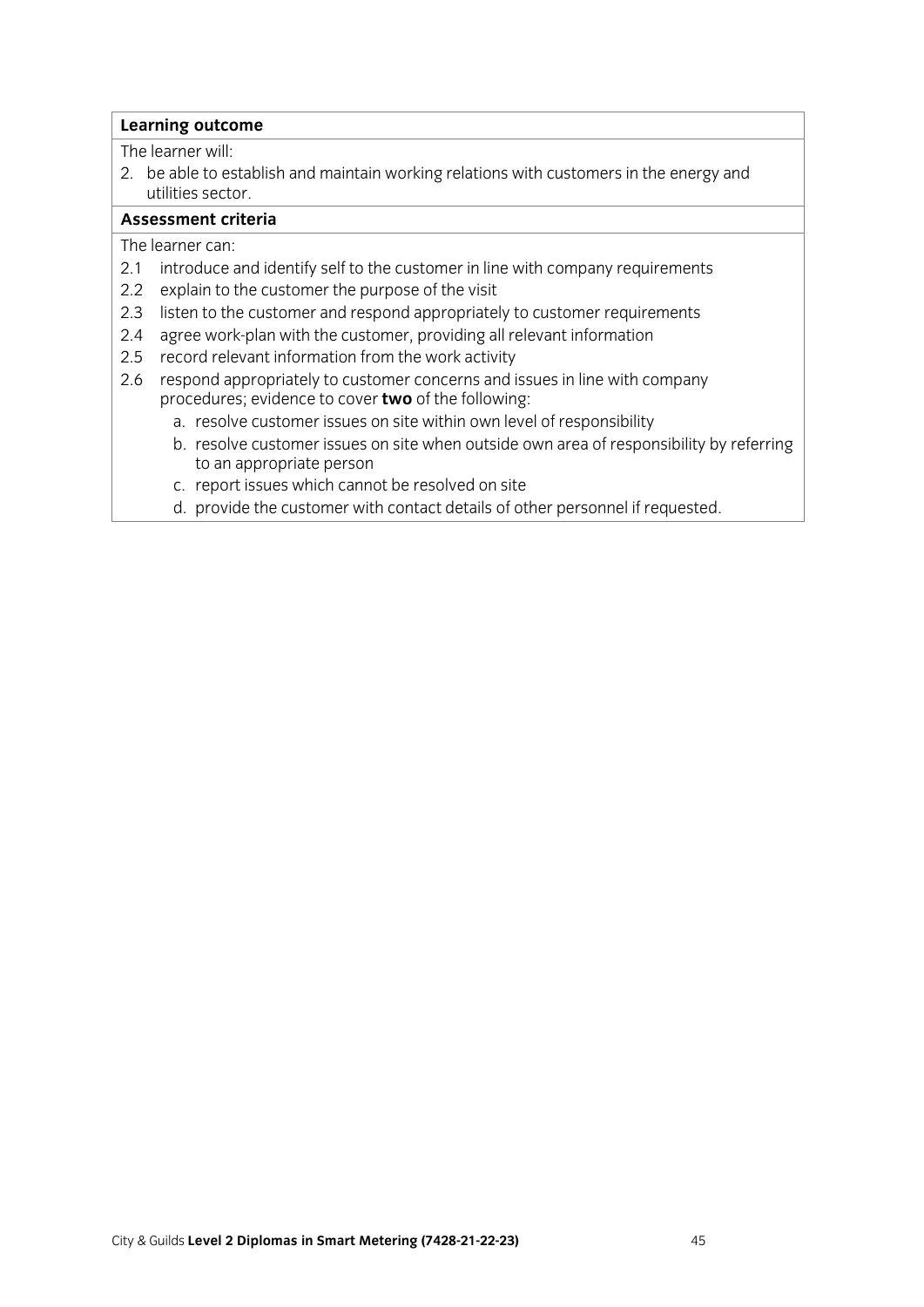## Install and commission communication **Unit 205 UNITE 205 INSTALL AND EXECUTE 20 INCREDIT 20 INCREDIT** 20 INCREDIT 20 INCREDIT 20 INCREDIT 20 INCREDIT 20 INCREDIT 20 INCREDIT 20 INCREDIT 20 INCREDIT 20 INCREDIT 20 INCREDIT 20 INCREDIT 20 INCREDIT 20 INCREDIT 20 INCRE **systems for smart meters**

| UAN:                        | A/503/0231                                                                                                                                                                                                                                                                                                                                                                      |
|-----------------------------|---------------------------------------------------------------------------------------------------------------------------------------------------------------------------------------------------------------------------------------------------------------------------------------------------------------------------------------------------------------------------------|
| Level:                      | Level 2                                                                                                                                                                                                                                                                                                                                                                         |
| <b>Credit value:</b>        | 4                                                                                                                                                                                                                                                                                                                                                                               |
| GLH:                        | 18                                                                                                                                                                                                                                                                                                                                                                              |
| <b>Relationship to NOS:</b> | This unit has a relationship with the Installing<br>Communication Systems in Smart/Advanced Meters<br>(SAM10) and Supporting Customers to Use Digital Devices<br>When Installing Smart Meters (SAM11) National<br>Occupational Standard.                                                                                                                                        |
| Assessment:                 | A minimum of one assessment must be based on evidence<br>from the workplace.                                                                                                                                                                                                                                                                                                    |
| Aim:                        | This unit is designed to provide either new entrants or<br>those operatives already working within the energy and<br>utilities sector the opportunity to:<br>know the principles of smart metering communication<br>systems<br>be able to plan, install, commission and test<br>communication systems for smart meters<br>identify and rectify faults on communication systems. |

# **Learning outcome**<br>The learner will: 1. know the principles of communication technologies used in smart metering. Assessment criteria The learner can:

- 1.1 describe how communication systems for smart metering work
- 1.2 describe the benefits of communication technologies used in smart metering for: a. customers
	- b. energy suppliers
- 1.3 explain the different types of in-house display equipment
- 1.4 describe the implications of installing one type of communication system over another
- 1.4 overland the implications of computer of computer of computer system of communication system over another system over another system over another system over another system over another system over another system over 1.5 explain how to achieve interoperability between meters.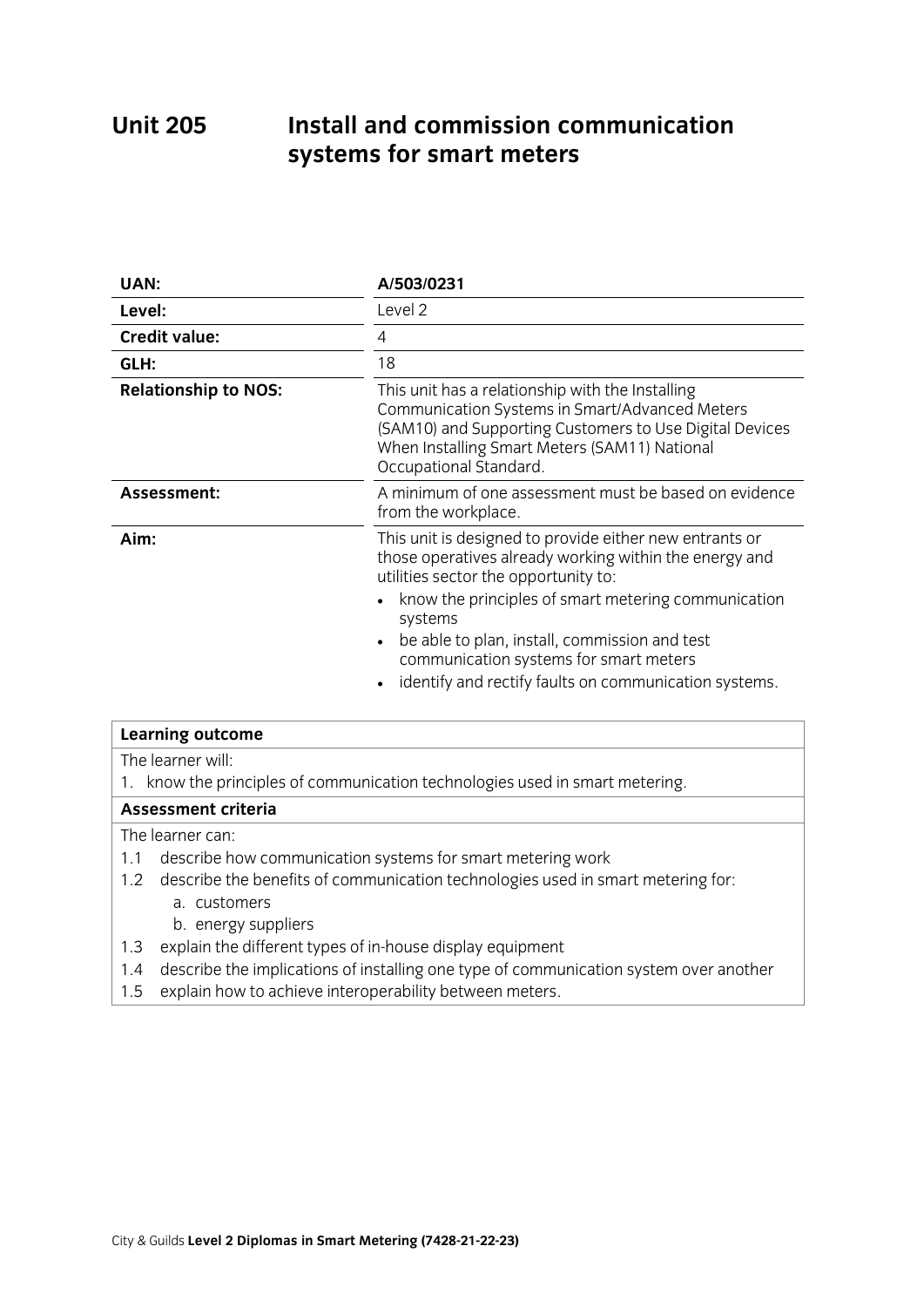2. be able to plan the location for the smart metering communication system.

## Assessment criteria

The learner can:

- 2.1 explain how to assess the installation location for safety and correct operations of the communication system
- 2.2 carry out a risk assessment of proposed locations and record observations using approved documentation
- 2.3 identify a suitable location for the planned communication system installation for the  $2.3$  identify a suitable location for the planned communication system installation system installation for the planned communication  $\frac{1}{2}$
- 2.4 carry out relevant checks to ensure that equipment and components provided are correct for the planned installation. correct for the planned installation of the planned installation. The planned installation of the planned installation. The planned installation of the planned installation of the planned installation of the planned instal

# **Learning outcome**<br>The learner will:

3. be able to install communication system for smart meters.

## Assessment criteria

- 3.1 select and use the designated tools and installation components
- 3.2 prepare the location to accommodate the planned installation using information from installation plans, manufacturer's manuals and the site specific risk assessment
- 3.3 assemble equipment and components to manufacturer's specification
- 3.4 install communication system as required by the plan
- 3.5 install in-home display/software equipment as required by the plan
- 3.6 connect the installation to services as required by the plan
- 3.7 leave the installation site in a safe, clean and secure condition upon completion
- 3.8 record installation information accurately using relevant documentation and procedures
- 3.9 inform the customer if the installation cannot be completed and what actions are required for successful completion. required for successive completion.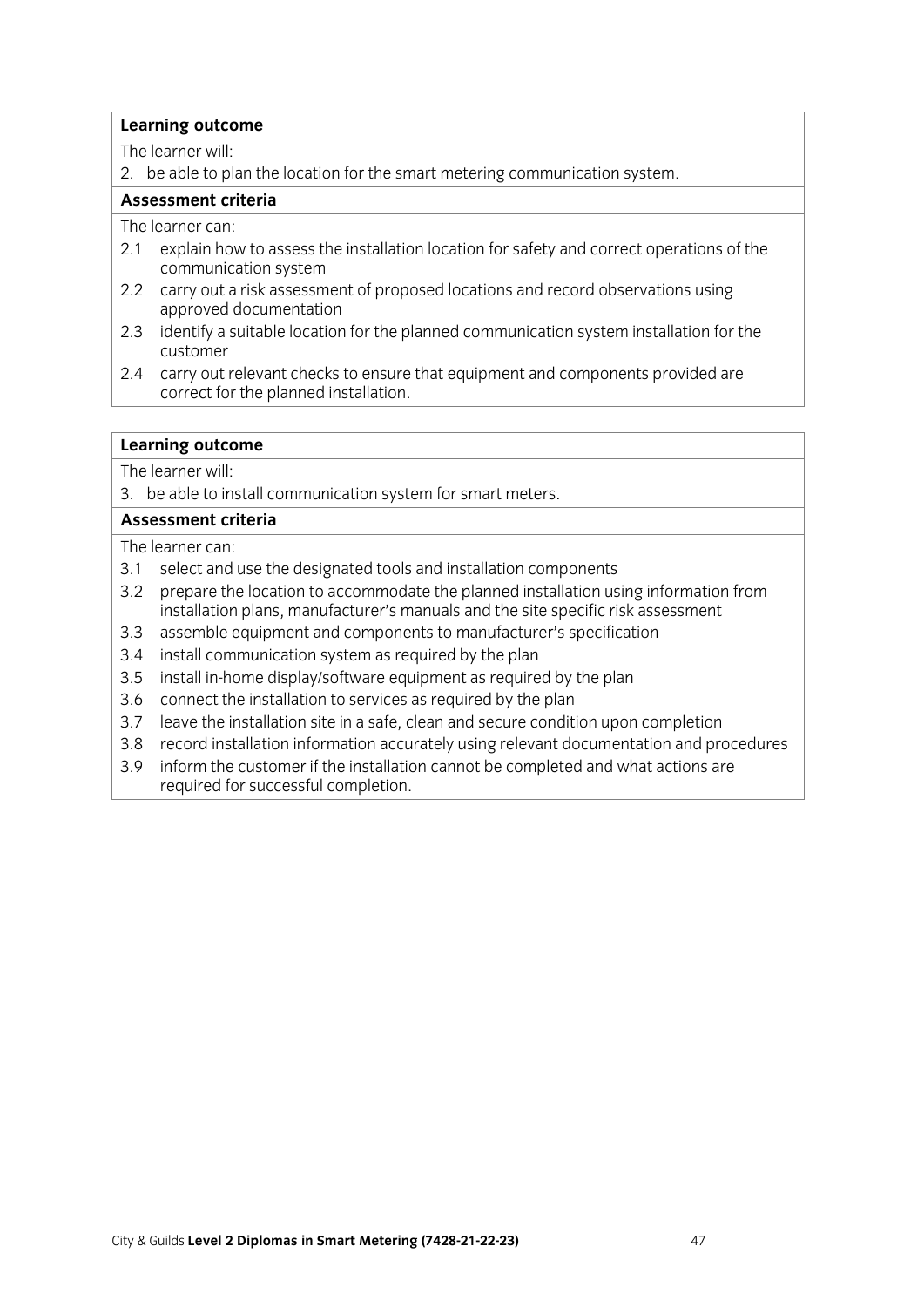4. be able to commission, test and complete communication installation for smart meters.  $\overline{\phantom{a}}$  become to complete complete complete complete complete complete complete complete complete complete complete complete complete complete complete complete complete complete complete complete complete complete c

The learner can:

- 4.1 activate the communication system
- 4.2 check that the installation functions according to specification
- 4.3 test the communication reception system for transmitting and receiving data
- 4.4 complete final checks on the communication system in accordance with specifications
- 4.5 confirm all communication systems work in accordance with manufacturer's and employer's requirements
- 4.6 inform the customer when the installation is complete or if there are any problems with the installation and advise when work will be completed
- 4.7 demonstrate to the customer how the installation works providing them with any relevant user operating instructions, to include at least two of the following:
	- a. operation of IHU
	- b. access to supplier web based energy information
	- c. appending credit and accessing relevant energy usage information
	- d. pairing smart meter with compatible appliances
	- e. operation of export tariffs
- 4.8 complete all relevant installation documentation. 4.8 complete all relevant installation documentation.

# **Learning outcome**<br>The learner will:

5. be able to identify and rectify faults in smart meter communication systems.  $\frac{1}{\sqrt{2}}$ . because to identify and rectification systems.

- 5.1 use relevant diagnostic procedures to determine the causes of system faults in line with manufacturer's guidelines
- 5.2 report system faults in equipment and components that cannot be rectified on site to the responsible person(s)
- 5.3 explain guidelines on replacing defective components where applicable
- 5.4 rectify system faults, replacing defective components
- 5.5 complete appropriate documentation and report findings in line with industry procedures. procedures.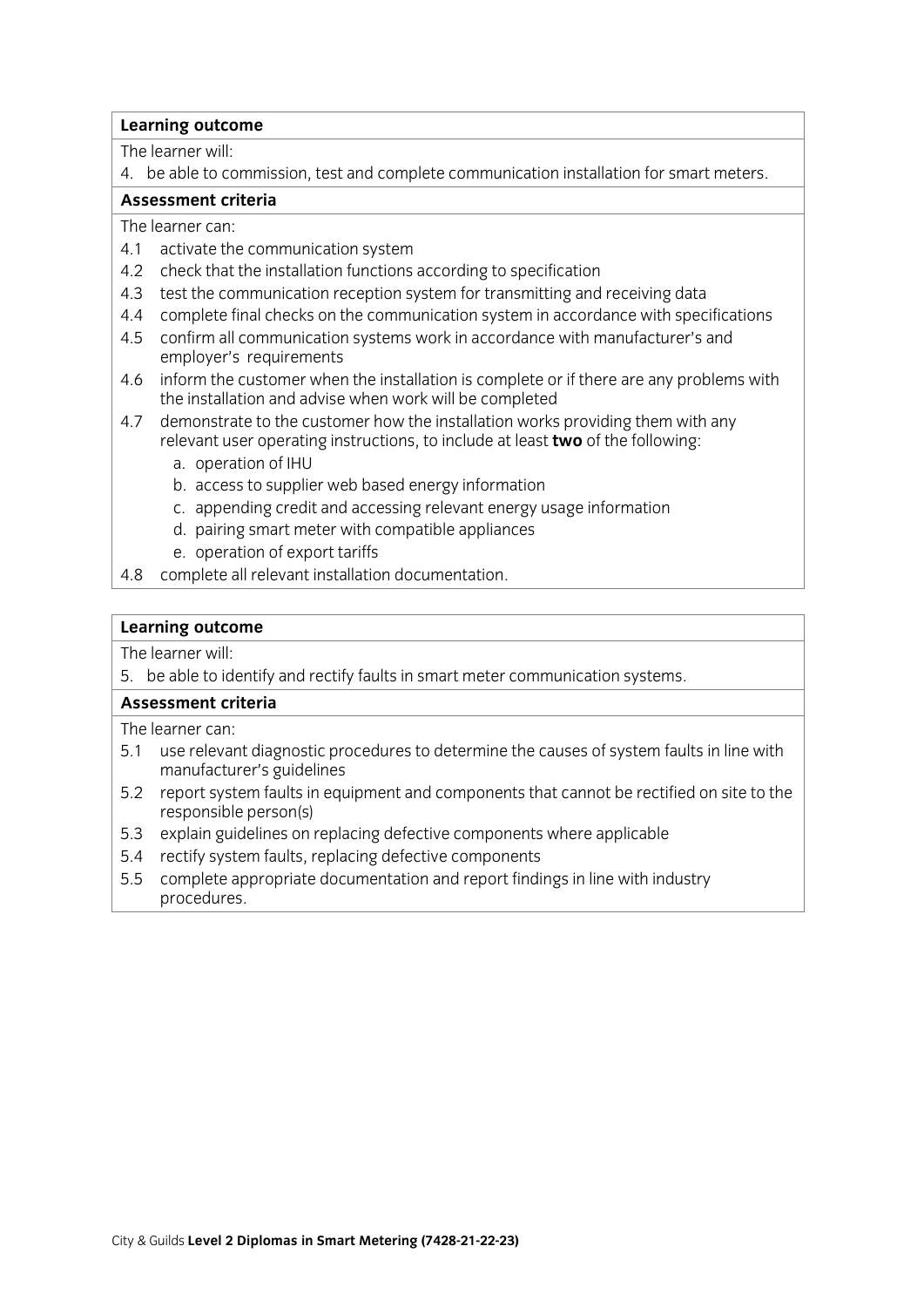## **Unit 206 Unit 206 Install single phase meter and associated by the phase meter and associated by the single phase meter and associated by the single phase meter and associated by the single phase meter and associated by the sing equipment**

| UAN:                 | M/600/3988                                                                                                                                                                                                                                                                                                                                                                                            |
|----------------------|-------------------------------------------------------------------------------------------------------------------------------------------------------------------------------------------------------------------------------------------------------------------------------------------------------------------------------------------------------------------------------------------------------|
| Level:               | Level 2                                                                                                                                                                                                                                                                                                                                                                                               |
| <b>Credit value:</b> | 11                                                                                                                                                                                                                                                                                                                                                                                                    |
| GLH:                 | 30                                                                                                                                                                                                                                                                                                                                                                                                    |
| Assessment:          | A minimum of two assessments are required for this unit. A<br>minimum of one assessment must include a full electricity<br>meter equipment, and associated communications,<br>installation in a workplace environment. A minimum of one<br>assessment must be based on evidence using the National<br>Assessment Specification.                                                                       |
| Aim:                 | This unit is about installing single phase metering and<br>associated equipment in an electrical power engineering<br>environment. It involves completing installation activities in a<br>rigorous and methodical manner and the following of<br>processes and procedures to make sure that the finished<br>work meets the quality assurance and operating<br>specifications set by the organisation. |

| <b>Learning outcome</b>                                                                                                           |
|-----------------------------------------------------------------------------------------------------------------------------------|
| The learner will:                                                                                                                 |
| 1. be able to plan for work activities to install single phase meter and associated equipment in<br>line with company procedures. |
| <b>Assessment criteria</b>                                                                                                        |
| The learner can:                                                                                                                  |
| identify work location using available information<br>1.1                                                                         |
| conduct a site specific risk assessment in line with health and safety regulations<br>1.2                                         |
| plan the work to be undertaken in line with risk assessment<br>1.3                                                                |

**1.**<br>1.4 inform all affocted parties of their intended work plan 1.4 information and affected parties of the intended work plan.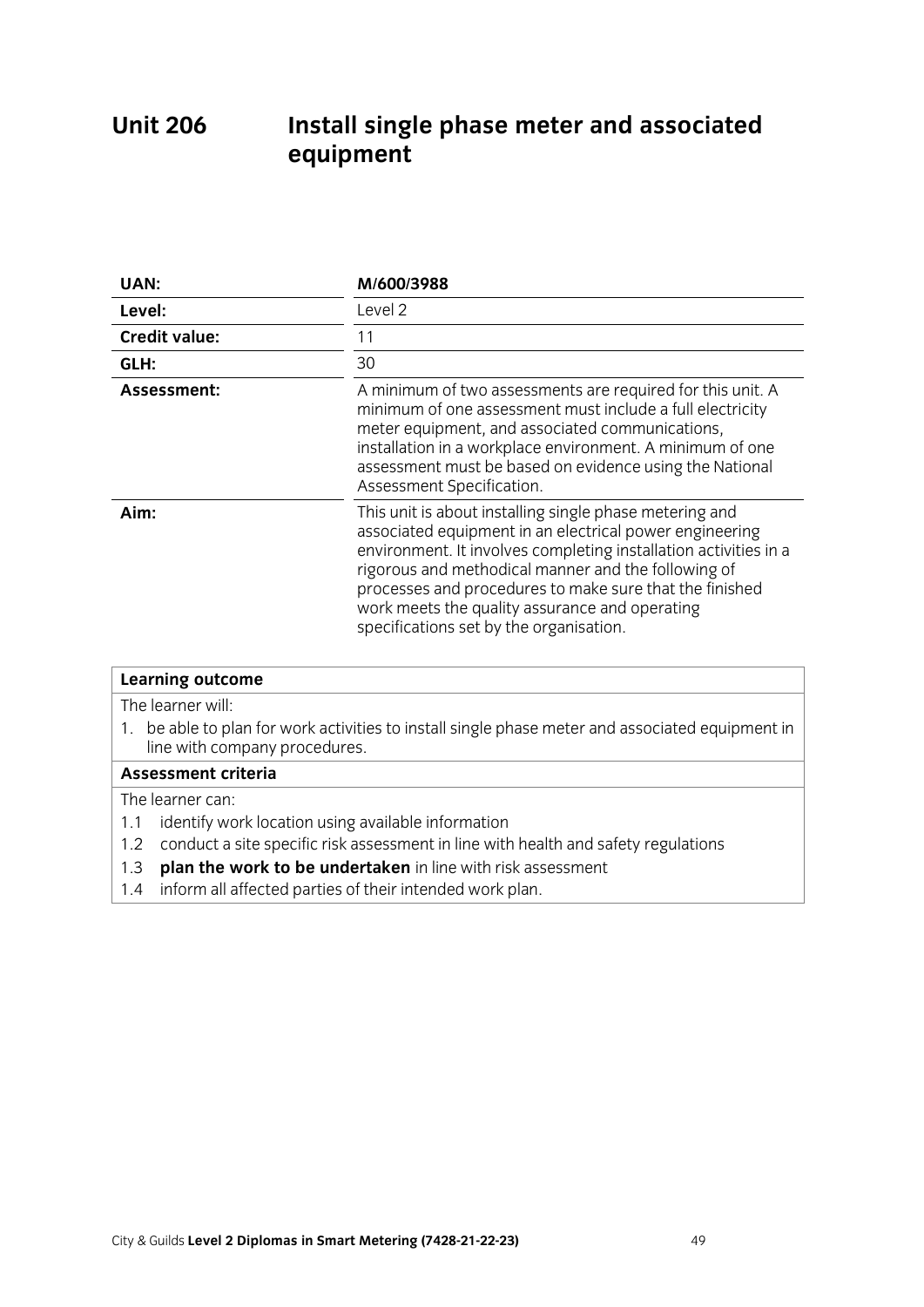2. be able to prepare resources to install single phase meter and associated equipment in line with company procedures.

## Assessment criteria

The learner can:

- 2.1 select, inspect and wear personal protective equipment (PPE) compatible with the work plan, risk assessment and health and safety regulations
- 2.2 apply control measures to ensure the work area is fit for purpose in line with risk assessment
- 2.3 identify the meter and associated equipment to be installed, in line with the work plan
- 2.4 select and prepare tools and equipment compatible with the work plan and risk assessment
- 2.5 check tools and equipment are fit for purpose to carry out the identified work
- 2.6 check meter details and accurately record meter readings
- 2.7 report faults with tools, equipment and personal protective equipment (PPE).  $2.7$  report faults with tools, equipment and personal protective equipment (PPE). The personal protective equipment (PPE).

# **Learning outcome**<br>The learner will:

3. be able to install a single phase meter and associated equipment in line with company procedures.

## Assessment criteria

- 3.1 **install** the identified single phase meter and associated equipment using selected tools and equipment, in line with the work plan and risk assessment
- 3.2 install an isolator on at least one occasion, in line with the work plan
- 3.3 perform testing procedures on completed installations
- 3.4 check the completed installation complies with work instructions and equipment specifications
- 3.5 demonstrate that problems are resolved safely and efficiently, referring matters which cannot be rectified to the appropriate person
- 3.6 work in accordance with safe working and environmental practices, health and safety regulations and environmental legislation
- 3.7 complete required post activity documentation
- 3.8 demonstrate that tools and equipment are stored
- 3.9 demonstrate that waste materials are handled in line with statutory procedures
- 3.10 demonstrate that the work area is left in a safe condition. 3.10 demonstrate that the work area is left in a safe condition.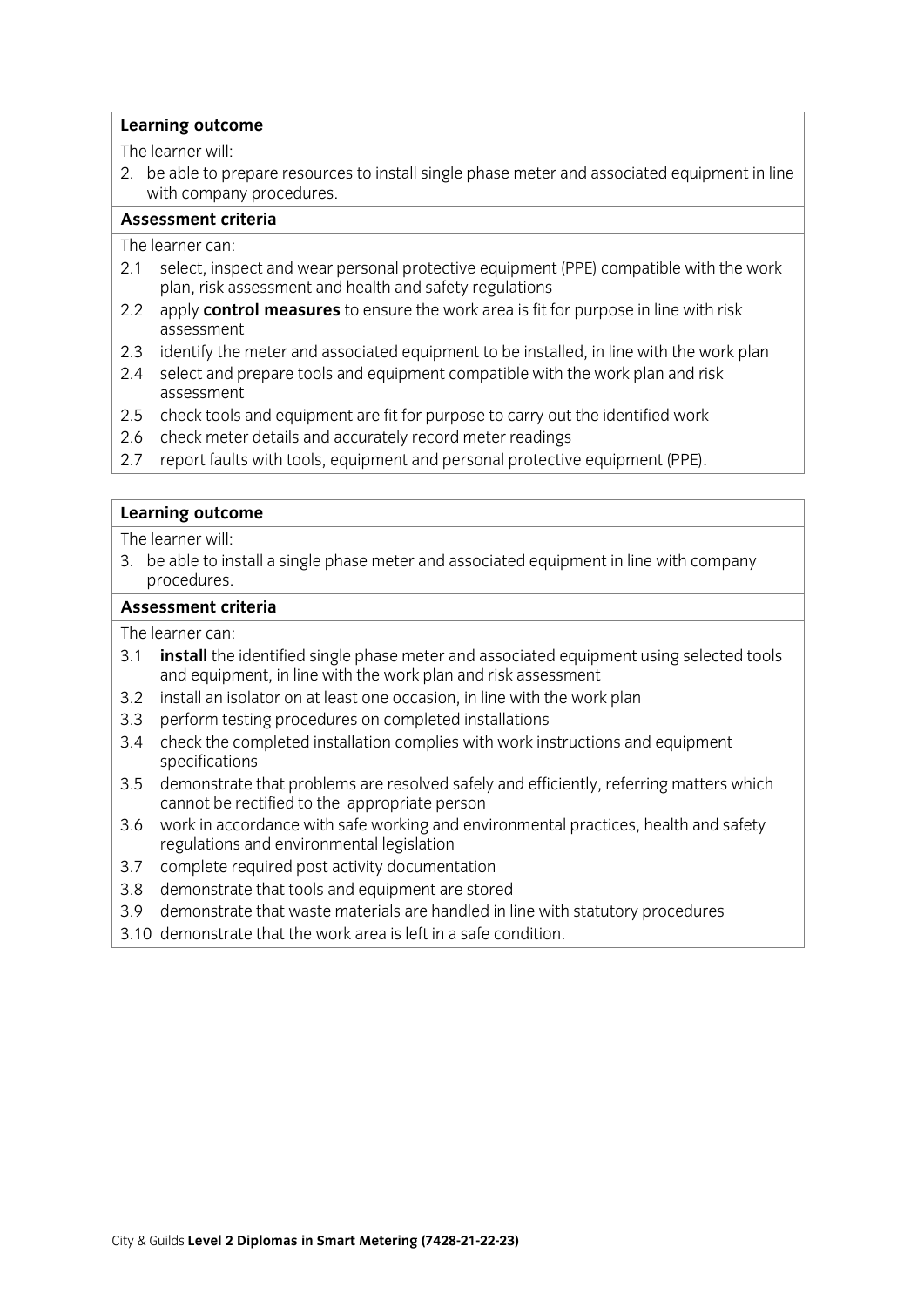4. understand how to install a single phase meter and associated equipment using general knowledge single phase meter and associated equipment using general phase meter and associated equipment using g<br>Install a single phase meter and associated equipment using general phase meter and associated equipment usin knowledge.<br>Assessment criteria

The learner can:

- 4.1 describe the main principles of health and safety regulations and environmental  $\frac{1}{2}$  describe the main principles of health and safety regulations and safety regulations and environmental environmental  $\frac{1}{2}$  denotes an operator  $\frac{1}{2}$  denotes and environmental environmental environmental
- legislation<br>4.2 identify company reporting lines, authorisation roles and responsibilities
- 4.3 describe the company policies and procedures that directly impact on the work to be undertaken. undertaken.<br>Undertaken.

# **Learning outcome**<br>The learner will:

5. understand how to install a single phase meter and associated equipment using workspecific knowledge.

## Assessment criteria

- ا<br>۲ میلیون در است.<br>۲ میلیون در است است و است و است از است که است که است که است که است که است که است که است که 5.1 describe the company procedures and processes for reporting problems with tools and equipment<br>5.2 describe the procedures and information sources used to make sure that tools and
- equipment are fit for purpose
- 5.3 describe the processes and procedures for inspecting and preparing tools and equipment prior to use
- 5.4 identify the instructions and processes for using tools and equipment safely when undertaking routine checks
- 5.5 describe what personal protective equipment (PPE) needs to be worn when undertaking work activities
- 5.6 describe what materials and substances are dangerous and hazardous to health
- 5.7 describe how to maintain safe working and environmental practices
- 5.8 describe how to minimise risks to self and others when undertaking work activities
- 5.9 identify company work instructions and reporting systems
- 5.10 describe the required response to different types and categories of emergency situations that may occur
- 5.11 describe how to install plant and apparatus using specified principles, methods, processes and procedures
- processes and processes 5.12 identify and report inaccurate and incorrect work instructions and documentation.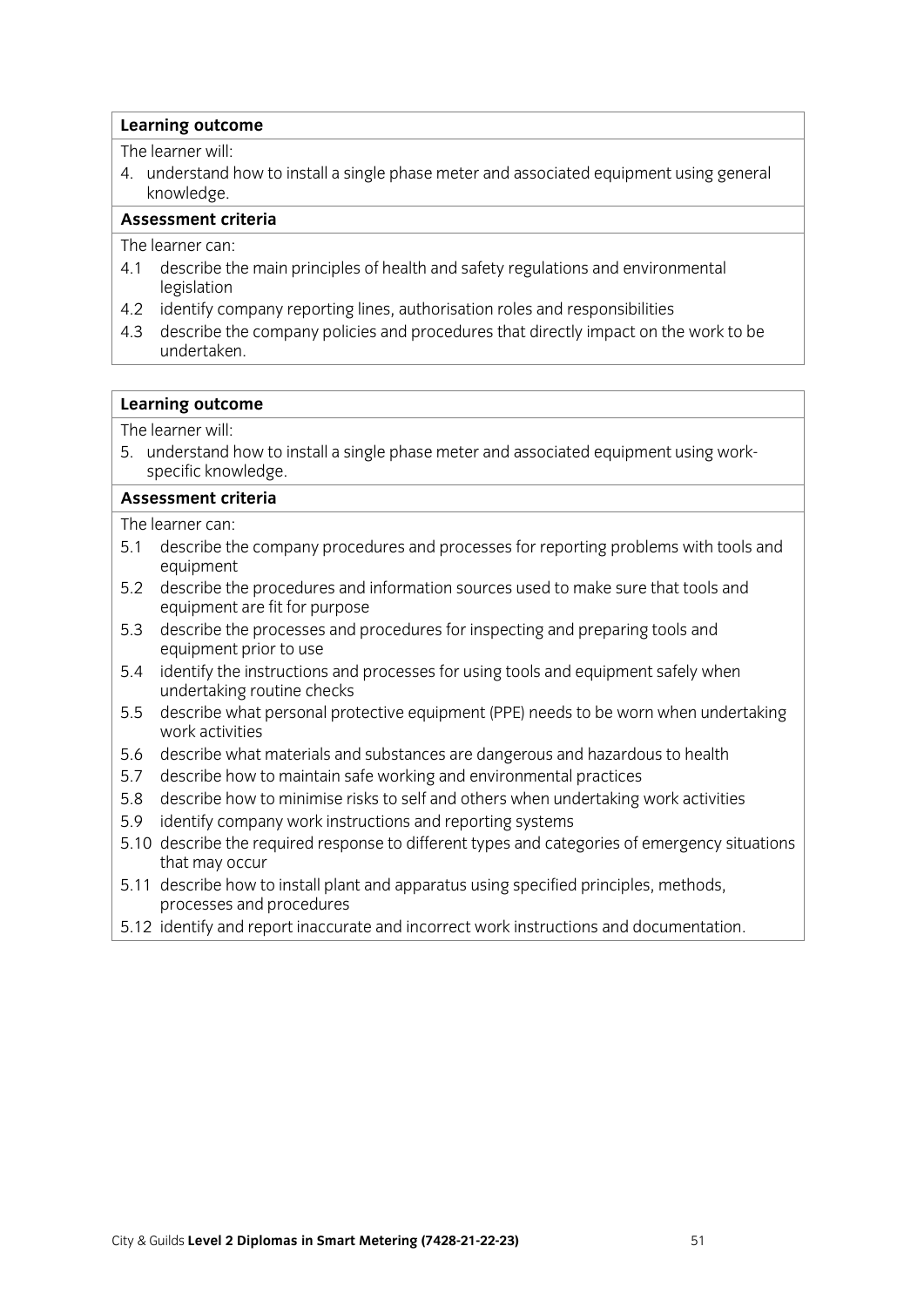# **Install single phase meter and associated equipment Unit 206**

**external**<br>mation Supporting information

**U**<br>-----------------------

 $-1.3$  Dlan the work to be undertaken: must inclus **nersonnel; entitled to be undertaken; must include the work to be undertaken and sequence of tasks, content an** personnel.

## 2.2 Control measures

Must include: signs and barriers, demarcation of work area, control and removal of hazards, and contamination protection.

hazards, and contamination protection.

## $-3.1$  Install

Install<br>Installation must include one of the following:

- a) single phase single rate meter
- b) multi rate with communication method
- c) two rate (with timeswitch and teleswitch with off peak or no off peak supplies)
- d) two rate 5 terminal meter
- e) multi-rate meter
- f) two rate key and token (with or without communication method, with or without off peak supply. peak supply.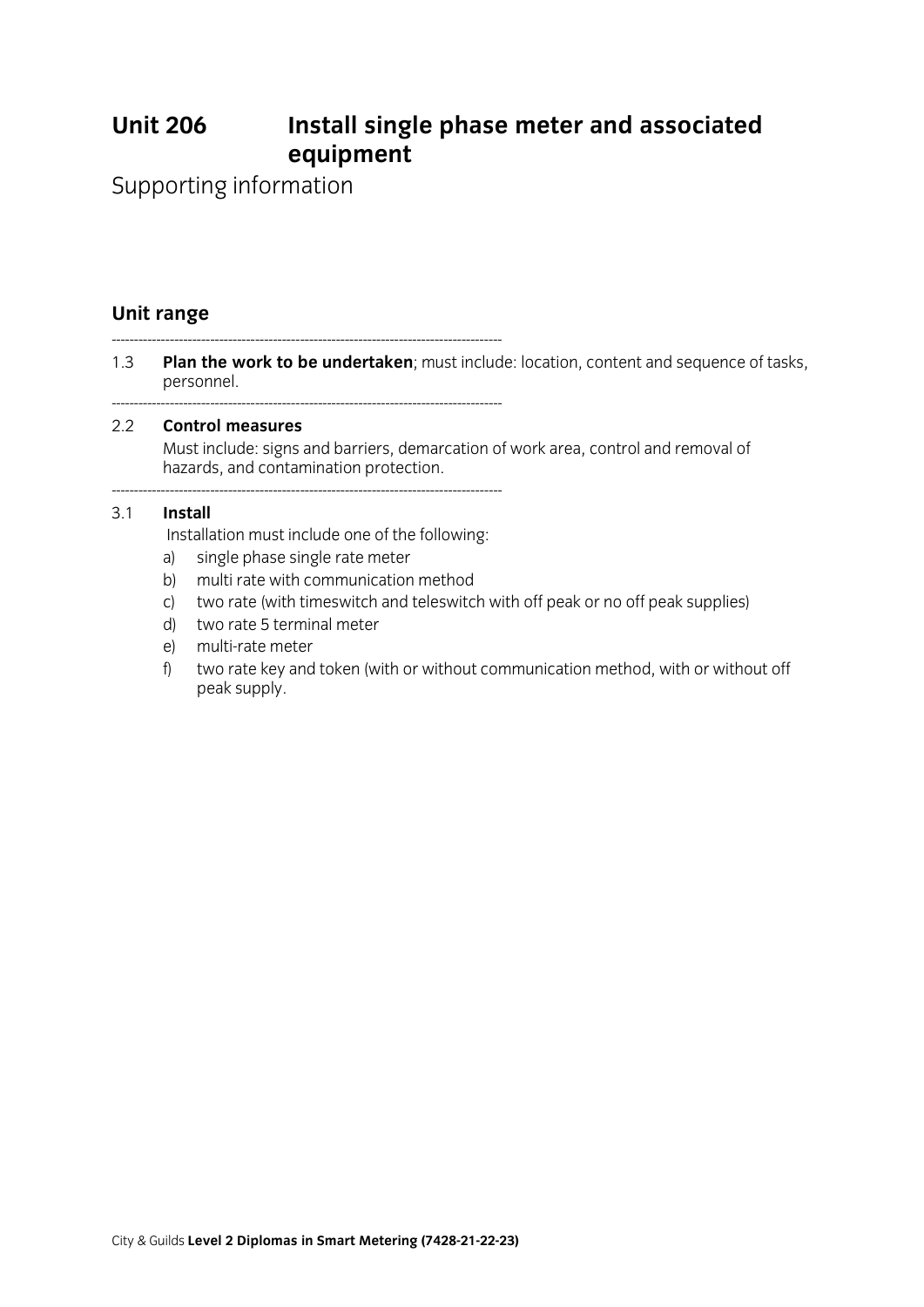## **Unit 207 Change single phase meter and associated Unit 207 equipment**

| UAN:                 | A/600/3993                                                                                                                                                                                                                                                                                                                                                                                                              |
|----------------------|-------------------------------------------------------------------------------------------------------------------------------------------------------------------------------------------------------------------------------------------------------------------------------------------------------------------------------------------------------------------------------------------------------------------------|
| Level:               | Level <sub>2</sub>                                                                                                                                                                                                                                                                                                                                                                                                      |
| <b>Credit value:</b> | 11                                                                                                                                                                                                                                                                                                                                                                                                                      |
| GLH:                 | 30                                                                                                                                                                                                                                                                                                                                                                                                                      |
| Assessment:          | A minimum of two assessments are required for this unit. A<br>minimum of one assessment must be observed in the<br>workplace.                                                                                                                                                                                                                                                                                           |
| Aim:                 | This unit is about changing single phase metering and<br>associated equipment in an electrical power engineering<br>environment. It includes the processes and procedures to be<br>followed to make sure that the completed work meets the<br>quality assurance and operating specifications set by the<br>organisation. It also involves the wearing of personal<br>protective equipment whilst carrying out the work. |

| <b>Learning outcome</b>                                                                                                             |
|-------------------------------------------------------------------------------------------------------------------------------------|
| The learner will:                                                                                                                   |
| be able to plan for work activities to change single phase meter and associated equipment<br>1.<br>in line with company procedures. |
| <b>Assessment criteria</b>                                                                                                          |
| The learner can:                                                                                                                    |
| identify work location using available information<br>1.1                                                                           |
| conduct a site specific risk assessment in line with health and safety regulations<br>1.2                                           |
| plan the work to be undertaken in line with risk assessment<br>1.3                                                                  |
| inform all affected parties of their intended work plan.<br>1.4                                                                     |
|                                                                                                                                     |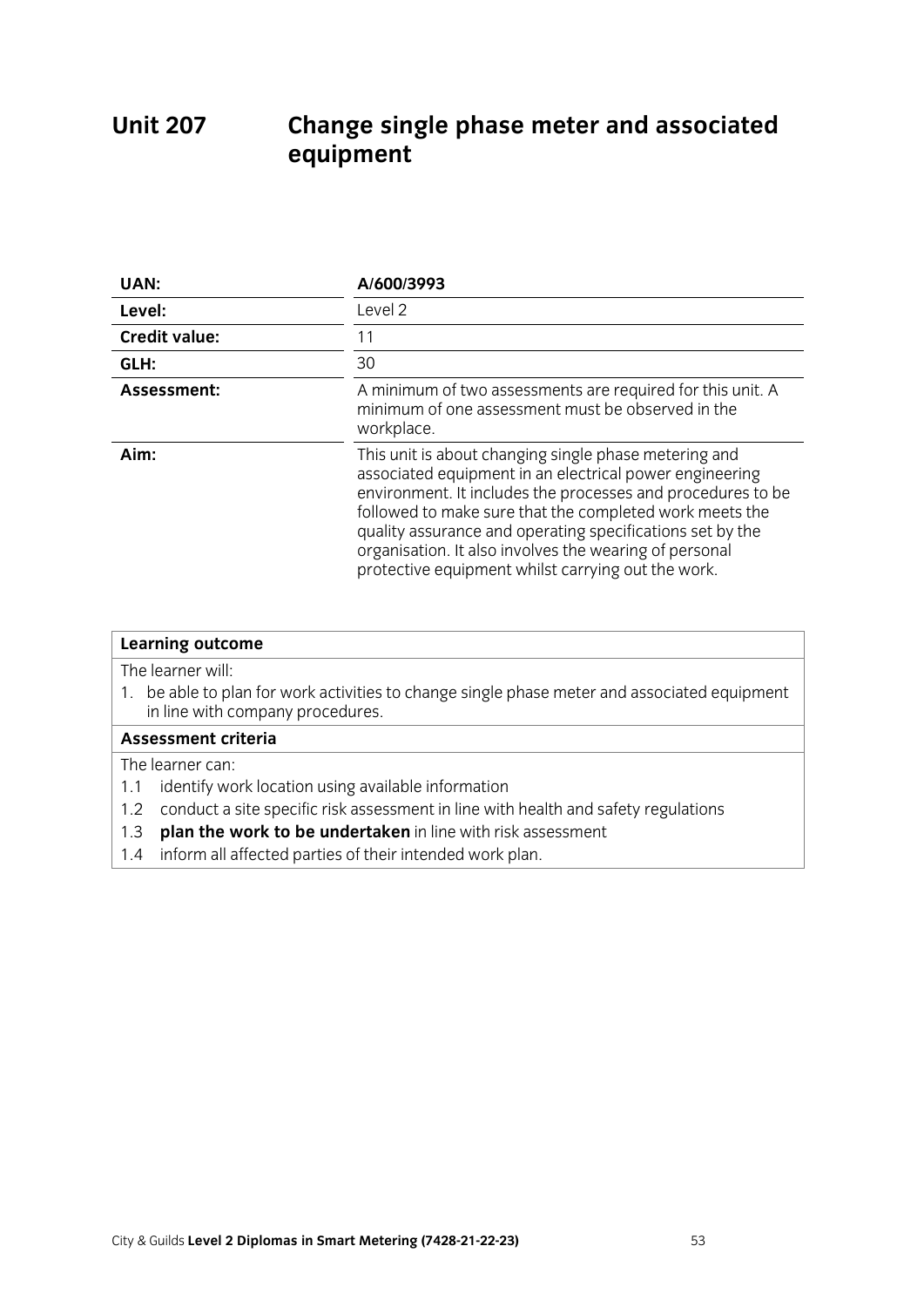2. be able to prepare resources to change single phase meter and associated equipment in line with company procedures.

## Assessment criteria

The learner can:

- 2.1 select, inspect and wear personal protective equipment (PPE) compatible with the work plan, risk assessment and health and safety regulations
- 2.2 apply control measures to ensure the work area is fit for purpose in line with risk assessment
- 2.3 identify the meter and associated equipment to be installed, in line with the work plan
- 2.4 select and prepare tools and equipment compatible with the work plan and risk assessment
- 2.5 check tools and equipment are fit for purpose to carry out the identified work
- 2.6 check meter details and accurately record meter readings
- 2.7 report faults with tools, equipment and personal protective equipment (PPE).  $2.7$  report faults with tools, equipment and personal protective equipment (PPE). The personal protective equipment (PPE).

# **Learning outcome**<br>The learner will:

3. be able to change a single phase meter and associated equipment in line with company procedures.

### Assessment criteria

- 3.1 remove the identified single phase meter and associated equipment using selected tools and equipment, in line with the work plan and risk assessment
- 3.2 replace removed meters
- 3.3 perform testing procedures on completed installations
- 3.4 demonstrate that problems are resolved safely and efficiently, referring matters which cannot be rectified to the appropriate person
- 3.5 demonstrate that work is carried out in accordance with safe working and environmental practices, health and safety regulations and environmental legislation
- 3.6 complete required post activity documentation
- 3.7 demonstrate that tools and equipment are stored
- 3.8 demonstrate that waste materials are handled in line with statutory procedures
- 3.9 demonstrate that the work area is left in a safe condition. 3.9 demonstrate that the work area is left in a safe condition.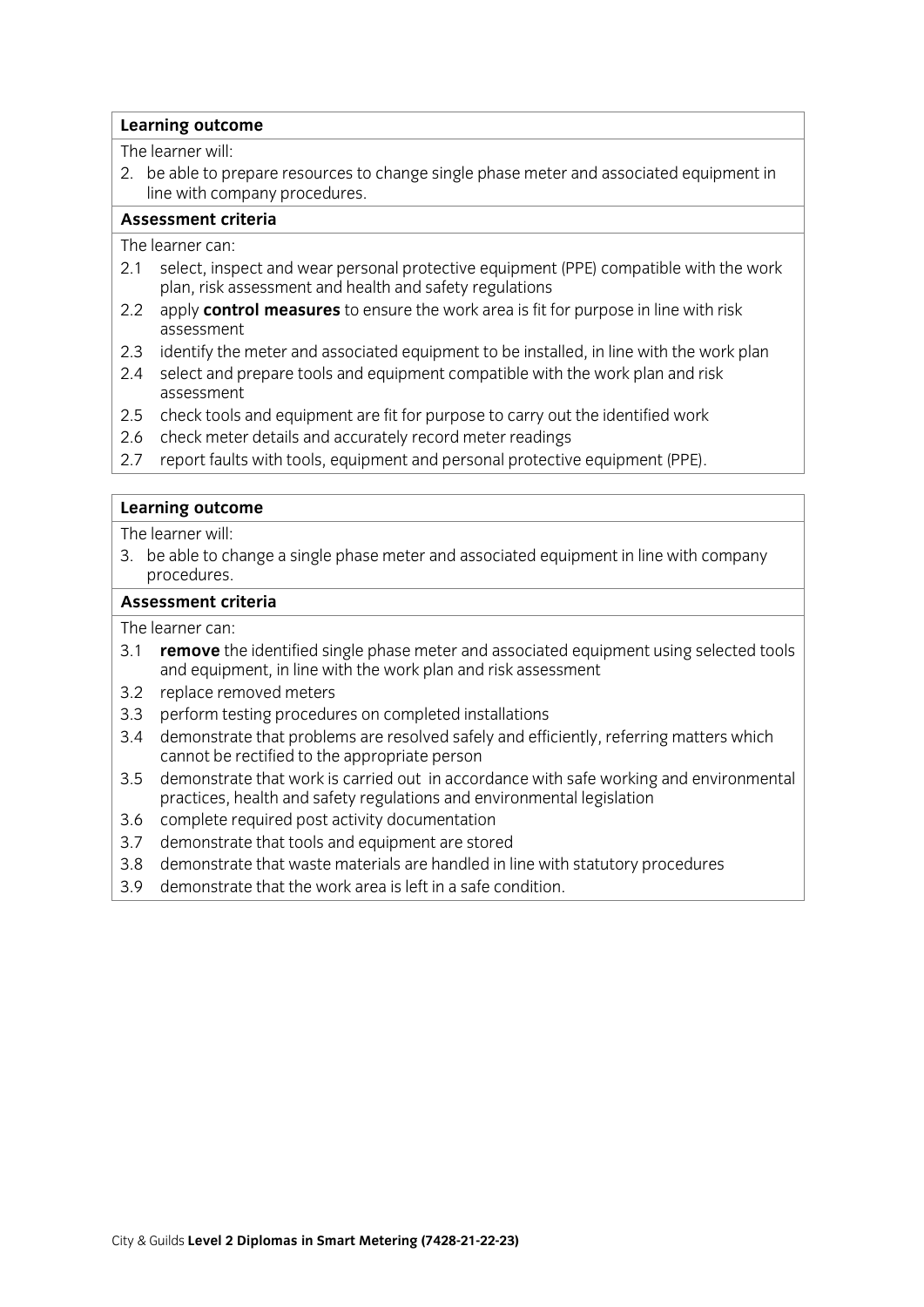4. understand how to change a single phase meter and associated equipment using general knowledge a single phase meter and associated equipment using general phase meter and associated equipment usin<br>In the single phase meter and associated equipment using general phase meter and associated equipment using ge knowledge.<br>Assessment criteria

The learner can:

- 4.1 describe the main principles of health and safety regulations and environmental  $\frac{1}{2}$  describe the main principles of health and safety regulations and safety regulations and environmental environmental  $\frac{1}{2}$  denotes and environmental environmental environmental environmental environmental en
- legislation<br>4.2 identify company reporting lines, authorisation roles and responsibilities
- 4.3 describe the company policies and procedures that directly impact on the work to be undertaken. undertaken.<br>Undertaken.

# **Learning outcome**<br>The learner will:

5. understand how to change a single phase meter and associated equipment using workspecific knowledge.

## Assessment criteria

- ا<br>۲ میلیون در است.<br>۲ میلیون در است است و است و است از است که است که است که است که است که است که است که است که 5.1 describe the company procedures and processes for reporting problems with tools and equipment<br>5.2 describe the procedures and information sources used to make sure that tools and
- equipment are fit for purpose
- 5.3 describe the processes and procedures for inspecting and preparing tools and equipment prior to use
- 5.4 identify the instructions and processes for using tools and equipment safely when undertaking routine checks
- 5.5 describe what personal protective equipment (PPE) needs to be worn when undertaking work activities
- 5.6 describe what materials and substances are dangerous and hazardous to health
- 5.7 describe how to maintain safe working and environmental practices
- 5.8 describe how to minimise risks to self and others when undertaking work activities
- 5.9 identify the procedures and documentation used for reporting problems
- 5.10 identify company work instructions and reporting systems
- 5.11 describe the required response to different types and categories of emergency situations that may occur
- 5.12 describe how to replace plant and apparatus using specified principles, methods, processes and procedures
- 5.13 identify and report inaccurate and incorrect work instructions and documentation. 5.13 identify and report inaccurate and incorrect work instructions and documentation.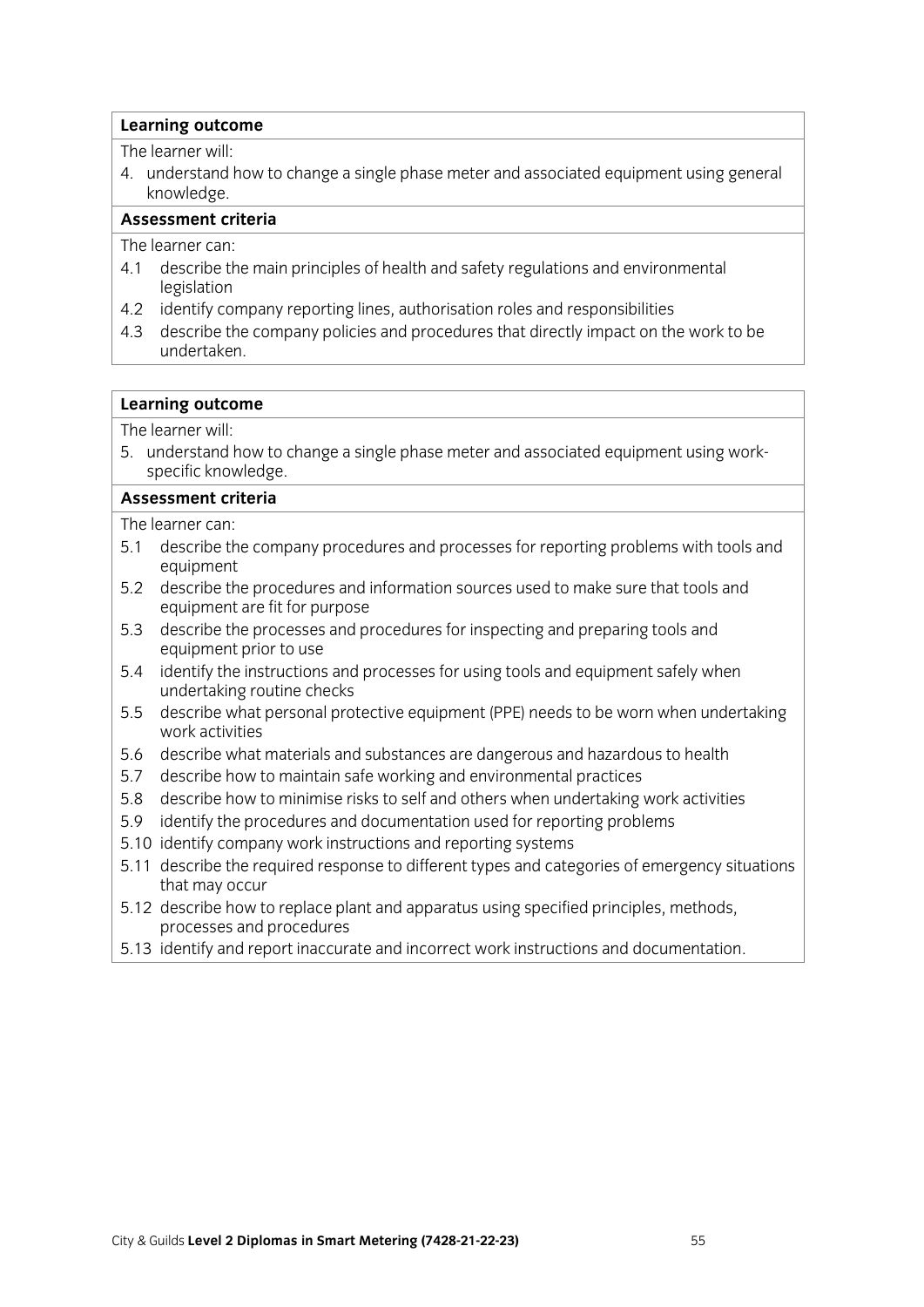# **Change single phase meter and associated equipment Unit 207**

**external**<br>mation Supporting information

**U**<br>-----------------------

1.3 Plan the work to be undertaken; must include: location, content and sequence of tasks, personnel.

tasks, personnel.

## 2.2 Control measures

Must include: signs and barriers, demarcation of work area, control and removal of hazards, and contamination protection.

hazards, and contamination protection.

## 3.1 **Remove**

Removal must include one of the following:

- a) single phase single rate meter
- b) multi rate with communication method
- c) two rate (with timeswitch and teleswitch with or without off peak supplies)
- d) two rate 5 terminal meter
- e) multi-rate meter
- $f$   $\theta$  two rate key and token (with and without communication method, with or without f) f) two rate key and token (with and without communication method, with or without off peak supplies (see peak supplies).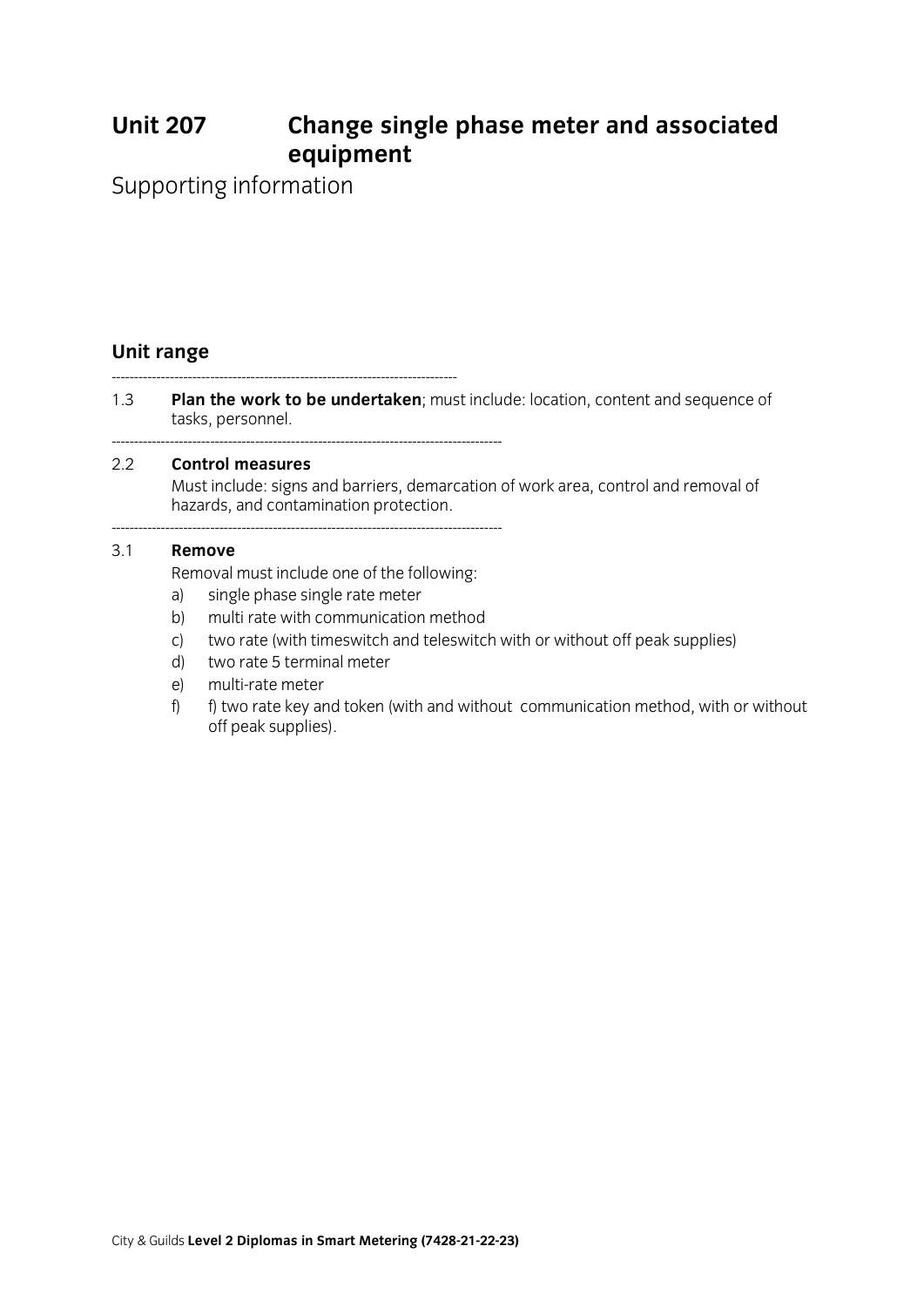## **Unit 208 Unit 208 Little property in the set of the property of the property of the property of the property of the property of the property of the property of the property of the property of the property of the property of the low pressure natural gas smart meters up to U6 only**

| UAN:                        | K/503/0256                                                                                                                                                                                                                                                                                                                                                                                                                                                                                                                                                                                                                                         |  |
|-----------------------------|----------------------------------------------------------------------------------------------------------------------------------------------------------------------------------------------------------------------------------------------------------------------------------------------------------------------------------------------------------------------------------------------------------------------------------------------------------------------------------------------------------------------------------------------------------------------------------------------------------------------------------------------------|--|
| Level:                      | Level 2                                                                                                                                                                                                                                                                                                                                                                                                                                                                                                                                                                                                                                            |  |
| <b>Credit value:</b>        | 20                                                                                                                                                                                                                                                                                                                                                                                                                                                                                                                                                                                                                                                 |  |
| GLH:                        | 150                                                                                                                                                                                                                                                                                                                                                                                                                                                                                                                                                                                                                                                |  |
| <b>Relationship to NOS:</b> | This unit has a relationship with the Gas Smart Meter tightness<br>testing and direct purging - IGE/UP/1B (low pressure only) National<br>Occupational Standard.                                                                                                                                                                                                                                                                                                                                                                                                                                                                                   |  |
| Aim:                        | This unit is designed to provide either new entrants or those<br>operatives already working within the gas industry with the<br>opportunity to:<br>understand the dangers associated with electricity<br>be able to use scientific principles in gas utilisation for natural gas<br>smart meters<br>understand gas pressure regulators<br>$\bullet$<br>know about combustion and the effects of its products<br>$\bullet$<br>understand building materials and methods used in the<br>$\bullet$<br>installation of natural gas smart meters<br>understand the gas safety legislation and standards relating to<br>$\bullet$<br>gas smart metering. |  |

| <b>Learning outcome</b>                                                                                                                                                                            |
|----------------------------------------------------------------------------------------------------------------------------------------------------------------------------------------------------|
| The learner will:                                                                                                                                                                                  |
| 1. understand the dangers associated with electricity when preparing to install low pressure<br>natural gas smart meters.                                                                          |
| <b>Assessment criteria</b>                                                                                                                                                                         |
| The learner can:                                                                                                                                                                                   |
| evaluate the potential risks of electrical shock resulting from the existing electrical<br>1.1<br>installation and faulty electrical tools and equipment. All of the following must be<br>covered: |
| a. common electrical dangers on construction sites, in business and private properties<br>b. signs of damaged or worn electrical cables, power tools and property hard wiring<br>systems           |
| c. signs of visual faults in electrical components                                                                                                                                                 |
| d. trailing cables                                                                                                                                                                                 |
| e. proximity of cables to any service pipework and meter installation                                                                                                                              |
| f. buried and hidden cables                                                                                                                                                                        |
| g. avoidance of cables under wooden floor                                                                                                                                                          |
| explain different types of earthing used in properties, including main and supplementary<br>1.2<br>protective bonding; all of the following must be covered:                                       |

protective bonding; **but be conditioned:**  $\frac{1}{\sqrt{2}}$  requirements and procedures for use of temporary continuity bonding bonding bonding bonding bonding bonding bonding bonding bonding bonding bonding bonding bonding bonding bonding bonding bonding bonding bond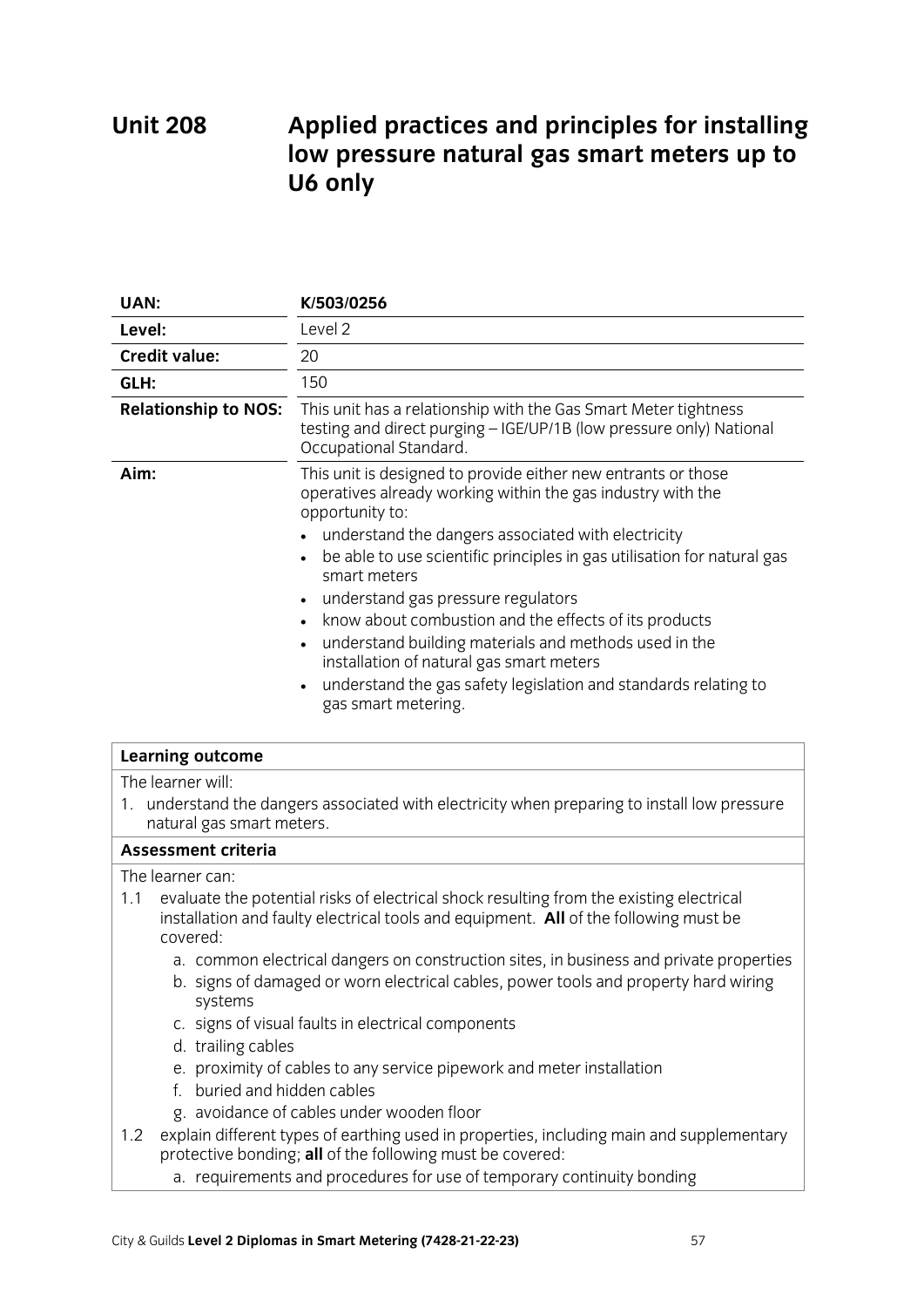- b. earthing methods and sizing<br>c. main equipotential bonding
	-
	- d. supplementary bonding
	- e. temporary bonding
- f. electrical earth bonding labels. f. electrical earthquarth bonding labels.

2. be able to use scientific principles in gas utilisation for natural gas smart metering.  $\frac{1}{2}$  because to use to use scientific principles in gas utilisation for natural gas smart metering.

The learner can:

2.1 identify the types of gas meter currently used in the gas industry and the gas rate for each of them. each of the main second control of the main second control of the main second control of the main second control of the main second control of the main second control of the main second control of the main second control o

# **Learning outcome**<br>The learner will:

3. understand how to use gas pressure regulators.

## Assessment criteria

The learner can:

- 3.1 identify the correct operating pressures for low pressure in the natural gas network
- 3.2 outline the network pressure tiers
- 3.3 explain the need for, and use of, pressure regulators including factors affecting pressure  $\frac{1}{3}$ .3 explains the need for  $\frac{1}{3}$  explained pressure regulators including pressure regulators affecting pressure regulators in  $\frac{1}{3}$  explains affecting pressure regulators in  $\frac{1}{3}$  explains affecting pro
- los<br>Avn  $\frac{3}{4}$  explain how to correctly use pressure gauges to include diagonal and water.

# **Learning outcome**<br>The learner will:

4. know about combustion and the effects of its products.

## Assessment criteria

- 4.1 evaluate the characteristics of:
	- a. complete and incomplete combustion including air and fuel requirements
	- b. pre and post aerated flames
	- c. the effects of carbon monoxide on building occupants
- continuation components of carbon monography  $\frac{1}{2}$  is uncomplete complete complete complete complete complete complete complete complete complete complete complete complete complete complete complete complete complete complete complete complete complete complete
	-
	- $h$  lighting  $h$  $\frac{1}{\sqrt{2}}$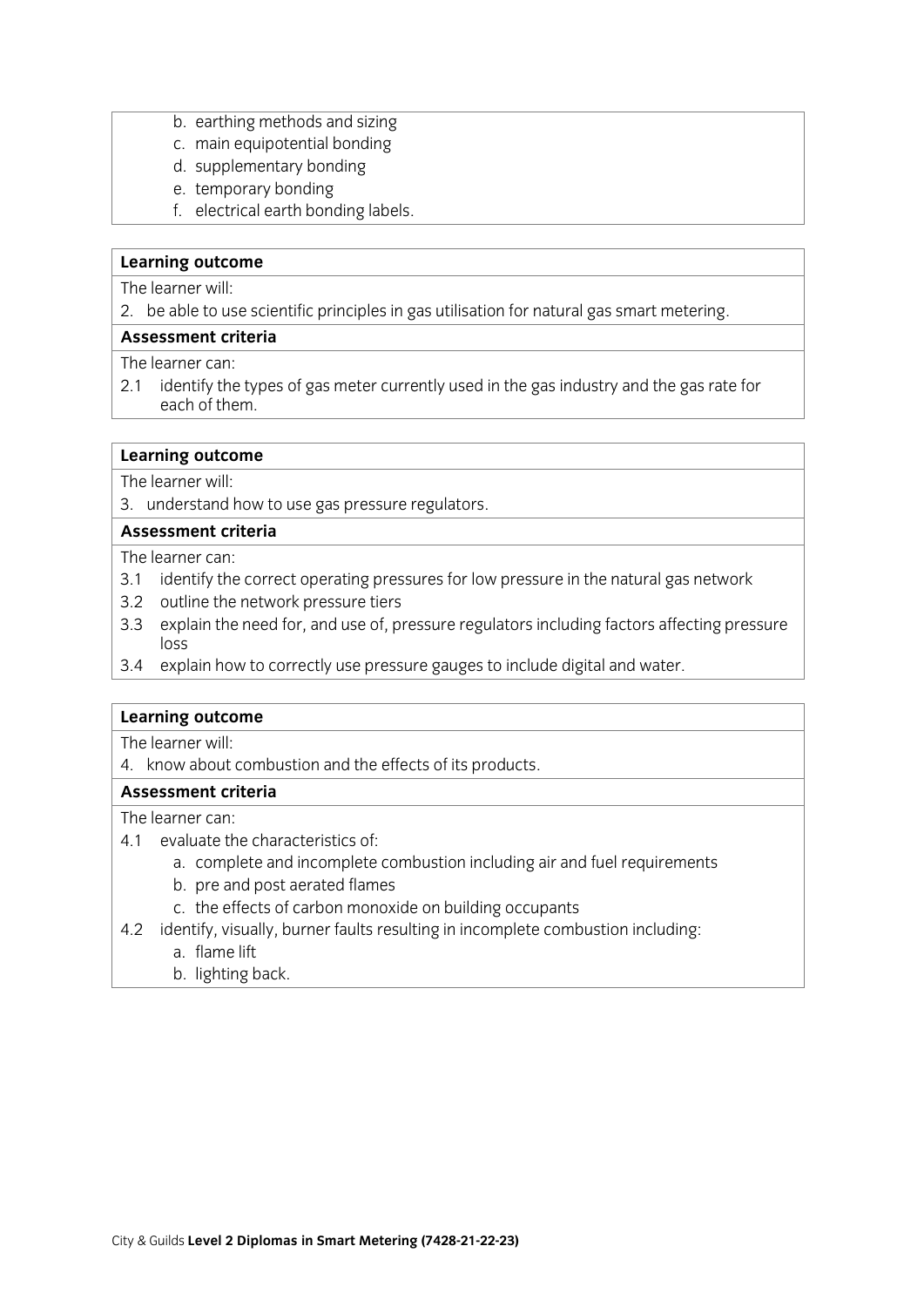5. understand building materials and methods used in the installation of natural gas smart es. understand building materials and methods used in the installation of natural gas smart gas smart gas smart gas smart gas smart gas smart gas smart gas smart gas smart gas smart gas smart gas smart gas smart gas smart

## Assessment criteria

- 5.1 explain how to identify corrosion in metals and protection methods; all of the following must be covered:
	- a. properties of metals
	- b. corrosion
	- c. protection from corrosion to protective finishes
	- d. construction materials including plastics, timber, bricks, concrete, cement and d. construction materials including plaster including plaster including plaster including plaster in the concrete of  $\alpha$
- plaster<br>5.2 explain how to identify correct and incorrect service entries into buildings. **Both** of the following must be covered:
	- a. damp proof course
	- b. other services entering properties
- 5.3 explain how to identify suitable and unsuitable routes within buildings for the installation of gas pipework and fittings. All of the following must be covered:
	- a. types of pipe materials and fittings suitable for carrying gas
	- b. jointing of materials and fittings including copper capillary, compression, push-fit joints, press fit joints
	- c. steel including threaded and union joints
	- d. suitable pipe supports and fixings including methods used for a variety of walls, brick, concrete, thermalite block, studded, dry lined and timber frame
	- e. location of pipes, route and appearance
	- f. pipework in walls, voids, ducts/shafts and under floors
	- g. exterior pipework
	- h. interrelation with other services
	- i. corrosion protection
	- j. gas pipe identification
	- k. disconnection of pipes and fittings including use of temporary continuity bond
- 5.4 summarise the need for ventilation for gas fuelled appliances, ventilation paths and their effect upon sizes
- 5.5 calculate ventilation requirements for all types of gas-fuelled appliances. All of the following must be covered in the calculations:
	- a. ventilation openings and grilles
	- b. adventitious ventilation
	- c. location of vents
	- d. installation of vents through walls
	- e. ventilation paths via other rooms
	- f. ventilation paths to compartments including ducts
	- g. ventilation requirements for open-flue appliances
	- h. ventilation requirements for flueless appliances
	- i. ventilation requirements for appliances in compartments
	- j. compartment ventilation labels
	- k. effects of extractor fans
	- l. ventilation for vertex flues
	- m. passive stack ventilation m. passive stack ventilation stack ventilation of the stack ventilation of the stack ventilation of the stack ventilation of the stack ventilation of the stack ventilation of the stack ventilation of the stack ventilation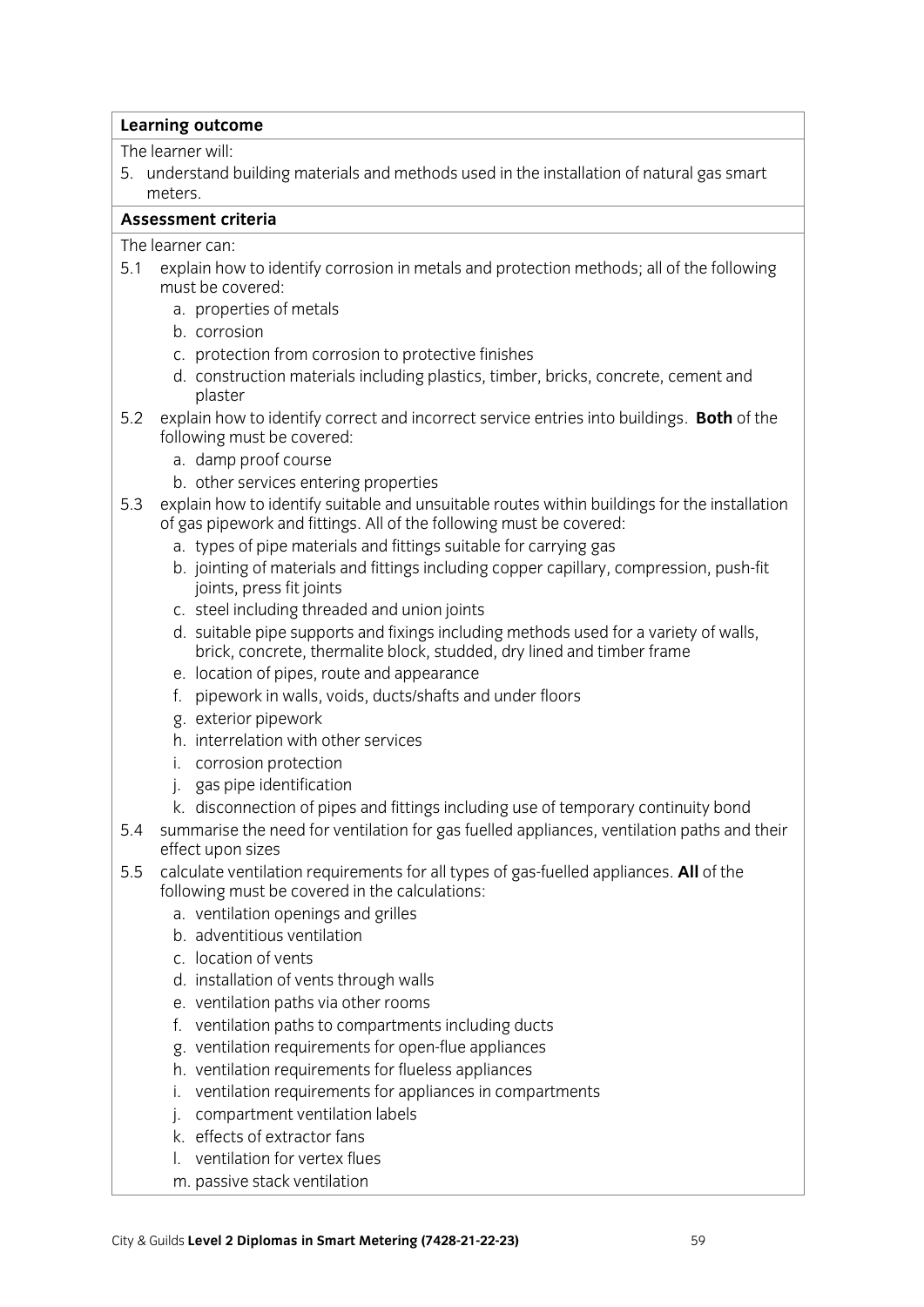- 5.6 explain how to identify correct and incorrect ventilators and installations
- 5.7 describe the different types of open flue and room sealed chimney systems. All of the following types of chimney systems must be covered:
	- a natural
	- b. fanned draught
	- c. rigid chimney types: brick/masonry, single and double wall, metallic and noncorrigio chimney types: britannic wall, metallic wall, metallic wall, metallic and non-
	- d. flexible metallic liners
	- e. shared (common) chimney systems
	- f.  $SE & U$  Ducts
- 5.8 summarise the suitability and characteristics of all of the following chimney construction materials: and characteristics of all of the following characteristics of all of the following chimney construction of the following chimney construction of the following chimney construction of the following chimney const
	- a. metallic (single/double wall)
	- b. non metallic
	- c. brick/masonry chimneys
	- d. chimney blocks
	- e. flexible metallic liners
	- f. gas flue boxes
- 5.9 identify correct and incorrect chimney outlet positions for open flue chimneys and room sealed appliances. Both of the following must be covered:
	- a. pitched and flat roofs
	- b. proximity to windows, doors, carports
- 5.10 explain the different flue and chimney systems and how they operate. All of the following must be covered:
	- a. parts of an open flue chimney
	- b. open flue chimney system operation
	- c. chimney system design
	- d. temperature effects
	- e. condensation problems
	- f. flue terminal design
	- g. open flue, natural draught chimney outlet locations/positions before and after 2001
	- h. general operations of room sealed chimney including: parts and operation of a room-sealed appliance flue (natural draught and fan draught), room sealed appliance flue, flue terminal design
	- i. room sealed chimney materials including metallic and plastic
	- j. room sealed chimney outlet positions including terminal positions, neighbouring properties, carports or extensions, condensing appliances, basements, light wells and retaining walls, terminal guards requirements
- 5.11 explain the need to test an open chimney and room sealed appliance and who would carry out the test. To include all of the following:
	- a. visual checks.
	- b. factors that affect performance including down draught and wind effects
	- c. effects of passive stack ventilation
	- d. effects of fans
	- e. flue flow test and spillage
	- f. testing fanned draught open flue systems
	- g. checking case seals and case integrity
	- h. checking/testing positive pressure case appliances. h. checking/testing positive pressure case appliances.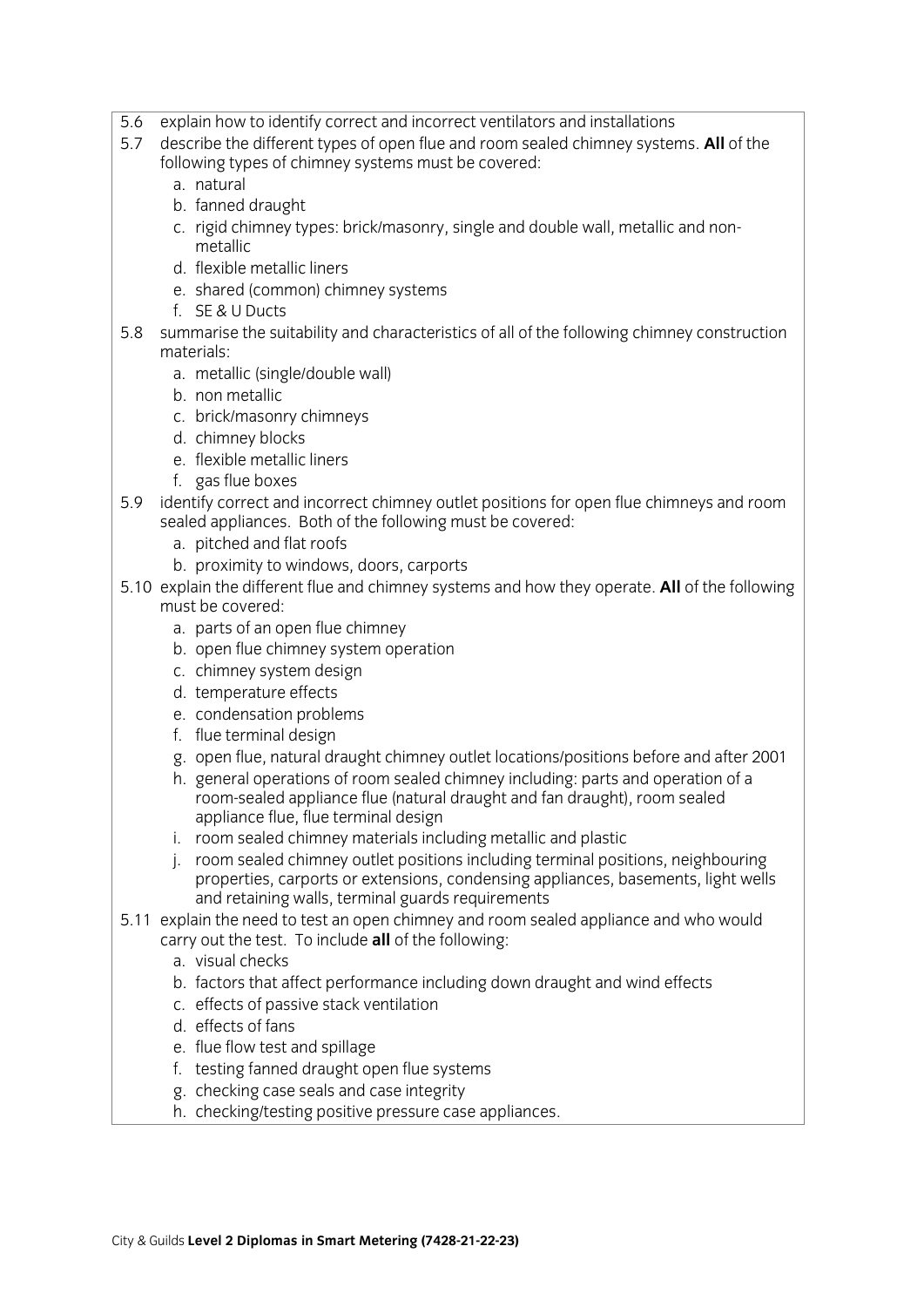6. understand gas safety regulations, legislation and standards in natural gas smart metering.

## Assessment criteria

- 6.1 explain the scope and purpose of regulations, legislation and standards relating to work activities covering:
	- a. Gas Safety (Installation and Use) Regulations
	- b. Reporting of Injuries, Diseases and Dangerous Occurrences Regulations (RIDDOR)
- 6.2 explain the unsafe situations procedure and how the information at each level is passed on to the customer
- 6.3 identify, visually, unsafe situations in appliances, meters and installation pipework.  $\frac{1}{2}$  identify, unsafe situations in applications in applications in application pipework.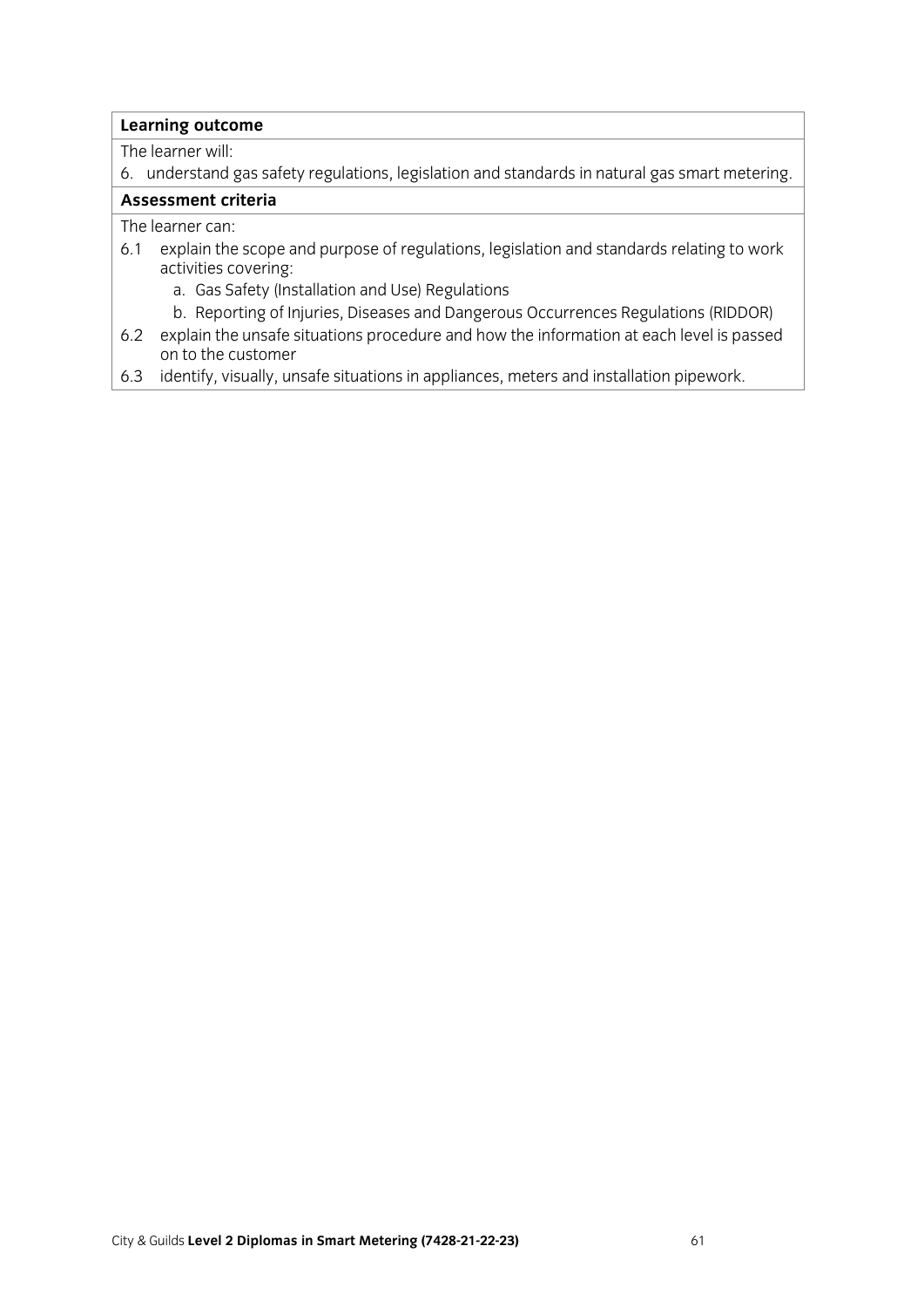## **Unit 209 Prepared Arizon** in a prepare, included and commission in the prepared of the prepare  $\frac{1}{2}$  and  $\frac{1}{2}$  are presented and  $\frac{1}{2}$  and  $\frac{1}{2}$  are presented and  $\frac{1}{2}$  are presented and  $\frac{1}{2}$  are presented **n**<br>**n**  $\frac{1}{2}$  **n**  $\frac{1}{2}$  **n**  $\frac{1}{2}$  **n**  $\frac{1}{2}$  **n**  $\frac{1}{2}$  **n**  $\frac{1}{2}$  **n**  $\frac{1}{2}$  **n**  $\frac{1}{2}$  **n**  $\frac{1}{2}$  **n**  $\frac{1}{2}$  **n**  $\frac{1}{2}$  **n**  $\frac{1}{2}$  **n**  $\frac{1}{2}$  **n**  $\frac{1}{2}$  **n**  $\frac{1}{2}$  **n**  $\frac{$

| UAN:                        | F/503/0232                                                                                                                                                                                                                                                                                                 |
|-----------------------------|------------------------------------------------------------------------------------------------------------------------------------------------------------------------------------------------------------------------------------------------------------------------------------------------------------|
| Level:                      | Level 2                                                                                                                                                                                                                                                                                                    |
| <b>Credit value:</b>        | 3                                                                                                                                                                                                                                                                                                          |
| GLH:                        | 8                                                                                                                                                                                                                                                                                                          |
| <b>Relationship to NOS:</b> | This unit has a relationship with the Install Gas Smart<br>Meters and Regulators - up to 6.0m <sup>3</sup> /hr DSG 3.12<br>National Occupational Standard.                                                                                                                                                 |
| Assessment:                 | A minimum of two assessments must be conducted in<br>the workplace, the remaining assessments can either be<br>based in the workplace or in a RWE.                                                                                                                                                         |
| Aim:                        | This unit is designed to provide new entrants or those<br>already working within the gas industry the opportunity<br>to plan and prepare work activities, plan resources, de-<br>commission, install and commission natural gas smart<br>meters (up to 6.0m <sup>3</sup> /hr) on low pressure gas services |

| <b>Learning outcome</b>                                                                                                                         |                                                                                                                                                                              |  |
|-------------------------------------------------------------------------------------------------------------------------------------------------|------------------------------------------------------------------------------------------------------------------------------------------------------------------------------|--|
| 1. be able to plan and prepare work activities to install natural gas smart meter (up to<br>6.0m <sup>3</sup> /hr) on low pressure gas systems. |                                                                                                                                                                              |  |
|                                                                                                                                                 | Assessment criteria                                                                                                                                                          |  |
| The learner can:                                                                                                                                |                                                                                                                                                                              |  |
| 1.1                                                                                                                                             | identify and agree the work location using available information                                                                                                             |  |
| 1.2                                                                                                                                             | check the work site for damage or defects                                                                                                                                    |  |
| 1.3                                                                                                                                             | record and report any damage or defects to the correct people                                                                                                                |  |
| 1.4                                                                                                                                             | inform all affected parties of their intended work plan, in line with industry standards                                                                                     |  |
| 1.5                                                                                                                                             | demonstrate how to test for the presence of voltage at the meter installation using an<br>approved voltage sensing device                                                    |  |
| 1.6                                                                                                                                             | confirm the siting of the emergency control valve is accessible, correctly labelled and<br>operating correctly, reporting any defects to the network owner for rectification |  |
| 1.7                                                                                                                                             | conduct a site specific risk assessment, completing required documentation in line with<br>health and safety regulations and industry standards                              |  |
| 1.8                                                                                                                                             | select, inspect and wear personal protective equipment (PPE) compatible with the work<br>plan, risk assessment and health and safety requirements                            |  |
| 1.9                                                                                                                                             | explain what to look for when carrying out a visual inspection of tools and equipment                                                                                        |  |
|                                                                                                                                                 | 1.10 plan the work to be undertaken to comply with industry standards and manufacturer's<br>guidelines, taking into account risk assessment, location, ventilation           |  |
|                                                                                                                                                 | 1.11 explain the appropriate industry standards and procedures that directly impact on the<br>work to be undertaken                                                          |  |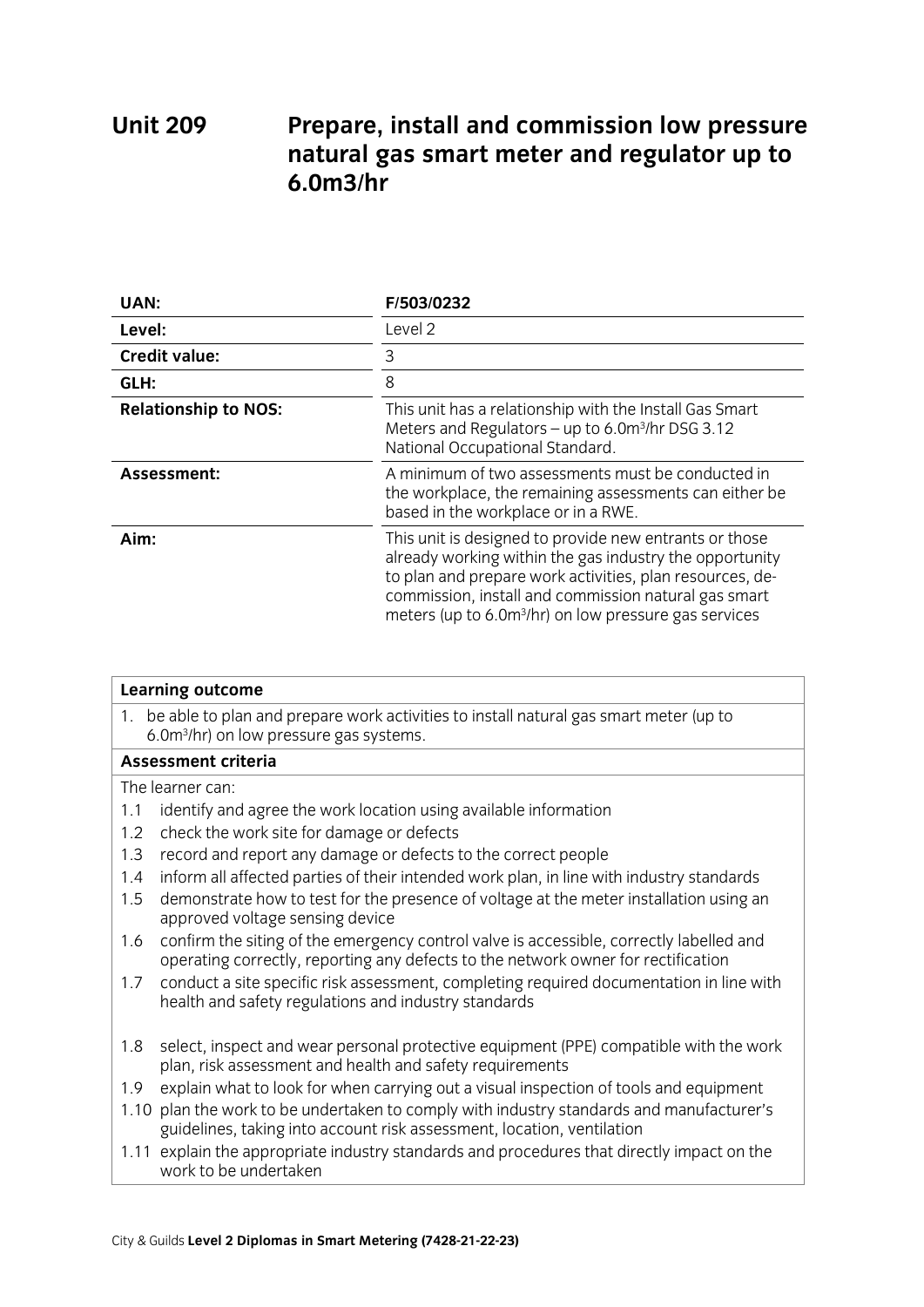- 1.12 describe the appropriate regulations relating to safe access and working at heights
- 1.13 select the appropriate tools and equipment required to work at heights and in confined  $1.3$  spaces. The appropriate tools and equipment required to work at heights and in confined to work at heights and in confined to work at heights and in confined to work at heights and in confined to work at heights and  $\frac{1}{\sqrt{2}}$

2 he ahle to ni 2. be able to prepare resources to install natural gas smart meter (up to 6.0m)<br>pressure gas systems. /hr) on low

## Assessment criteria

The learner can:

- 2.1 select and prepare tools and equipment compatible with the work plan, risk assessment and industry standards
- 2.2 report any defects and/or shortages
- 2.3 apply correct control measures to ensure the work site is in a safe and suitable condition for work and the area is protected from damage being caused throughout the work
- 2.4 identify and confirm the meter installation is supplied with low pressure (75mbar or less)
- 2.5 confirm and record meter readings
- 2.6 confirm the gas load is operating at the maximum capacity of the meter
- 2.7 explain the actions to be taken in case of non-compliance of the meter installation
- 2.8 identify and confirm suitability of the meter and associated equipment to be installed, in line with industry standards and work plan. line with industry standards and work plan. The standards and work plan of the standards and work plan.

# **Learning outcome**<br>The learner will:

2 homelotode 3. be able to de-commission natural gas meters and regulators (up to 6.0m<sup>3</sup> /hr) on low pressure gas service.<br>Assessment criteria

The learner can:

- 3.1 check that conditions within the gas and earthing systems permit safe de-commissioning
- 3.2 use the correct tools and equipment for the different de-commissioning activities including use of temporary continuity bonds
- 3.3 use designated safe isolation methods, tests and procedures to de-commission meters, regulators, gas installation and components
- 3.4 take appropriate precautionary action to ensure that temporarily de-commissioned meters, regulators, gas installation components do not present a safety hazard
- 3.5 permanently remove and disconnect meters, regulators, gas systems and components including any equipotential bonding as required ensuring the appropriate labelling, storage and waste management procedures are followed
- 3.6 correctly label any live gas pipes following permanent removal of a meter leaving a permanent bond or other electrical safety measures in place
- $3.7$ explain the procedures for temporary and permanent de-commissioning of meters and regulators, including the use of temporary continuity bonds
- 3.8 explain the precautions to be taken to ensure they do not prevent safety hazards
- 3.9 communicate appropriately with responsible persons in the de-commissioning process. 3.9 communicate appropriately with responsible persons in the de-commissioning process.

# **Learning outcome**<br>The learner will:

 $\overline{1}$  he able to in 4. be able to install natural gas smart meter (up to 6.0m<sup>3</sup> /hr) on low pressure gas service.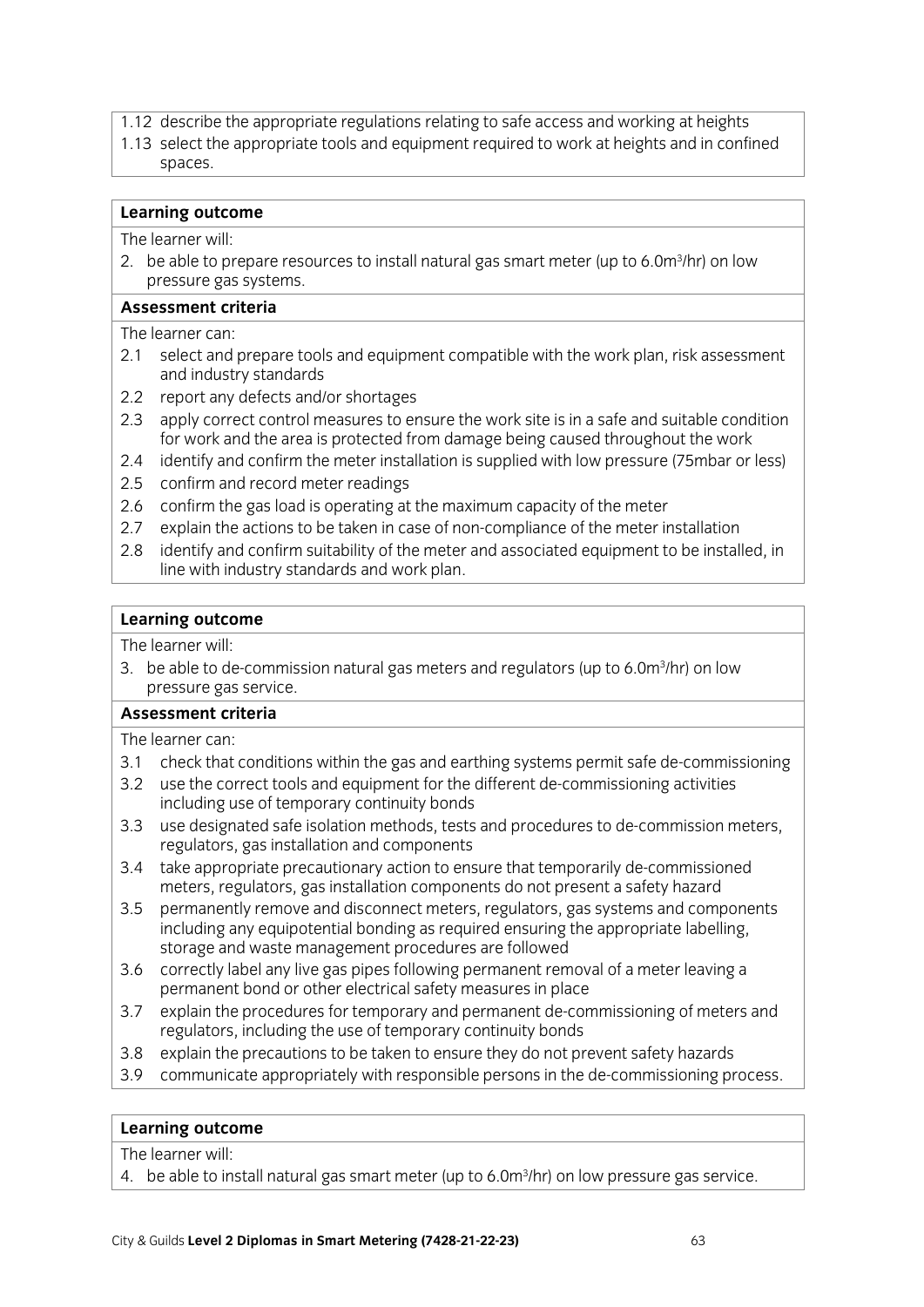## **Assessment criteria**

The learner can:

- 4.1 work in accordance with relevant health, safety, environmental and industry standards throughout the installation
- 4.2 explain how and where to access information relating to the installation
- 4.3 install the identified natural gas smart meter (2.5 to 6.0m<sup>3</sup>/hr) and associated equipment 4.3 Install the identified natural gas smart meter (2.5 to 6.0m3 mi) and associated equipment<br>on low pressure gas service using selected tools and equipment, in line with the work plan, risk assessment, manufacturer's specifications and relevant regulations and standards
- 4.4 explain who to liaise with when procedures or routines may be affected by the suspension of the gas supply and the importance of this
- 4.5 correctly carry out testing procedures on completed installations in line with industry  $4.5$  corrections on complete installations in line with installations in line with industry  $\sim$
- 4.6 check the completed installation meets and complies with the work plan and equipment specifications
- 4.7 check for adequate earthing and bonding to the installation
- 4.8 explain the actions to be taken if earthing and bonding are inadequate
- 4.9 confirm the integrity of the installation and gas system using tightness and purging procedures (low pressure testing only)
- 4.10 appropriately complete and attach a warning notice on at least one occasion
- 4.11 resolve any problems encountered during the installation safely and efficiently in line with industry standards, referring matters which cannot be resolved to an appropriate  $m$ ersondards, referring matters which cannot be resolved to an appropriate to an appropriate to an appropriate to an appropriate to an appropriate to an appropriate to an appropriate to an appropriate to an appropriate t
- 4.12 inform the customer if work not completed and explain the reason(s)
- 4.13 complete all relevant documentation/electronic data relating to the installation in line with industry standards
- 4.14 store all tools and equipment in line with industry standards and health and safety requirements
- 4.15 safely collect and dispose of all waste, including components that may be hazardous to health or the environment in line with industry standards. health or the environment industry standards. The environment industry standards. The environment industry standards.

# **Learning outcome**<br>The learner will:

 $\overline{5}$  he shieto co 5. be able to commission natural gas smart meter (up to 6.0m<sup>3</sup> /hr) on low pressure gas

## Assessment criteria

- 5.1 confirm that conditions within the gas installation are suitable and will permit safe commissioning
- 5.2 select and use appropriate tools and equipment for the commissioning activity
- 5.3 confirm the gas operating pressure is correct for the activity and adjust or inform the network owner if not able to achieve the correct pressure
- 5.4 visually inspect to confirm the operation of the installation conforms to manufacturer's instructions, industry standards and British Standards
- 5.5 explain the gas industry unsafe situations procedure and when this applies, including when to isolate unsafe gas appliances, systems and components
- 5.6 relight any previously connected appliances to manufacturer's instructions and visually inspect for safety defects
- instruct the customer on the correct operation of the installation, providing a copy of 5.7 instruct the customer on the correct operation of the installation<br>manufacturer's instructions and other relevant documentation. manufacturer's instructions and other relevant documentation.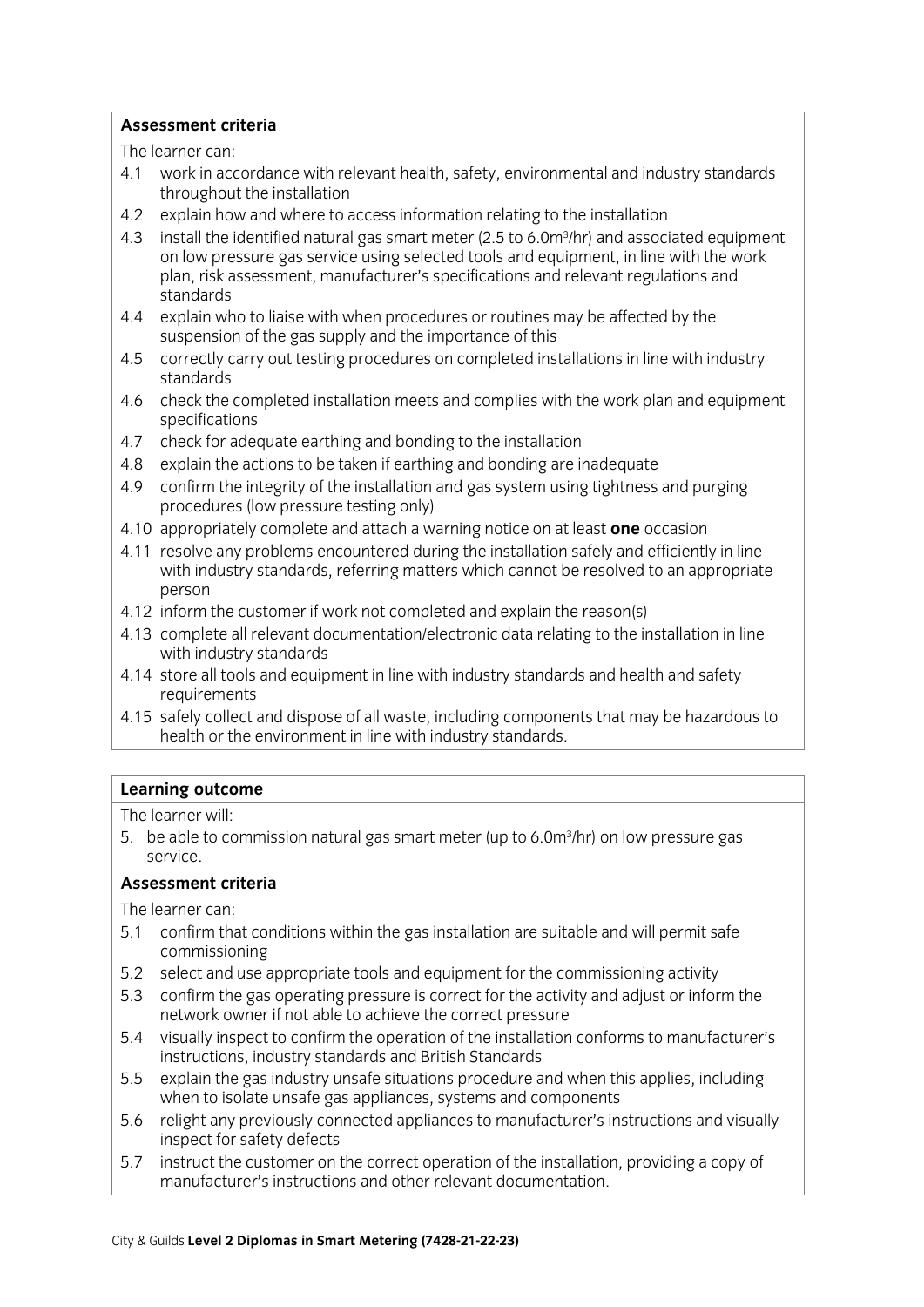## **Unit 210 Unit 210 Low pressure gas small metallicity in the small metallicity of the small metallicity of the small metallicity of the small metallicity of the small metallicity of the small metallicity of the small metallicity testing and direct purging**

| UAN:                                                                                                                                                   | J/502/9857                                                                                                                                                                                                                                                                                                                           |  |
|--------------------------------------------------------------------------------------------------------------------------------------------------------|--------------------------------------------------------------------------------------------------------------------------------------------------------------------------------------------------------------------------------------------------------------------------------------------------------------------------------------|--|
| Level:                                                                                                                                                 | Level 2                                                                                                                                                                                                                                                                                                                              |  |
| <b>Credit value:</b>                                                                                                                                   | 3                                                                                                                                                                                                                                                                                                                                    |  |
| GLH:                                                                                                                                                   | 16                                                                                                                                                                                                                                                                                                                                   |  |
| <b>Relationship to NOS:</b>                                                                                                                            | This unit has a relationship with the Gas Smart Meter<br>Tightness Testing And Direct Purging - IGE/UP/1B (Low<br>Pressure Only) National Occupational Standard.                                                                                                                                                                     |  |
| Assessment:                                                                                                                                            | See page 56.                                                                                                                                                                                                                                                                                                                         |  |
| Aim:                                                                                                                                                   | This unit is designed to provide either new entrants or<br>those operatives already working in the gas industry<br>installing smart meters the opportunity to plan and<br>prepare work activities, de-commission natural gas<br>systems and carry out tightness tests and direct purging<br>on low pressure natural gas smart meters |  |
| <b>Learning outcome</b>                                                                                                                                |                                                                                                                                                                                                                                                                                                                                      |  |
| The learner will:                                                                                                                                      |                                                                                                                                                                                                                                                                                                                                      |  |
| 1. be able to plan and prepare work activities for tightness testing and direct purging - low<br>pressure only.                                        |                                                                                                                                                                                                                                                                                                                                      |  |
| <b>Assessment criteria</b>                                                                                                                             |                                                                                                                                                                                                                                                                                                                                      |  |
| The learner can:                                                                                                                                       |                                                                                                                                                                                                                                                                                                                                      |  |
| confirm the siting of the gas supply and provision of ventilation meets the industry<br>1.1<br>requirements for tightness testing and direct purging   |                                                                                                                                                                                                                                                                                                                                      |  |
| conduct a site specific risk assessment, completing required documentation in line with<br>1.2<br>health and safety regulations and industry standards |                                                                                                                                                                                                                                                                                                                                      |  |

1.3 plan the work to be undertaken to comply with industry standards and manufacturer's quidelines taking into account risk assessment, location, ventilation

 $\frac{1}{2}$  continuous taking into account  $\frac{1}{2}$  and  $\frac{1}{2}$  assessment for the continuous for the continuous for the continuous set of the continuous set of the continuous set of the continuous set of the continuous  $\frac{1}{\sqrt{1+\frac{1}{\sqrt{1+\frac{1}{\sqrt{1+\frac{1}{\sqrt{1+\frac{1}{\sqrt{1+\frac{1}{\sqrt{1+\frac{1}{\sqrt{1+\frac{1}{\sqrt{1+\frac{1}{\sqrt{1+\frac{1}{\sqrt{1+\frac{1}{\sqrt{1+\frac{1}{\sqrt{1+\frac{1}{\sqrt{1+\frac{1}{\sqrt{1+\frac{1}{\sqrt{1+\frac{1}{\sqrt{1+\frac{1}{\sqrt{1+\frac{1}{\sqrt{1+\frac{1}{\sqrt{1+\frac{1}{\sqrt{1+\frac{1}{\sqrt{1+\frac{1}{\sqrt{1+\frac{1}{\sqrt{1+\frac{1}{\sqrt{1+\frac{1$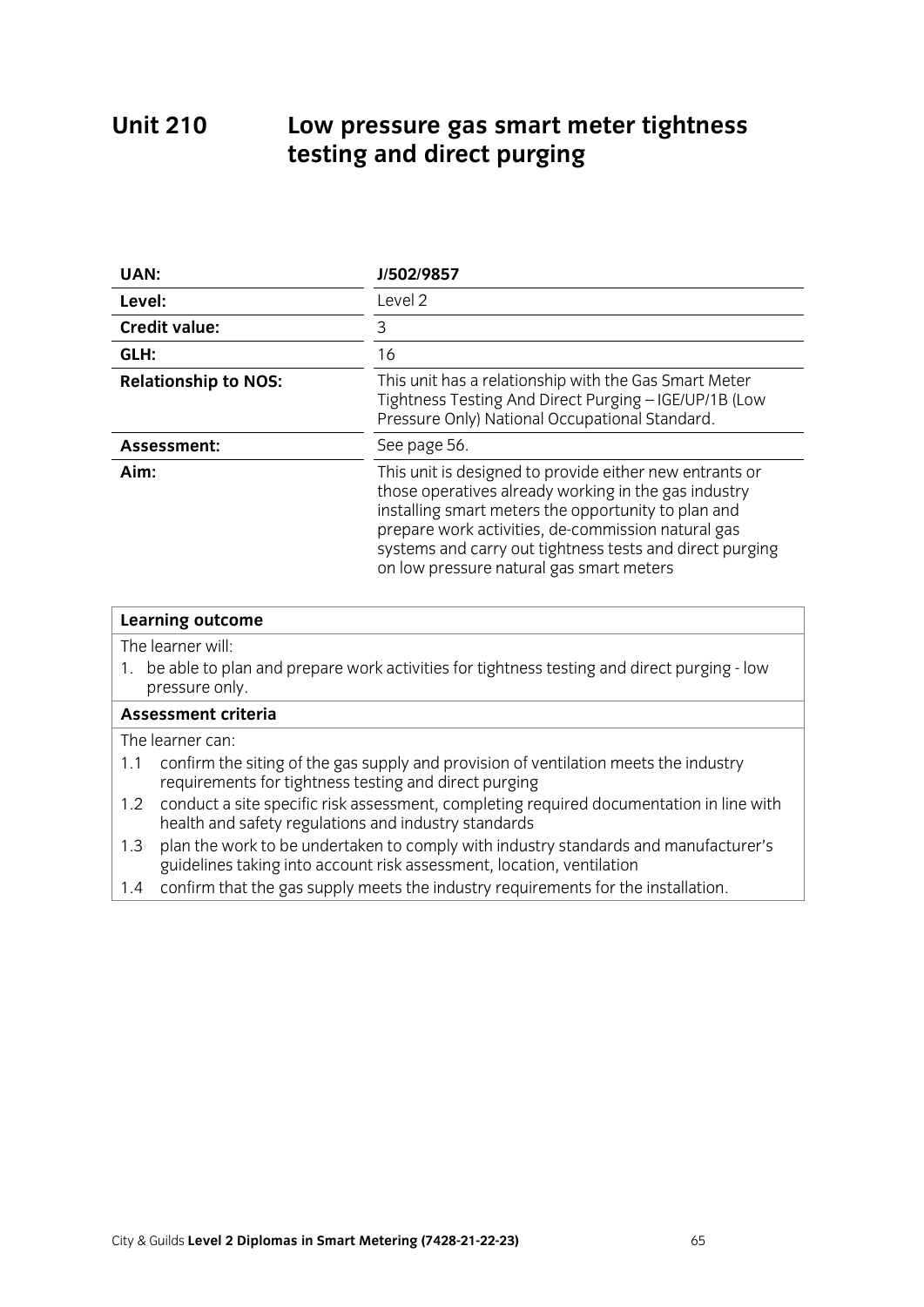2. be able to de-commission natural gas systems and components to industry standards.

## Assessment criteria

The learner can:

- 2.1 check and confirm that conditions within the gas installation permit safe decommissioning
- 2.2 select and use the correct tools and equipment for de-commissioning activities
- 2.3 explain the process to be followed should materials, components, tools and equipment not be available to commence the de-commissioning process
- 2.4 use designated safe isolation methods, tests and procedures to de-commission gas installations and components
- 2.5 take appropriate precautionary action to ensure that temporarily de-commissioned appliances, gas systems and components do not present a safety hazard
- 2.6 take appropriate, safe and correct action to prevent de-commissioned gas systems being brought into operation
- 2.7 communicate with others who may be affected by the suspension of the gas supply including other trades and customer. including other trades and customers and customers and customers and customers and customers.

## **Learning outcome**

The learner will:

3. be able to tightness test and direct purge low pressure natural gas smart meters.  $\frac{3}{\sqrt{2}}$  be able to time test and direct pure natural gas small gas small gas small meters.

- 3.1 apply control measures to ensure safety and suitability of the work site during the test in line with a site specific risk assessment
- 3.2 apply methods of working which protect the building décor, customer property and existing systems and components
- 3.3 carry out a trace and repair to a gas escape and retest
- 3.4 isolate unsafe gas appliances, gas systems and components and apply the gas industry unsafe situations procedure
- 3.5 carry out low pressure purging procedures to the current standard to confirm the safe supply of gas to the installed gas pipe work and appliances
- 3.6 resolve any problems as they arise in accordance with approved procedures and refer to an appropriate person when problems cannot be resolved
- 3.7 instruct the customer or appropriate person on the correct operation of the meter installation, valves and components, providing a copy of any literature
- 3.8 complete all records and documentation in line with industry standards following tightness testing and direct purging
- 3.9 store all tools and equipment in line with health and safety requirements
- 3.10 safely collect and dispose of all waste, including system contents that may be hazardous  $\frac{3}{3}$  separate of all the and dispose of all  $\frac{3}{3}$  system contents to health or the environment in line with legislative requirements  $\frac{1}{\sqrt{1-\frac{1}{\sqrt{1-\frac{1}{\sqrt{1-\frac{1}{\sqrt{1-\frac{1}{\sqrt{1-\frac{1}{\sqrt{1-\frac{1}{\sqrt{1-\frac{1}{\sqrt{1-\frac{1}{\sqrt{1-\frac{1}{\sqrt{1-\frac{1}{\sqrt{1-\frac{1}{\sqrt{1-\frac{1}{\sqrt{1-\frac{1}{\sqrt{1-\frac{1}{\sqrt{1-\frac{1}{\sqrt{1-\frac{1}{\sqrt{1-\frac{1}{\sqrt{1-\frac{1}{\sqrt{1-\frac{1}{\sqrt{1-\frac{1}{\sqrt{1-\frac{1}{\sqrt{1-\frac{1}{\sqrt{1-\frac{1}{\sqrt{1-\frac{1$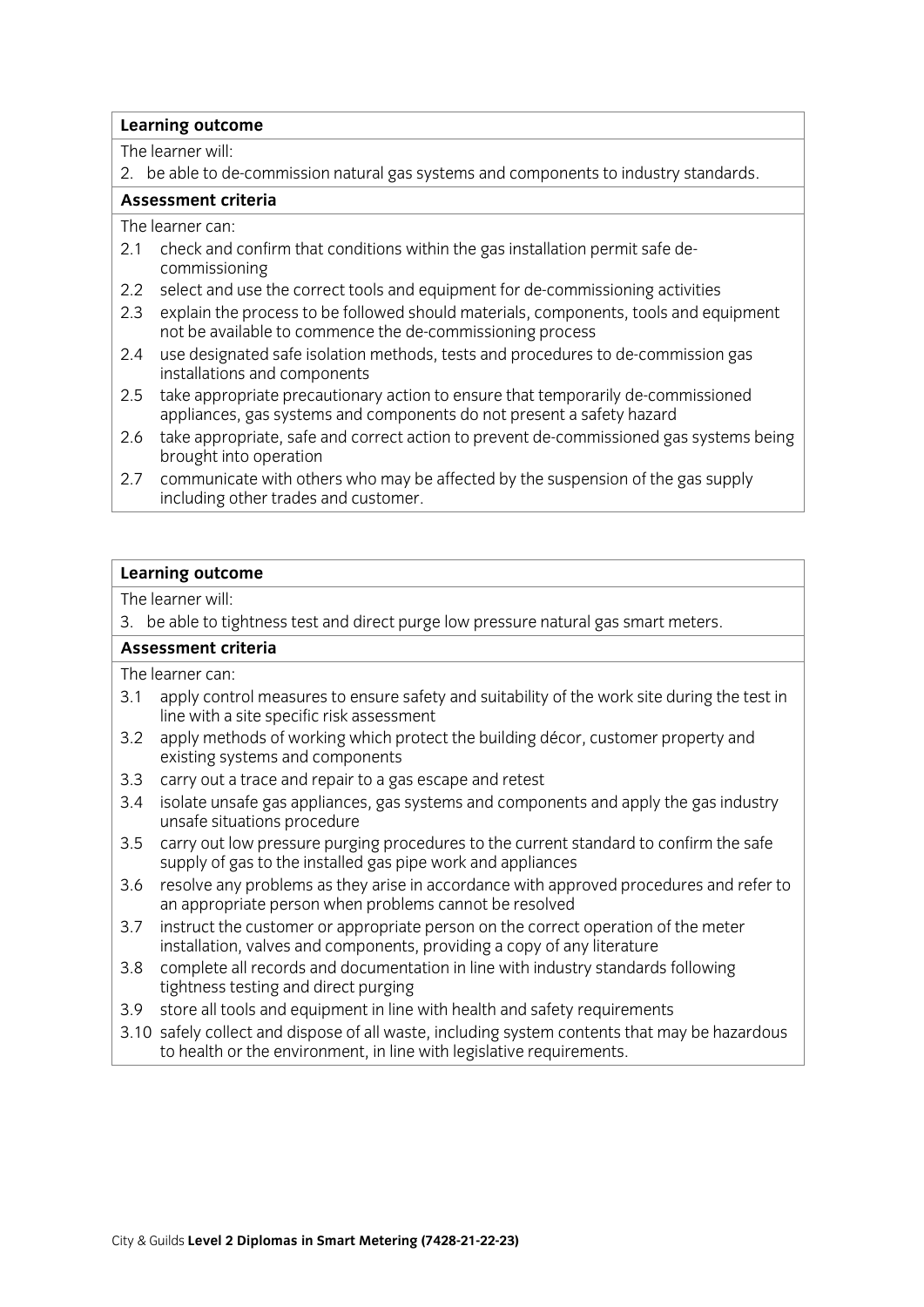## **Unit 211** Install multi phase meter - whole current **(new connection) (new connection)**

| UAN:                 | J/600/4001 |
|----------------------|------------|
| Level:               | Level 2    |
| <b>Credit value:</b> | 15         |
| GLH:                 | 45         |

# **Learning outcome**<br>The learner will:

1. plan for work activities to install multi phase meter (whole current).  $\frac{1}{\sqrt{2}}$  . plan for work activities to install multi-dependent of the current of  $\frac{1}{\sqrt{2}}$ 

The learner can:

- 1.1 identify the correct work location using available information
- 1.2 conduct a site specific risk assessment, completing required documentation, in line with health and safety regulations
- 1.3 plan the work to be undertaken to comply with company procedures in line with risk assessment, taking into account factors such as location, content and sequence of tasks, personnel
- 1.4 inform all affected parties of their intended work plan, in line with company procedures. 1.4 information and intended parties of their intended work plan, in line with company procedures.<br>The intended work plan, in line with company procedures, in line with company procedures. In line with company

# **Learning outcome**<br>The learner will:

2. prepare resources to install multi phase meter (whole current).

### Assessment criteria

- 2.1 select, inspect and wear personal protective equipment (PPE) compatible with the work plan, risk assessment and health and safety regulations
- 2.2 apply appropriate control measures to ensure the work area is in a safe and suitable condition for work to commence in line with risk assessment requirements and company procedures (eg signs and barriers, demarcation of work area, control and removal of hazards, contamination protection)
- 2.3 identify the correct meter to be installed, in line with company procedures and work plan
- 2.4 select and prepare tools and equipment compatible with the work plan, risk assessment and company procedures
- 2.5 check the tools and equipment are fit for purpose to carry out the identified work in line with company procedures
- 2.6 confirm meter details and record meter readings
- 2.7 report faults with tools, equipment and PPE, including that which is unavailable, in line with company procedures.  $\frac{1}{2}$  with company procedures.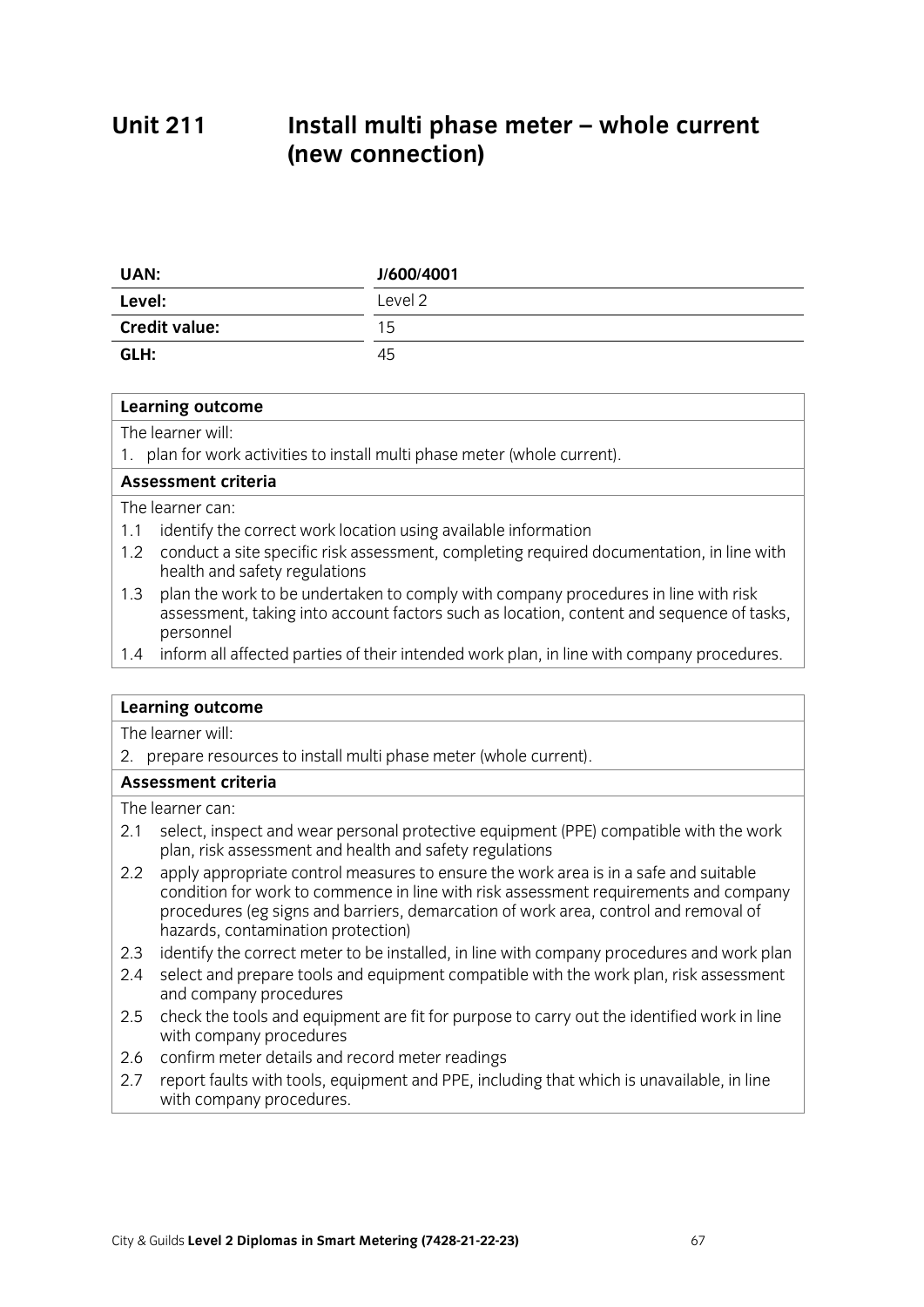3. install multi phase meter (whole current).

## Assessment criteria.

The learner can:

- 3.1 install identified multi phase meter using selected tools and equipment, in line with the work plan, risk assessment and company procedures. Installation to include one electronic multi phase meter and any **one** of the following:
	- a. multi phase multi rate meter with communication method
	- b. mechanical multi phase meter
	- c. mechanical multi phase multi rate with or without off peak supplies
	- d. electronic multi phase multi rate meter with or without off peak supplies
- 3.2 carry out appropriate testing procedures on completed installations, in line with company procedures
- 3.3 check the completed installation to ensure it meets and complies with work instructions and equipment specifications
- 3.4 deal with all problems encountered safely and efficiently, referring matters which cannot be rectified to the appropriate person
- 3.5 work throughout the duration of the work in accordance with:
	- a. safe working and environmental practices
	- b. company procedures
	- c. health and safety regulations
	- d. environmental legislation
- 3.6 complete all required post activity documentation in line with company policy
- 3.7 ensure all tools and equipment are stored in line with company procedures
- 3.8 ensure hazardous and non hazardous waste materials are dealt with and disposed of in accordance with company and statutory procedures
- 3.9 ensure the work area is left in a safe condition compatible with company procedures. 3.9 ensure the work area is left in a safe company procedure with company procedures.

# **Learning outcome**<br>The learner will:

4. know and understand how to install multi phase meter (whole current) using general knowledge.

### Assessment criteria

The learner can:

- 4.1 demonstrate they know the main principles of health and safety and environmental legislation and regulations
- 4.2 demonstrate they know the company reporting lines and authorisation roles and responsibilities
- 4.3 demonstrate they know the company policies and procedures that directly impact on the work to be undertaken. work to be undertaken. Die word die staat van die volgens van die volgens van die volgens van die volgens van <br>Gebeure

# **Learning outcome**<br>The learner will:

5. know and understand how to install multi phase meter (whole current) using work-specific  $5.5.$  knowledge knowledge.<br>**Assessment criteria** 

# **Assessment criteria**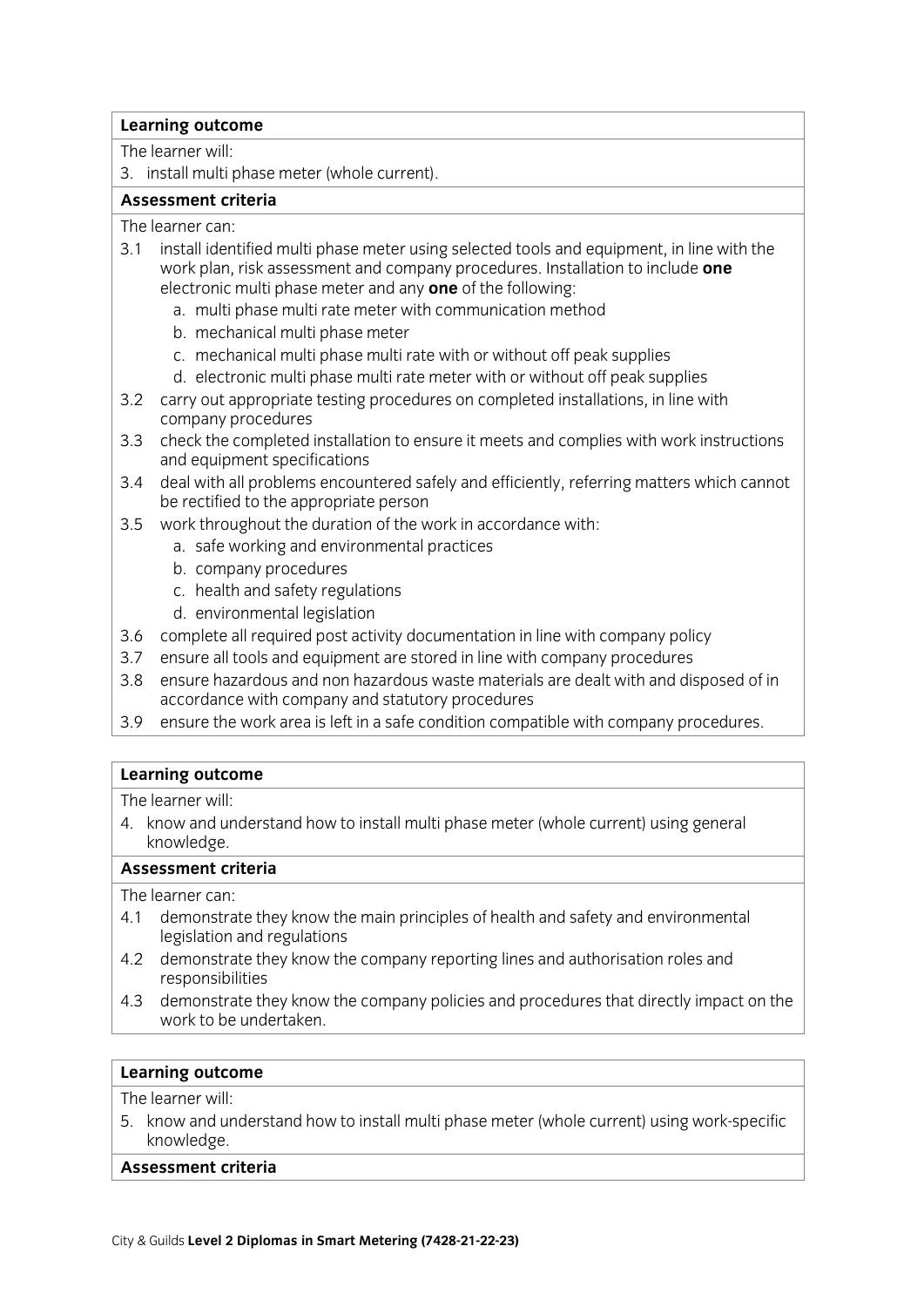- 5.1 demonstrate they know the company procedures and processes for reporting problems with tools and equipment
- 5.2 demonstrate they know how to read and interpret procedures and information sources used to make sure that tools and equipment are fit for purpose and safe to use
- 5.3 demonstrate they know the processes and procedures to be followed for inspecting and preparing tools and equipment prior to use
- 5.4 demonstrate they know how to read and interpret instructions on how to use tools and equipment safely and the processes and requirements for undertaking routine checks
- 5.5 demonstrate they know what personal protective equipment needs to worn when undertaken work activities
- 5.6 demonstrate they know what materials and substances are dangerous and hazardous to 5.6 demonstrate they know what materials and substances are dangerous and hazardous to
- 5.7 demonstrate they know how to maintain safe working and environmental practices throughout the duration of the work
- 5.8 demonstrate they know how to minimise risks to self and others when undertaking work  $\overline{\phantom{a}}$  demonstrate the  $\overline{\phantom{a}}$  risks to self and others when undertaking work when undertaking work when undertaking work when undertaking work when undertaking work when undertaking work when undertaking work wo
- 5.9 demonstrate they know the company work instruction, information and reporting systems and documentation
- 5.10 demonstrate they know how to respond to the different types and categories of emergency situations that might occur
- 5.11 demonstrate they know how to install plant and apparatus using specified principles, methods, processes and procedures
- 5.12 demonstrate they know how to recognise and report inaccurate and incorrect work instructions and documentation instructions and documentations and documentation.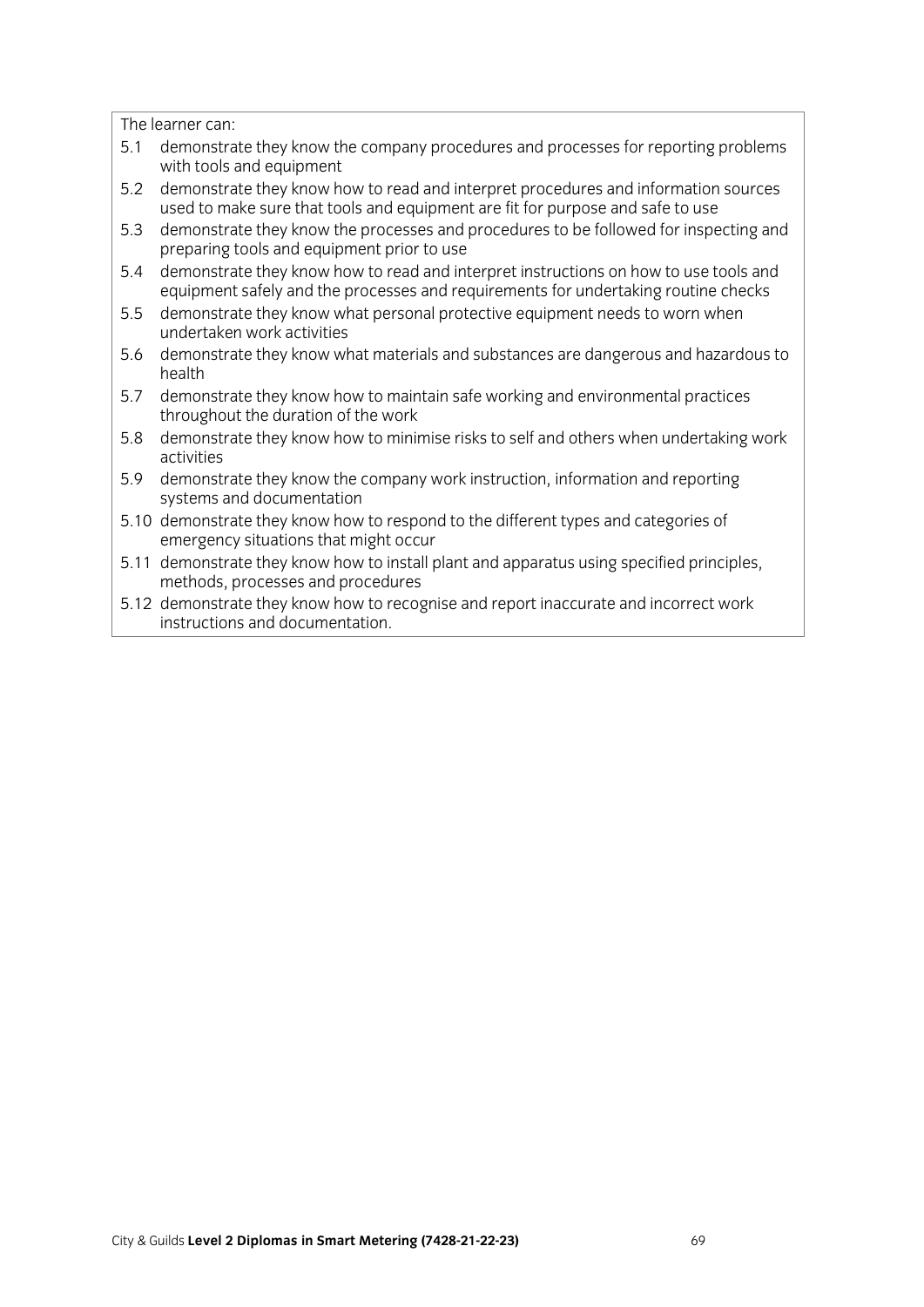### **Unit 212** Change multi phase meter - whole current **Unit 212 Change multi phase meter – whole current**

| UAN:                 | F/600/4000 |
|----------------------|------------|
| Level:               | Level 2    |
| <b>Credit value:</b> | 15         |
| GLH:                 | 45         |

# **Learning outcome**<br>The learner will:

1. plan for work activities to change multi phase meter (whole current).

### **Assessment criteria**

The learner can:

- 1.1 identify the correct work location using available information
- 1.2 conduct a site specific risk assessment, completing required documentation, in line with health and safety regulations
- 1.3 plan the work to be undertaken to comply with company procedures in line with risk assessment, taking into account factors such as location, content and sequence of tasks, assessment, the account factors such as location, content and sequence of tasks,  $\frac{1}{2}$ personnel<br>1.4 inform all affected parties of their intended work plan, in line with company procedures.
- 1.4 information and intended parties of their intended work plan, in line with company procedures.<br>The intended work plan, in line with company procedures, in line with company procedures. In line with company

### **Learning outcome**

The learner will:

2. prepare resources to change multi phase meter (whole current).

### Assessment criteria

The learner can:

- 2.1 select, inspect and wear personal protective equipment (PPE) compatible with the work plan, risk assessment and health and safety regulations
- 2.2 apply appropriate control measures to ensure the work area is in a safe and suitable condition for work to commence in line with risk assessment requirements and company procedures (eg signs and barriers, demarcation of work area, control and removal of hazards, contamination protection)
- 2.3 identify the correct meter and associated equipment to be worked on, in line with company procedures and work plan
- 2.4 select and prepare tools and equipment compatible with the work plan, risk assessment and company procedures
- 2.5 check the tools and equipment are fit for purpose to carry out the identified work in line with company procedures
- 2.6 confirm meter details and record meter readings
- 2.7 report faults with tools, equipment and PPE, including that which is unavailable, in line with company procedures.  $\frac{1}{2}$  with company procedures.

# **Learning outcome**<br>The learner will:

<u>The learner</u> will be a strong will be a strong will be a strong will be a strong will be a strong will be a strong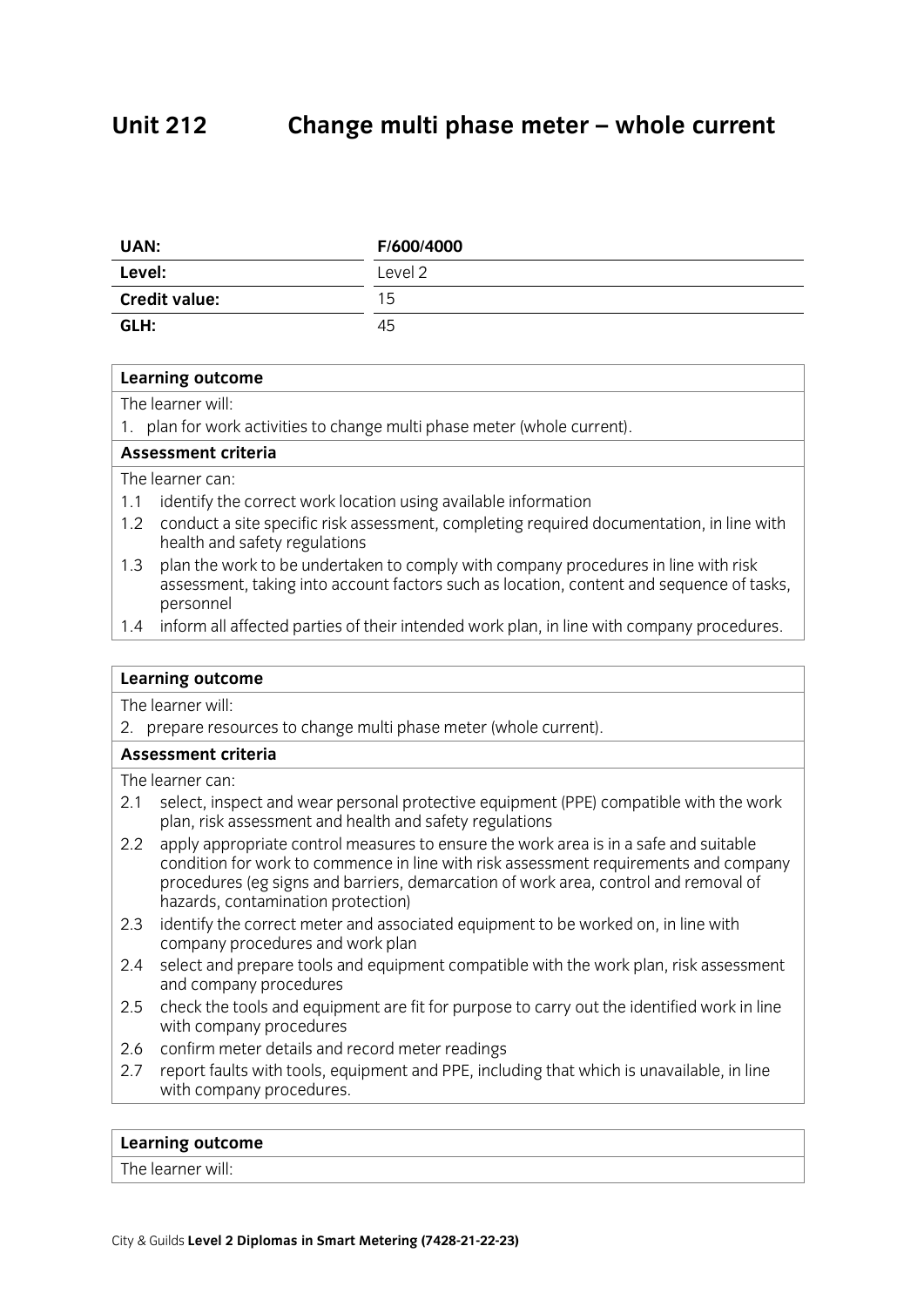3. change multi phase meter (whole current).

## Assessment criteria

The learner can:

- 3.1 remove the identified single phase meter and associated equipment using selected tools and equipment, in line with the work plan, risk assessment and company procedures. Removal must include one multi phase single rate meter and any one of the following:
	- a. multi phase mechanical meter with or without timeswitch and teleswitch
	- b. electronic multi phase meter
	- c. multi rate meter with communication method
- 3.2 follow job instructions and company procedures to replace the removed meters with any two of the following:
	- a. multi phase multi rate meter with communication method
	- b. mechanical multi phase meter
	- c. mechanical multi phase multi rate with or without off peak supplies
	- d. electronic multi phase multi-rate meter with or without off peak supplies
- 3.3 carry out appropriate testing procedures on completed installations, in line with company procedures
- 3.4 deal with all problems encountered safely and efficiently, referring matters which cannot be rectified to the appropriate person
- 3.5 work throughout the duration of the work in accordance with safe working and environmental practices, company procedures, health and safety regulations and environmental legislation
- 3.6 complete all required post activity documentation in line with company policy
- 3.7 ensure all tools and equipment are stored in line with company procedures
- 3.8 ensure hazardous and non hazardous waste materials are dealt with and disposed of in accordance with company and statutory procedures
- 3.9 ensure the work area is left in a safe condition compatible with company procedures. 3.9 ensure the work area is left in a safe condition compatible with company procedures.

# **Learning outcome**<br>The learner will:

4. know and understand how to change multi phase meter (whole current) using general knowledge multi phase multi phase multiplier (whole current) using general current of the current of the current of the current of the current of the current of the current of the current of the current of the current of t

## Assessment criteria

The learner can:

- 4.1 demonstrate they know the main principles of health and safety and environmental legislation and regulations
- 4.2 demonstrate they know the company reporting lines and authorisation roles and responsibilities
- 4.3 demonstrate they know the company policies and procedures that directly impact on the work to be undertaken. work to be undertaken.

# **Learning outcome**<br>The learner will:

5. know and understand how to change multi phase meter (whole current) using workspecific knowledge.

### Assessment criteria

The learner can: <u>The learner</u> can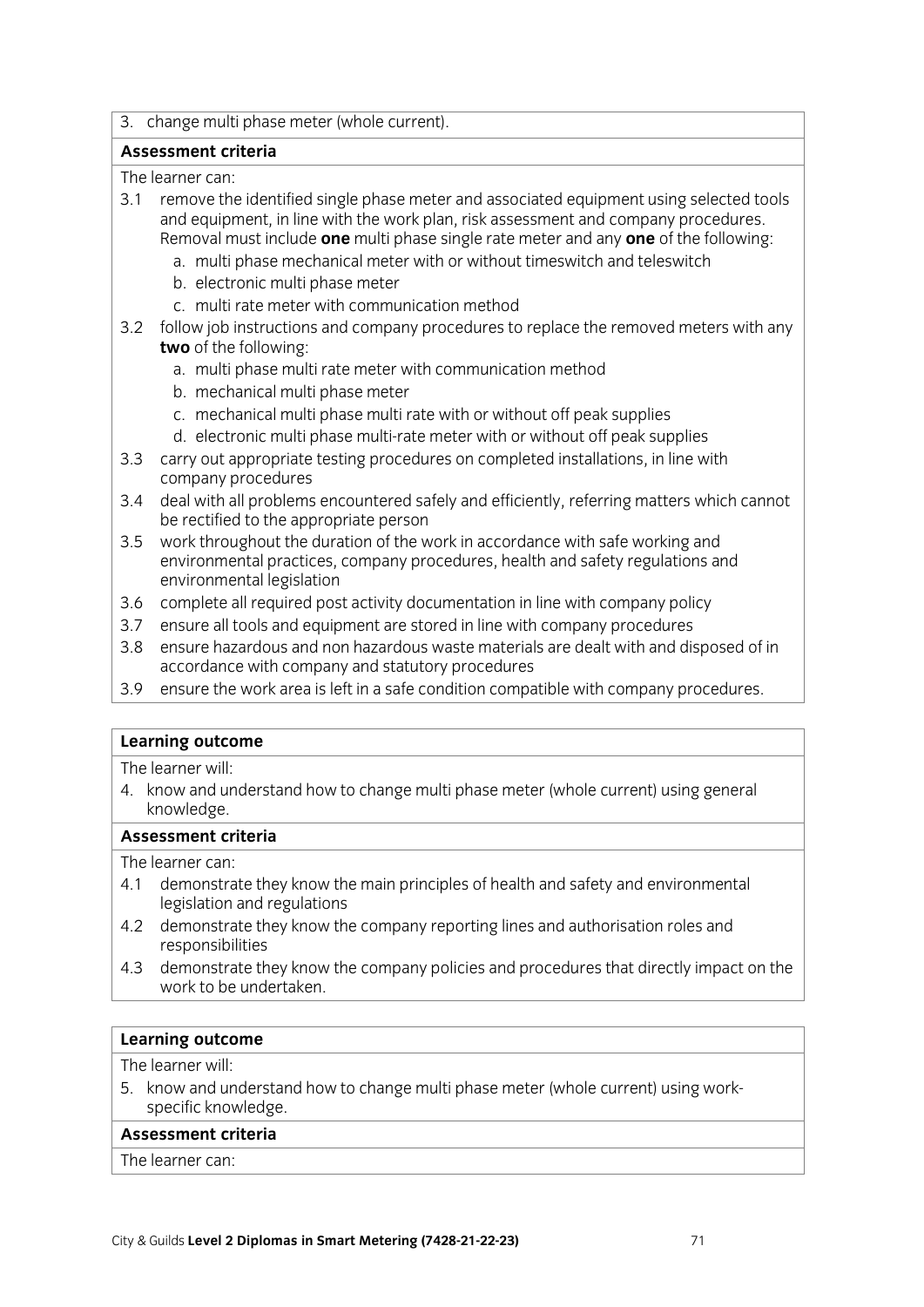- demonstrate they know the company procedures and processes for reporting problems  $5.1$ with tools and equipment
- 5.2 demonstrate they know how to read and interpret the, procedures and information sources used to make sure that tools and equipment are fit for purpose and safe to use
- 5.3 demonstrate they know the processes and procedures to be followed for inspecting and preparing tools and equipment prior to use
- 5.4 demonstrate they know how to read and interpret instructions on how to use tools and equipment safely and the processes and requirements for undertaking routine checks
- 5.5 demonstrate they know what personal protective equipment needs to worn when undertaken work activities
- 5.6 demonstrate they know what materials and substances are dangerous and hazardous to 5.6 demonstrate they know what materials and substances are dangerous and hazardous to
- 5.7 demonstrate they know how to maintain safe working and environmental practices throughout the duration of the work
- 5.8 demonstrate they know how to minimise risks to self and others when undertaking work  $\frac{1}{2}$  demonstrate the  $\frac{1}{2}$  demonstrate risks to self and others when undertaking work when  $\frac{1}{2}$
- 5.9 demonstrate they know the procedures and documentation used for reporting problems
- 5.10 demonstrate they know the company work instruction, information and reporting systems and documentation
- 5.11 demonstrate they know how to respond to the different types and categories of emergency situations that might occur
- 5.12 demonstrate they know how to replace plant and apparatus using specified principles. methods, processes and procedures
- 5.13 demonstrate they know how to recognise and report inaccurate and incorrect work instructions and documentation. instructions and documentation.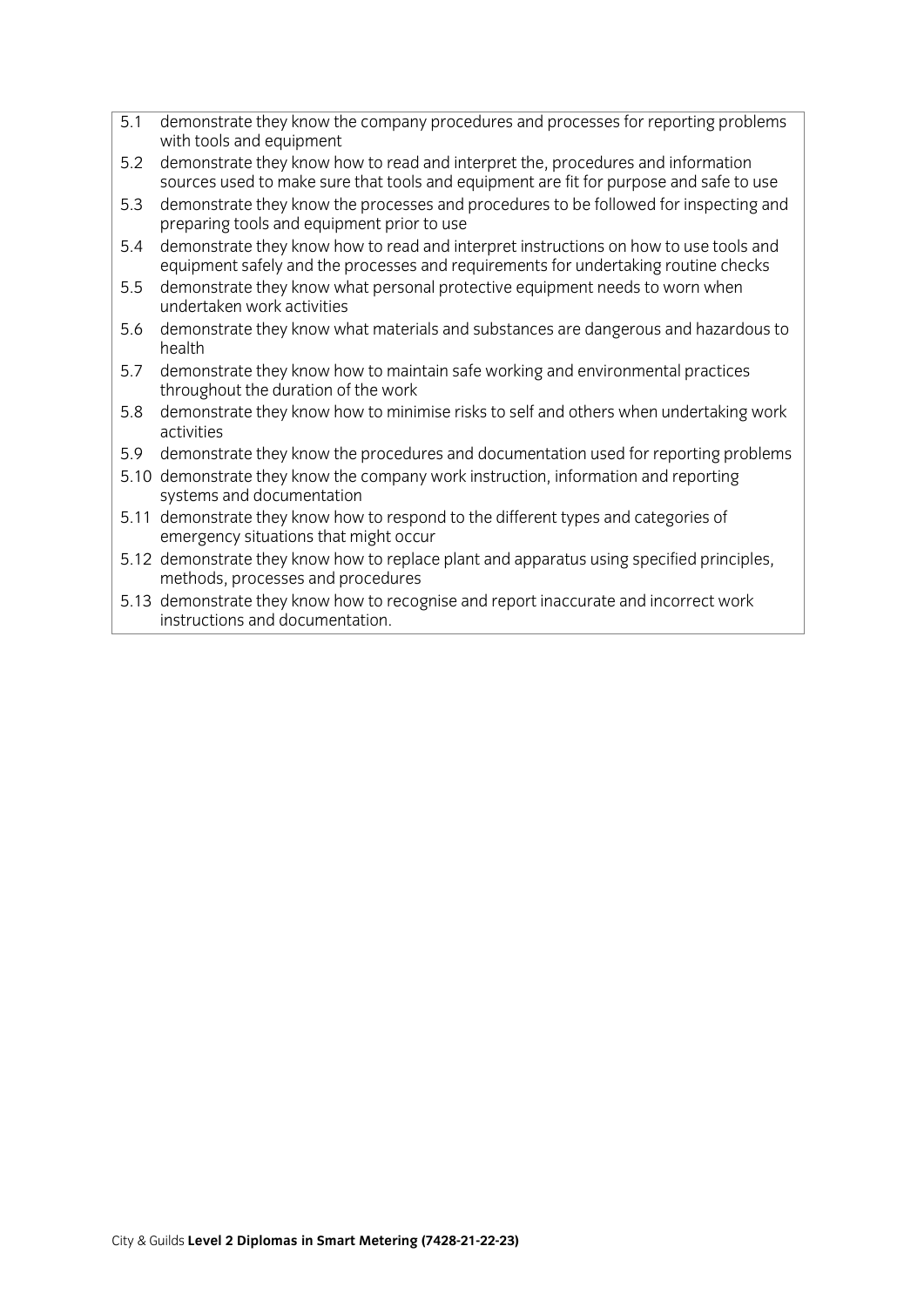### **Unit 213** Install single phase meter and associated **equipment on multi phase cut-out (new connection) connection**

| <b>UAN:</b>          | M/600/4008 |
|----------------------|------------|
| Level:               | Level 2    |
| <b>Credit value:</b> | 10         |
| GLH:                 | 30         |

### **Learning outcome**

The learner will<sup>.</sup>

1. plan for work activities to install single phase meter and associated equipment on multi phase cut-outs.

#### Assessment criteria

The learner can:

- 1.1 identify the correct work location using available information
- 1.2 conduct a site specific risk assessment, completing required documentation, in line with health and safety regulations
- 1.3 plan the work to be undertaken to comply with company procedures in line with risk assessment, taking into account factors such as location, content and sequence of tasks, assessment, the account factors such as location, content and sequence of tasks,  $\frac{1}{2}$ personnel<br>1.4 inform all affected parties of their intended work plan, in line with company procedures.
- 1.4 inform all affected parties of their intended work plan, in line with company procedures.

### **Learning outcome**<br>The learner will:

2. prepare resources to install single phase meter and associated equipment on multi phase 2. prepare resources to install single phase meter and associated equipment on multi phase

#### Assessment criteria

- 2.1 select, inspect and wear personal protective equipment (PPE) compatible with the work plan, risk assessment and health and safety regulations
- 2.2 apply appropriate control measures to ensure the work area is in a safe and suitable condition for work to commence in line with risk assessment requirements and company procedures (eg signs and barriers, demarcation of work area, control and removal of hazards, contamination protection)
- 2.3 identify the correct meter to be installed, in line with company procedures and work plan
- 2.4 select and prepare tools and equipment compatible with the work plan, risk assessment and company procedures
- 2.5 check the tools and equipment are fit for purpose to carry out the identified work in line with company procedures
- 2.6 confirm meter details and record meter readings
- 2.7 report faults with tools, equipment and PPE, including that which is unavailable, in line with company procedures. with company processes in the company processes in the company of the company of the company of the company of the company of the company of the company of the company of the company of the company of the company of the co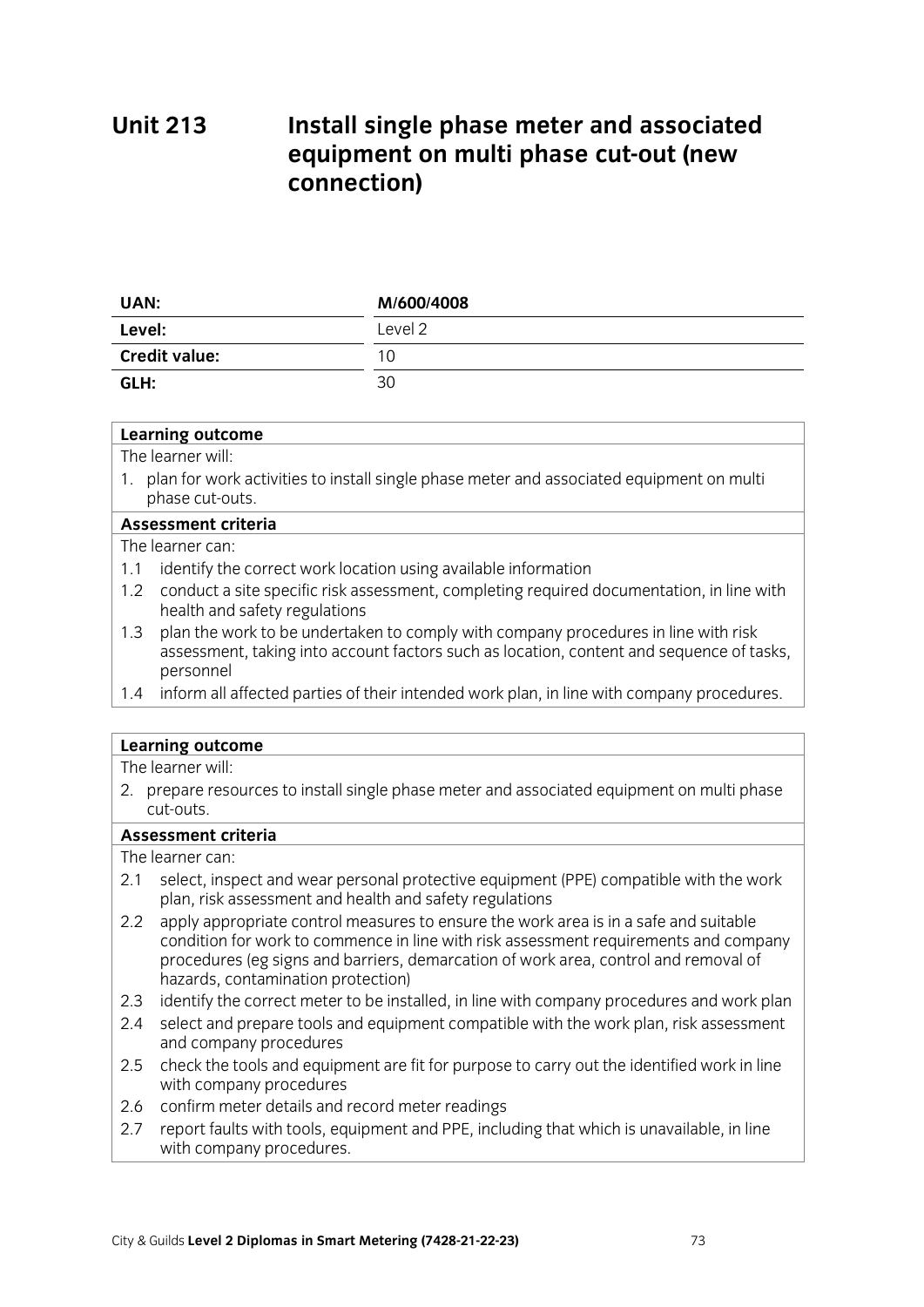3. install single phase meter and associated equipment on multi phase cut-outs.

#### Assessment criteria

The learner can:

- 3.1 install identified single multi phase meter and associated equipment on multi phase cut outs using selected tools and equipment, in line with the work plan, risk assessment and company procedures. Installation to include **one** single phase single rate meter and any one of the following:
	- a. multi rate with communication method
	- b. two rate (with timeswitch and teleswitch with or without off peak supplies)
	- c. multi rate 5 terminal meter
	- d. multi-rate meter
	- e. two rate key and token (with or without communication method, with or without off peak supplies)
- 3.2 install an isolator on at least **one** occasion, in line with company precedures and work 3.2 install an isolator on at least **one** occasion, in line with company precedures and work
- 3.3 carry out company required testing procedures on completed installations, in line with company procedures
- 3.4 check the installation meets and complies with the work instructions and equipment specifications
- 3.5 deal with all problems encountered safely and efficiently, referring matters which cannot be rectified to the appropriate person
- 3.6 work throughout the duration of the work in accordance with safe working and environmental practices, company procedures, health and safety regulations and environmental legislation
- 3.7 complete all required post activity documentation in line with company policy
- 3.8 ensure all tools and equipment are stored in line with company procedures
- 3.9 ensure hazardous and non hazardous waste materials are dealt with and disposed of in accordance with company and statutory procedures
- 3.10 ensure the work area is left in a safe condition compatible with company procedures. 3.10 ensure the work area is left in a safe company procedure with company procedures.

# **Learning outcome**<br>The learner will:

4. know and understand how to install single phase meter and associated equipment on multi phase cut-outs using general knowledge.

#### Assessment criteria

- 4.1 demonstrate they know the main principles of health and safety and environmental legislation and regulations
- 4.2 demonstrate they know the company reporting lines and authorisation roles and responsibilities
- 4.3 demonstrate they know the company policies and procedures that directly impact on the work to be undertaken. work to be undertaken. Die word die staat van die volgens van die volgens van die volgens van die volgens van <br>Gebeure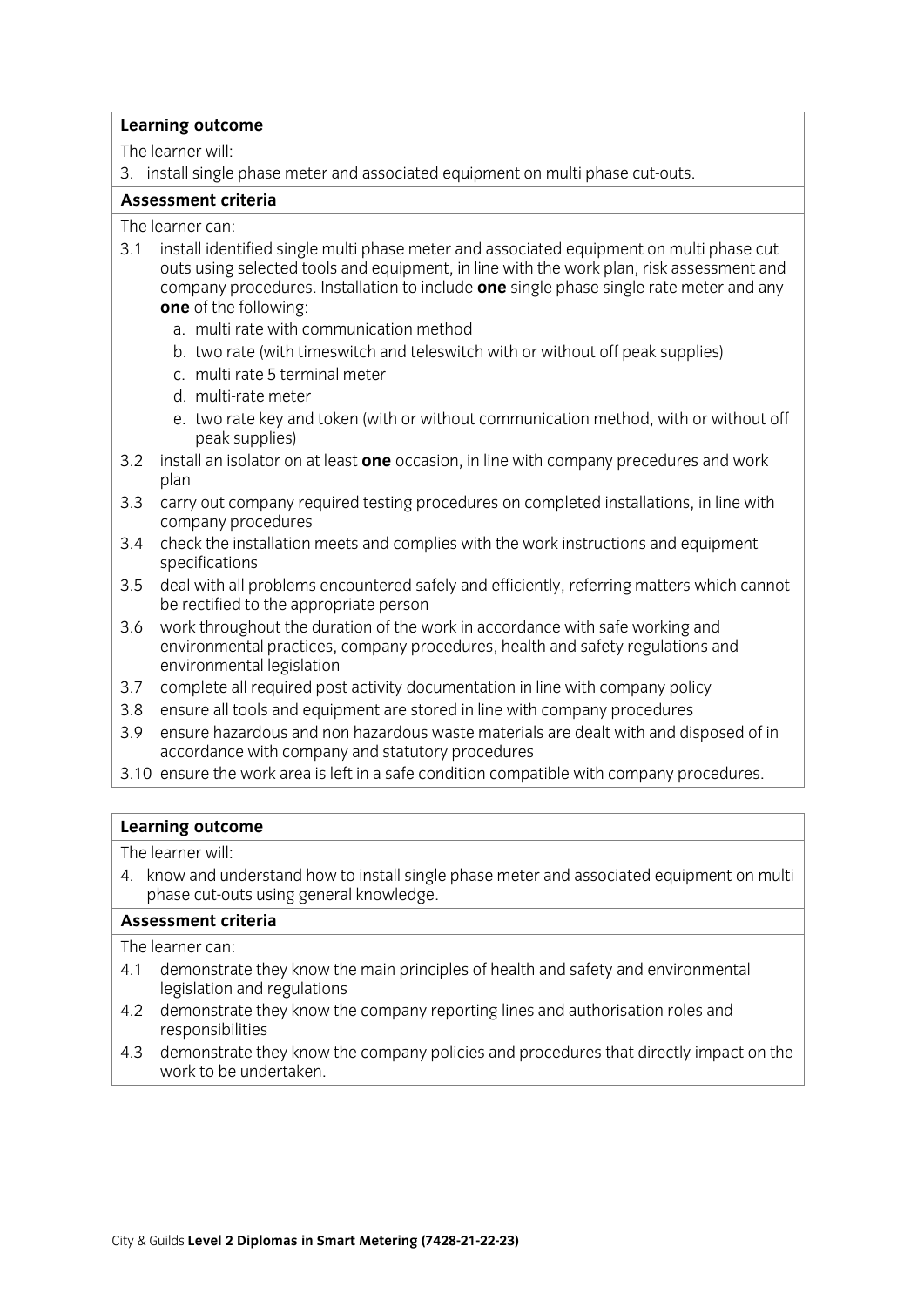5. know and understand how to install single phase meter and associated equipment on multi phase cut-outs using work-specific knowledge.

#### Assessment criteria

- 5.1 demonstrate they know the company procedures and processes for reporting problems with tools and equipment
- 5.2 demonstrate they know how to read and interpret procedures and information sources used to make sure that tools and equipment are fit for purpose and safe to use
- demonstrate they know the processes and procedures to be followed for inspecting and  $5.3$ preparing tools and equipment prior to use
- 5.4 demonstrate they know how to read and interpret instructions on how to use tools and equipment safely and the processes and requirements for undertaking routine checks
- 5.5 demonstrate they know what personal protective equipment needs to worn when undertaken work activities
- 5.6 demonstrate they know what materials and substances are dangerous and hazardous to 5.6 demonstrate they know what materials and substances are dangerous and hazardous to
- 5.7 demonstrate they know how to maintain safe working and environmental practices throughout the duration of the work
- 5.8 demonstrate they know how to minimise risks to self and others when undertaking work  $\frac{1}{2}$  demonstrate the  $\frac{1}{2}$  demonstrate risks to self and others when undertaking work when  $\frac{1}{2}$
- 5.9 demonstrate they know the company work instruction, information and reporting systems and documentation
- 5.10 demonstrate they know how to respond to the different types and categories of emergency situations that might occur
- 5.11 demonstrate they know how to install plant and apparatus using specified principles, methods, processes and procedures
- 5.12 demonstrate they know how to recognise and report inaccurate and incorrect work instructions and documentation. instructions and documentation.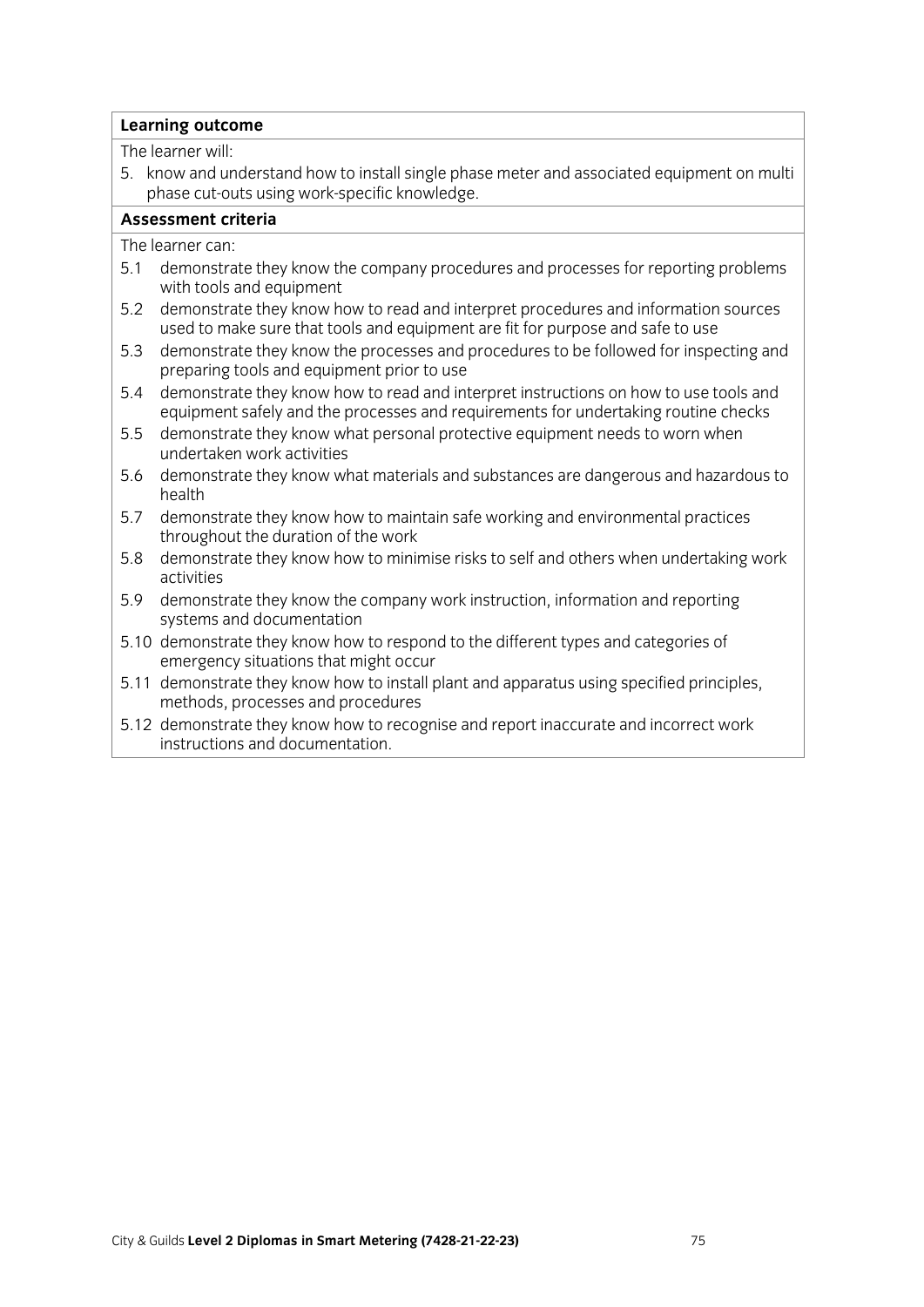### **Unit 214 Change single phase meter and associated equipment on multi phase cut-outs equipment on multi phase cut-outs**

| UAN:                 | T/600/4009 |
|----------------------|------------|
| Level:               | Level 2    |
| <b>Credit value:</b> | 10         |
| GLH:                 | 30         |

## **Learning outcome**<br>The learner will:

1. plan for work activities to change single phase meter and associated equipment on multi phase cut-outs.

### Assessment criteria

The learner can:

- 1.1 identify the correct work location using available information
- 1.2 conduct a site specific risk assessment, completing required documentation, in line with health and safety regulations
- 1.3 plan the work to be undertaken to comply with company procedures in line with risk assessment, taking into account factors such as location, content and sequence of tasks, assessment, the account factors such as location, content and sequence of tasks,  $\frac{1}{2}$ personnel<br>1.4 inform all affected parties of their intended work plan, in line with company procedures.
- 1.4 inform all affected parties of their intended work plan, in line with company procedures.

# **Learning outcome**<br>The learner will:

2. prepare resources to change single phase meter and associated equipment on multi phase 2. prepare resources to change single phase meter and associated equipment on multi phase

### Assessment criteria

- 2.1 select, inspect and wear personal protective equipment (PPE) compatible with the work plan, risk assessment and health and safety regulations
- 2.2 apply appropriate control measures to ensure the work area is in a safe and suitable condition for work to commence in line with risk assessment requirements and company procedures (eg signs and barriers, demarcation of work area, control and removal of hazards, contamination protection)
- 2.3 identify the correct meter and associated equipment to be worked on, in line with company procedures and work plan
- 2.4 select and prepare tools and equipment compatible with the work plan, risk assessment and company procedures
- 2.5 check the tools and equipment are fit for purpose to carry out the identified work in line with company procedures
- 2.6 confirm meter details and record meter readings
- 2.7 report faults with tools, equipment and PPE, including that which is unavailable, in line  $2.7$  reproduced that  $2.7$  report fault is unavailable. The community of  $\frac{1}{2}$ with company procedures.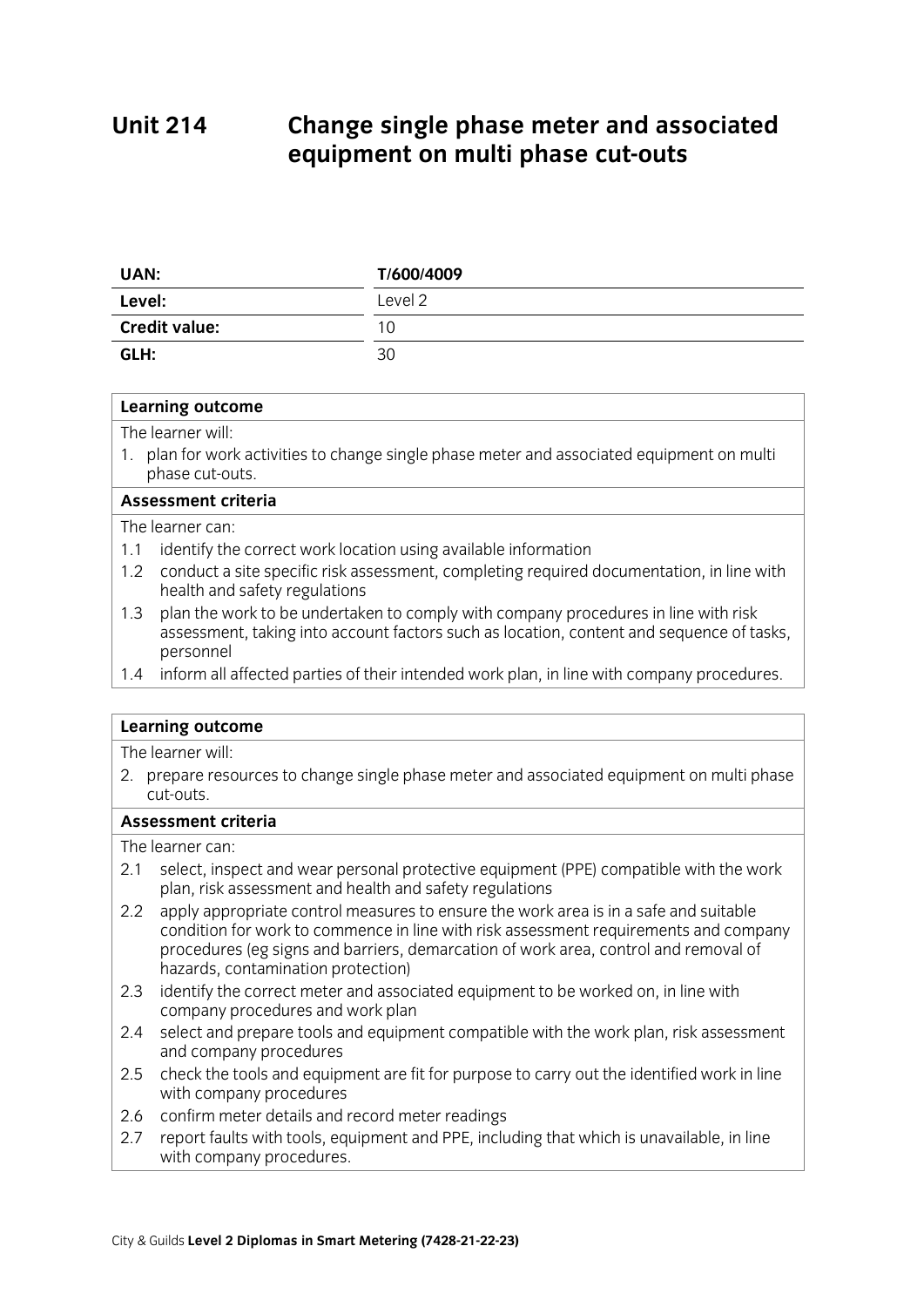3. change single phase meter and associated equipment on multi phase cut-outs.

#### Assessment criteria

The learner can<sup>-</sup>

- 3.1 remove the identified single phase meter and associated equipment using selected tools and equipment, in line with the work plan, risk assessment and company procedures. Removal must include **one** single phase single rate meter and any **one** of the following:
	- a. multi rate with communication method
	- b. two rate (with timeswitch and teleswitch with or without off peak supplies)
	- c. multi rate 5 terminal meter
	- d. multi-rate meter
	- e. two rate key and token (with or without communication method, with or without off peak supplies)
- 3.2 replace removed meters in line with company procedures and work plan with any two of the following:
	- a. multi rate with communication method
	- b. mechanical single phase meter
	- c. electronic single phase meter
	- d. multi rate (with timeswitch and teleswitch with or without off peak supplies)
	- e. multi rate 5 terminal meter
	- f. check meter
	- g. multi-rate meter
	- h. multi rate key and token (with or without communication method, with or without off peak supplies)
- 3.3 carry out appropriate testing procedures on completed installations, in line with company procedures
- 3.4 deal with all problems encountered safely and efficiently, referring matters which cannot be rectified to the appropriate person
- 3.5 work throughout the duration of the work in accordance with safe working and environmental practices, company procedures, health and safety regulations and environmental legislation
- 3.6 complete all required post activity documentation in line with company policy
- 3.7 ensure all tools and equipment are stored in line with company procedures
- 3.8 ensure hazardous and non hazardous waste materials are dealt with and disposed of in accordance with company and statutory procedures
- 3.9 ensure the work area is left in a safe condition compatible with company procedures. 3.9 ensure the work area is left in a safe condition company procedures. The with company procedures of the wi<br>The with company procedures are a safe company procedures. The with company procedures in the with company pro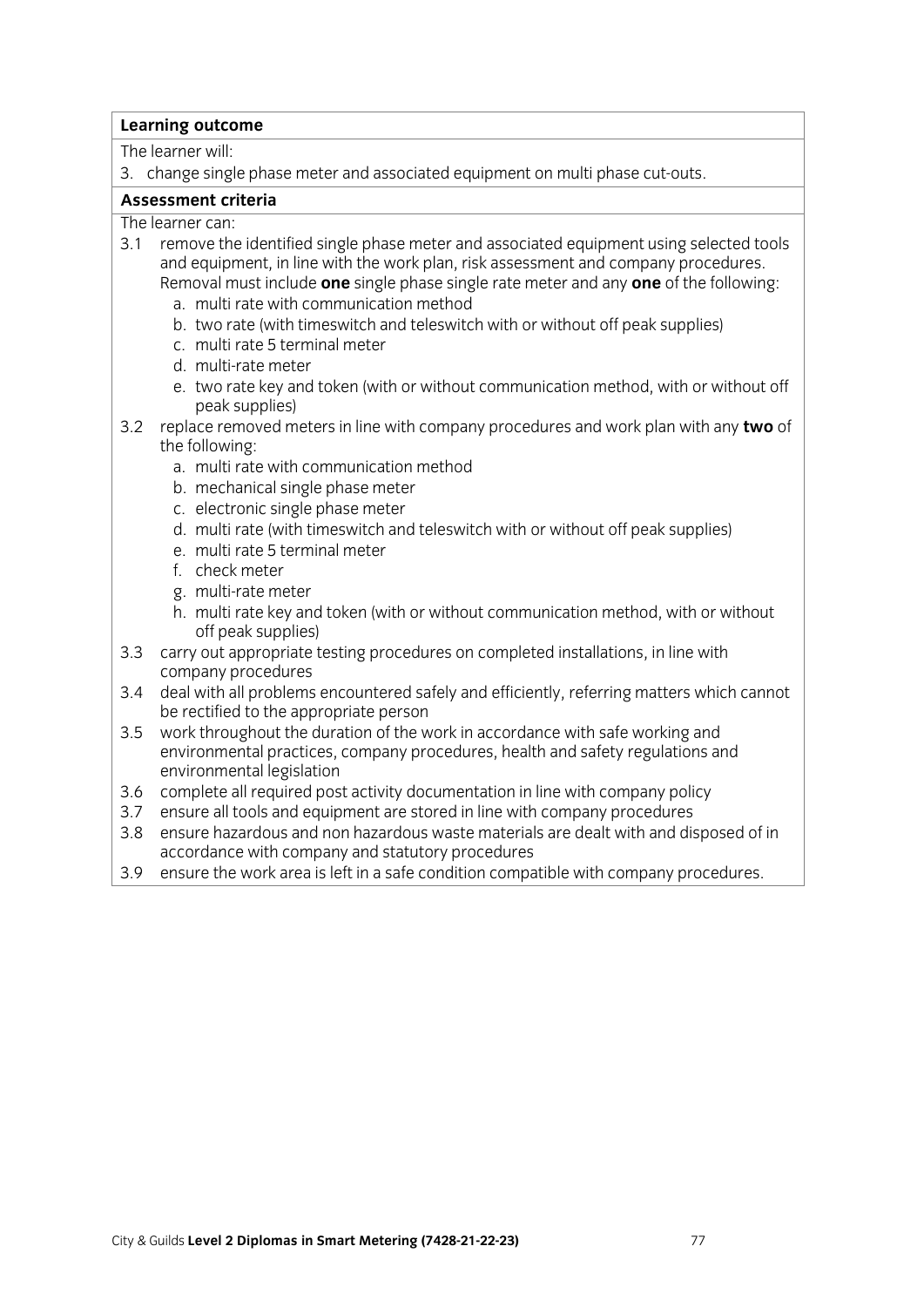4. know and understand how to change single phase meter and associated equipment on multi phase cut-outs using general knowledge.

### Assessment criteria

The learner can:

- 4.1 demonstrate they know the main principles of health and safety and environmental legislation and regulations
- 4.2 demonstrate they know the company reporting lines and authorisation roles and responsibilities
- 4.3 demonstrate they know the company policies and procedures that directly impact on the work to be undertaken. work to be undertaken. Die begin die begin die begin die begin die begin die begin die begin die begin die beg<br>Die begin die begin die begin die begin die begin die begin die begin die begin die begin die begin die begin

#### **Learning outcome**

The learner will:

5. know and understand how to change single phase meter and associated equipment on multi phase cut-outs using work-specific knowledge.

#### Assessment criteria

- 5.1 demonstrate they know the company procedures and processes for reporting problems with tools and equipment
- 5.2 demonstrate they know how to read and interpret the, procedures and information sources used to make sure that tools and equipment are fit for purpose and safe to use
- 5.3 demonstrate they know the processes and procedures to be followed for inspecting and preparing tools and equipment prior to use
- 5.4 demonstrate they know how to read and interpret instructions on how to use tools and equipment safely and the processes and requirements for undertaking routine checks
- 5.5 demonstrate they know what personal protective equipment needs to worn when undertaken work activities
- 5.6 demonstrate they know what materials and substances are dangerous and hazardous to 5.6 demonstrate they know what materials and substances are dangerous and hazardous to
- 5.7 demonstrate they know how to maintain safe working and environmental practices throughout the duration of the work
- the demonstrate the v know how to mini  $\frac{1}{\sqrt{2}}$  demonstrate the minimise risks to self and others when undertaking  $\frac{1}{\sqrt{2}}$ activities<br>5.9 demonstrate they know the procedures and documentation used for reporting problems
- 
- 5.10 demonstrate they know the company work instruction, information and reporting systems and documentation
- 5.11 demonstrate they know how to respond to the different types and categories of emergency situations that might occur
- 5.12 demonstrate they know how to replace plant and apparatus using specified principles, methods, processes and procedures
- 5.13 demonstrate they know how to recognise and report inaccurate and incorrect work instructions and documentation instructions and documentation.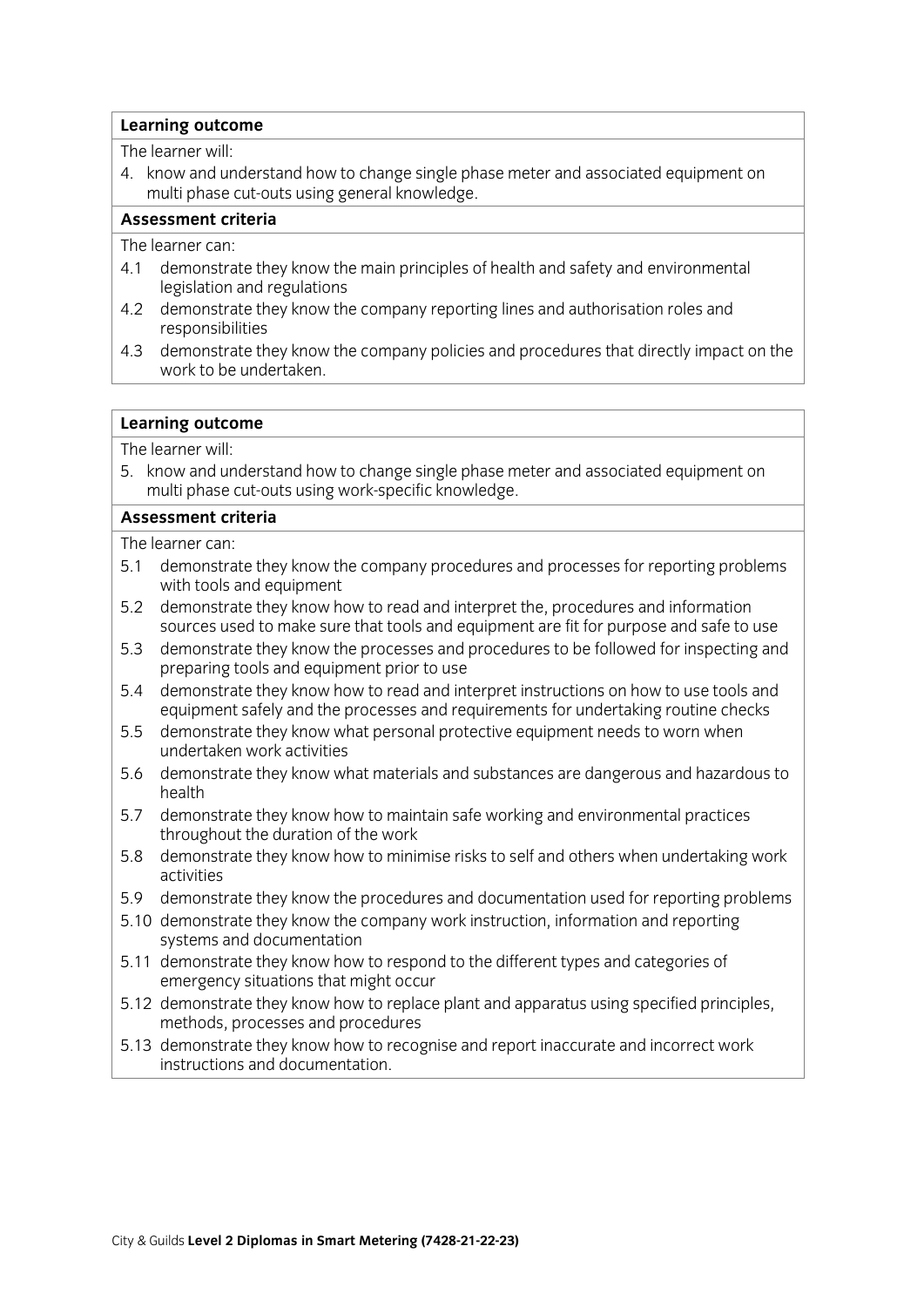### **Unit 215 UNITE 215 Prepared and media 125 Pressure, natural gas smart meter and pressure to a smart metally determined**<br>regulator up to 6.0m<sup>3</sup>/hr **regulator up to 6.0m<sup>3</sup> /hr**

| <b>UAN:</b>                                                                       | F/505/0884                                                                                                                                                                                                                                                                                                                                                                                                                                                                                                                                                                                                                                                                                                                                                                                                                                  |  |
|-----------------------------------------------------------------------------------|---------------------------------------------------------------------------------------------------------------------------------------------------------------------------------------------------------------------------------------------------------------------------------------------------------------------------------------------------------------------------------------------------------------------------------------------------------------------------------------------------------------------------------------------------------------------------------------------------------------------------------------------------------------------------------------------------------------------------------------------------------------------------------------------------------------------------------------------|--|
| Level:                                                                            | Level 2                                                                                                                                                                                                                                                                                                                                                                                                                                                                                                                                                                                                                                                                                                                                                                                                                                     |  |
| <b>Credit value:</b>                                                              | 9                                                                                                                                                                                                                                                                                                                                                                                                                                                                                                                                                                                                                                                                                                                                                                                                                                           |  |
| GLH:                                                                              | 48                                                                                                                                                                                                                                                                                                                                                                                                                                                                                                                                                                                                                                                                                                                                                                                                                                          |  |
| <b>Relationship to NOS:</b>                                                       | This unit of assessment relates directly to Energy & Utility Skills<br>Sector Performance Standards (approved National Occupational<br>Standards) Gas Utilisation:<br>DSG 3.12 Install Gas Meters & Regulators (2.5 to 16 m <sup>3</sup> /h)<br>GSM 2.0 Install Smart Gas Meters & Regulators (2.5 to 6.0m <sup>3</sup> /h).                                                                                                                                                                                                                                                                                                                                                                                                                                                                                                                |  |
| <b>Assessment</b><br>requirements<br>specified by a sector<br>or regulatory body: | Performance assessments must be conducted on domestic meters<br>up to 16.0m <sup>3</sup> /hr<br>This unit is designed to assess;<br>The performance skills of learners, primarily in the work place,<br>with performance tasks undertaken in simulated work<br>environments where a lack of opportunity exists or safety<br>conditions cannot be met.<br>The knowledge and understanding of learners using a range of<br>$\bullet$<br>assessment strategies including:<br>• inferred knowledge assessed as part of a performance<br>assessment<br>• project work<br>• written responses to multiple choice questions<br>• written responses requiring short written answers<br>• oral questioning by the assessor<br>The Energy & Utility Skills overarching Assessment Strategy sets<br>out the full assessment strategy and requirements. |  |
| Aim:                                                                              | The aim of the unit is to assess the competence of individuals to<br>recognised national occupational standards. The Unit supports<br>workforce development and describes the competencies<br>necessary to install, commission and decommission gas smart<br>meters and regulators on medium pressure fed natural gas<br>supplies.<br>The scope of work covered by this Unit is the installation,<br>commissioning and decommissioning smart gas meters and<br>regulators (up to 6.0m <sup>3</sup> /hr) on medium pressure fed natural gas<br>systems.<br>This unit will provide evidence of competence to enable an<br>individual to apply for a 'licence to practice' from the gas industry<br>registrar, currently Gas Safe Register.                                                                                                    |  |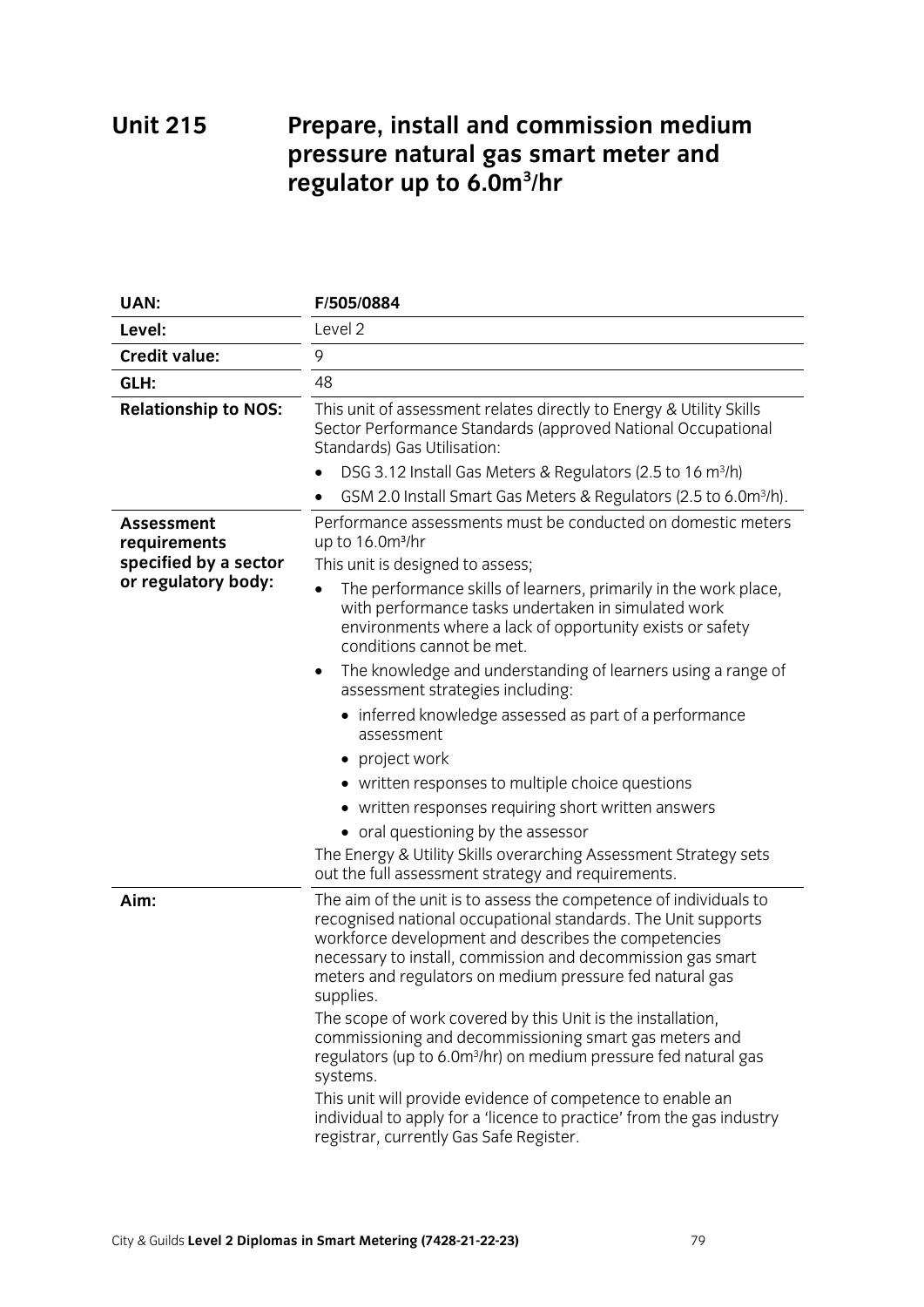1. be able to plan and prepare work activities for decommissioning, installing, exchanging and commissioning smart gas meters and regulators (up to 6.0 $m^3/h$ ) on medium pressui and commissioning smart gas meters and regulators (up to 6.0m<br>fed natural gas systems. /h) on medium pressure

#### Assessment criteria

- 1.1 identify and agree the customer's job requirements
- 1.2 compare the customer's job requirements with statutory and national standards identifying any conflicting issues
- 1.3 survey the work site for any features that could affect the installation
- 1.4 check all required materials, tools and equipment are available, fit for purpose and adequately stored when not in use
- 1.5 complete site specific risk assessments in line with health and safety regulations and national standards
- 1.6 select, inspect and wear appropriate personal protective equipment (PPE)
- 1.7 apply correct measures to protect the work site and the building fabric against possible damage being caused during the job
- 1.8 check adequate services are available and the gas supply, existing main equipotential bonding and ventilation meets national standards' requirements for meter installation
- 1.9 check the siting of the gas meter, regulator, relief vent pipe, meter housing and other associated components meets national standards' requirements for location, siting and associated components meets national standards meets national standards for location, situation, siting and si
- 1.10 identify whether the installation is a primary or secondary meter
- 1.11 identify whether the upstream supply is low or medium pressure and, if medium pressure, which pressure tier
- 1.12 check the siting of the emergency control valve (ECV) and meter inlet valve (MIV) is accessible, correctly labelled and operates correctly
- 1.13 check existing installation for unsafe situations, and where necessary apply industry unsafe situations procedures correctly
- 1.14 test for the presence of voltage at the meter with a suitable voltage sensing device
- 1.15 explain the actions to be taken where defects or deficiencies are identified during preinstallation surveys. installation surveys.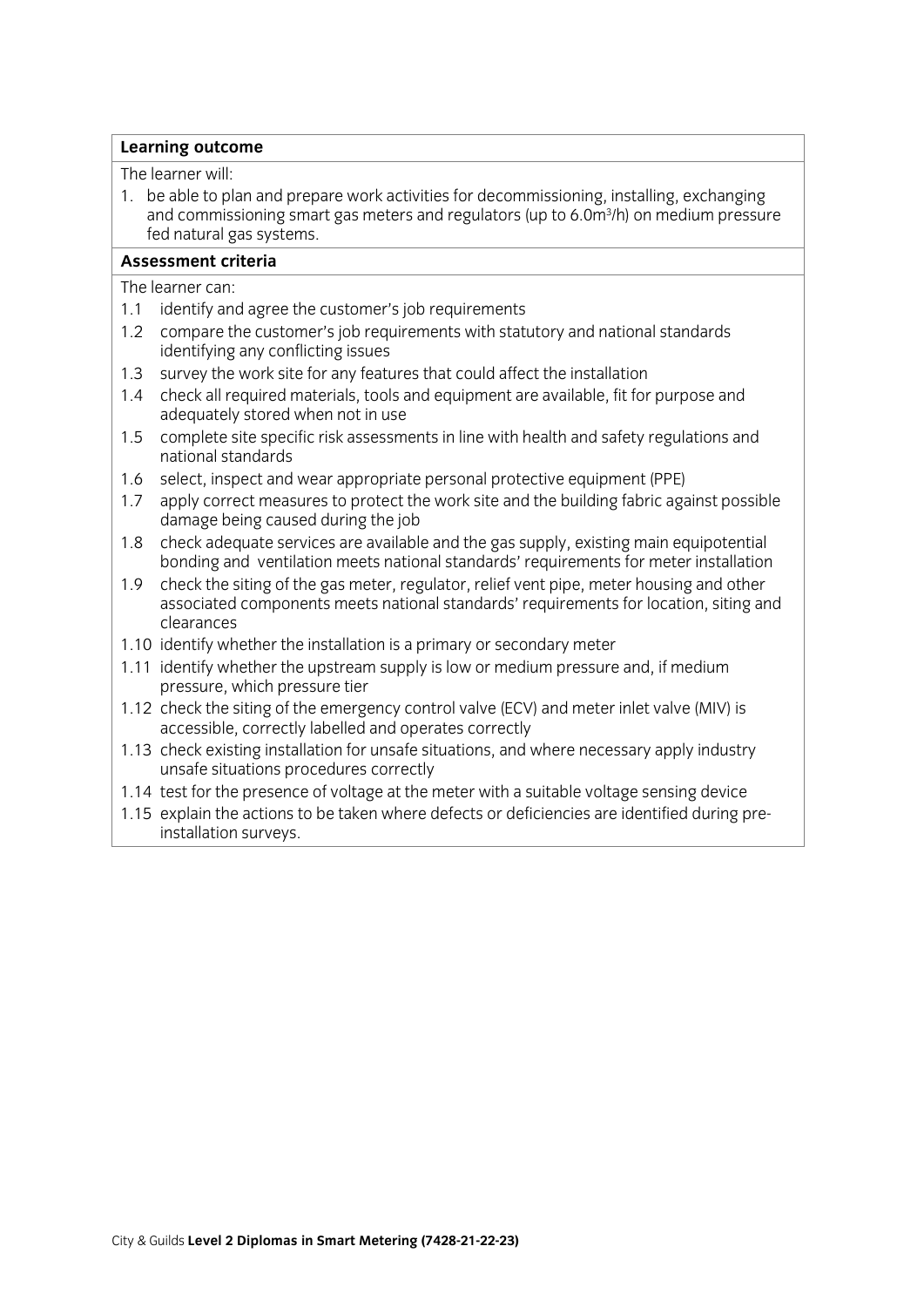2. be able to de-commission smart gas meters and regulators (up to  $6.0 \text{m}^3/\text{h}$ ) on medium pressure fed natural gas systems. /h) on medium

### Assessment criteria

The learner can:

- 2.1 check the existing installation permits safe de-commissioning
- 2.2 select and use correct tools and equipment for de-commissioning activities
- 2.3 carry out tightness testing in accordance with current national standards prior to commencing work
- 2.4 use designated safe isolation methods, tests and procedures to de-commission the meter installation
- 2.5 take precautionary actions to ensure that temporarily de-commissioned gas meters, regulators, equipotential bonding, gas installations and associated components do not present a safety hazard
- 2.6 disconnect and remove gas meters, regulators, relief vent pipes, and other associated components ensuring the installation is safe
- mark any live gas pipes, after permanent removal of a meter, with a notice to indicate the 2.7 mark any live gas p<br>pipe contains gas.  $\overline{\phantom{a}}$

## **Learning outcome**<br>The learner will:

2 he shle to in 3. be able to install and exchange smart gas meters and regulators (up to 6.0m)<br>pressure fed natural gas systems /h) on medium pressure fed natural gas systems.<br>Assessment criteria

- 3.1 carry out planned preparatory work to meet the meter installation and exchange requirements
- 3.2 select and use correct tools and equipment for the meter installation and exchange  $\overline{a}$  set and use correct tools and equipment for the meter installation and exchange  $\overline{a}$
- 3.3 check existing installation, new gas meter, regulator, relief vent pipe and other associated components for any damage
- 3.4 check seals are intact, packaging is removed and gas ways are clear
- 3.5 assemble and position the gas meter, regulator, relief vent pipe and other associated components and confirm it meets national standards
- 3.6 carry out tightness testing and purging procedures in accordance with national standards
- 3.7 check for adequate main equipotential bonding to the gas installation
- 3.8 explain the actions to be taken if main equipotential bonding is inadequate
- 3.9 apply all necessary labels to the meter installation
- 3.10 label and disconnect or seal off from the gas supply with an appropriate fitting, gas equipment where they are not to be commissioned immediately
- 3.11 explain where non return valves may be used in conjunction with a meter installation. 3.11 explain where non return valves may be used in conjunction with a meter installation.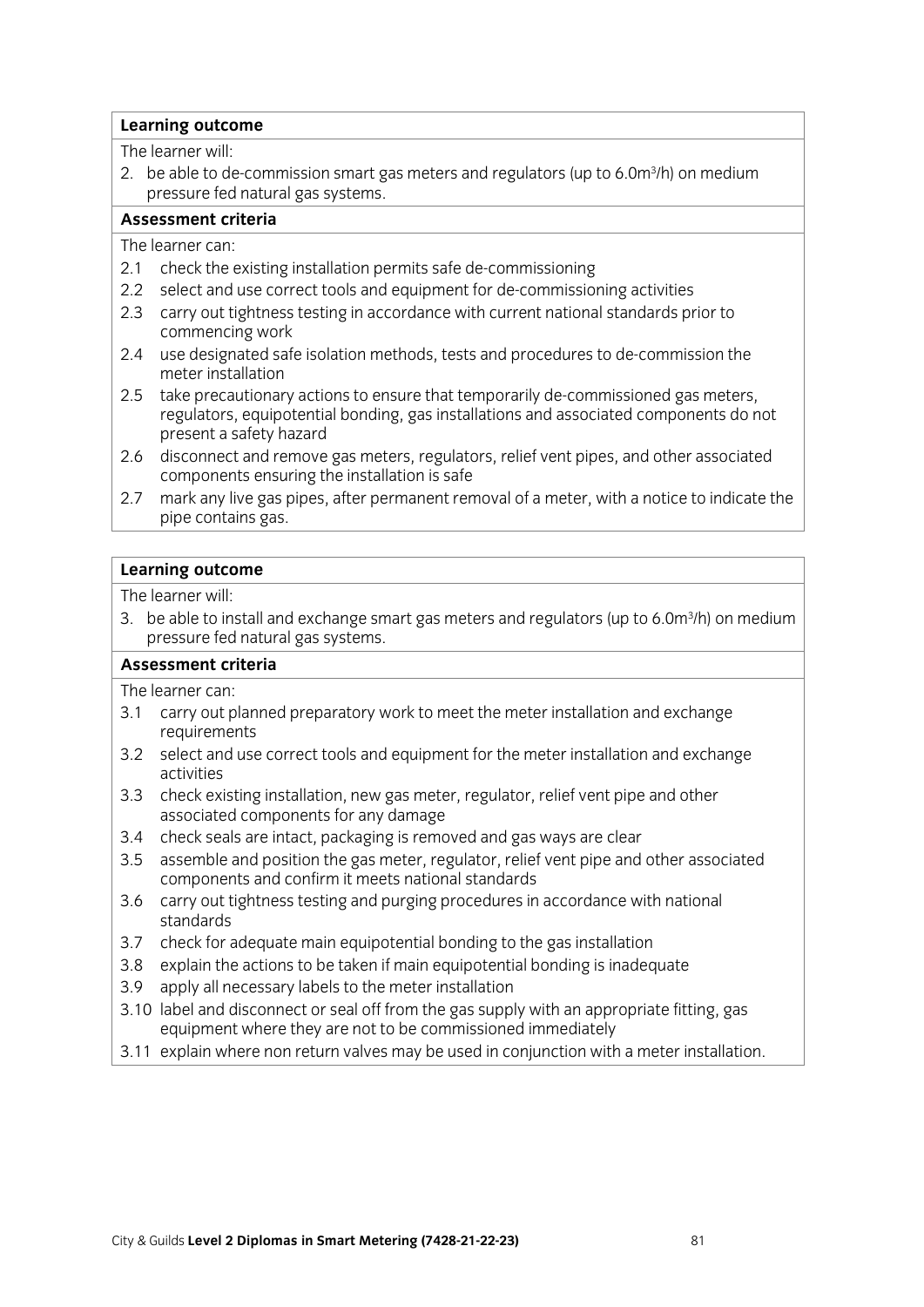4. be able to commission smart gas meters and regulators (up to  $6.0 \text{m}^3/\text{h}$ ) on medium pressure fed natural gas systems. /h) on medium

### Assessment criteria

The learner can:

- 4.1 check meter installation has been installed in accordance with national standards
- 4.2 select and use correct tools and equipment for the meter installation commissioning  $\alpha$  settivities correct tools and use correct tools and equipment for the meter installation commissioning  $\alpha$
- 4.3 check the installations operating pressure at the meter and / or regulator outlet is in accordance with national standards
- 4.4 check the safe operation of all meter and regulator controls including emergency control valve, meter inlet valve, over pressure shut off, under pressure shut off, excess flow valve and other safety devices in accordance with national standards
- 4.5 relight any existing appliances
- 4.6 instruct the customer in the use of the gas meter, regulator and other associated components, providing them with all instructions
- 4.7 complete all necessary documentation including confirming the safe commissioning of the gas meter, regulator and other associated components
- 4.8 safely handle, collect and dispose of all waste, including components that may be hazardous to health or the environment in line with national standards
- 4.9 work in accordance with relevant health, safety, environmental and national standards throughout the entire job.  $\overline{\phantom{a}}$

# **Learning outcome**<br>The learner will:

5. be able to liaise with other persons and resolve problems relating to decommissioning. installing, exchanging and commissioning smart gas meters and regulators (up to 6.0m<sup>3</sup>/h) on medium pressure fed natural gas systems. /h)

#### Assessment criteria

- 5.1 communicate with customers, line managers or other appropriate person throughout the  $5.1$  communicate with customers, line  $\frac{1}{2}$  communicate person throughout throughout the person throughout throughout the person throughout throughout the person throughout throughout throughout throughout throughout
- job<br>5.2 identify any deficiencies, unsafe or 'not to current standards' situations that may exist, and rectify or apply industry unsafe situations procedure
- 5.3 identify an unsafe situation and apply industry unsafe situations procedure
- 5.4 resolve problems encountered during the job, referring matters that cannot be resolved to appropriate person(s).  $\frac{1}{2}$  to appropriate personal personal  $\frac{1}{2}$ .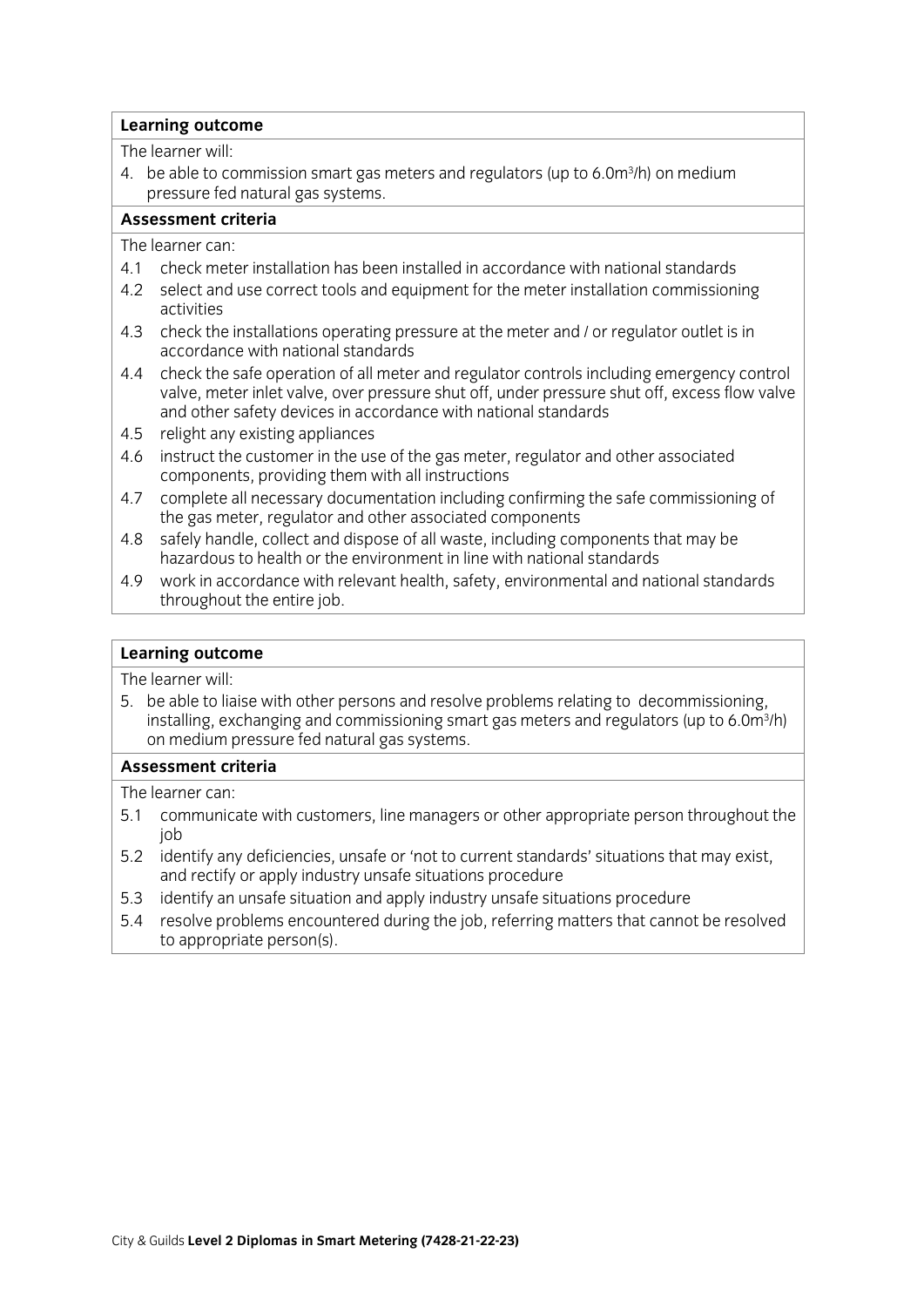# **Sources of general information**



The following documents contain essential information for centres delivering City & Guilds gualifications. They should be referred to in conjunction with this handbook. To download the documents and to find other useful documents, go to the Centres and Training Providers homepage on www.cityandguilds.com. **homepage** on **www.cityandguilds.com**.

*Providing City & Guilds Qualifications – a guide to centre and qualification approval* **contains detailed information about the processes which must be followed and requirements** which must be met for a centre to achieve 'approved centre' status, or to offer a particular qualification. Specifically, the document includes sections on:  $\mathbf{q}$  is done do cument includes sections sections sections sections on:

- The centre and qualification approval process and forms
- Assessment, verification and examination roles at the centre
- Registration and certification of candidates
- Non-compliance
- Complaints and appeals
- Equal opportunities
- Data protection
- Frequently asked questions.

**Ensuring quality** contains updates and good practice exemplars for City & Guilds assessment and policy issues. Specifically, the document contains information on: and  $\frac{1}{2}$  is understanding contains in the document contains in  $\frac{1}{2}$ 

- Management systems
- Maintaining records
- Assessment
- Internal verification and quality assurance
- External verification.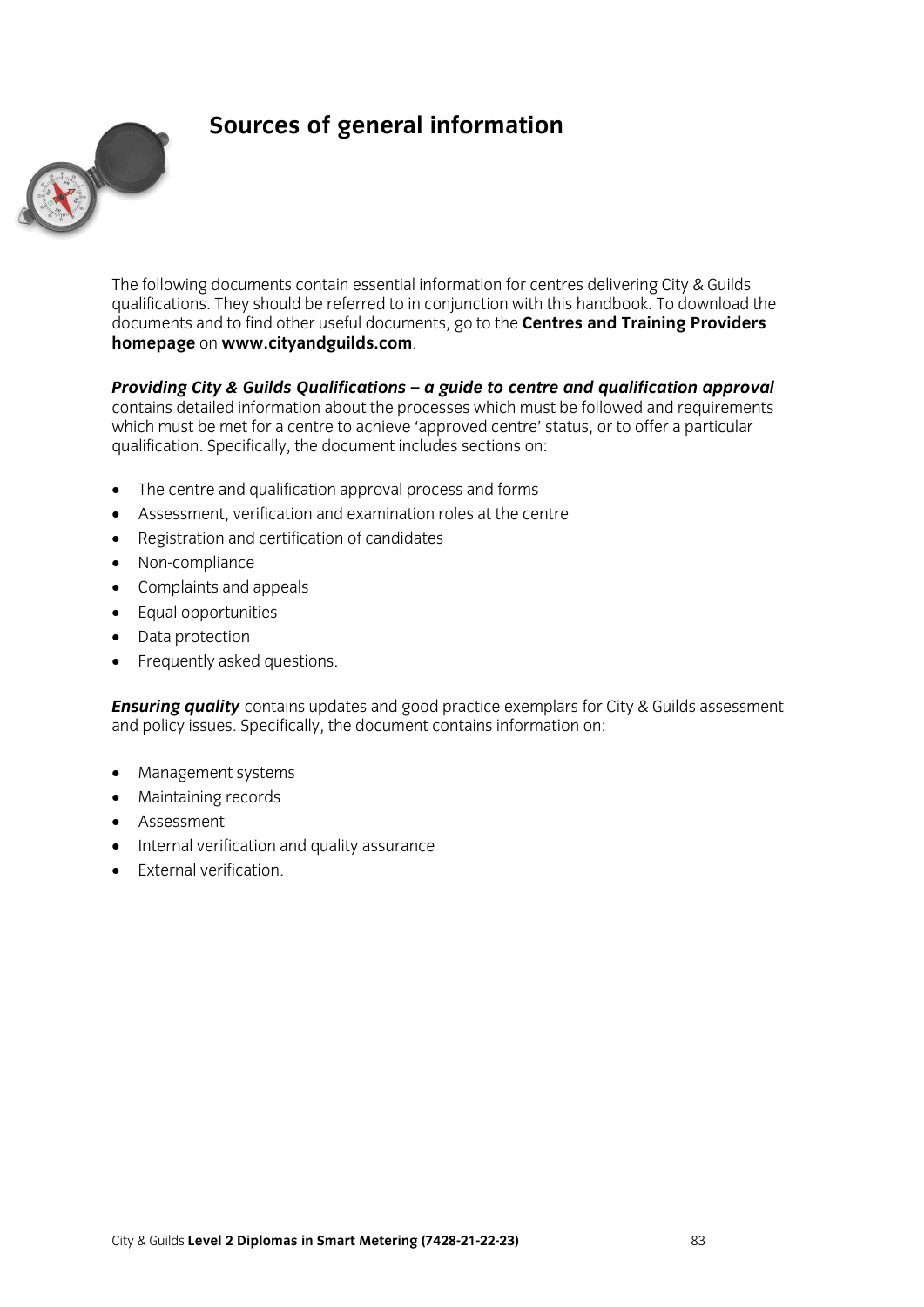Access to Assessment & Qualifications provides full details of the arrangements that may be made to facilitate access to assessments and qualifications for candidates who are eligible for adiustments in assessment. And are eligible for candidates who are eligible for candidates who are eligible for adjustments in assessment.

The **centre homepage** section of the City & Guilds website also contains useful information on such things as:

- **Walled Garden** Find out how to register and certificate candidates on line
- **Events**<br>Contains dates and information on the latest Centre events
- **Online assessment**<br>Contains information on how to register for GOLA assessments Contains information on how to register for GOLA assessments.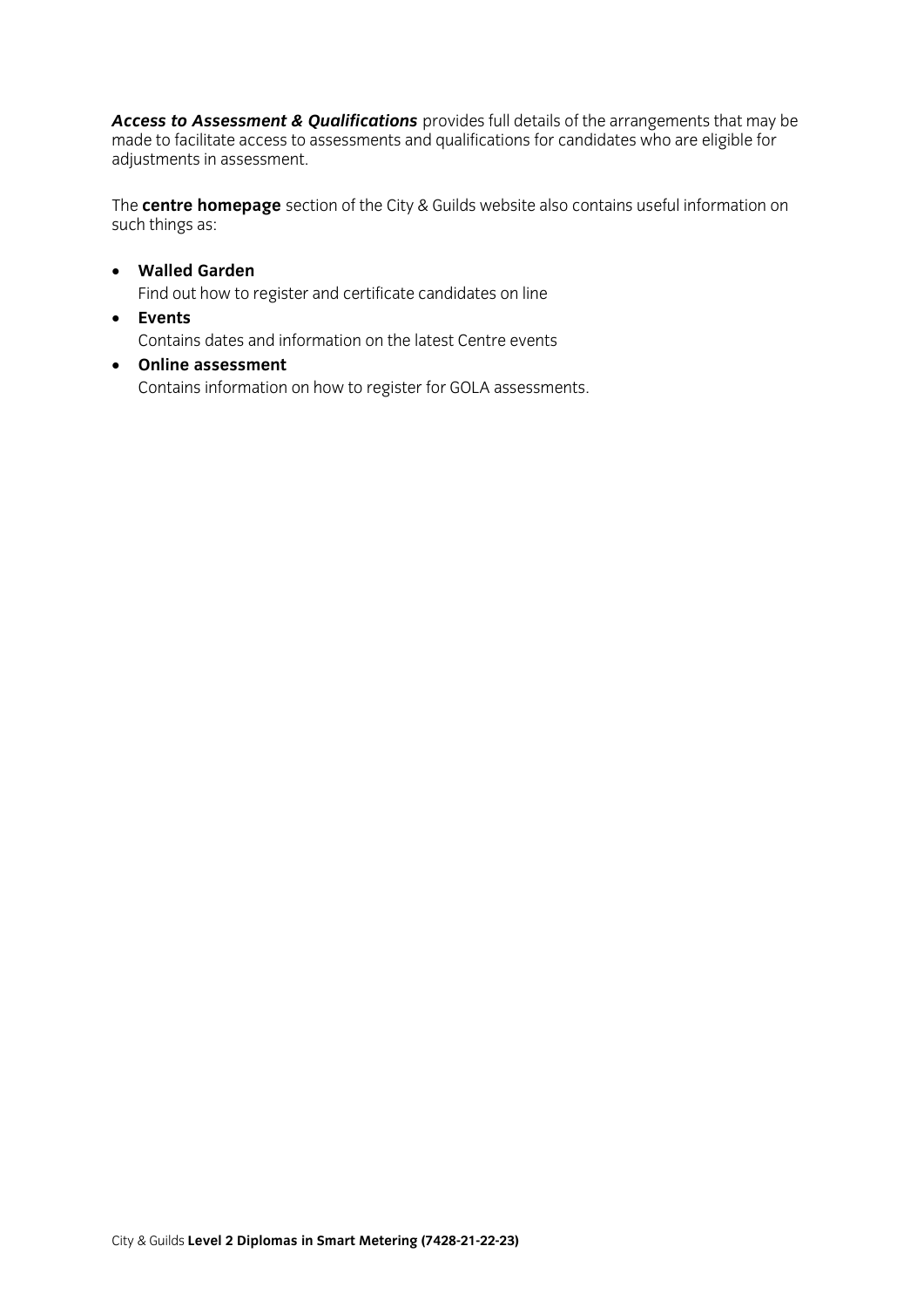### **Useful contacts**

| <b>UK learners</b><br><b>General qualification information</b>                                                                                                                                                | E: learnersupport@cityandguilds.com |
|---------------------------------------------------------------------------------------------------------------------------------------------------------------------------------------------------------------|-------------------------------------|
| <b>International learners</b><br>General qualification information                                                                                                                                            | E: intcg@cityandguilds.com          |
| <b>Centres</b><br>Exam entries, Certificates,<br>Registrations/enrolment, Invoices,<br>Missing or late exam materials,<br>Nominal roll reports, Results                                                       | E: centresupport@cityandguilds.com  |
| <b>Single subject qualifications</b><br>Exam entries, Results, Certification,<br>Missing or late exam materials,<br>Incorrect exam papers, Forms request<br>(BB, results entry), Exam date and time<br>change | E: singlesubjects@cityandguilds.com |
| <b>International awards</b><br>Results, Entries, Enrolments, Invoices,<br>Missing or late exam materials,<br>Nominal roll reports                                                                             | E: intops@cityandguilds.com         |
| <b>Walled Garden</b><br>Re-issue of password or username,<br>Technical problems, Entries, Results,<br>GOLA, Navigation, User/menu option,<br>Problems                                                         | E: walledgarden@cityandguilds.com   |
| <b>Employer</b><br>Employer solutions, Mapping,<br>Accreditation, Development Skills,<br>Consultancy                                                                                                          | E: business_unit@cityandguilds.com  |
| <b>Publications</b>                                                                                                                                                                                           |                                     |
| Logbooks, Centre documents, Forms,                                                                                                                                                                            |                                     |

Free literature Free literature

Every effort has been made to ensure that the information contained in this publication is true and correct at the time of going to press. However, City & Guilds' products and services are subject to continuous development and improvement and the right is reserved to change products and services from time to time. City & Guilds cannot accept liability for loss or damage arising from the use of information in this publication.

If you have a complaint, or any suggestions for improvement about any of the services that  $\mu$  a complete a complete a complete a complete a complete and increase that  $\mu$  is the services that  $\mu$  is the services that  $\mu$  is the services that  $\mu$  is that  $\mu$  is that  $\mu$  is that  $\mu$  is that  $\mu$  is that we provide, email: **feedbackandcomplaints@cityandguilds.com**